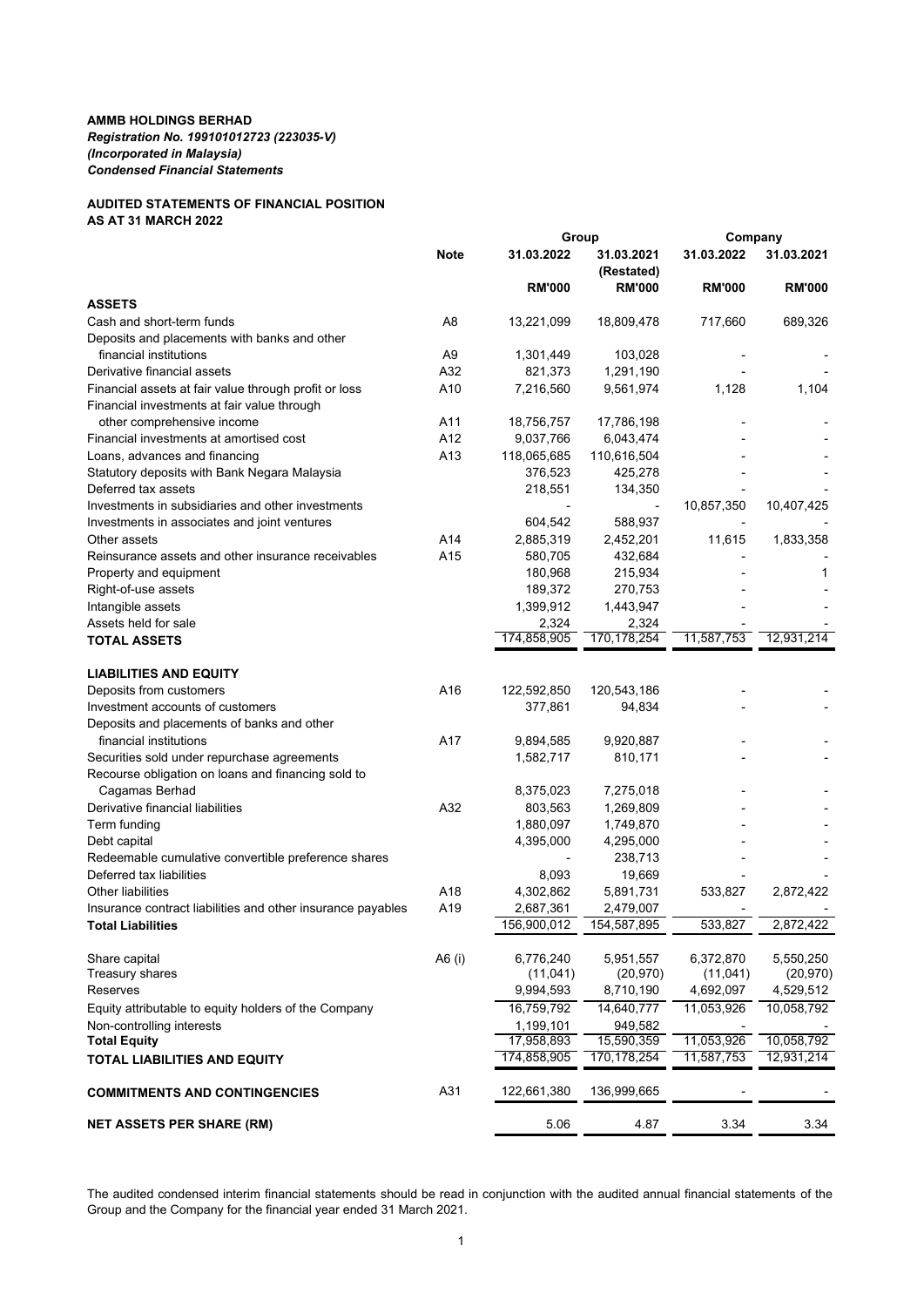# **AUDITED CONSOLIDATED STATEMENT OF PROFIT OR LOSS FOR THE FINANCIAL QUARTER ENDED 31 MARCH 2022**

|                                                    |                | <b>Individual Quarter</b> |                          |                     | <b>Cumulative Quarter</b> |  |
|----------------------------------------------------|----------------|---------------------------|--------------------------|---------------------|---------------------------|--|
| Group                                              | <b>Note</b>    | 31.03.2022                | 31.03.2021<br>(Restated) | 31.03.2022          | 31.03.2021<br>(Restated)  |  |
|                                                    |                | <b>RM'000</b>             | <b>RM'000</b>            | <b>RM'000</b>       | <b>RM'000</b>             |  |
| Interest income                                    | A20            | 1,022,320                 | 1,009,189                | 4,066,613           | 4,155,780                 |  |
| Interest expense                                   | A21            | (456, 933)                | (436, 462)               | (1,770,242)         | (2,063,873)               |  |
| Net interest income                                |                | 565,387                   | 572,727                  | 2,296,371           | 2,091,907                 |  |
| Net income from Islamic banking                    |                | 277,857                   | 201,559                  | 1,062,026           | 929,659                   |  |
| Income from insurance business                     |                | 325,666                   | 336,681                  | 1,334,847           | 1,398,558                 |  |
| Insurance claims and commissions                   |                | (202, 972)                | (199, 220)               | (858, 280)          | (904, 245)                |  |
| Net income from insurance business                 | A22            | 122,694                   | 137,461                  | 476,567             | 494,313                   |  |
| Other operating income                             | A23            | 148,006                   | 210,729                  | 785,960             | 992,763                   |  |
| Share in results of associates and joint ventures  |                | 9,229                     | 6,860                    | 44,091              | 43,813                    |  |
| Net income                                         |                | 1,123,173                 | 1,129,336                | 4,665,015           | 4,552,455                 |  |
| Other operating expenses                           | A24            | (557, 322)                | (524,654)                | (2,094,227)         | (2, 132, 235)             |  |
| Operating profit before impairment losses and      |                |                           |                          |                     |                           |  |
| settlement                                         |                | 565,851                   | 604,682                  | 2,570,788           | 2,420,220                 |  |
| Writeback of/(Allowances for) impairment on loans, |                |                           |                          |                     |                           |  |
| advances and financing                             | A25            | 243,831                   | (252,776)                | (314, 179)          | (913, 235)                |  |
| (Allowances for)/Writeback of impairment on:       |                |                           |                          |                     |                           |  |
| <b>Financial investments</b>                       | A26            | (166, 528)                | (204, 217)               | (270, 240)          | (195, 225)                |  |
| Insurance receivables                              |                | 1,792                     | 3,113                    | 1,681               | 6,208                     |  |
| Other financial assets                             | A26            | (1,952)                   | 115                      | (1,878)             | 332                       |  |
| Provision for commitments and contingencies        |                |                           |                          |                     |                           |  |
| - charge                                           |                | (128, 771)                | (45, 294)                | (176, 988)          | (39, 296)                 |  |
| Other recoveries, net                              |                | 180                       | 6,832                    | 186                 | 4,469                     |  |
| Impairment of goodwill                             |                |                           | (1,789,153)              |                     | (1,789,153)               |  |
| Impairment of investment in associate              |                |                           | (147, 819)               | (4,625)             | (147, 819)                |  |
| Settlement                                         |                |                           | (2,830,000)              |                     | (2,830,000)               |  |
| Profit/(Loss) before taxation and zakat            |                | 514,403                   | (4,654,517)              | 1,804,745           | (3,483,499)               |  |
| <b>Taxation and zakat</b>                          | B <sub>5</sub> | (96, 469)                 | (15,034)                 | (209, 806)          | (228, 595)                |  |
| Profit/(Loss) for the financial quarter/year       |                | 417,934                   | (4,669,551)              | 1,594,939           | (3,712,094)               |  |
|                                                    |                |                           |                          |                     |                           |  |
| Attributable to:                                   |                | 391,750                   |                          |                     |                           |  |
| Equity holders of the Company                      |                |                           | (4,692,781)<br>23,230    | 1,502,682           | (3,826,466)               |  |
| Non-controlling interests                          |                | 26,184<br>417,934         | (4,669,551)              | 92,257<br>1,594,939 | 114,372<br>(3,712,094)    |  |
| Profit/(Loss) for the financial quarter/year       |                |                           |                          |                     |                           |  |
| <b>EARNINGS/(LOSS) PER SHARE (SEN)</b>             | <b>B10</b>     |                           |                          |                     |                           |  |
| Basic/Diluted                                      |                | 11.83                     | (156.00)                 | 45.54               | (127.22)                  |  |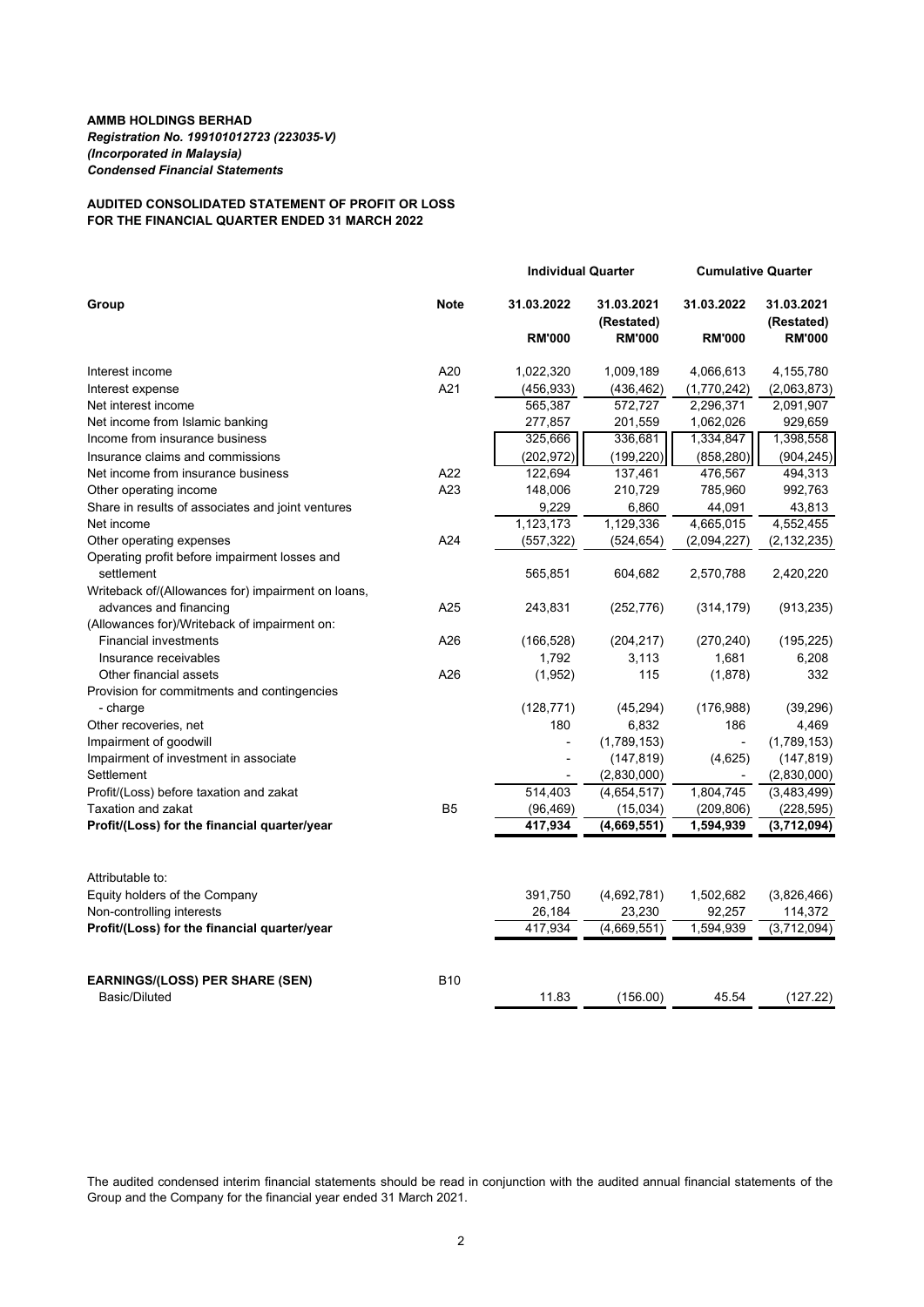## **AUDITED CONSOLIDATED STATEMENT OF COMPREHENSIVE INCOME FOR THE FINANCIAL QUARTER ENDED 31 MARCH 2022**

|                                                                                         | <b>Individual Quarter</b>   |                             | <b>Cumulative Quarter</b>   |                             |  |
|-----------------------------------------------------------------------------------------|-----------------------------|-----------------------------|-----------------------------|-----------------------------|--|
| Group                                                                                   | 31.03.2022<br><b>RM'000</b> | 31.03.2021<br><b>RM'000</b> | 31.03.2022<br><b>RM'000</b> | 31.03.2021<br><b>RM'000</b> |  |
| Profit/(Loss) for the financial quarter/year                                            | 417,934                     | (4,669,551)                 | 1,594,939                   | (3,712,094)                 |  |
| Other comprehensive income/(loss):                                                      |                             |                             |                             |                             |  |
| Items that will not be reclassified subsequently to                                     |                             |                             |                             |                             |  |
| statement of profit or loss                                                             |                             |                             |                             |                             |  |
| Remeasurement of defined benefit liability                                              | (247)                       | 1,623                       | (1, 133)                    | 1,213                       |  |
| Financial investments at fair value through other                                       |                             |                             |                             |                             |  |
| comprehensive income ("FVOCI")<br>- net unrealised (loss)/gain on changes in fair value |                             | (33)                        | 3,148                       | 93,242                      |  |
| Tax effect relating to components of other comprehensive income                         |                             |                             |                             |                             |  |
| - defined benefit liability                                                             | 59                          | (389)                       | 272                         | (291)                       |  |
| - financial investments at FVOCI                                                        |                             | 6                           |                             | 314                         |  |
|                                                                                         | (188)                       | 1,207                       | 2,287                       | 94,478                      |  |
|                                                                                         |                             |                             |                             |                             |  |
| Items that may be reclassified subsequently to                                          |                             |                             |                             |                             |  |
| statement of profit or loss                                                             |                             |                             |                             |                             |  |
| Currency translation gain/(loss) on foreign operations                                  | 2,523                       | 7,975                       | 3,879                       | (13, 675)                   |  |
| Cash flow hedge                                                                         |                             |                             |                             |                             |  |
| - gain arising during the financial quarter/year                                        | 59                          | 630                         | 1,654                       | 5,615                       |  |
| - amortisation of fair value changes for                                                |                             |                             |                             |                             |  |
| terminated hedges                                                                       | 1,547                       | 2,740                       | 8,724                       | 9,130                       |  |
| Financial investments at FVOCI                                                          |                             |                             |                             |                             |  |
| - net unrealised (loss)/gain on changes in fair value                                   | (116, 678)<br>(156)         | (305, 811)<br>(6, 596)      | (260, 663)                  | 19,166<br>(25, 507)         |  |
| - net gain reclassified to profit or loss                                               |                             |                             | (4, 813)                    | (14, 392)                   |  |
| - changes in expected credit losses                                                     | (16, 929)<br>1              | (5, 783)<br>4               | 2,263<br>2                  |                             |  |
| - foreign exchange differences                                                          |                             |                             |                             | (5)                         |  |
| Tax effect relating to the components of other                                          |                             |                             |                             |                             |  |
| comprehensive income<br>- cash flow hedge                                               | (386)                       | (809)                       | (2, 491)                    | (3,539)                     |  |
| - financial investments at FVOCI                                                        | 28,040                      | 66,995                      | 63,626                      | 1,691                       |  |
| Share of reserve movements in equity accounted                                          |                             |                             |                             |                             |  |
| joint ventures                                                                          | (827)                       | (589)                       | (4,255)                     | (1,030)                     |  |
|                                                                                         | (102, 806)                  | (241, 244)                  | (192, 074)                  | (22, 546)                   |  |
| Other comprehensive (loss)/income for the financial quarter/year,                       |                             |                             |                             |                             |  |
| net of tax                                                                              | (102, 994)                  | (240, 037)                  | (189, 787)                  | 71,932                      |  |
| Total comprehensive income/(loss) for the financial quarter/year                        | 314,940                     | (4,909,588)                 | 1,405,152                   | (3,640,162)                 |  |
|                                                                                         |                             |                             |                             |                             |  |
| Total comprehensive income/(loss) for the financial quarter/year<br>attributable to:    |                             |                             |                             |                             |  |
| Equity holders of the Company                                                           | 288,849                     | (4,933,423)                 | 1,313,317                   | (3,754,986)                 |  |
| Non-controlling interests                                                               | 26,091                      | 23,835                      | 91,835                      | 114,824                     |  |
|                                                                                         | 314,940                     | (4,909,588)                 | 1,405,152                   | (3,640,162)                 |  |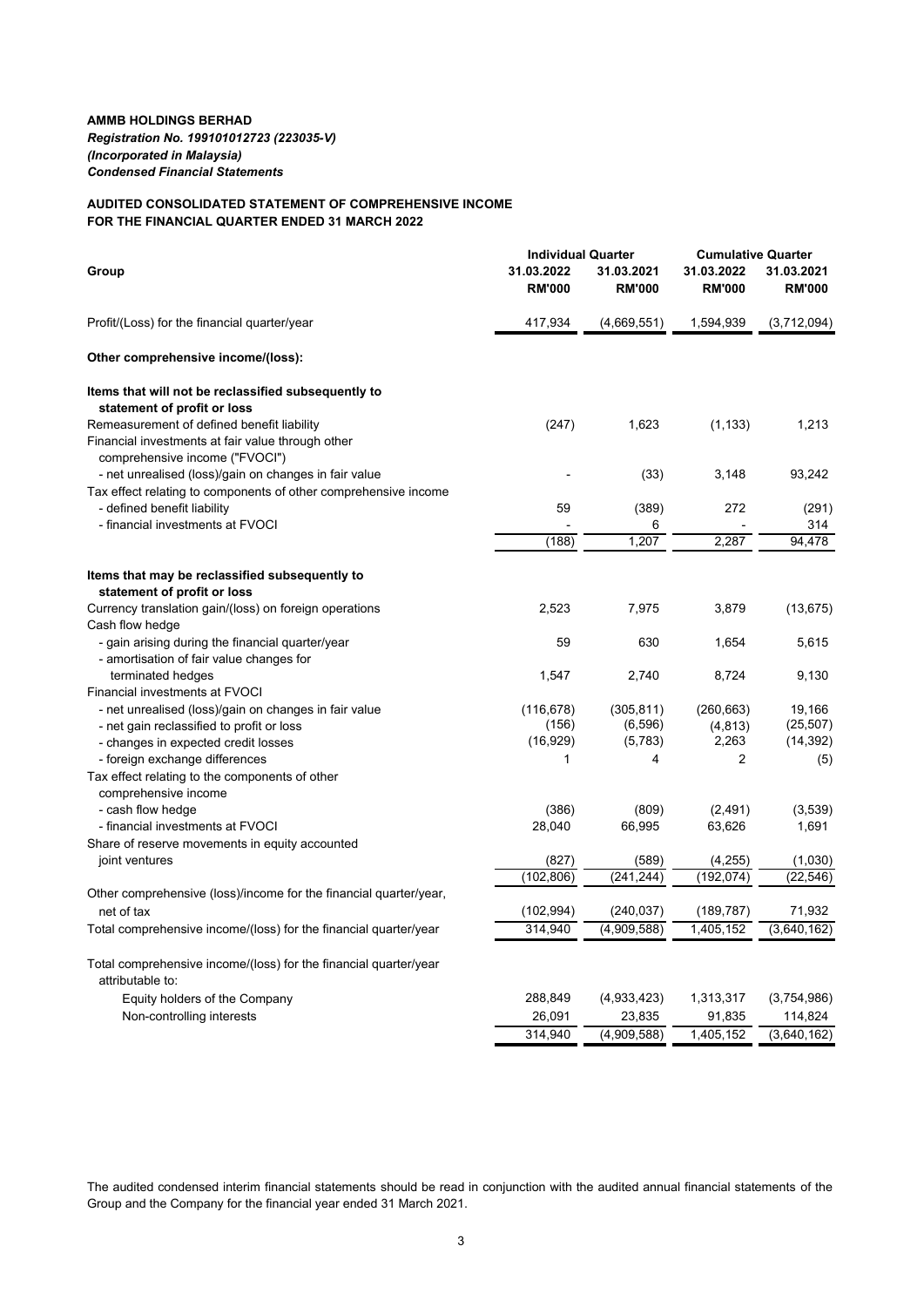## **AUDITED STATEMENT OF PROFIT OR LOSS FOR THE FINANCIAL QUARTER ENDED 31 MARCH 2022**

|                                                                 |             | <b>Individual Quarter</b> |               | <b>Cumulative Quarter</b> |               |
|-----------------------------------------------------------------|-------------|---------------------------|---------------|---------------------------|---------------|
| Company                                                         | <b>Note</b> | 31.03.2022                | 31.03.2021    | 31.03.2022                | 31.03.2021    |
|                                                                 |             | <b>RM'000</b>             | <b>RM'000</b> | <b>RM'000</b>             | <b>RM'000</b> |
| Interest income                                                 | A20         | 2.754                     | 2.211         | 19.327                    | 6,550         |
| Other operating income                                          | A23         | 488                       | 51,272        | 194.214                   | 355,500       |
| Net income                                                      |             | 3.242                     | 53.483        | 213.541                   | 362,050       |
| Other operating expenses                                        | A24         | (5, 331)                  | (5,237)       | (17, 643)                 | (22, 411)     |
| (Loss)/Profit before taxation                                   |             | (2,089)                   | 48.246        | 195.898                   | 339,639       |
| Taxation                                                        |             | (589)                     | (499)         | (4,399)                   | (1,532)       |
| (Loss)/Profit for the financial quarter/year representing total |             |                           |               |                           |               |
| comprehensive (loss)/income for the financial quarter/year      |             | (2,678)                   | 47,747        | 191,499                   | 338,107       |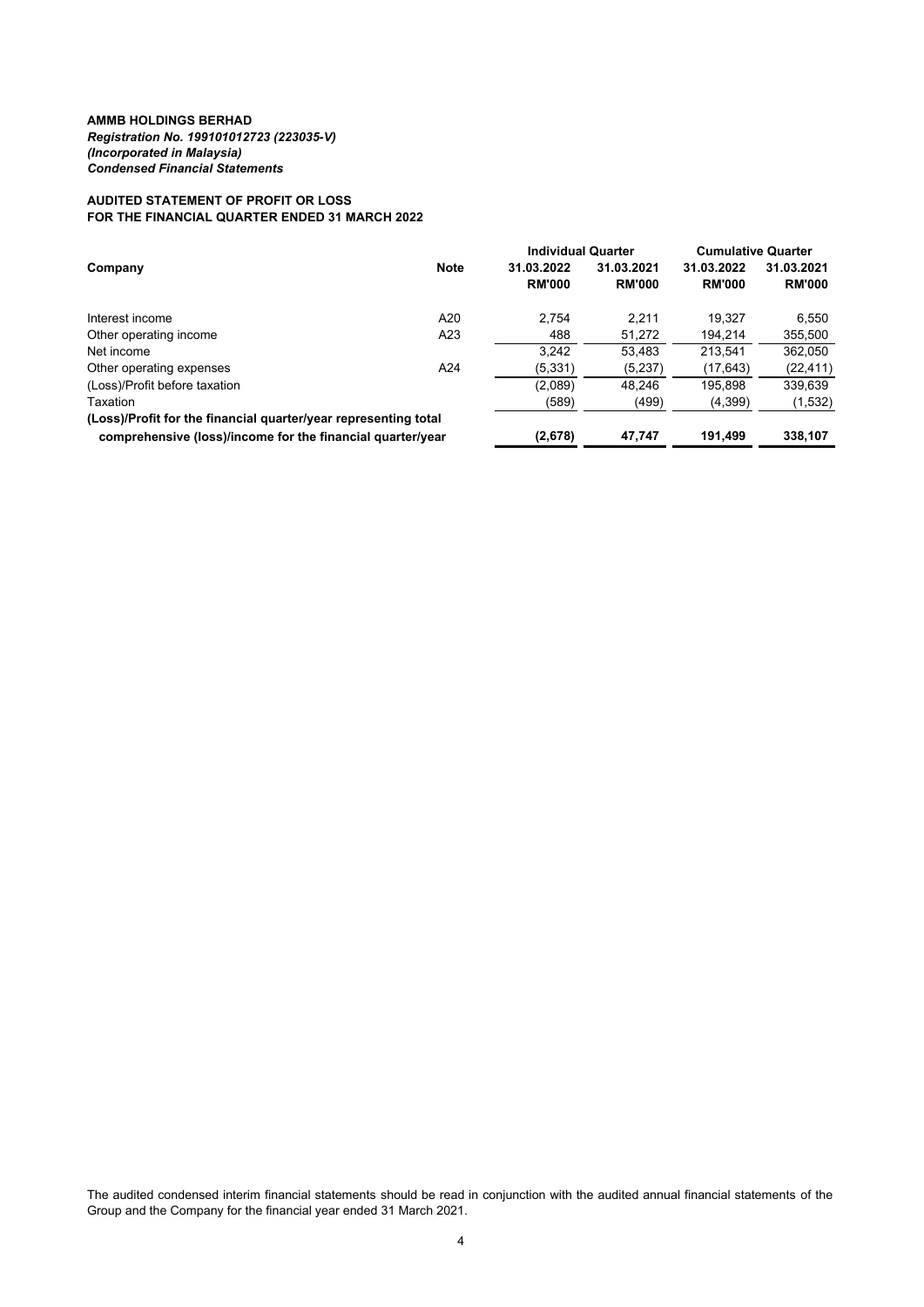## **AUDITED CONSOLIDATED STATEMENT OF CHANGES IN EQUITYFOR THE FINANCIAL QUARTER ENDED 31 MARCH 2022**

|                                                                                                                      | Attributable to Equity Holders of the Company |            |                                        |                                           |                                                         |                                                     |                                             |                                     |                                                 |                       |                               |                                                   |                                         |
|----------------------------------------------------------------------------------------------------------------------|-----------------------------------------------|------------|----------------------------------------|-------------------------------------------|---------------------------------------------------------|-----------------------------------------------------|---------------------------------------------|-------------------------------------|-------------------------------------------------|-----------------------|-------------------------------|---------------------------------------------------|-----------------------------------------|
|                                                                                                                      |                                               |            |                                        |                                           | Non-Distributable                                       |                                                     |                                             |                                     | <b>Distributable</b>                            |                       |                               |                                                   |                                         |
|                                                                                                                      |                                               |            |                                        |                                           | Foreign                                                 | <b>Executives'</b>                                  |                                             | <b>Retained Earnings</b>            |                                                 |                       |                               |                                                   |                                         |
| Group                                                                                                                | Share<br>capital<br><b>RM'000</b>             |            | Regulatory<br>reserve<br><b>RM'000</b> | Fair<br>value<br>reserve<br><b>RM'000</b> | <b>Cash flow</b><br>hedging<br>deficit<br><b>RM'000</b> | currency<br>translation<br>reserve<br><b>RM'000</b> | share<br>scheme<br>reserve<br><b>RM'000</b> | Treasury<br>shares<br><b>RM'000</b> | Non-<br>participating<br>funds<br><b>RM'000</b> | <b>RM'000</b>         | <b>Total</b><br><b>RM'000</b> | Non-<br>controlling<br>interests<br><b>RM'000</b> | <b>Total</b><br>equity<br><b>RM'000</b> |
| At 01.04.2020                                                                                                        | 5,851,557                                     | 387,528    | 635,311                                | (28, 155)                                 | 108,667                                                 | 40,572                                              | (26, 916)                                   | 45,715                              | 11,566,493                                      | 18,580,772            | 979,268                       | 19,560,040                                        |                                         |
| (Loss)/Profit for the financial year<br>Other comprehensive income/(loss), net                                       |                                               |            | 73,479                                 | 11,206                                    | (13, 675)                                               |                                                     |                                             | $\blacksquare$                      | (3,826,466)<br>470                              | (3,826,466)<br>71,480 | 114,372<br>452                | (3,712,094)<br>71,932                             |                                         |
| Total comprehensive income/(loss) for<br>the financial year                                                          |                                               |            | 73,479                                 | 11,206                                    | (13, 675)                                               |                                                     |                                             | $\overline{\phantom{a}}$            | (3,825,996)                                     | (3,754,986)           | 114,824                       | (3,640,162)                                       |                                         |
| Buy-back of shares                                                                                                   |                                               |            |                                        |                                           |                                                         |                                                     | (4,588)                                     |                                     |                                                 | (4,588)               |                               | (4, 588)                                          |                                         |
| Share-based payment under ESS, net                                                                                   |                                               |            |                                        |                                           |                                                         | 39,275                                              |                                             |                                     |                                                 | 39,275                |                               | 39,275                                            |                                         |
| ESS shares vested to employees                                                                                       |                                               |            |                                        |                                           | $\blacksquare$                                          | (12,069)                                            | 10,534                                      |                                     | 1,535                                           |                       |                               |                                                   |                                         |
| Transfer from regulatory reserve*<br>Transfer from retained earnings arising<br>from redemption of preference shares |                                               | (387, 528) |                                        |                                           |                                                         |                                                     |                                             |                                     | 387,528                                         |                       |                               |                                                   |                                         |
| by a subsidiary                                                                                                      | 100,000                                       |            |                                        |                                           |                                                         |                                                     |                                             | $\blacksquare$                      | (100,000)                                       |                       |                               |                                                   |                                         |
| Return of capital by a subsidiary                                                                                    |                                               |            |                                        |                                           |                                                         |                                                     |                                             |                                     |                                                 |                       | (49,000)                      | (49,000)                                          |                                         |
| Dividends paid                                                                                                       |                                               |            |                                        |                                           |                                                         |                                                     |                                             |                                     | (219, 696)                                      | (219, 696)            | (95, 510)                     | (315, 206)                                        |                                         |
| Transactions with owners and                                                                                         |                                               |            |                                        |                                           |                                                         |                                                     |                                             |                                     |                                                 |                       |                               |                                                   |                                         |
| other equity movements                                                                                               | 100,000                                       | (387, 528) |                                        |                                           | ٠                                                       | 27,206                                              | 5,946                                       |                                     | 69,367                                          | (185,009)             | (144, 510)                    | (329, 519)                                        |                                         |
| At 31.03.2021                                                                                                        | 5,951,557                                     |            | 708,790                                | (16, 949)                                 | 94,992                                                  | 67,778                                              | (20, 970)                                   | 45,715                              | 7,809,864                                       | 14,640,777            | 949,582                       | 15,590,359                                        |                                         |

\* Bank Negara Malaysia ("BNM") had in March 2020 implemented additional measures in response to COVID-19 pandemic. These measures, amongst others, aim to ensure that the financial intermediation function of the financial sector remains intact and banking institutions remain focused on supporting the economy during these exceptional circumstances. As at 31 March 2021, no regulatory reserve was held against expected losses, one of the drawdown of prudential buffers as allowed by BNM.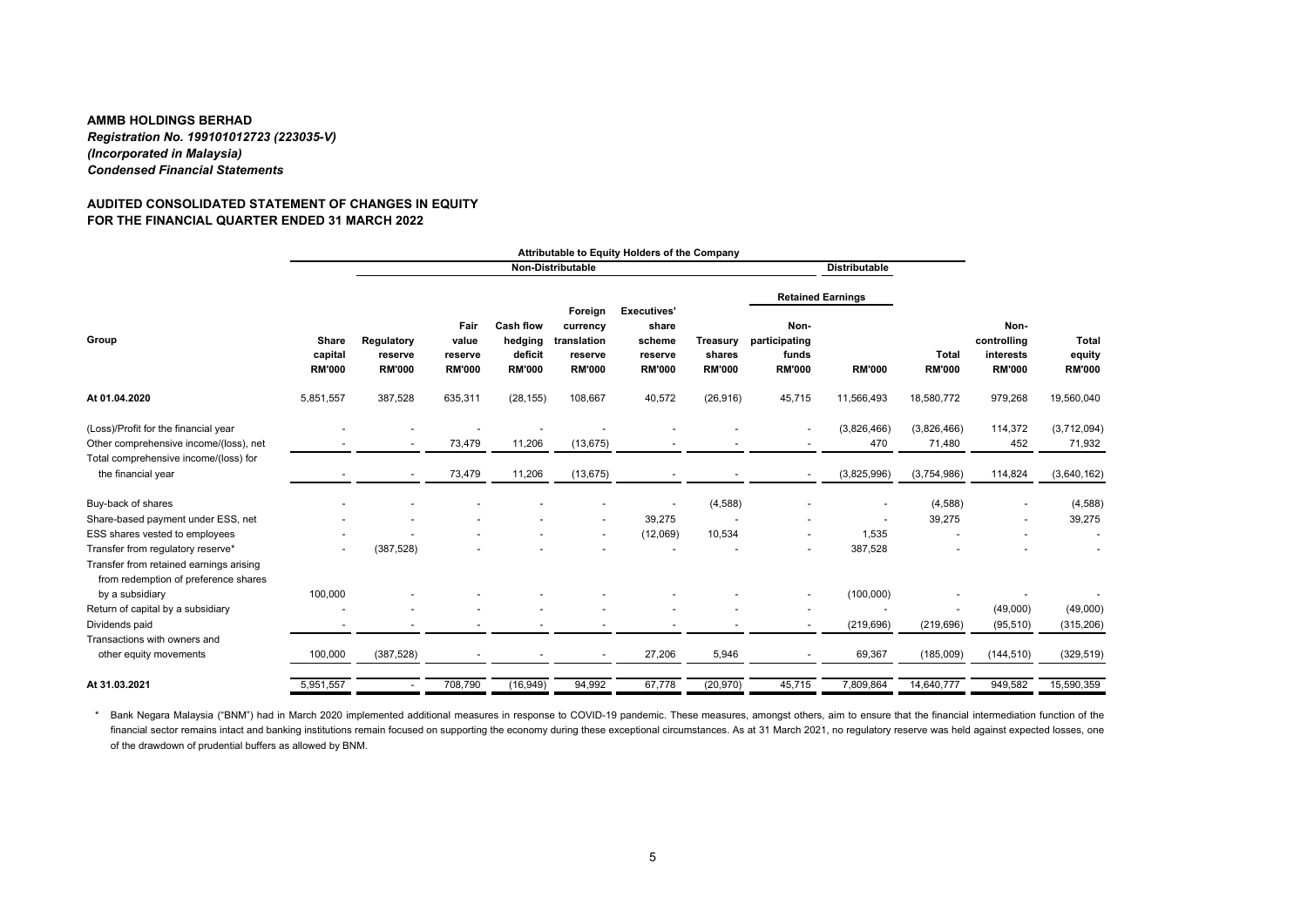## **AUDITED CONSOLIDATED STATEMENT OF CHANGES IN EQUITYFOR THE FINANCIAL QUARTER ENDED 31 MARCH 2022**

|                                                                                                                                                                  |                                   |                                        |                                           |                                                         |                                                                | Attributable to Equity Holders of the Company                     |                                     |                                                 |                      |                               |                                                   |                                         |
|------------------------------------------------------------------------------------------------------------------------------------------------------------------|-----------------------------------|----------------------------------------|-------------------------------------------|---------------------------------------------------------|----------------------------------------------------------------|-------------------------------------------------------------------|-------------------------------------|-------------------------------------------------|----------------------|-------------------------------|---------------------------------------------------|-----------------------------------------|
|                                                                                                                                                                  |                                   |                                        |                                           |                                                         | Non-Distributable                                              |                                                                   |                                     |                                                 | <b>Distributable</b> |                               |                                                   |                                         |
|                                                                                                                                                                  |                                   |                                        |                                           |                                                         |                                                                |                                                                   |                                     | <b>Retained Earnings</b>                        |                      |                               |                                                   |                                         |
| Group                                                                                                                                                            | Share<br>capital<br><b>RM'000</b> | Regulatory<br>reserve<br><b>RM'000</b> | Fair<br>value<br>reserve<br><b>RM'000</b> | <b>Cash flow</b><br>hedging<br>deficit<br><b>RM'000</b> | Foreign<br>currency<br>translation<br>reserve<br><b>RM'000</b> | <b>Executives'</b><br>share<br>scheme<br>reserve<br><b>RM'000</b> | Treasury<br>shares<br><b>RM'000</b> | Non-<br>participating<br>funds<br><b>RM'000</b> | <b>RM'000</b>        | <b>Total</b><br><b>RM'000</b> | Non-<br>controlling<br>interests<br><b>RM'000</b> | <b>Total</b><br>equity<br><b>RM'000</b> |
| At 01.04.2021                                                                                                                                                    | 5,951,557                         |                                        | 708,790                                   | (16, 949)                                               | 94,992                                                         | 67,778                                                            | (20, 970)                           | 45,715                                          | 7,809,864            | 14,640,777                    | 949,582                                           | 15,590,359                              |
| Profit for the financial year<br>Other comprehensive (loss)/income, net<br>Total comprehensive (loss)/income for                                                 | $\overline{\phantom{a}}$          | $\overline{\phantom{a}}$               | (200, 692)                                | 7,887                                                   | 3,879                                                          |                                                                   |                                     |                                                 | 1,502,682<br>(439)   | 1,502,682<br>(189, 365)       | 92,257<br>(422)                                   | 1,594,939<br>(189, 787)                 |
| the financial year                                                                                                                                               |                                   |                                        | (200, 692)                                | 7,887                                                   | 3,879                                                          |                                                                   |                                     |                                                 | 1,502,243            | 1,313,317                     | 91,835                                            | 1,405,152                               |
| Issue of ordinary share capital pursuant to:-<br>- private placement                                                                                             | 824,683                           |                                        |                                           |                                                         |                                                                |                                                                   |                                     |                                                 |                      | 824,683                       |                                                   | 824,683                                 |
| Buy-back of shares                                                                                                                                               |                                   |                                        |                                           |                                                         |                                                                | $\sim$                                                            | (16, 812)                           |                                                 |                      | (16, 812)                     |                                                   | (16, 812)                               |
| Share-based payment under ESS, net                                                                                                                               |                                   |                                        |                                           |                                                         |                                                                | (2, 173)                                                          |                                     |                                                 |                      | (2, 173)                      |                                                   | (2, 173)                                |
| ESS shares vested to employees                                                                                                                                   |                                   |                                        |                                           |                                                         |                                                                | (29, 133)                                                         | 26,741                              |                                                 | 2,392                |                               |                                                   |                                         |
| Transfer to regulatory reserve<br>Subscription of shares arising from<br>conversion of redeemable cumulative<br>convertible preference shares by a<br>subsidiary |                                   | 102,920                                |                                           |                                                         |                                                                |                                                                   |                                     |                                                 | (102, 920)           |                               | 256,164                                           | 256,164                                 |
| Transfer of net gain upon disposal of<br>financial investments at fair value<br>through other comprehensive income                                               |                                   |                                        |                                           |                                                         |                                                                |                                                                   |                                     |                                                 |                      |                               |                                                   |                                         |
| to retained earnings                                                                                                                                             |                                   |                                        | (8, 871)                                  |                                                         |                                                                |                                                                   |                                     |                                                 | 8,871                |                               |                                                   |                                         |
| Dividends paid                                                                                                                                                   |                                   |                                        |                                           |                                                         |                                                                |                                                                   |                                     |                                                 |                      |                               | (98, 480)                                         | (98, 480)                               |
| Transactions with owners and<br>other equity movements                                                                                                           | 824,683                           | 102,920                                | (8, 871)                                  |                                                         |                                                                | (31, 306)                                                         | 9,929                               |                                                 | (91, 657)            | 805,698                       | 157,684                                           | 963,382                                 |
| At 31.03.2022                                                                                                                                                    | 6,776,240                         | 102,920                                | 499,227                                   | (9,062)                                                 | 98,871                                                         | 36,472                                                            | (11, 041)                           | 45,715                                          | 9,220,450            | 16,759,792                    | 1,199,101                                         | 17,958,893                              |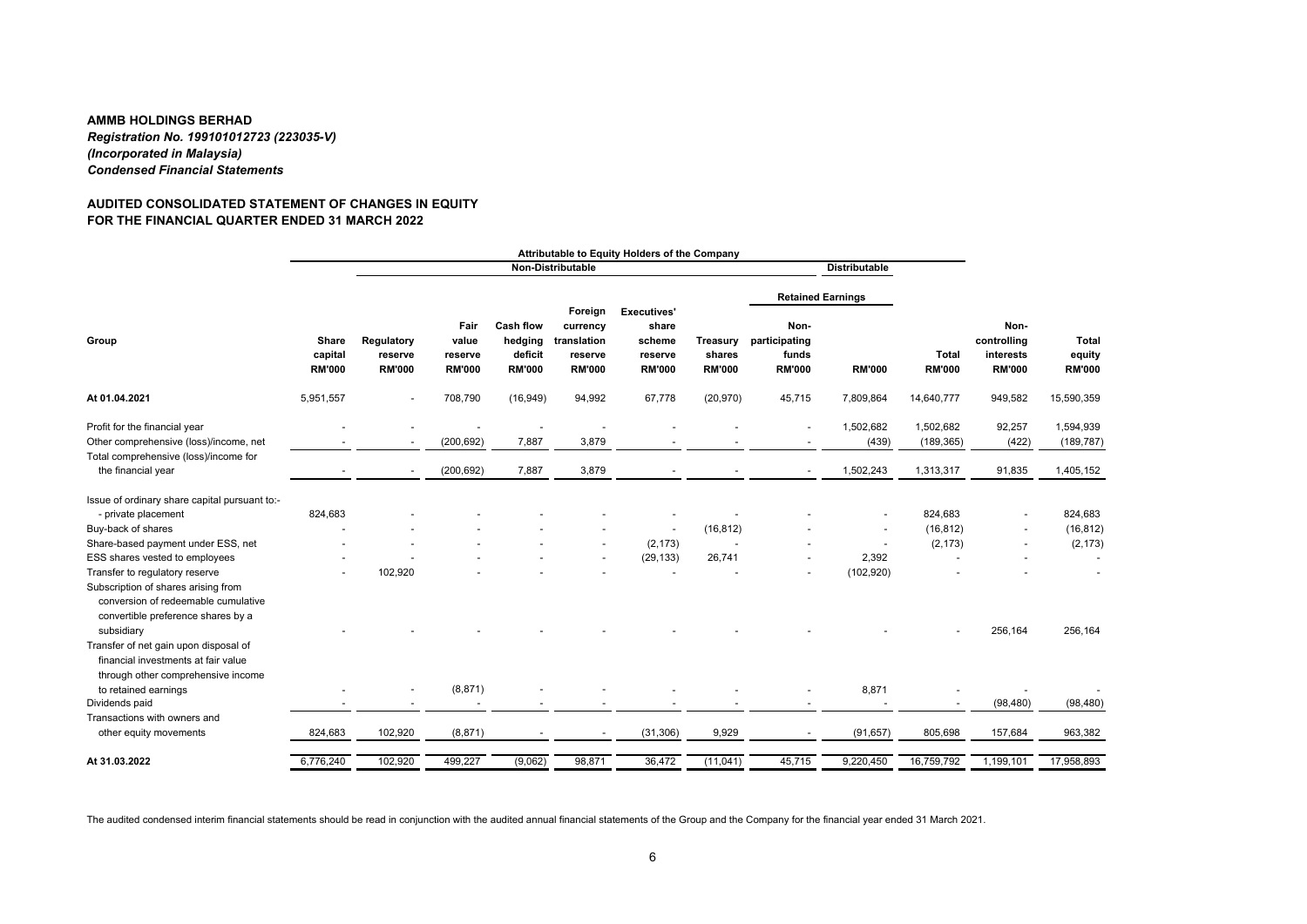## **AUDITED STATEMENT OF CHANGES IN EQUITY FOR THE FINANCIAL QUARTER ENDED 31 MARCH 2022**

|                                                                                            | Attributable to Equity Holders of the Company |                                                                   |                                            |                                                      |                                         |  |  |
|--------------------------------------------------------------------------------------------|-----------------------------------------------|-------------------------------------------------------------------|--------------------------------------------|------------------------------------------------------|-----------------------------------------|--|--|
|                                                                                            |                                               | <b>Non-Distributable</b><br><b>Distributable</b>                  |                                            |                                                      |                                         |  |  |
| Company                                                                                    | Ordinary<br>share<br>capital<br><b>RM'000</b> | <b>Executives'</b><br>share<br>scheme<br>reserve<br><b>RM'000</b> | <b>Treasury</b><br>shares<br><b>RM'000</b> | <b>Retained</b><br>earnings<br><b>RM'000</b>         | <b>Total</b><br>equity<br><b>RM'000</b> |  |  |
| At 01.04.2020                                                                              | 5,550,250                                     | 40,572                                                            | (26, 916)                                  | 4,341,788                                            | 9,905,694                               |  |  |
| Profit for the financial year<br>Total comprehensive income for                            |                                               |                                                                   |                                            | 338,107                                              | 338,107                                 |  |  |
| the financial year                                                                         |                                               |                                                                   |                                            | 338,107                                              | 338,107                                 |  |  |
| Buy-back of shares<br>Share-based payment under ESS, net<br>ESS shares vested to employees |                                               | 39,275<br>(12,069)                                                | (4, 588)<br>10,534                         | 1,535                                                | (4,588)<br>39,275                       |  |  |
| Dividends paid                                                                             |                                               |                                                                   |                                            | (219, 696)                                           | (219, 696)                              |  |  |
| Transactions with owners and<br>other equity movements                                     |                                               | 27,206                                                            | 5,946                                      | (218, 161)                                           | (185,009)                               |  |  |
| At 31.03.2021                                                                              | 5,550,250                                     | 67,778                                                            | (20, 970)                                  | 4,461,734                                            | 10,058,792                              |  |  |
|                                                                                            |                                               |                                                                   |                                            | <b>Attributable to Equity Holders of the Company</b> |                                         |  |  |

| Company                                                | Ordinary<br>share<br>capital<br><b>RM'000</b> | <b>Executives'</b><br>share<br>scheme<br>reserve<br><b>RM'000</b> | <b>Treasury</b><br>shares<br><b>RM'000</b> | <b>Retained</b><br>earnings<br><b>RM'000</b> | <b>Total</b><br>equity<br><b>RM'000</b> |
|--------------------------------------------------------|-----------------------------------------------|-------------------------------------------------------------------|--------------------------------------------|----------------------------------------------|-----------------------------------------|
| At 01.04.2021                                          | 5,550,250                                     | 67,778                                                            | (20,970)                                   | 4,461,734                                    | 10,058,792                              |
| Profit for the financial year                          |                                               |                                                                   |                                            | 191,499                                      | 191,499                                 |
| Total comprehensive income for                         |                                               |                                                                   |                                            |                                              |                                         |
| the financial year                                     |                                               |                                                                   |                                            | 191,499                                      | 191,499                                 |
| Issue of ordinary share capital pursuant to:-          |                                               |                                                                   |                                            |                                              |                                         |
| - private placement                                    | 822,620                                       |                                                                   |                                            |                                              | 822,620                                 |
| Buy-back of shares                                     |                                               |                                                                   | (16, 812)                                  |                                              | (16, 812)                               |
| Share-based payment under ESS, net                     |                                               | (2, 173)                                                          |                                            |                                              | (2, 173)                                |
| ESS shares vested to employees                         | ۰                                             | (29,133)                                                          | 26,741                                     | 2,392                                        |                                         |
| Transactions with owners and<br>other equity movements | 822,620                                       | (31, 306)                                                         | 9,929                                      | 2,392                                        | 803,635                                 |
|                                                        |                                               |                                                                   |                                            |                                              |                                         |
| At 31.03.2022                                          | 6,372,870                                     | 36,472                                                            | (11, 041)                                  | 4,655,625                                    | 11,053,926                              |

**Distributable**

**Non-Distributable**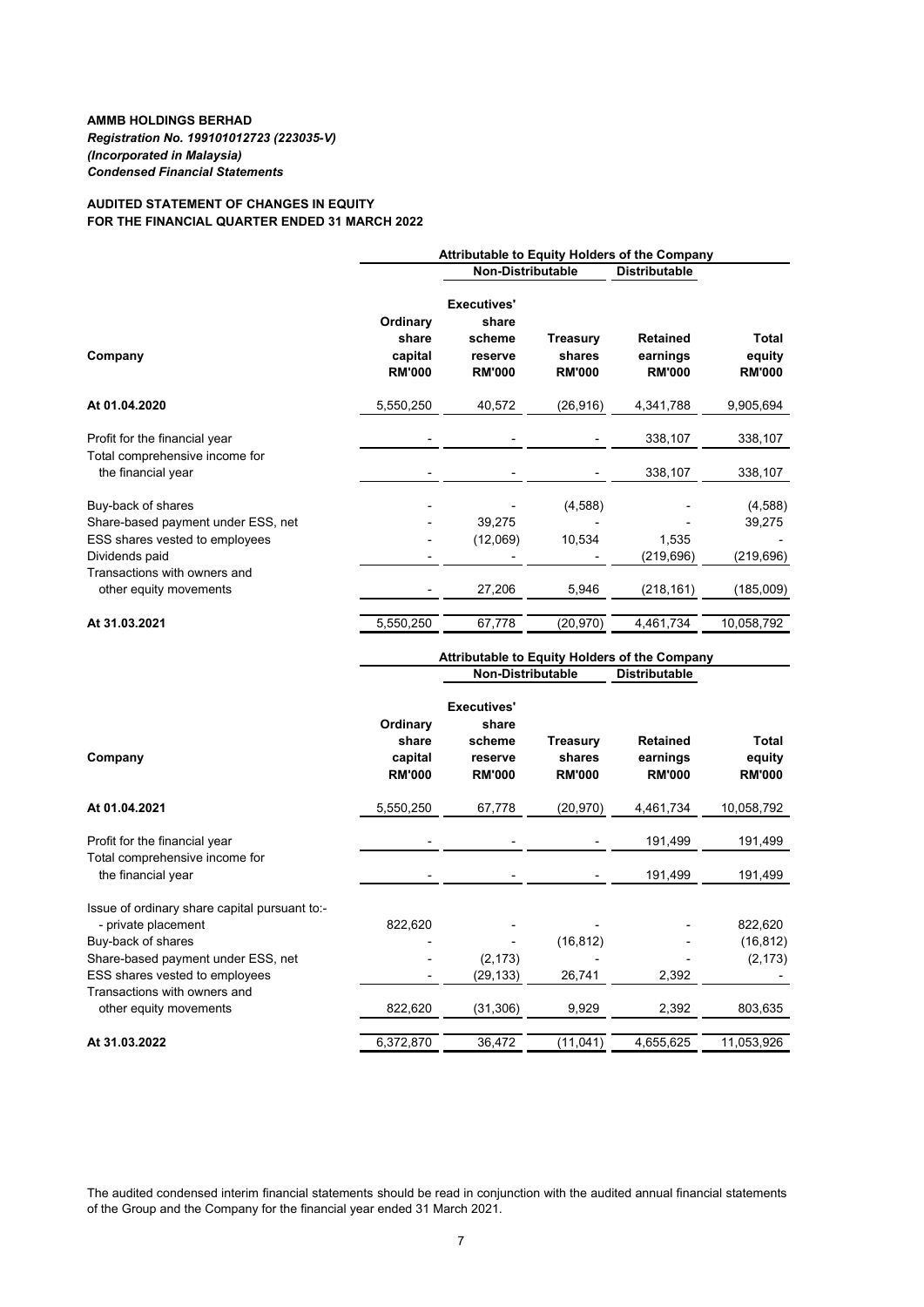# **AUDITED CONDENSED STATEMENTS OF CASH FLOWS FOR THE FINANCIAL QUARTER ENDED 31 MARCH 2022**

|                                                             | Group         |                          | Company       |               |
|-------------------------------------------------------------|---------------|--------------------------|---------------|---------------|
|                                                             | 31.03.2022    | 31.03.2021<br>(Restated) | 31.03.2022    | 31.03.2021    |
|                                                             | <b>RM'000</b> | <b>RM'000</b>            | <b>RM'000</b> | <b>RM'000</b> |
| Profit/(Loss) before taxation and zakat                     | 1,804,745     | (3,483,499)              | 195,898       | 339,639       |
| Adjustments for:                                            |               |                          |               |               |
| Net accretion of discount for securities                    | (43, 673)     | (65, 135)                |               |               |
| Allowance for expected credit losses on loans, advances     |               |                          |               |               |
| and financing, net                                          | 554,563       | 1,264,849                |               |               |
| Dividend income                                             | (4,206)       | (3,689)                  | (193, 058)    | (354, 260)    |
| Net loss on revaluation of derivatives                      | 5,225         | 101,411                  |               |               |
| Net loss/(gain) on revaluation of financial assets          |               |                          |               |               |
| at fair value through profit or loss                        | 41,502        | (65, 713)                |               |               |
| Net gain on sale of financial investments                   |               |                          |               |               |
| at fair value through other comprehensive income            | (4, 814)      | (25, 507)                |               |               |
| Net loss/(gain) on sale of financial assets                 |               |                          |               |               |
| at fair value through profit or loss                        | 442           | (292, 893)               |               |               |
| Impairment loss on investment in associate                  | 4,625         | 147,819                  |               |               |
| Impairment of goodwill                                      |               | 1,789,153                |               |               |
| Settlement                                                  |               | 2,830,000                |               |               |
| Other non-operating and non-cash items                      | 594,676       | 460,354                  | (64)          | 77            |
| Operating profit/(loss) before working capital changes      | 2,953,085     | 2,657,150                | 2,776         | (14, 544)     |
| (Increase)/Decrease in operating assets:                    |               |                          |               |               |
| Deposits and placements with banks and other                |               |                          |               |               |
| financial institutions                                      | (132)         | (9, 123)                 |               |               |
| Financial assets at fair value through profit or loss       | 2,349,902     | 3,393,602                | (24)          | (26)          |
| Loans, advances and financing                               | (7,896,224)   | (6, 234, 489)            |               |               |
| Statutory deposits with Bank Negara Malaysia                | 48,754        | 63,728                   |               |               |
| Other assets                                                | (393,088)     | 489,339                  | 1,821,743     | (1,831,567)   |
| Reinsurance assets and other insurance receivables          | (146, 857)    | 31,430                   |               |               |
| Increase/(Decrease) in operating liabilities:               |               |                          |               |               |
| Deposits from customers                                     | 2,049,664     | 7,576,475                |               |               |
| Investment accounts of customers                            | 283,026       | (113, 892)               |               |               |
| Deposits and placements of banks and other                  |               |                          |               |               |
| financial institutions                                      | (57, 800)     | 74,348                   |               |               |
| Securities sold under repurchase agreements                 | 772,546       | (5,542,538)              |               |               |
| Recourse obligation on loans and financing sold to          |               |                          |               |               |
| Cagamas Berhad                                              | 1,100,005     | 2,134,995                |               |               |
| Term funding                                                | 133,723       | (740, 766)               |               |               |
| <b>Other liabilities</b>                                    | (1,704,389)   | (896, 729)               | (2,342,053)   | 2,863,246     |
| Insurance contract liabilities and other insurance payables | 208,354       | (157)                    |               |               |
| Cash (used in)/generated from operations                    | (299, 431)    | 2,883,373                | (517, 558)    | 1,017,109     |
| Taxation and zakat paid, net                                | (234, 201)    | (320, 745)               | (3, 114)      | (212)         |
| Net cash (used in)/generated from operating activities      | (533, 632)    | 2,562,628                | (520, 672)    | 1,016,897     |
|                                                             |               |                          |               |               |
| Cash flows from investing activities                        |               |                          |               |               |
| Purchase of treasury shares                                 | (16, 812)     | (4,588)                  | (16, 812)     | (4,588)       |
| Dividend/Distribution income received                       | 23,812        | 8,992                    | 193,058       | 354,260       |
| Subscription of shares in subsidiary                        |               |                          | (450,000)     | (780,000)     |
| Proceeds from disposal of property and equipment            | 358           | 3,612                    |               | 191           |
| (Purchase)/Disposal of financial investments                | (4,502,185)   | 660,254                  |               |               |
| Purchase of property and equipment and intangible assets    | (100, 434)    | (132, 123)               |               |               |
| Capital return from subsidiaries liquidated during the year |               |                          | 140           |               |
| Net cash (used in)/generated from investing activities      | (4, 595, 261) | 536,147                  | (273, 614)    | (430, 137)    |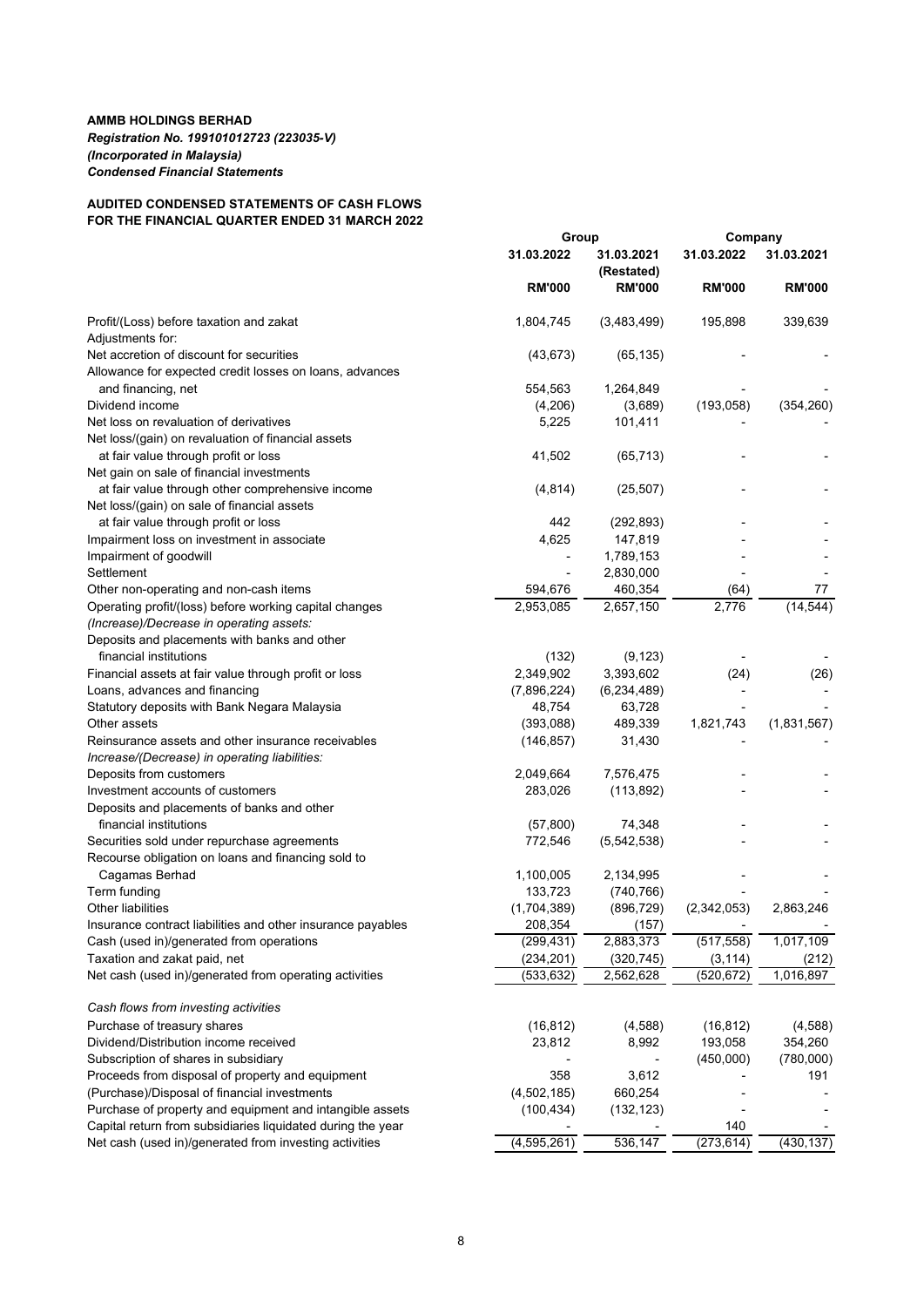## **AUDITED CONDENSED STATEMENTS OF CASH FLOWS FOR THE FINANCIAL QUARTER ENDED 31 MARCH 2022 (CONT'D.)**

|                                                               | Group         |                          | Company       |               |  |
|---------------------------------------------------------------|---------------|--------------------------|---------------|---------------|--|
|                                                               | 31.03.2022    | 31.03.2021<br>(Restated) | 31.03.2022    | 31.03.2021    |  |
|                                                               | <b>RM'000</b> | <b>RM'000</b>            | <b>RM'000</b> | <b>RM'000</b> |  |
| Cash flows from financing activities                          |               |                          |               |               |  |
| Dividends paid by Company to its shareholders                 |               | (219, 696)               |               | (219, 696)    |  |
| Repayment of lease liabilities                                | (85, 647)     | (90, 923)                |               |               |  |
| Dividends paid to non-controlling interests by                |               |                          |               |               |  |
| subsidiaries                                                  | (98, 480)     | (95, 510)                |               |               |  |
| Return of capital to non-controlling interest                 |               | (49,000)                 |               |               |  |
| Proceeds from issuance of Subordinated Notes/Sukuk (net)      | 100,000       | 550,000                  |               |               |  |
| Proceeds from issuance of shares from private placement (net) | 824,683       |                          | 822,620       |               |  |
| Net cash generated from/(used in) financing activities        | 740,556       | 94,871                   | 822,620       | (219, 696)    |  |
| Net (decrease)/increase in cash and cash equivalents          | (4,388,337)   | 3,193,646                | 28,334        | 367,064       |  |
| Cash and cash equivalents at beginning of the financial year  | 18,905,756    | 15,711,919               | 689,326       | 322,262       |  |
| Effect of exchange rate changes                               | (555)         | 191                      |               |               |  |
| Cash and cash equivalents at end of the financial year        | 14,516,864    | 18,905,756               | 717,660       | 689,326       |  |

Cash and cash equivalents included in the statements of cash flows comprise the following amounts:

|                                                                                                                          | Group                       |                             | Company                     |                             |  |
|--------------------------------------------------------------------------------------------------------------------------|-----------------------------|-----------------------------|-----------------------------|-----------------------------|--|
|                                                                                                                          | 31.03.2022<br><b>RM'000</b> | 31.03.2021<br><b>RM'000</b> | 31.03.2022<br><b>RM'000</b> | 31.03.2021<br><b>RM'000</b> |  |
| Cash and short-term funds                                                                                                | 13.221.099                  | 18.809.478                  | 717.660                     | 689,326                     |  |
| Deposits and placements with banks and other financial institutions<br>(with original maturity of three months and less) | 1,301,449                   | 103.028                     |                             |                             |  |
|                                                                                                                          | 14.522.548                  | 18.912.506                  | 717.660                     | 689.326                     |  |
| Less: Deposits with original maturity of more than three months                                                          | (9,254)                     | (9, 123)                    |                             |                             |  |
|                                                                                                                          | 14,513,294                  | 18,903,383                  | 717.660                     | 689,326                     |  |
| Add:                                                                                                                     |                             |                             |                             |                             |  |
| Allowances for expected credit loss ("ECL") for cash and cash                                                            |                             |                             |                             |                             |  |
| equivalents                                                                                                              | 3,570                       | 2,373                       |                             |                             |  |
| Cash and cash equivalents                                                                                                | 14,516,864                  | 18,905,756                  | 717,660                     | 689.326                     |  |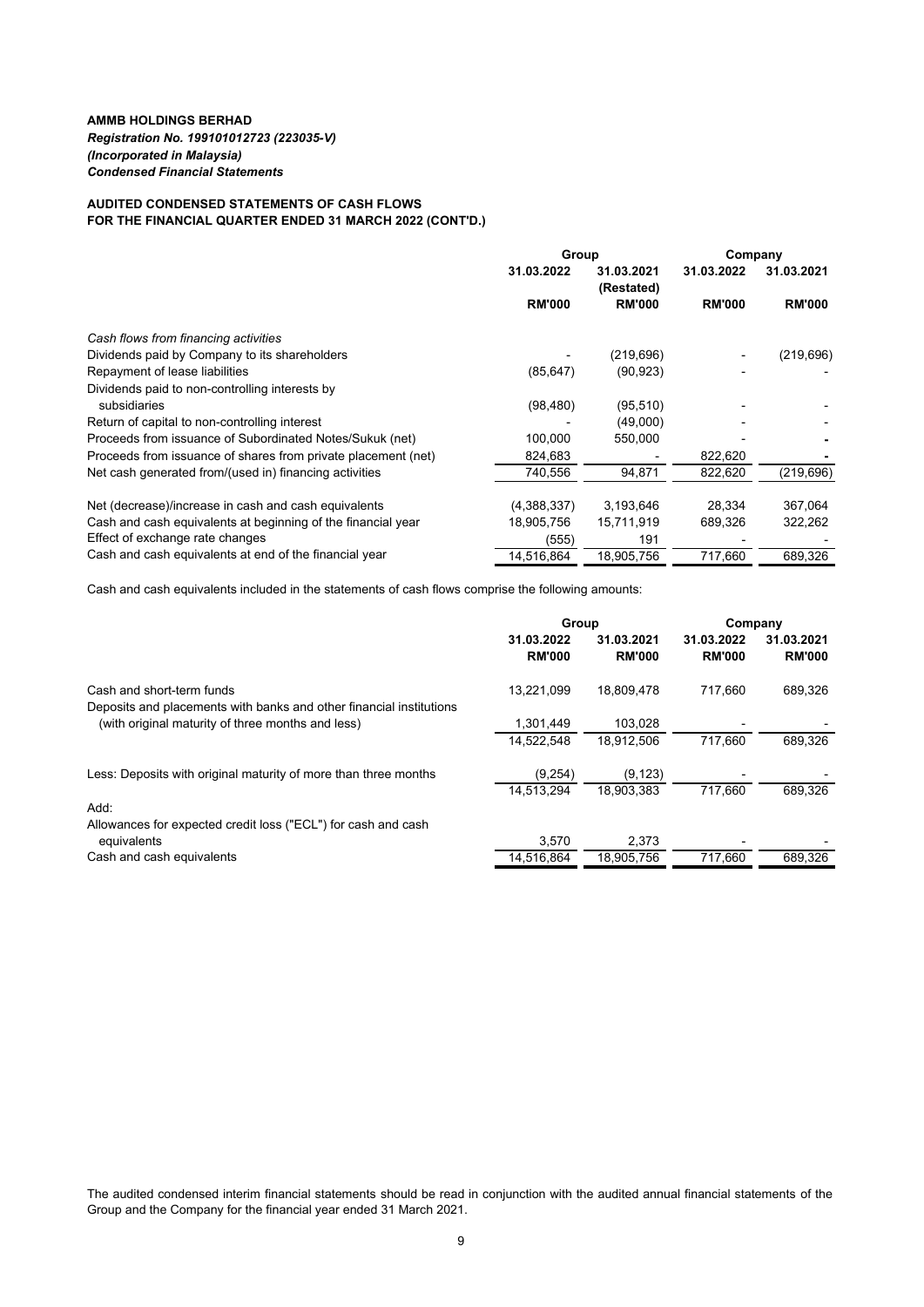## **EXPLANATORY NOTES :**

#### **A1. BASIS OF PREPARATION**

These condensed interim financial statements have been prepared in accordance with MFRS 134 *Interim Financial Reporting* issued by the Malaysian Accounting Standards Board ("MASB") and paragraph 9.22 of the Listing Requirements of Bursa Malaysia. These financial statements also comply with IAS 34 *Interim Financial Reporting* issued by the International Accounting Standards Board.

These condensed interim financial statements do not include all of the information required for full annual financial statements, and should be read in conjunction with the annual financial statements of the Group and the Company for the financial year ended 31 March 2021 which are available upon request from the Company's registered office at Level 22, Bangunan AmBank Group, No. 55, Jalan Raja Chulan, 50200 Kuala Lumpur.

The condensed interim financial statements incorporate those activities relating to Islamic banking which have been undertaken by the Group.

## **A1.1 Significant Accounting Policies**

The accounting policies adopted are consistent with those of the previous financial year except for the adoption of the following amendments to published standards:

Interest Rate Benchmark Reform - Phase 2 (Amendments to MFRS 9, MFRS 139, MFRS 7, MFRS 4 and MFRS 16)

The adoption of these amendments to published standards did not have any material impact on the financial statements of the Group and of the Company. The Group and the Company did not have to change its accounting policies or make retrospective adjustments as a result of adopting these amendments to published standards.

The nature of the amendments to published standards relevant to the Group and the Company are described below:

#### **(a) Interest Rate Benchmark Reform - Phase 2 (Amendments to MFRS 9, MFRS 139, MFRS 7, MFRS 4 and MFRS 16)**

The amendments address issues that arise from the implementation of interest rate benchmark reforms, focusing on issues that affect financial reporting when an existing interest rate benchmark is replaced with an alternative risk-free rate ("RFR").

The amendments, among others, include a practical expedient to require contractual changes, or changes to cash flows that are directly required by the reform, to be treated as changes to a floating interest rate, equivalent to a movement in a market rate of interest. In applying the practical expedient, an entity is required to first identify and account for modifications to the instrument by updating the effective interest rate without adjusting the carrying amount. As a result, no immediate gain or loss is recognised.

In addition, formal designation of a hedging relationship shall be amended to reflect the modifications and/or changes made to the hedged item and/or hedging instruments as a result of the reform without discontinuing the existing hedging relationship or designation of a new hedging relationship.

In view of the practical expedient and temporary exceptions provided in these amendments, the discontinuation of London Interbank Offer Rate ("LIBOR") and the transition to alternative RFRs has not resulted in any significant financial impact to the Group.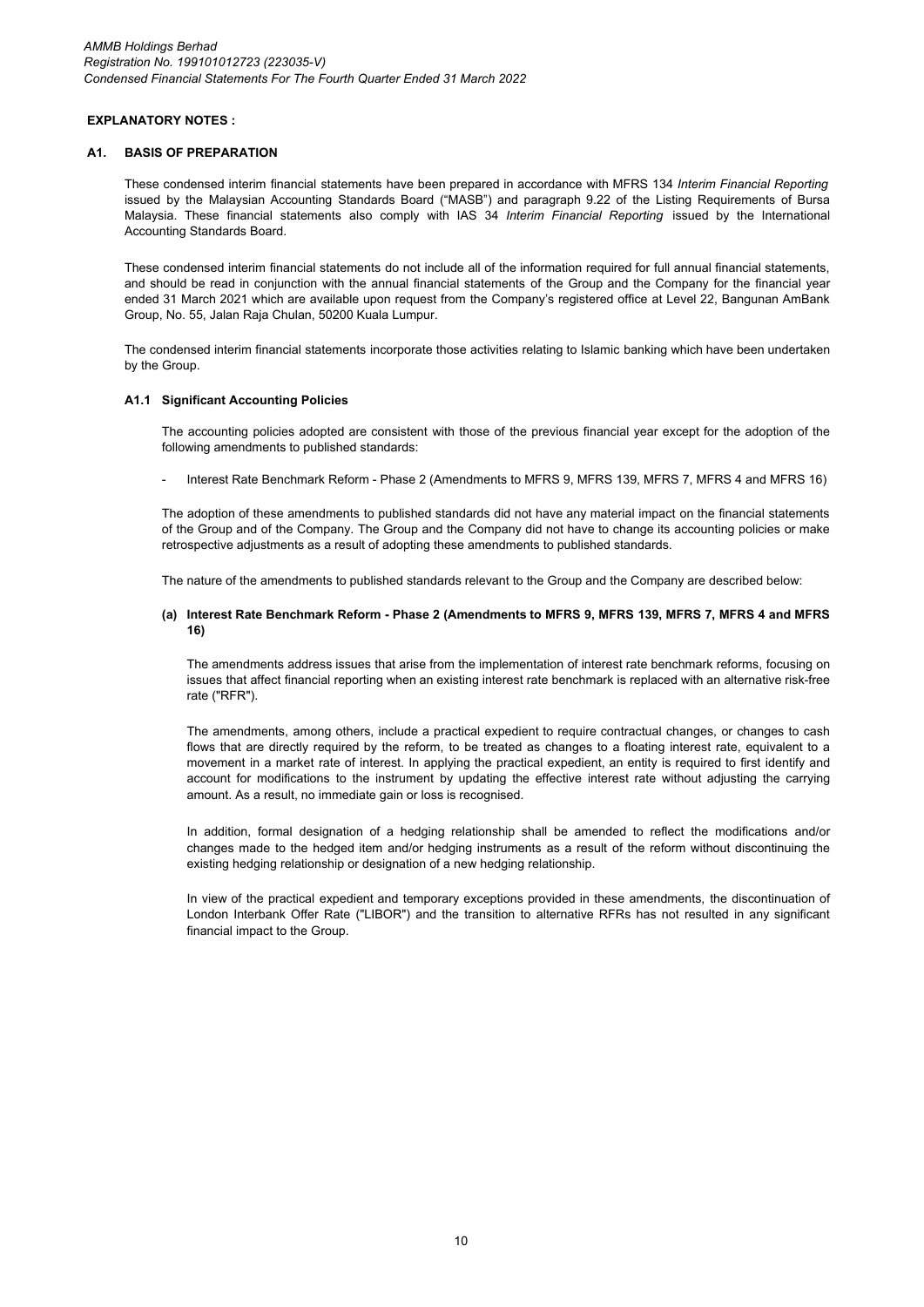*AMMB Holdings Berhad Registration No. 199101012723 (223035-V) Condensed Financial Statements For The Fourth Quarter Ended 31 March 2022*

#### **A1. BASIS OF PREPARATION (CONT'D.)**

### **A1.1 Significant Accounting Policies (Cont'd.)**

#### **Standards issued but not yet effective**

| <b>Description</b>                                                                                           | <b>Effective for annual</b><br>periods beginning<br>on or after |
|--------------------------------------------------------------------------------------------------------------|-----------------------------------------------------------------|
| Property, Plant and Equipment: Proceeds before Intended Use (Amendments to                                   |                                                                 |
| <b>MFRS 116)</b>                                                                                             | 1 January 2022                                                  |
| Onerous Contracts - Cost of Fulfilling a Contract (Amendments to MFRS 137)<br>۰                              | 1 January 2022                                                  |
| Reference to the Conceptual Framework (Amendments to MFRS 3)<br>$\overline{\phantom{a}}$                     | 1 January 2022                                                  |
| Annual Improvements to MFRS Standards 2018-2020<br>$\overline{\phantom{a}}$                                  | 1 January 2022                                                  |
| <b>MFRS 17 Insurance Contracts</b>                                                                           | 1 January 2023                                                  |
| Amendments to MFRS 17                                                                                        | 1 January 2023                                                  |
| Initial Application of MFRS 17 and MFRS 9 - Comparative Information                                          |                                                                 |
| (Amendment to MFRS 17)                                                                                       | 1 January 2023                                                  |
| Classification of Liabilities as Current or Non-Current (Amendments to MFRS 101)<br>$\overline{\phantom{a}}$ | 1 January 2023                                                  |
| Disclosure of Accounting Policies (Amendments to MFRS 101)                                                   | 1 January 2023                                                  |
| Definition of Accounting Estimates (Amendments to MFRS 108)<br>$\overline{\phantom{a}}$                      | 1 January 2023                                                  |
| Deferred Tax related to Assets and Liabilities arising from a Single Transaction                             |                                                                 |
| (Amendments to MFRS 112)                                                                                     | 1 January 2023                                                  |
| Sale or Contribution of Assets between an Investor and its Associate or Joint                                |                                                                 |
| Venture (Amendments to MFRS 10 and MFRS 128)                                                                 | To be determined by MASB                                        |

The nature of the new standard and amendments to published standards that are issued but not yet effective are described below. The Group and the Company are currently assessing the financial effects of their adoption.

## **(a) Amendments to published standards effective for financial year ending 31 March 2023**

#### **Property, Plant and Equipment: Proceeds before Intended Use (Amendments to MFRS 116)**

The amendments clarify that an entity is 'testing whether the asset is functioning properly' when it assesses the technical and physical performance of the asset, and prohibit an entity from deducting from the cost of an item of property, plant and equipment any proceeds received from selling items produced while the entity is preparing the asset for its intended use (for example, the proceeds from selling samples produced when testing a machine to see if it is functioning properly). The proceeds from selling such samples, together with the costs of producing them, shall be recognised in profit or loss.

The amendments are applied retrospectively from annual reporting period beginning on or after 1 January 2022 but only to items of property, plant and equipment that are brought to the location and condition necessary for them to be capable of operating in the manner intended by management on or after the beginning of the earliest period presented in the financial statements in which the entity first applies the amendments. Early adoption is permitted.

#### **Onerous Contracts - Cost of Fulfilling a Contract (Amendments to MFRS 137)**

The amendments explain that, for the purpose of determining the unavoidable costs of meeting the entity's contractual obligations, the direct cost of fulfilling a contract comprises the incremental costs of fulfilling that contract (e.g. direct labour and materials) and an allocation of other costs that relate directly to fulfilling contracts (e.g. an allocation of the depreciation charge for an asset used to fulfil the contract). The amendments also clarify that, before a separate provision for an onerous contract is established, an entity recognises any impairment loss that has occurred on assets used in fulfilling the contract, rather than on assets dedicated to that contract.

The amendments are applied from annual reporting period beginning on or after 1 January 2022 to contracts for which an entity has not yet fulfilled all its obligations at the beginning of the annual reporting period in which it first applies the amendments without restatement of comparative information. The cumulative effect of initially applying the amendments shall be recognised as an adjustment to the opening balance of retained earnings or other component of equity, as appropriate, at the date of initial application. Early adoption is permitted.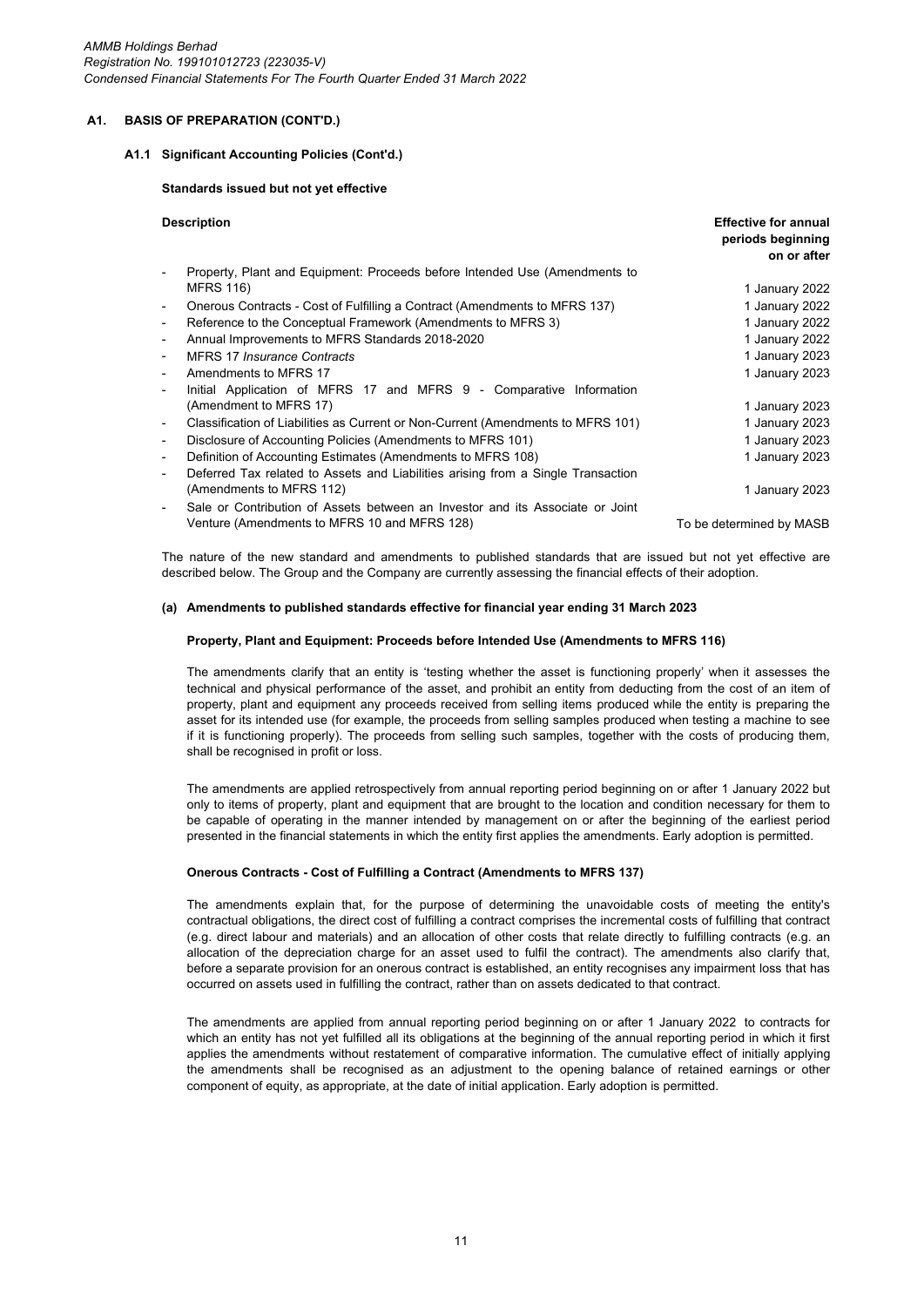#### **A1.1 Significant Accounting Policies (Cont'd.)**

#### **(a) Amendments to published standards effective for financial year ending 31 March 2023 (Cont'd.)**

#### **Reference to the Conceptual Framework (Amendments to MFRS 3)**

The amendments updated MFRS 3 *Business Combinations* to refer to the revised *Conceptual Framework for Financial Reporting* ("Conceptual Framework") in order to determine what constitutes an asset or a liability in a business combination. In addition, a new exception is added in MFRS 3 in connection with liabilities and contingent liabilities. The exception specifies that, for some types of liabilities and contingent liabilities, an entity applying MFRS 3 should instead refer to MFRS 137 *Provisions, Contingent Liabilities and Contingent Assets* or IC Interpretation 21 *Levies,* rather than the Conceptual Framework.

The amendments are applied to business combinations for which the acquisition date is on or after the beginning of the first annual reporting period beginning on or after 1 January 2022. Earlier application is permitted.

#### **Annual Improvements to MFRS Standards 2018-2020**

The Annual Improvements to MFRS Standards 2018-2020 include minor amendments as summarised below:

#### **(i) MFRS 1** *First-time Adoption of Malaysian Financial Reporting Standards*

When a subsidiary adopts MFRS at a later date than its parent, MFRS 1 permits the subsidiary to measure its assets and liabilities at the carrying amounts that would be included in its parent's consolidated financial statements, based on the parent's date of transition to MFRS, if no adjustments were made for consolidation procedures and for the effects of the business combination in which the parent acquired the subsidiary. The amendment expanded the above by allowing the subsidiary to also measure cumulative translation differences using the amounts reported by the parent, based on the parent's date of transition to MFRS.

The amendment to MFRS 1 extends the above exemption to cumulative translation differences, in order to reduce costs for first-time adopters. This amendment will also apply to associates and joint ventures that have taken the same MFRS 1 exemption.

#### **(ii) MFRS 9** *Financial Instruments*

The amendment clarified that costs or fees paid to third parties shall not be included in the 10% test for derecognition of financial liabilities.

#### **(iii) MFRS 141** *Agriculture*

The amendment removed the requirement for entities to exclude cash flows for taxation when measuring fair value to align with the requirement in the standard to discount cash flows on a post-tax basis.

#### **(b) New standard and amendments to published standards effective for financial year ending 31 March 2024**

#### **MFRS 17** *Insurance Contracts,* **Amendments to MFRS 17, and Initial Application of MFRS 17 and MFRS 9 - Comparative Information (Amendment to MFRS 17)**

MFRS 17 is a comprehensive new accounting standard for insurance contracts covering recognition and measurement, presentation and disclosure which supersedes MFRS 4 *Insurance Contracts* .

MFRS 17 requires a general measurement model, where estimates are remeasured in each reporting period. The measurement is based on the building blocks of discounted, probability-weighted fulfilment cash flows, a risk adjustment and a contractual service margin ("CSM") representing the unearned profit of the contract. A simplified premium allocation approach is permitted for the liability for the remaining coverage if it provides a measurement that is not materially different from the general model or if the coverage period is one year or less. However, claims incurred will need to be measured based on the building blocks of discounted, risk-adjusted, probability weighted cash flows.

For insurance contracts with direct participation features, the CSM is measured using the variable fee approach to deduct a variable fee comprising the Group's share of the fair value of the underlying items less fulfilment cash flows that do not vary based on the returns of the underlying items.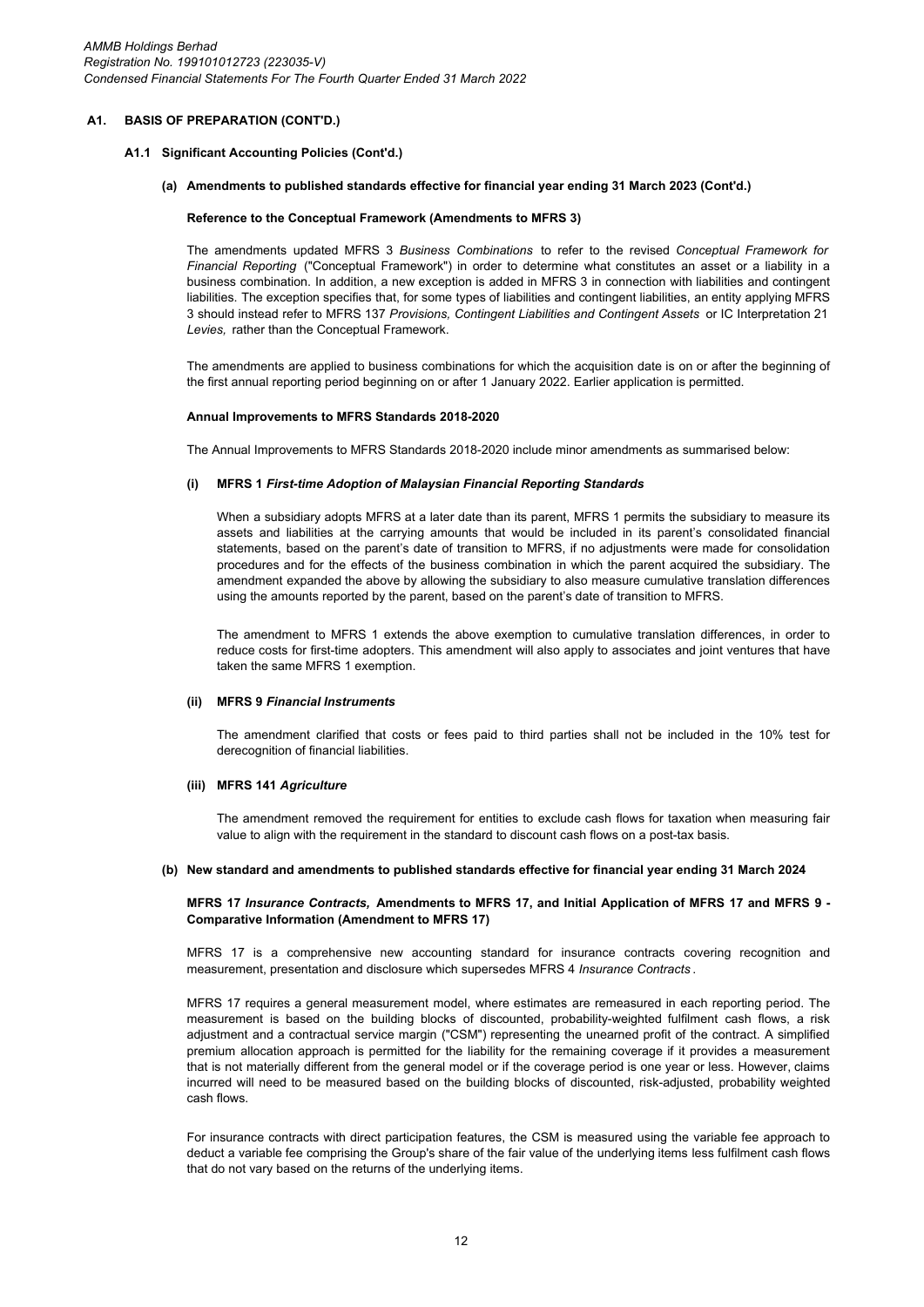#### **A1.1 Significant Accounting Policies (Cont'd.)**

**(b) New standard and amendments to published standards effective for financial year ending 31 March 2024 (Cont'd.)**

#### **MFRS 17 Insurance Contracts, Amendments to MFRS 17, and Initial Application of MFRS 17 and MFRS 9 - Comparative Information (Amendment to MFRS 17) (Cont'd.)**

Changes in cash flows related to future services should be recognised against the CSM. The CSM cannot be negative, so changes in future cash flows that are greater than the remaining CSM are recognised in profit or loss. Interest is accreted on the CSM at rates locked in at initial recognition of a contract. To reflect the service provided, the CSM is released to profit or loss in each period on the basis of passage of time. Entities have an accounting policy choice to recognise the impact of changes in discount rates and other assumptions that relate to financial risks either in profit or loss or in other comprehensive income.

MFRS 17 is effective for reporting periods beginning on or after 1 January 2023. Early application is permitted, provided MFRS 9 is also applied. A full retrospective application is required; an entity is permitted to choose between a modified retrospective approach and the fair value approach if full retrospective application is impracticable. An entity that first applies MFRS 17 and MFRS 9 at the same time is also permitted to apply a classification overlay on the comparative information about a financial asset as if the classification and measurement requirements of MFRS 9 had been applied to that financial asset before to overcome potential accounting mismatches.

The Group plans to adopt MFRS 17 on the required effective date and a Project Steering Committee has been formed to oversee the implementation of MFRS 17. The Group expects that MFRS 17 will result in an important change to the accounting policies for insurance contract liabilities of the Group and is likely to have a significant impact on profit and total equity of its Insurance business segment.

#### **Classification of Liabilities as Current or Non-Current (Amendments to MFRS 101)**

The amendments clarified that liabilities are classified as either current or non-current, depending on the rights that exist at the end of the reporting period. Liabilities are classified as non-current if the entity has a substantive right to defer settlement for at least 12 months at the end of the reporting period. Classification is unaffected by the expectations or intentions of the entity, as well as events after the reporting date. The amendments are applied retrospectively from annual reporting period beginning on or after 1 January 2023. Early adoption is permitted. The amendments are not expected to result in any impact as the Group and the Company present all assets and liabilities in the statements of financial position in order of liquidity.

#### **Disclosure of Accounting Policies (Amendments to MFRS 101)**

The amendments require entities to disclose material accounting policies rather than significant accounting policies in the financial statements. Entities are expected to make disclosure of accounting policies specific to the entity and not generic disclosures on MFRS applications.

An accounting policy is material if, when considered together with other information included in an entity's financial statements, it can reasonably be expected to influence decisions that the users make based on those financial statements. Also, accounting policy information is expected to be material if, without it, the users of the financial statements would be unable to understand other material information in the financial statements. Immaterial accounting policy information need not be disclosed.

The amendments are applied from annual reporting period beginning on or after 1 January 2023. Early adoption is permitted.

### **Definition of Accounting Estimates (Amendments to MFRS 108)**

The amendments redefined accounting estimates as "monetary amounts in financial statements that are subject to measurement uncertainty" and provide clarity on how to distinguish changes in accounting policies from changes in accounting estimates.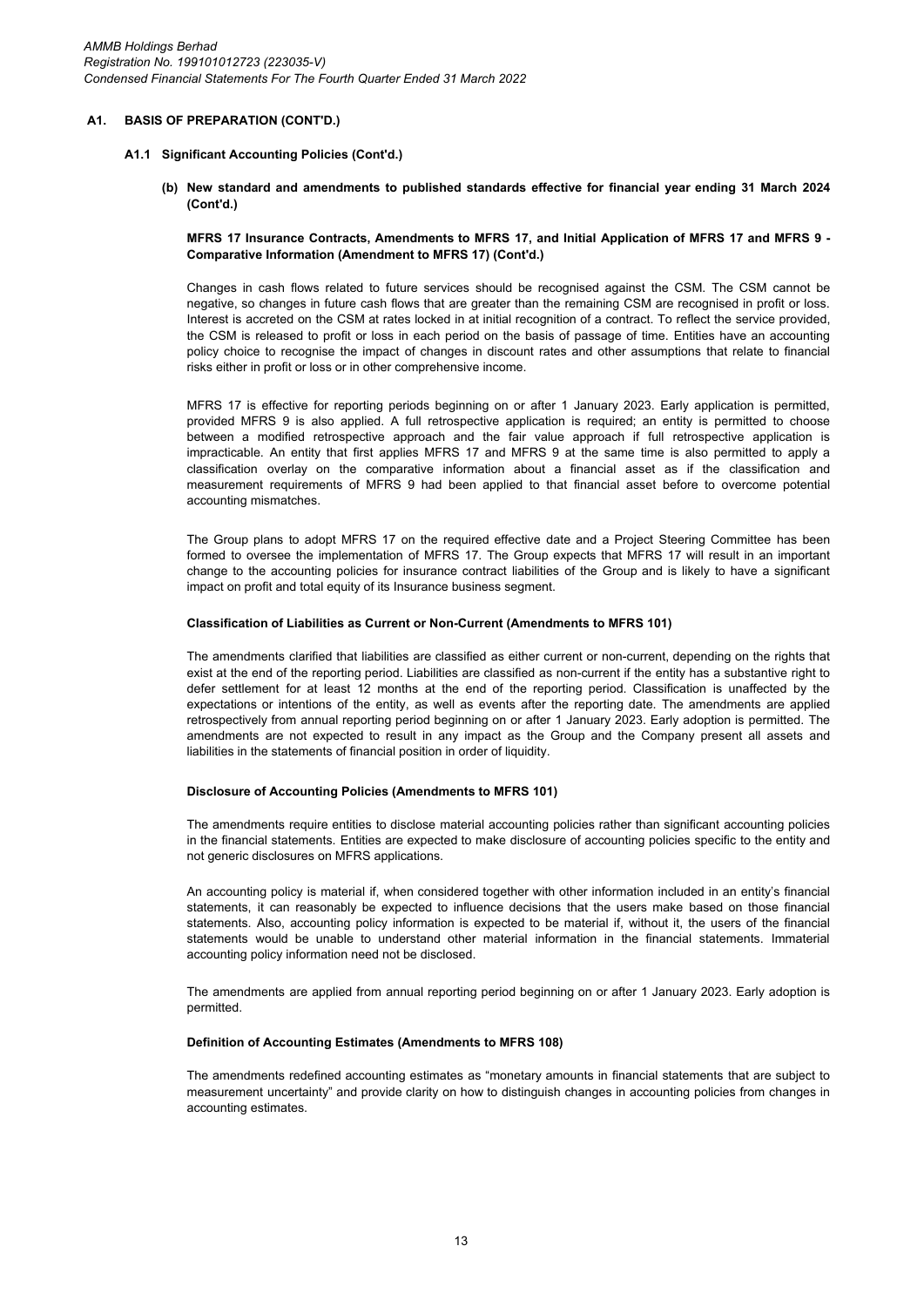#### **A1.1 Significant Accounting Policies (Cont'd.)**

**(b) New standard and amendments to published standards effective for financial year ending 31 March 2024 (Cont'd.)**

#### **Definition of Accounting Estimates (Amendments to MFRS 108) (Cont'd.)**

The amendments further clarify that effects of a change in an input or measurement technique used to develop an accounting estimate (for example, expected credit losses, fair value of an asset or liability, and depreciation for property and equipment) is a change in accounting estimate, if they do not arise from prior period errors.

The amendments are applied from annual reporting period beginning on or after 1 January 2023. Early adoption is permitted.

#### **Deferred Tax related to Assets and Liabilities arising from a Single Transaction (Amendments to MFRS 112)**

The amendments clarified that that the initial exemption rule from recognising deferred taxes does not apply to transactions where both an asset and a liability are recognised at the same time resulting in equal amounts of taxable and deductible temporary differences. This essentially means that lessees would not be able to apply the initial exemption rule in MFRS 112 for the assets and liabilities arising from leases.

The amendments are applied from annual reporting period beginning on or after 1 January 2023. Early adoption is permitted. As the Group currently adopted the policy not to recognise deferred taxes on leases, additional deferred taxes on temporary differences associated with right-of-use assets, lease liabilities and decommissioning obligations would need to be recognised when the amendments become effective.

#### **(c) Standard effective on a date to be determined by MASB**

### **Sale or Contribution of Assets between an Investor and its Associate or Joint Venture (Amendments to MFRS 10 and MFRS 128)**

The amendments clarify that:

- gains and losses resulting from transactions involving assets that do not constitute a business, between investor and its associate or joint venture are recognised in the entity's financial statements only to the extent of unrelated investors' interests in the associate or joint venture; and
- gains and losses resulting from transactions involving the sale or contribution to an associate of a joint venture of assets that constitute a business is recognised in full.

#### **A1.2 Significant Changes in Regulatory Requirements**

#### **Additional Measures from Bank Negara Malaysia ("BNM") to Assist Borrowers/Customers Affected by the COVID-19 Pandemic**

During the current financial year, BNM had announced the extension of additional relief measures to assist borrowers/customers affected by COVID-19 pandemic in line with the Government economic stimulus package. The additional relief measures include the following:

#### **(i) The Supplementary Strategic Programme to Empower the People and Economy (Program Strategik Memperkasa Rakyat dan Ekonomi Tambahan "PEMERKASA Plus")**

The targeted repayment assistance initiative under PEMERKASA Plus financial aid package were announced by the Government on 31 May 2021. The package is focused to borrowers/customers who have experienced loss of employment, B40 who are recipients of the Bantuan Sara Hidup ("BSH") or Bantuan Prihatin Rakyat ("BPR") and any microenterprise (with approved loan/financing facilities of less than RM150,000) as well as small and mediumsized enterprises ("SMEs") and microenterprises that are not allowed to operate during the Movement Control Order ("MCO") (locked-down sectors), with the choice of a payment deferment for 3-months or a reduction of monthly instalments by 50% for a period of 6-months. In addition, all individual loan/financing customers who have suffered a reduction in income will be offered a lower monthly instalment payment plan, which corresponds with the reduction in their income.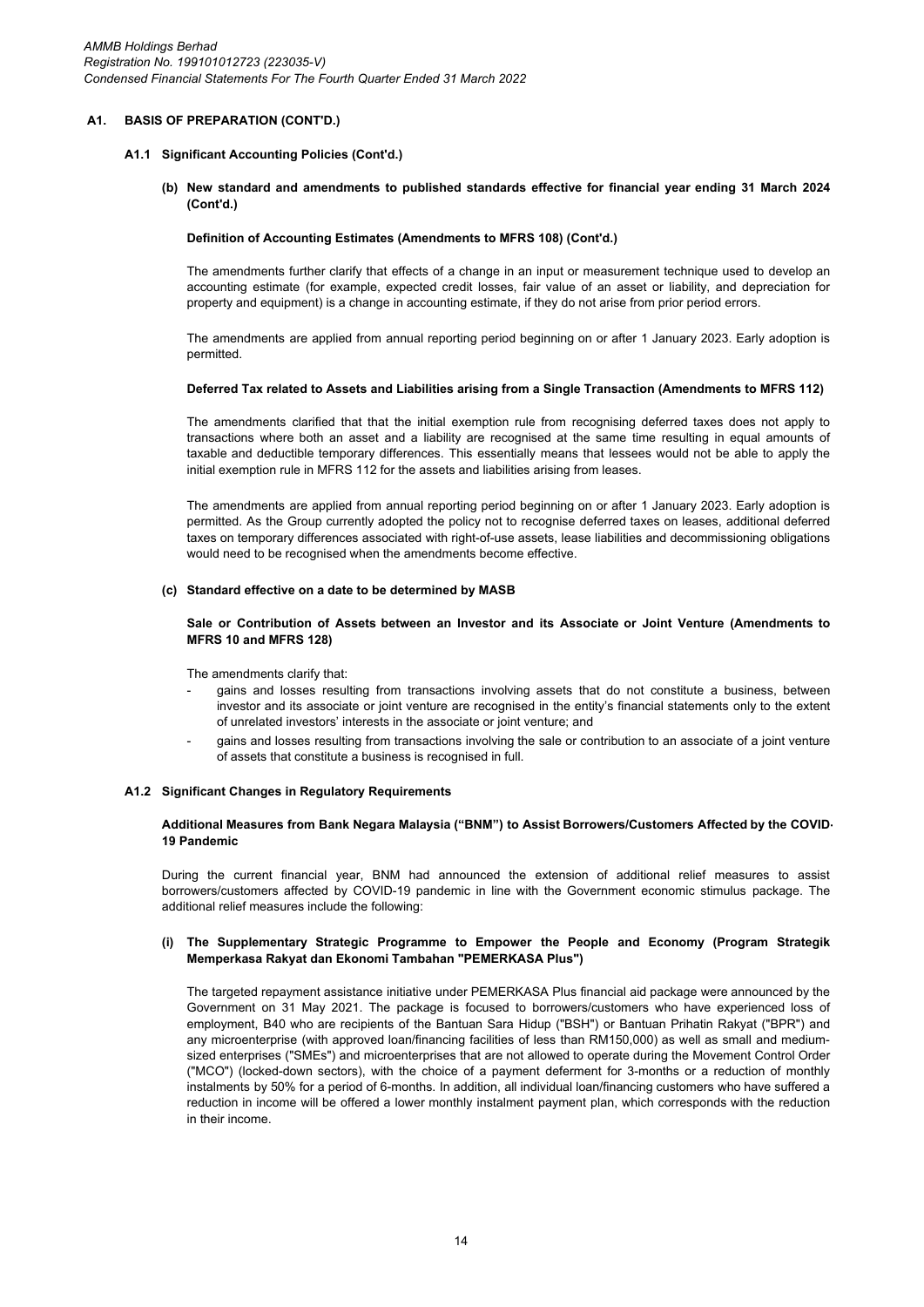## **A1.2 Significant Changes in Regulatory Requirements (Cont'd.)**

## **Additional Measures from Bank Negara Malaysia ("BNM") to Assist Borrowers/Customers Affected by the COVID-19 Pandemic (Cont'd.)**

During the current financial year, BNM had announced the extension of additional relief measures to assist borrowers/customers affected by COVID-19 pandemic in line with the Government economic stimulus package. The additional relief measures include the following: (cont'd.)

#### **(ii) National People's Well-Being and Economic Recovery Package (Perlindungan Rakyat and Pemulihan Ekonomi "PEMULIH")**

In line with the announcement of Pakej Perlindungan Rakyat dan Ekonomi ("PEMULIH") by the Government on 28 June 2021, repayment assistance of payment deferment for a period of six-months or 50% reduction in the monthly instalment payment for a period of six-month are being offered to all eligible individuals, microenterprises and any SME whose financial condition has been adversely affected by the pandemic.

#### **(iii) Financial Management and Resilience Programme (Program Pengurusan dan Ketahanan Kewangan "URUS")**

Further to announcement made by BNM and banking industry (represented collectively by The Association of Banks in Malaysia ("ABM"), Association of Islamic Banking and Financial Institutions Malaysia ("AIBIM") and Association of Development Finance Institutions of Malaysia ("ADFIM")) on 14 October 2021, the Group had offered the URUS for eligible individual customers of the following criteria:

- (a) from B50 income segment (customers with gross household income of RM5,880 or lower, based on the definition by the Department of Statistics of Malaysia;
- (b) experienced either loss of employment or reduction of income at least 50%;
- $(c)$ under an existing repayment assistance programme (e.g. Targeted Repayment Assistance, PEMERKASA Plus, PEMULIH, the Group's own rescheduling and restructuring) as at 30 September 2021; and
- (d) whose loan/financing is still performing (not in arrears exceeding 90 days) as at the date of application by customer.

Under URUS, Agensi Kaunseling dan Pengurusan Kredit ("AKPK") provides the customer with a personalised financial plan that is developed holistically, taking into account the customer's financial circumstances and ability to afford repayment of all financing obligations.

The repayment assistance does not automatically result in a stage transfer under MFRS 9 in the absence of other factors indication evidence of significant increase in credit risk ("SICR"). Judgement and more holistic assessment of all relevant indicators and information, such as historical repayment and delinquency trend pre-COVID-19 pandemic, are applied in determining SICR. In addition, the loan/financing that is approved under repayment assistance is exempted to be reported as rescheduling and restructuring ("R&R") in the Central Credit Reference Information System ("CCRIS"). Nevertheless, the Group is required to report the credit-impaired status consistently with the accounting classification.

#### **A1.3 Significant Accounting Judgements, Estimates and Assumptions**

The preparation of the condensed interim financial statements in accordance with MFRS requires management to make judgements, estimates and assumptions that affect the application of accounting policies and reported amounts of revenue, expenses, assets and liabilities, the accompanying disclosures and the disclosure of contingent liabilities. Judgements, estimates and assumptions are continually evaluated and are based on the past experience, reasonable expectations of future events and other factors. Uncertainty about these assumptions and estimates could result in outcomes that require a material adjustment to the carrying amount of assets or liabilities affected in future periods.

In the process of applying the Group's and the Company's accounting policies, the significant judgements, estimates and assumptions made by management were the same as those applied to the annual financial statements for the financial year ended 31 March 2021 except for provision for income tax and deferred tax.

- (i) On 13 December 2021, the Dewan Rakyat has passed the Supply Bill ("Budget for 2022") which includes one-off tax of Cukai Makmur for Year Assessment ("YA") 2022 of which corporate income tax rate of 33% will be imposed to entities with taxable income more than RM100 million in YA 2022. The impact to the Group for the financial year ended 31 March 2022 is RM105.7 million.
- (ii) In the current financial year, based on legal opinion received, AmBank and AmInvesment Bank claimed tax deduction on the settlement of RM2.83 billion with Ministry of Finance Malaysia and its related expenses of RM21.0 million in their tax returns for the Year Assessment ("YA") 2021. Accordingly, AmBank and AmInvestment Bank recognised a portion of tax deduction amounting to RM220.5 million and RM14.1 million respectively as tax recoverable while the unutilised tax loss arose from the remaining tax deduction will be reassessed throughout the discussion between the Group and Inland Revenue Board.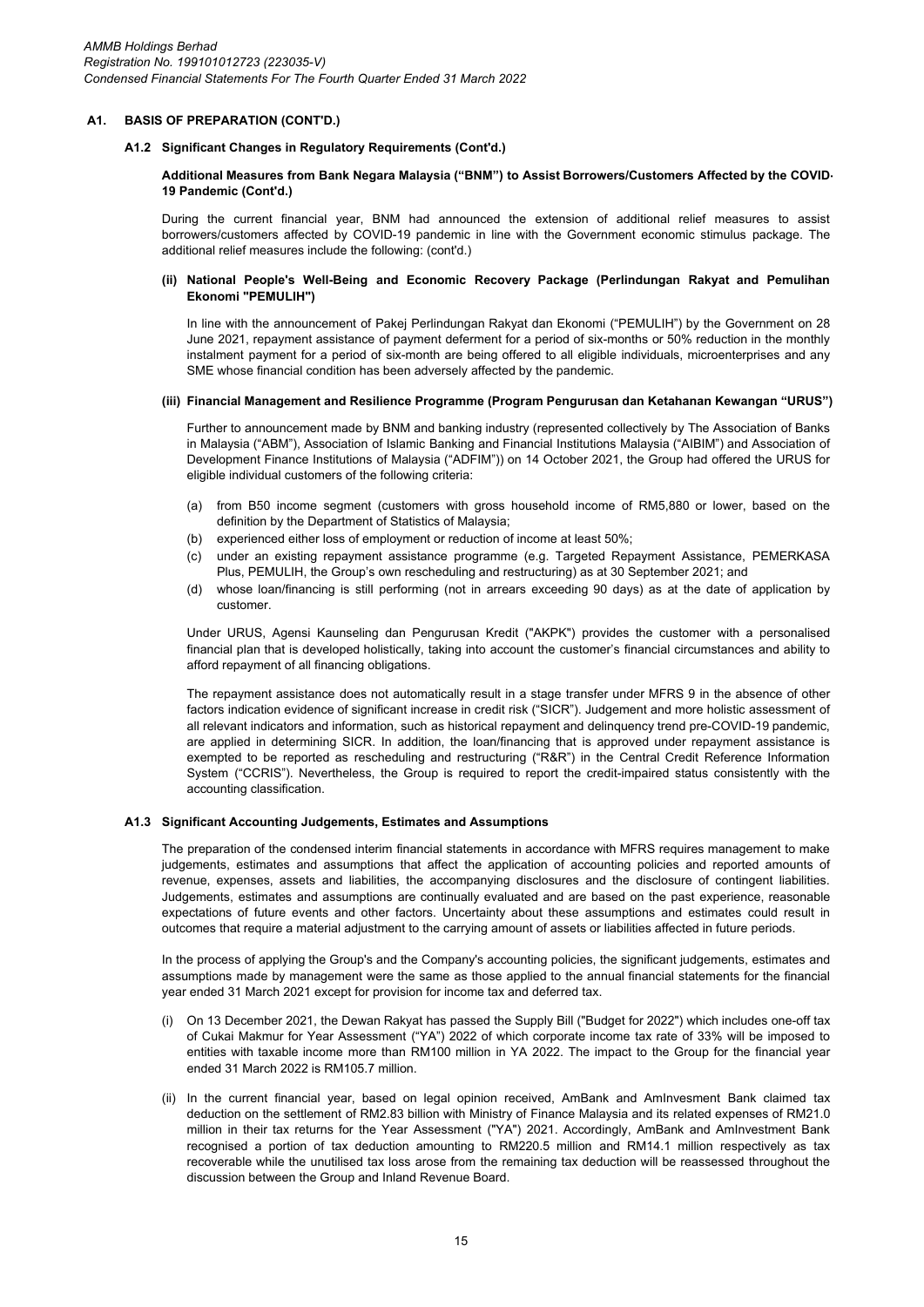*AMMB Holdings Berhad Registration No. 199101012723 (223035-V) Condensed Financial Statements For The Fourth Quarter Ended 31 March 2022*

## **A2. AUDIT QUALIFICATION**

There was no audit qualification in the annual financial statements for the financial year ended 31 March 2021.

#### **A3. SEASONALITY OR CYCLICALITY OF OPERATIONS**

The operations of the Group and the Company are not materially affected by any seasonal or cyclical fluctuation in the current financial quarter and year.

#### **A4. UNUSUAL ITEMS DUE TO THEIR NATURE, SIZE OR INCIDENCE**

There were no unusual items during the current financial quarter and year.

#### **A5. CHANGES IN ESTIMATES**

There was no material change in estimates of amounts reported in the prior financial years that have a material effect for the financial quarter and year ended 31 March 2022.

#### **A6. ISSUANCE, REPURCHASE AND REPAYMENT OF DEBT AND EQUITY SECURITIES**

## **(i) Issuance of shares by the Company**

On 1 April 2021, the Company announced its intention to undertake a private placement of up to 300 million new ordinary shares in the Company, representing approximately 9.97% of the Company's existing issued ordinary share capital (excluding treasury shares), in accordance with the general mandate obtained pursuant to Sections 75 and 76 of the Companies Act 2016 from the shareholders of the Company at its 29th Annual General Meeting held on 27 August 2020. This action was intended to accelerate the Common Equity Tier 1 ("CET1") capital build post settlement with Ministry of Finance ("MOF") Malaysia.

On 14 April 2021, the Company announced the completion of the private placement with issuance of 300 million shares at RM2.75 per share. The total share capital raised amounted to RM825.0 million.

The total proceeds from the private placement of RM825.0 million and the status of utilisation is as follows:

| <b>Purpose</b>                                                                     | <b>Proposed</b><br>utilisation<br><b>RM'000</b> | Actual<br>utilisation<br><b>RM'000</b> |
|------------------------------------------------------------------------------------|-------------------------------------------------|----------------------------------------|
| Working capital purposes including injection of capital into the Group's operating |                                                 |                                        |
| subsidiaries*                                                                      | 821.000                                         | 822.620                                |
| Expenses for the private placement **                                              | 4.000                                           | 2.380                                  |
| Total                                                                              | 825.000                                         | 825.000                                |

\* The proceeds from the private placement was utilised to fund a capital injection of RM450.0 million into AmBank (M) Berhad ("AmBank") with the balance utilised to restore the working capital of the Company after the Company had prior to the private placement injected capital into its operating subsidiaries.

\*\* The unutilised balance of RM1.62 million from the expenses estimated at RM4.0 million has been re-allocated to the working capital purposes of the Company.

#### **(ii) Issuance of shares by a subsidiary**

On 31 May 2021, AmBank increased its issued and paid-up ordinary share capital by RM450.0 million by way of issuance of 46,680,498 new ordinary shares at an issue price of RM9.64 per ordinary share.

## **(iii) Share buy-back**

During the current financial year, the Company bought back from the open market, a total of 5,330,700 ordinary shares listed on the Main Market of Bursa Malaysia Securities Berhad at an average buy-back price of RM3.15 per share. The total consideration paid for the share buy-back including transaction costs was approximately RM16.8 million and was financed by internally generated funds. The shares bought back are held as treasury shares in accordance with Section 127(4)(b) of the Companies Act 2016.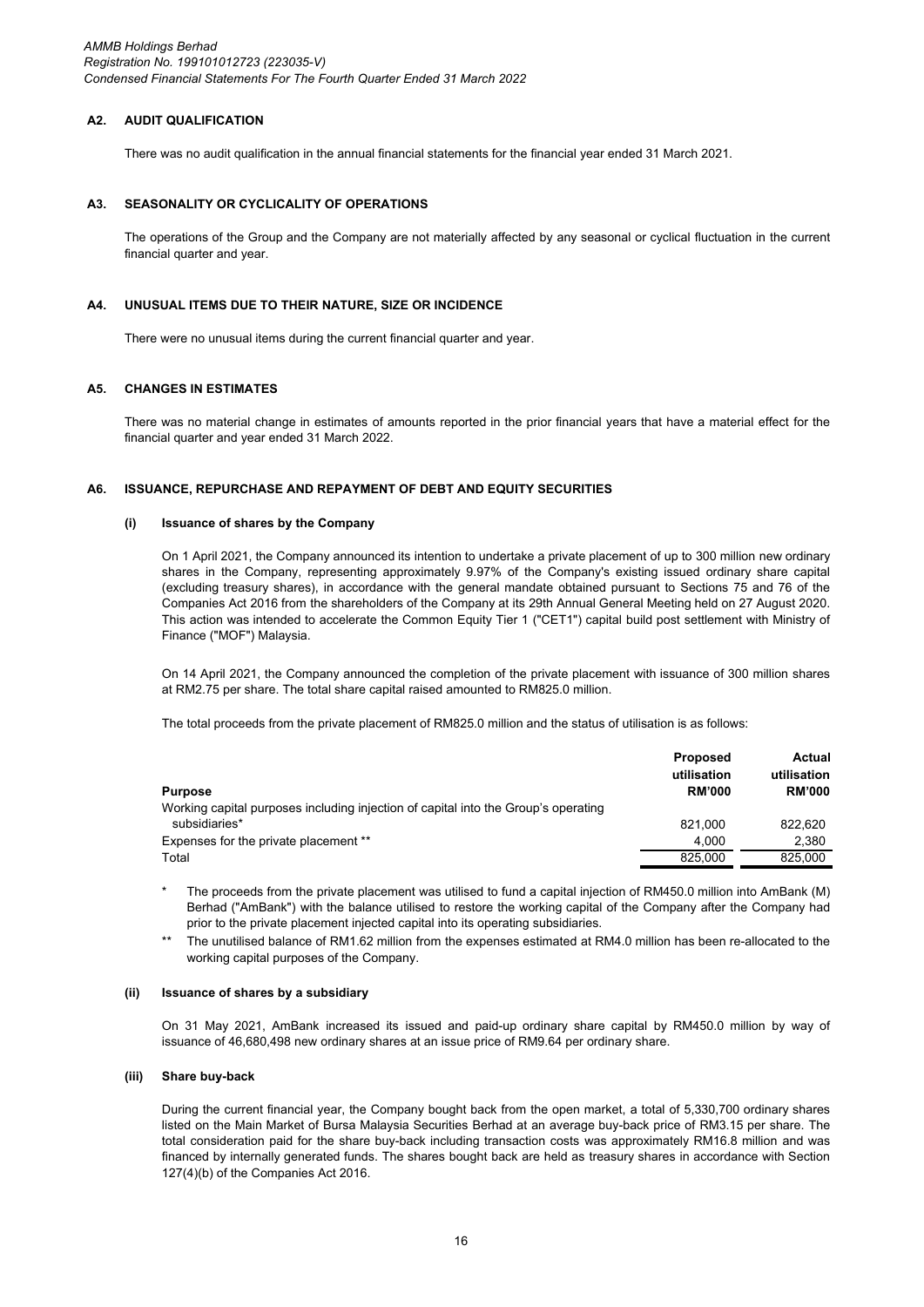#### **A6. ISSUANCE, REPURCHASE AND REPAYMENT OF DEBT AND EQUITY SECURITIES (CONT'D.)**

#### **(iv) Issuance of debt securities**

- (1) On 30 December 2021, AmBank issued Tranche 8 Series 1 and Series 2 of Senior Notes with total nominal value of RM150.0 million and RM250.0 million respectively under its Senior Notes programme of RM7.0 billion. Tranche 8 - Series 1 bears interest rate at 2.94% per annum payable semi-annually with a tenure of 1.5 years and Tranche 8 - Series 2 bears interest at 3.14% per annum payable semi-annually with a tenure of 2 years.
- (2) On 8 March 2022, AmBank issued Tranche 8 with nominal value of RM600.0 million under its RM4.0 billion Subordinated Notes Issuance Programme. The interest rate of this tranche is at 4.30% per annum payable semiannually with a tenure of 10 years (callable in 5th years).
- (3) On 8 March 2022, AmBank Islamic issued Tranche 9 with nominal value of RM250.0 million under its RM3.0 billion Subordinated Sukuk Murabahah ("Sukuk Murabahah") programme. The profit rate of this tranche is at 4.25% per annum payable semi-annually with a tenure of 10 years (non-callable 5 years).

## **(v) Redemption of debt securities**

- (1) AmBank Islamic redeemed the following tranches of its Sukuk Murabahah of RM3.0 billion in nominal value:
	- (i) Tranche 4 with nominal value of RM10.0 million on its first call date of 30 December 2021; and
	- (ii) Tranche 5 with nominal value of RM240.0 million on its first call date of 15 March 2022.
- (2) On its first call date of 15 March 2022, AmBank fully redeemed Tranche 2 of Subordinated Notes with nominal amount of RM500.0 million issued under its Subordinated Notes Programme of RM4.0 billion.
- (3) AmBank Islamic redeemed Tranche 5 of RM3.0 billion Senior Islamic securities issuance programme ("Senior Sukuk") upon maturity with nominal value amounting to RM200.0 million.

Other than as disclosed above, there were no issuance of debt and equity securities, repayment of debt securities, new shares issuance, share buy-backs, share cancellations nor resale of treasury shares by the Group and the Company during the financial quarter and year.

## **A7. DIVIDENDS**

- (i) A proposed final cash dividend of 5.0 sen per share for the financial year ended 31 March 2022 has been recommended by the directors.
- (ii) No dividends were paid in the current financial quarter and year.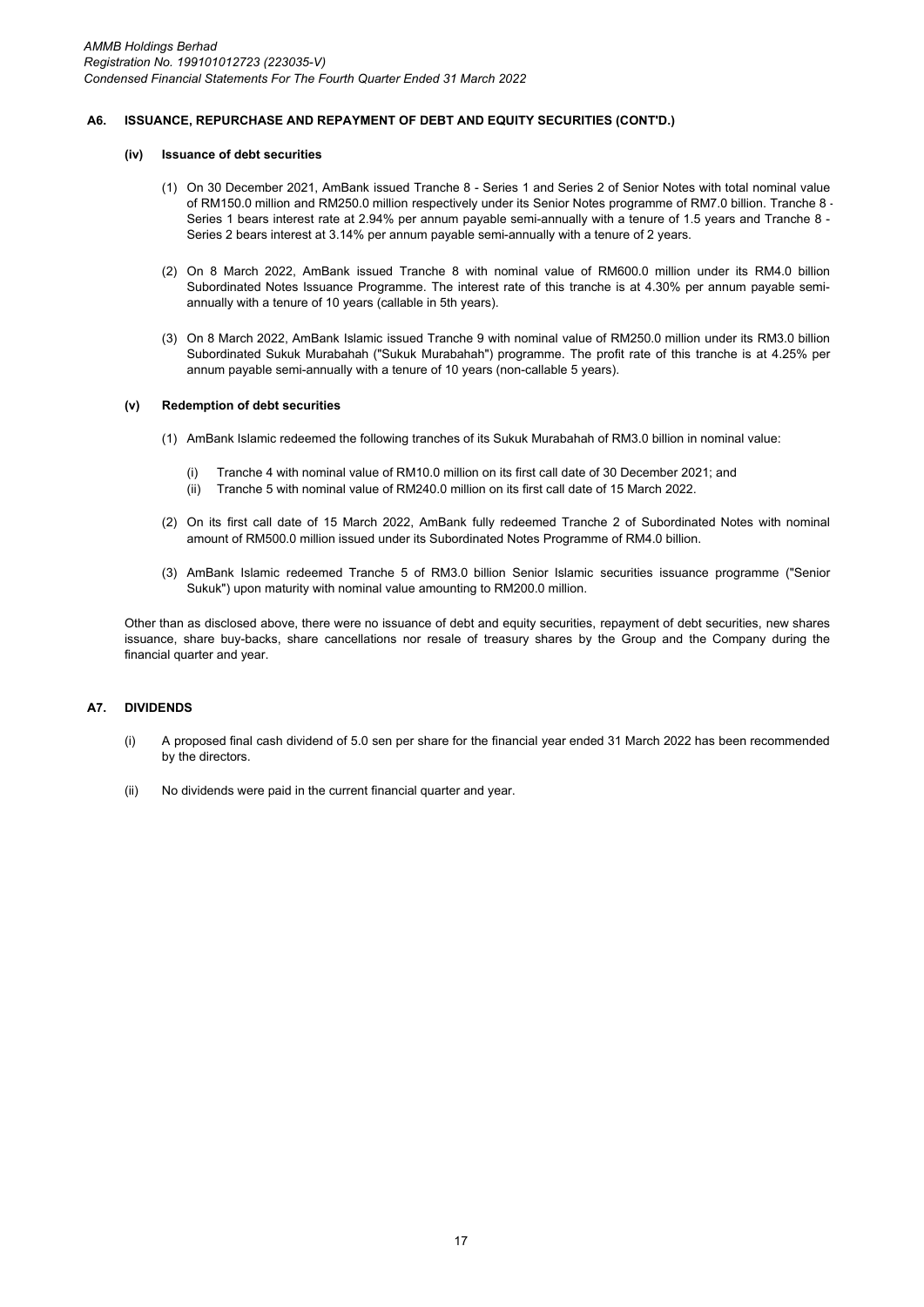# **A8. CASH AND SHORT-TERM FUNDS**

|                                                   | Group                       |                             | Company                     |                             |
|---------------------------------------------------|-----------------------------|-----------------------------|-----------------------------|-----------------------------|
|                                                   | 31.03.2022<br><b>RM'000</b> | 31.03.2021<br><b>RM'000</b> | 31.03.2022<br><b>RM'000</b> | 31.03.2021<br><b>RM'000</b> |
| Cash and balances with banks and other            |                             |                             |                             |                             |
| financial institutions                            | 1,502,255                   | 1,980,207                   | 717,660                     | 689,326                     |
| Deposit and placements maturing within one month: |                             |                             |                             |                             |
| Licensed banks                                    | 3,234,599                   | 3,107,446                   |                             |                             |
| Bank Negara Malaysia                              | 8,191,800                   | 13,530,000                  |                             |                             |
| Other financial institutions                      | 294,690                     | 194,156                     |                             |                             |
|                                                   | 11,721,089                  | 16,831,602                  |                             |                             |
|                                                   | 13.223.344                  | 18.811.809                  | 717.660                     | 689.326                     |
| Less: Allowances for ECL                          | (2, 245)                    | (2, 331)                    |                             |                             |
|                                                   | 13,221,099                  | 18,809,478                  | 717.660                     | 689.326                     |

## **Movements in allowances for ECL are as follows:**

| Group<br>31.03.2022                                  | Stage 1<br>12-month<br>ECL<br><b>RM'000</b> | Stage 2<br><b>Lifetime ECL</b><br>not credit<br>impaired<br><b>RM'000</b> | Total<br><b>RM'000</b> |
|------------------------------------------------------|---------------------------------------------|---------------------------------------------------------------------------|------------------------|
| Balance at beginning of the financial year           | 2.310                                       | 21                                                                        | 2,331                  |
| Net (writeback of)/allowances for ECL                | (60)                                        |                                                                           | (60)                   |
| Transfer from deposits and placements with banks and |                                             |                                                                           |                        |
| other financial institutions (Note A9)               | 3,325                                       |                                                                           | 3,325                  |
| New financial assets originated                      | 22,795                                      | 4                                                                         | 22,799                 |
| Financial assets derecognised                        | (26, 374)                                   | (2)                                                                       | (26, 376)              |
| Net remeasurement of allowances                      | 194                                         | (2)                                                                       | 192                    |
| Foreign exchange differences                         | (25)                                        | (1)                                                                       | (26)                   |
| Balance at end of the financial year                 | 2,225                                       | 20                                                                        | 2.245                  |

| 12-month<br>not credit<br>ECL<br>impaired<br>Total<br>Group<br>31.03.2021<br><b>RM'000</b><br><b>RM'000</b> | <b>RM'000</b> |
|-------------------------------------------------------------------------------------------------------------|---------------|
| 833<br>Balance at beginning of the financial year<br>28                                                     | 861           |
| Net allowances for/(writeback of) ECL<br>1,500<br>(7)                                                       | 1,493         |
| Transfer from deposits and placements with banks and                                                        |               |
| 4,598<br>other financial institutions (Note A9)                                                             | 4,598         |
| 763<br>New financial assets originated                                                                      | 763           |
| (3,236)<br>Financial assets derecognised                                                                    | (3,236)       |
| Changes in model assumptions and methodologies<br>(71)                                                      | (71)          |
| Net remeasurement of allowances<br>(7)<br>(554)                                                             | (561)         |
| Foreign exchange differences<br>(23)                                                                        | (23)          |
| 2,310<br>21<br>Balance at end of the financial year                                                         | 2,331         |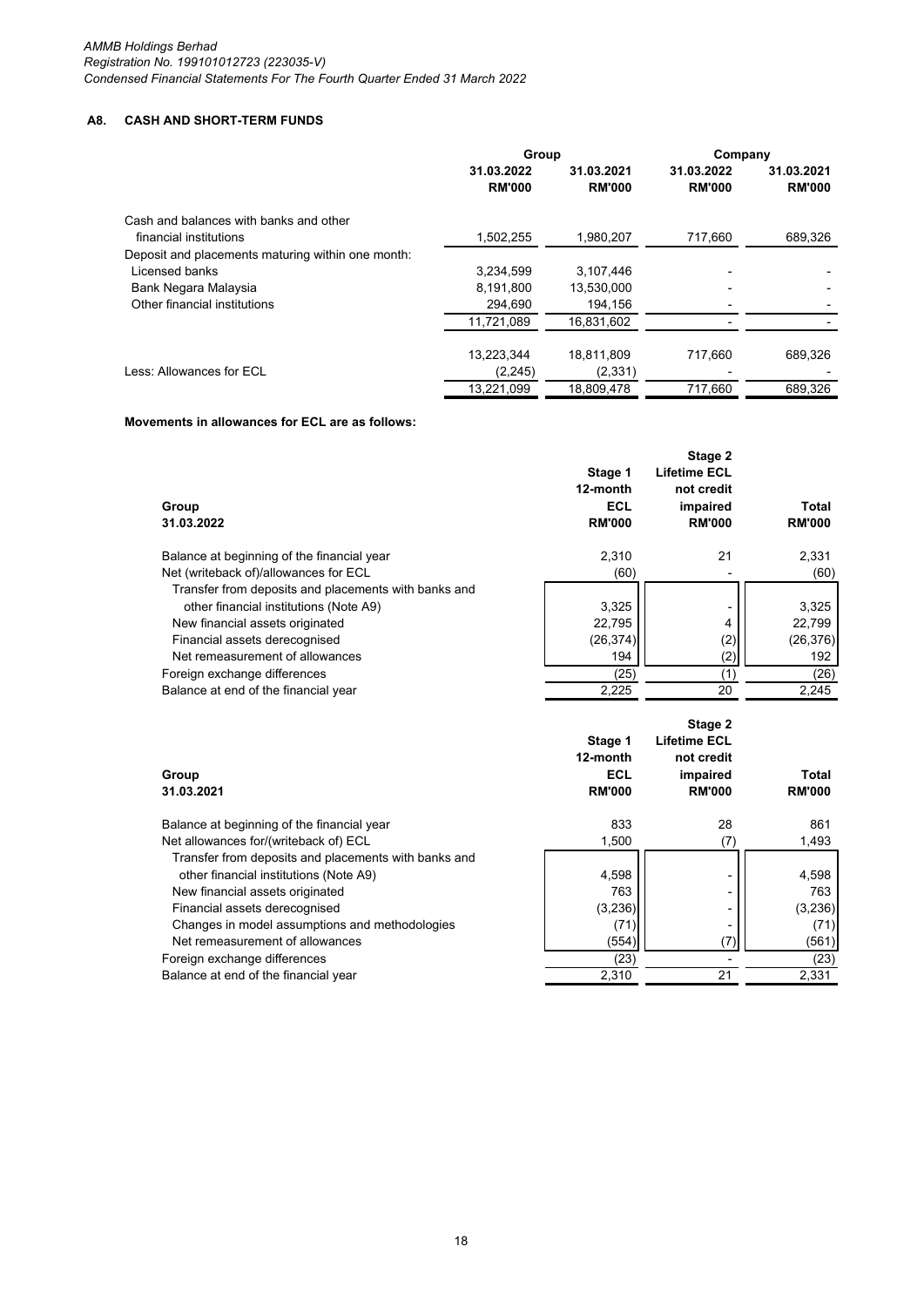## **A9. DEPOSITS AND PLACEMENTS WITH BANKS AND OTHER FINANCIAL INSTITUTIONS**

|                                                       | Group                       |                             |
|-------------------------------------------------------|-----------------------------|-----------------------------|
|                                                       | 31.03.2022<br><b>RM'000</b> | 31.03.2021<br><b>RM'000</b> |
| Deposits and placements maturity more than one month: |                             |                             |
| Licensed banks                                        | 1,302,774                   | 103,070                     |
| Less: Allowances for ECL                              | (1, 325)                    | (42)                        |
|                                                       | 1,301,449                   | 103,028                     |
| Movements in allowances for ECL are as follows:       |                             |                             |
|                                                       |                             | Stage 1                     |
|                                                       |                             | 12-month                    |
| Group                                                 |                             | <b>ECL</b>                  |
| 31.03.2022                                            |                             | <b>RM'000</b>               |
| Balance at beginning of the financial year            |                             | 42                          |
| Net allowance for ECL                                 |                             | 1,283                       |
| Transfer to cash and short-term funds (Note A8)       |                             | (3,325)                     |
| Net remeasurement of allowances                       |                             | 35                          |
| New financial assets originated                       |                             | 4,573                       |
| Balance at end of the financial year                  |                             | 1.325                       |
|                                                       |                             | Stage 1                     |
|                                                       |                             | 12-month                    |
| Group                                                 |                             | <b>ECL</b>                  |
| 31.03.2021                                            |                             | <b>RM'000</b>               |
| Balance at beginning of the financial year            |                             | 485                         |
| Net writeback of ECL                                  |                             | (443)                       |
| Transfer to cash and short-term funds (Note A8)       |                             | (4,598)                     |
| New financial assets originated                       |                             | 4,526                       |
| Net remeasurement of allowances                       |                             | 4                           |
| Changes in model assumptions and methodologies        |                             | (375)                       |
| Balance at end of the financial year                  |                             | 42                          |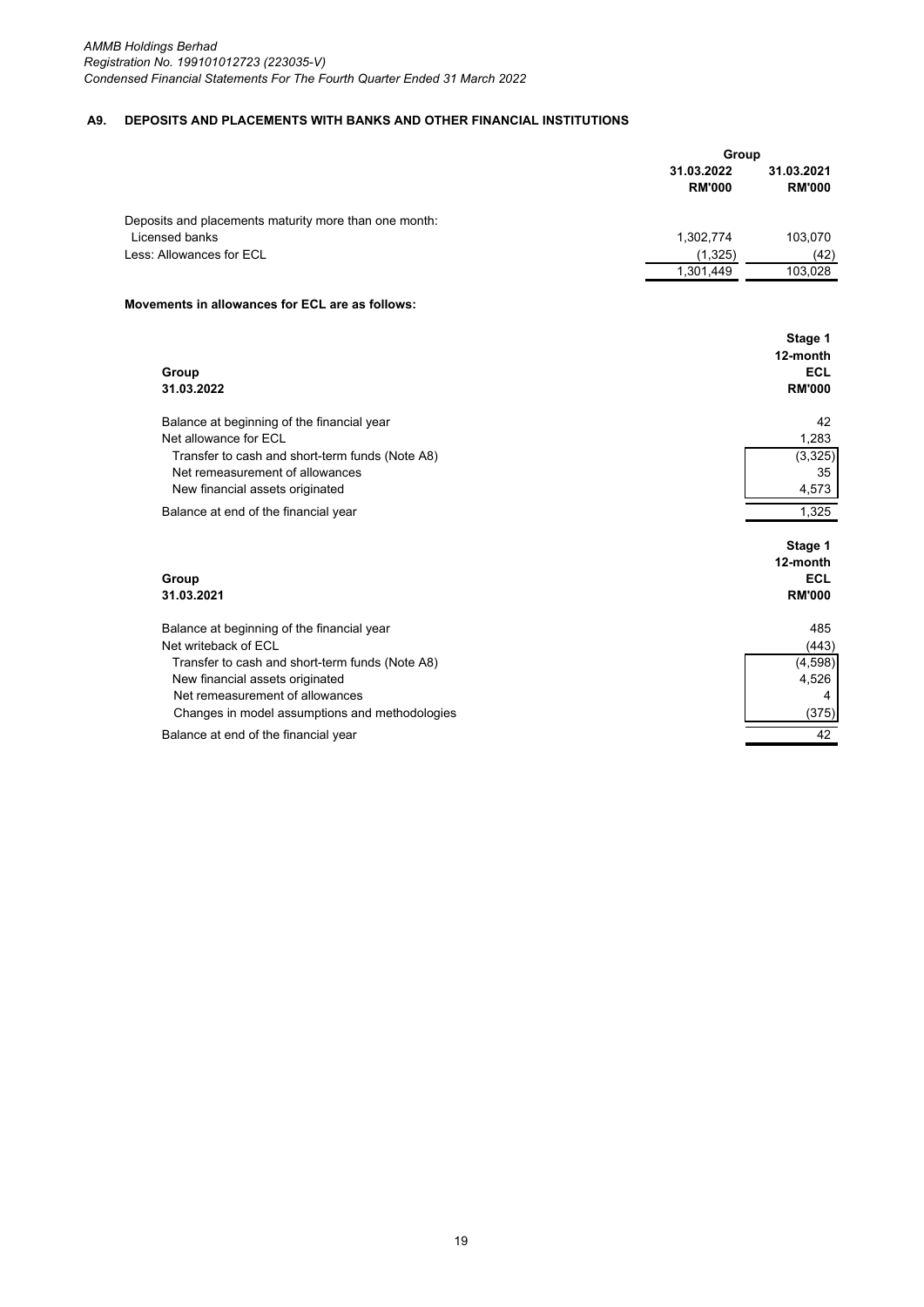# **A10. FINANCIAL ASSETS AT FAIR VALUE THROUGH PROFIT OR LOSS**

|                                           | Group                       |                             | Company                     |                             |
|-------------------------------------------|-----------------------------|-----------------------------|-----------------------------|-----------------------------|
|                                           | 31.03.2022<br><b>RM'000</b> | 31.03.2021<br><b>RM'000</b> | 31.03.2022<br><b>RM'000</b> | 31.03.2021<br><b>RM'000</b> |
| <b>At Fair Value</b>                      |                             |                             |                             |                             |
| <b>Money Market Instruments:</b>          |                             |                             |                             |                             |
| <b>Malaysian Treasury Bills</b>           | 100,625                     | 555,998                     |                             |                             |
| Malaysian Islamic Treasury Bills          | 1,313,273                   | 2,544,432                   |                             |                             |
| <b>Malaysian Government Securities</b>    | 258,277                     | 223,501                     |                             |                             |
| Malaysian Government Investment Issues    | 401,406                     | 707,527                     |                             |                             |
| Cagamas bonds                             | 99,460                      | 84,891                      |                             |                             |
|                                           | 2,173,041                   | 4,116,349                   |                             |                             |
| <b>Quoted Securities:</b><br>In Malaysia: |                             |                             |                             |                             |
| <b>Shares</b>                             | 643,145                     | 541,084                     |                             |                             |
| Unit trusts                               | 178,219                     | 196,896                     | 1,128                       | 1,104                       |
| Corporate bonds and sukuk                 | 13,315                      | 37,538                      |                             |                             |
| Outside Malaysia:                         |                             |                             |                             |                             |
| <b>Shares</b>                             | 481,104                     | 542,202                     |                             |                             |
|                                           | 1,315,783                   | 1,317,720                   | 1,128                       | 1,104                       |
| <b>Unquoted Securities:</b>               |                             |                             |                             |                             |
| In Malaysia:                              |                             |                             |                             |                             |
| <b>Shares</b>                             | 31                          | 34                          |                             |                             |
| Corporate bonds and sukuk                 | 3,727,705                   | 4,127,871                   |                             |                             |
|                                           | 3,727,736                   | 4,127,905                   |                             |                             |
| Total                                     | 7,216,560                   | 9,561,974                   | 1,128                       | 1,104                       |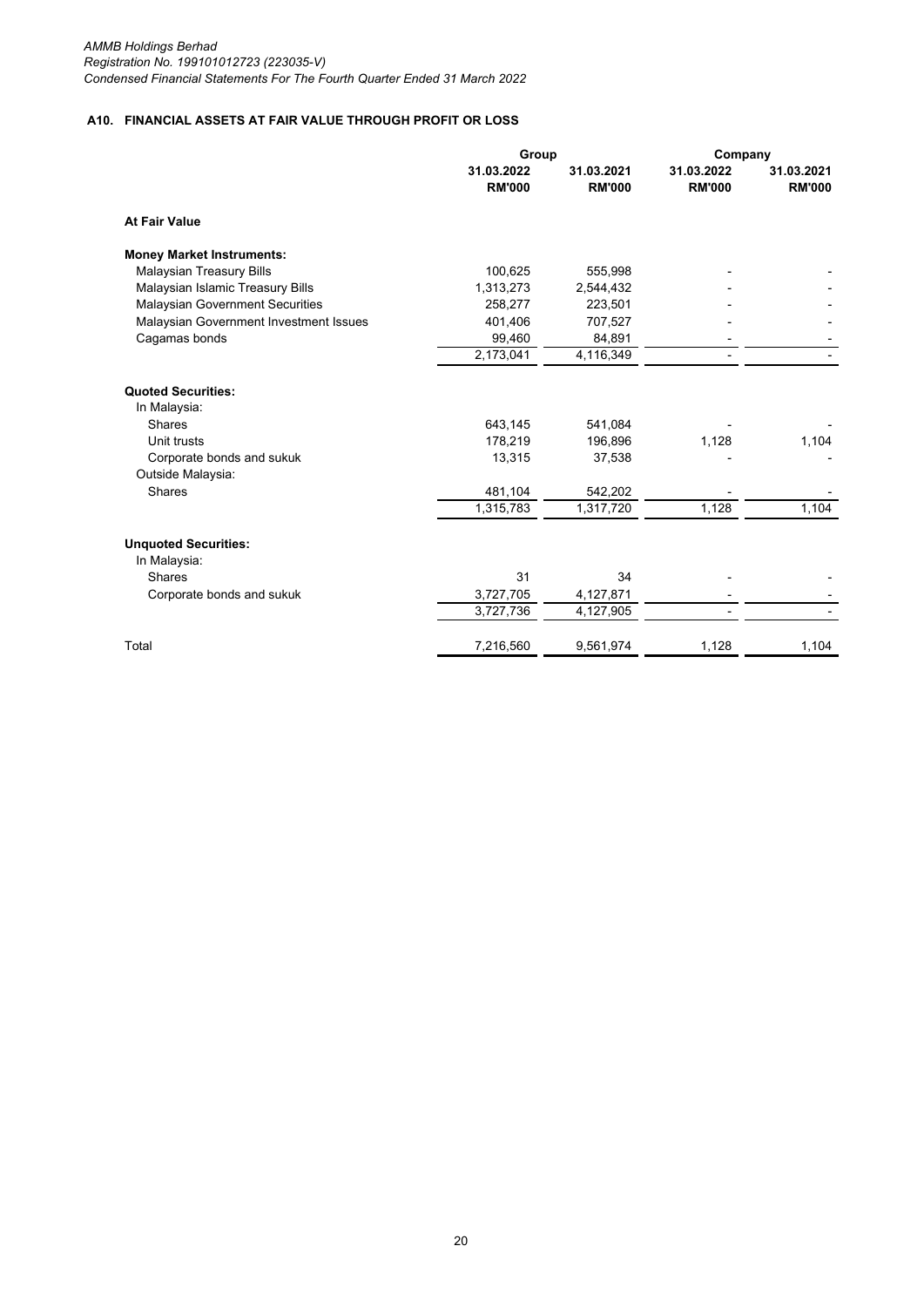# **A11. FINANCIAL INVESTMENTS AT FAIR VALUE THROUGH OTHER COMPREHENSIVE INCOME**

|                                           | Group                       |                             |
|-------------------------------------------|-----------------------------|-----------------------------|
|                                           | 31.03.2022<br><b>RM'000</b> | 31.03.2021<br><b>RM'000</b> |
| <b>At Fair Value</b>                      |                             |                             |
| <b>Money Market Instruments:</b>          |                             |                             |
| <b>Malaysian Government Securities</b>    | 3,099,232                   | 3,360,666                   |
| Malaysian Government Investment Issues    | 4,356,026                   | 3,777,222                   |
| Negotiable Instruments of Deposit         | 450,001                     | 50,031                      |
| Islamic Negotiable Instruments of Deposit | 579,298                     | 399,386                     |
| <b>Foreign Government Securities</b>      | 13,619                      | 74,044                      |
|                                           | 8,498,176                   | 7,661,349                   |
| <b>Unquoted Securities:</b>               |                             |                             |
| In Malaysia:                              |                             |                             |
| <b>Shares</b>                             | 674,456                     | 686,262                     |
| Corporate bonds and sukuk                 | 9,573,069                   | 9,391,913                   |
| Outside Malaysia:                         |                             |                             |
| <b>Shares</b>                             | 633                         | 530                         |
| Corporate bonds and sukuk                 | 10,423                      | 46,144                      |
|                                           | 10,258,581                  | 10,124,849                  |
|                                           |                             |                             |
| Total                                     | 18,756,757                  | 17,786,198                  |

## **Movements in allowances for ECL are as follows:**

| Group<br>31.03.2022                                                                                                                                                                                | Stage 1<br>12-month<br>ECL<br><b>RM'000</b> | Stage 2<br>Lifetime<br>ECL<br>not credit<br>impaired<br><b>RM'000</b> | Total<br><b>RM'000</b>                  |
|----------------------------------------------------------------------------------------------------------------------------------------------------------------------------------------------------|---------------------------------------------|-----------------------------------------------------------------------|-----------------------------------------|
| Balance at beginning of the financial year<br>Net (writeback of)/allowances for ECL                                                                                                                | 11.224<br>(732)                             | 6,847<br>2,995                                                        | 18,071<br>2,263                         |
| - Transfer to Lifetime ECL not credit impaired<br>(Stage 2)<br>New financial assets originated<br>Financial assets derecognised<br>Net remeasurement of allowances<br>Foreign exchange differences | (893)<br>4,809<br>(4,010)<br>(638)<br>2     | 3,602<br>(607)                                                        | 2,709<br>4,809<br>(4,617)<br>(638)<br>2 |
| Balance at end of the financial year                                                                                                                                                               | 10,494                                      | 9,842                                                                 | 20,336                                  |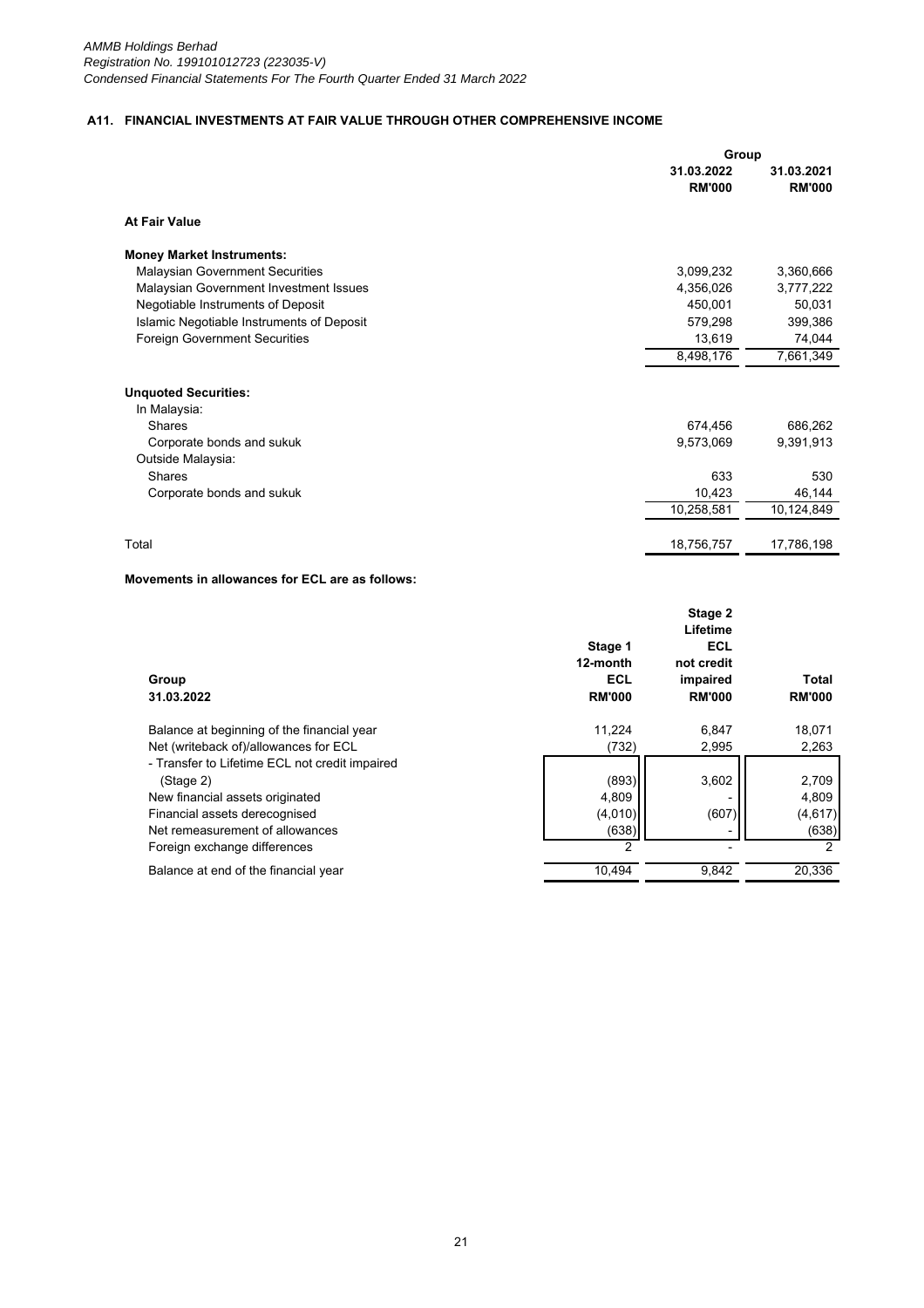# **A11. FINANCIAL INVESTMENTS AT FAIR VALUE THROUGH OTHER COMPREHENSIVE INCOME (CONT'D.)**

# **Movements in allowances for ECL are as follows: (Cont'd.)**

| Group                                                                                  | Stage 1<br>12-month<br><b>ECL</b> | Stage 2<br>Lifetime<br><b>ECL</b><br>not credit<br>impaired | Total         |
|----------------------------------------------------------------------------------------|-----------------------------------|-------------------------------------------------------------|---------------|
| 31.03.2021                                                                             | <b>RM'000</b>                     | <b>RM'000</b>                                               | <b>RM'000</b> |
| Balance at beginning of the financial year                                             | 16,020                            | 16,449                                                      | 32,469        |
| Net writeback of ECL                                                                   | (4,790)                           | (9,602)                                                     | (14,392)      |
| - Transfer to 12-month ECL (Stage 1)<br>- Transfer to Lifetime ECL not credit impaired | 150                               | (557)                                                       | (407)         |
| (Stage 2)                                                                              | (11)                              | 19                                                          | 8             |
| New financial assets originated                                                        | 4,877                             |                                                             | 4,877         |
| Financial assets derecognised                                                          | (5,500)                           | (4,049)                                                     | (9, 549)      |
| Net remeasurement of allowances<br>Changes in model assumptions                        | (60)                              | (2,599)                                                     | (2,659)       |
| and methodologies                                                                      | (4, 246)                          | (2, 416)                                                    | (6,662)       |
| Foreign exchange differences                                                           | (6)                               |                                                             | (6)           |
| Balance at end of the financial year                                                   | 11.224                            | 6,847                                                       | 18,071        |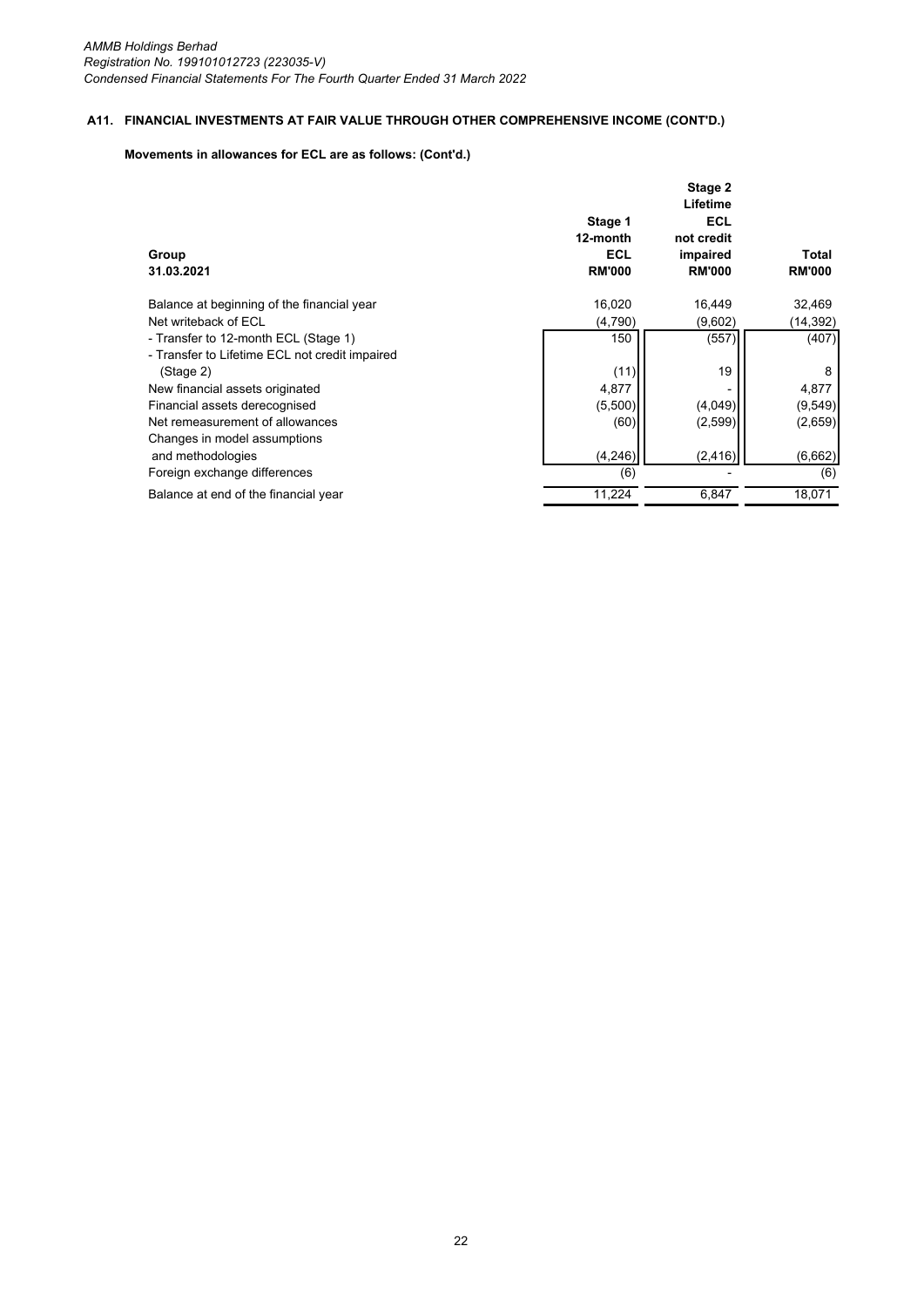# **A12. FINANCIAL INVESTMENTS AT AMORTISED COST**

|                                                      |               |               | Group         |                          |
|------------------------------------------------------|---------------|---------------|---------------|--------------------------|
|                                                      |               |               | 31.03.2022    | 31.03.2021<br>(Restated) |
|                                                      |               |               | <b>RM'000</b> | <b>RM'000</b>            |
| <b>At Amortised Cost</b>                             |               |               |               |                          |
| <b>Money Market Instruments:</b>                     |               |               |               |                          |
| <b>Malaysian Government Securities</b>               |               |               | 907,429       |                          |
| Malaysian Government Investment Issues               |               |               | 2,261,515     | 402,577                  |
|                                                      |               |               | 3,168,944     | 402,577                  |
| <b>Unquoted Securities:</b><br>In Malaysia:          |               |               |               |                          |
| Corporate Bonds and sukuk                            |               |               | 6,352,046     | 5,856,144                |
|                                                      |               |               | 9,520,990     | 6,258,721                |
| Less: Allowances for ECL                             |               |               | (483, 224)    | (215, 247)               |
| Total                                                |               |               | 9,037,766     | 6.043.474                |
| Movements in allowances for ECL are as follows:      |               |               |               |                          |
|                                                      |               | Stage 2       | Stage 3       |                          |
|                                                      |               | Lifetime      | Lifetime      |                          |
|                                                      | Stage 1       | <b>ECL</b>    | <b>ECL</b>    |                          |
|                                                      | 12-month      | not credit    | credit        |                          |
| Group                                                | <b>ECL</b>    | impaired      | impaired      | Total                    |
| 31.03.2022                                           | <b>RM'000</b> | <b>RM'000</b> | <b>RM'000</b> | <b>RM'000</b>            |
| Balance at beginning of the financial year           | 3,916         | 211,331       |               | 215,247                  |
| Net allowances for/(writeback of) ECL                | 581           | (211, 331)    | 478,727       | 267,977                  |
| - Transfer to 12-month ECL (Stage 1)                 | 591           | (8, 549)      |               | (7,958)                  |
| - Transfer to Lifetime ECL credit impaired (Stage 3) |               | (10, 788)     | 478,727       | 467,939                  |
|                                                      |               |               |               |                          |

New financial assets originated 385 - - 385 Net remeasurement of allowances (379) - - (379)

Financial assets derecognised  $(16)$   $\begin{bmatrix} 1 \end{bmatrix}$   $-1$   $-1$   $-1$   $-1$   $(16)$ Changes in model assumptions and methodologies  $\begin{bmatrix} 1 & 191,994 \end{bmatrix}$  (191,994) - (191,994 Balance at end of the financial year  $\overline{4,497}$   $\overline{4,497}$   $\overline{478,727}$   $\overline{478,727}$   $\overline{483,224}$ 

| Group<br>31.03.2021 (Restated)                                      | Stage 1<br>12-month<br>ECL<br><b>RM'000</b> | Stage 2<br>Lifetime<br><b>ECL</b><br>not credit<br>impaired<br><b>RM'000</b> | Total<br><b>RM'000</b> |
|---------------------------------------------------------------------|---------------------------------------------|------------------------------------------------------------------------------|------------------------|
| Balance at beginning of the financial year                          |                                             |                                                                              |                        |
| - as previously stated                                              | 4,914                                       |                                                                              | 4,914                  |
| - reclassification from loans, advances and financing (Note A13(i)) | 716                                         |                                                                              | 716                    |
| Balance at beginning of the financial year, as restated             | 5,630                                       |                                                                              | 5,630                  |
| Net (writeback of)/allowances for ECL                               | (1,714)                                     | 211,331                                                                      | 209,617                |
| - Transfer to Lifetime ECL not credit impaired                      |                                             |                                                                              |                        |
| (Stage 2)                                                           | (1,688)                                     | 8,549                                                                        | 6,861                  |
| New financial assets originated                                     | 999                                         | 10,788                                                                       | 11,787                 |
| Net remeasurement of allowances                                     | 387                                         |                                                                              | 387                    |
| Financial assets derecognised                                       | (180)                                       |                                                                              | (180)                  |
| Changes in model assumptions and methodologies                      | (1, 232)                                    | 191,994                                                                      | 190,762                |
| Balance at end of the financial year                                | 3,916                                       | 211,331                                                                      | 215,247                |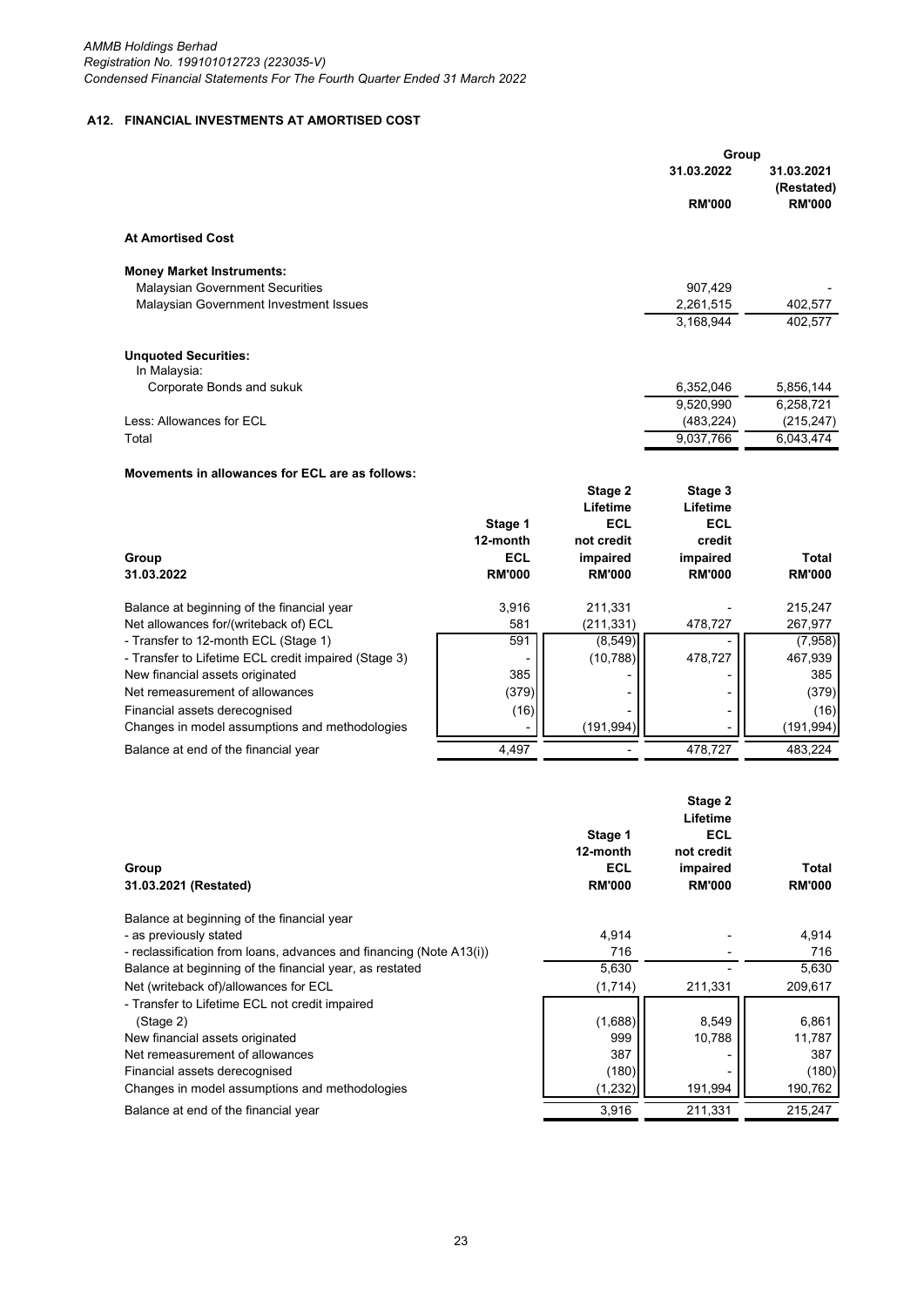*AMMB Holdings Berhad Registration No. 199101012723 (223035-V) Condensed Financial Statements For The Fourth Quarter Ended 31 March 2022*

# **A13. LOANS, ADVANCES AND FINANCING**

|                                              | Group         |                          |  |
|----------------------------------------------|---------------|--------------------------|--|
|                                              | 31.03.2022    | 31.03.2021<br>(Restated) |  |
|                                              | <b>RM'000</b> | <b>RM'000</b>            |  |
| <b>At Amortised Cost:</b>                    |               |                          |  |
| Loans, advances and financing:               |               |                          |  |
| Term loans/financing                         | 38,801,821    | 35,573,645               |  |
| Revolving credit                             | 11,370,620    | 10,902,951               |  |
| Housing loans/financing                      | 39,031,362    | 36,326,944               |  |
| Hire purchase receivables                    | 13,854,097    | 14,389,969               |  |
| Card receivables                             | 1,903,171     | 1,923,253                |  |
| Overdraft                                    | 3.222.656     | 3,342,952                |  |
| Claims on customers under acceptance credits | 6,485,259     | 5,762,288                |  |
| Trust receipts                               | 2,577,510     | 2,116,982                |  |
| <b>Bills receivables</b>                     | 2,473,103     | 1,948,440                |  |
| Staff loans                                  | 106,105       | 107,912                  |  |
| Others                                       | 167,557       | 296,939                  |  |
| Gross loans, advances and financing          | 119,993,261   | 112,692,275              |  |
| Less: Allowances for ECL                     |               |                          |  |
| - Stage 1 - 12-month ECL                     | (217, 884)    | (431, 800)               |  |
| - Stage 2 - Lifetime ECL not credit impaired | (1, 159, 616) | (1, 109, 340)            |  |
| - Stage 3 - Lifetime ECL credit impaired     | (550,076)     | (534, 631)               |  |
|                                              | (1,927,576)   | (2,075,771)              |  |
| Net loans, advances and financing            | 118,065,685   | 110,616,504              |  |

(a) Gross loans, advances and financing analysed by type of customer are as follows:

|                                          | Group         |                          |
|------------------------------------------|---------------|--------------------------|
|                                          | 31.03.2022    | 31.03.2021<br>(Restated) |
|                                          | <b>RM'000</b> | <b>RM'000</b>            |
| Domestic non-bank financial institutions | 3,133,599     | 2,054,636                |
| Domestic business enterprises:           |               |                          |
| - Small and medium enterprises           | 24,919,016    | 22,818,626               |
| - Others                                 | 25,613,034    | 25,112,117               |
| Government and statutory bodies          | 163.603       | 347.837                  |
| Individuals                              | 64,535,980    | 61.019.803               |
| Other domestic entities                  | 7.647         | 9.363                    |
| Foreign individuals and entities         | 1,620,382     | 1,329,893                |
|                                          | 119.993.261   | 112.692.275              |
|                                          |               |                          |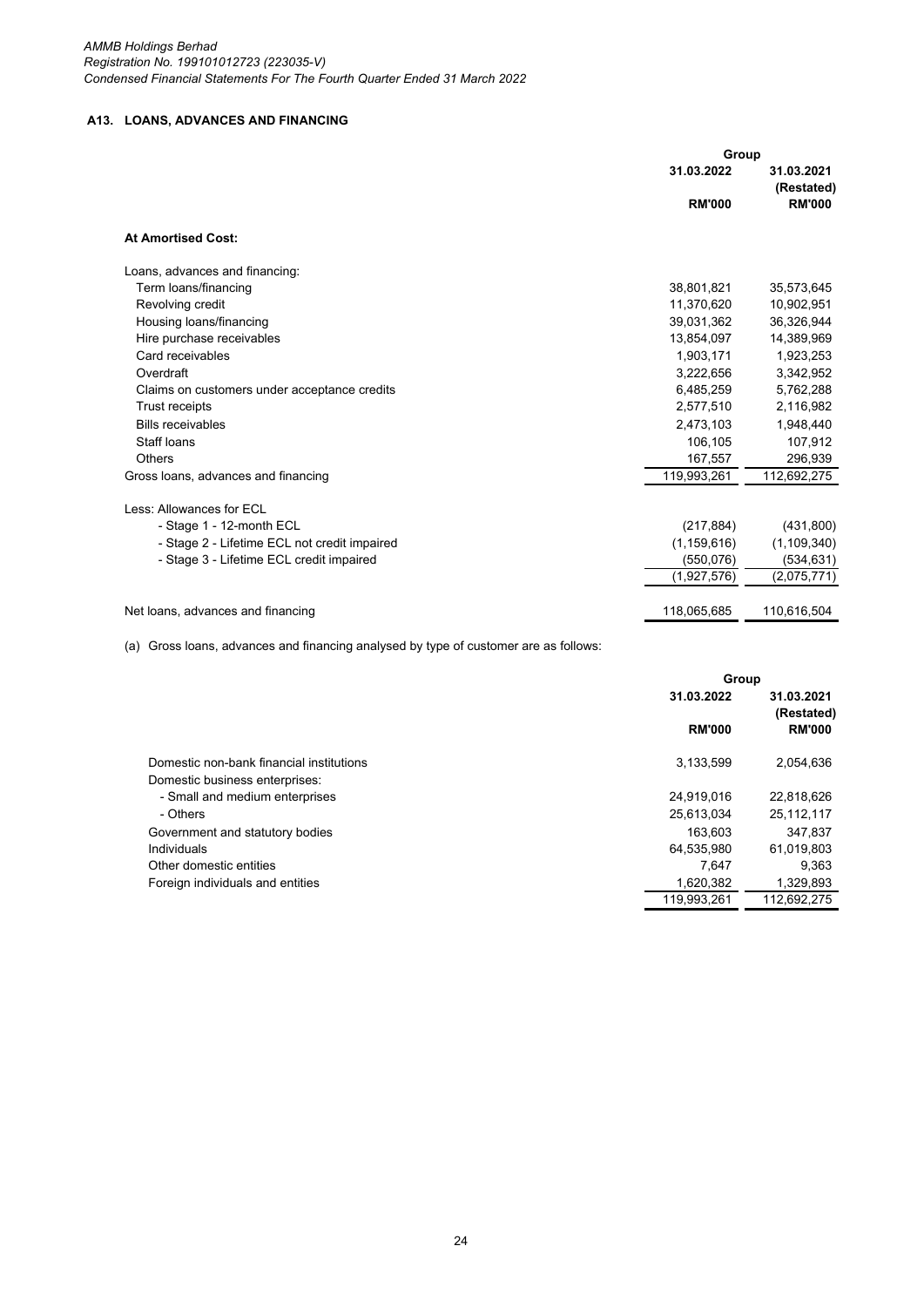(b) Gross loans, advances and financing analysed by geographical distribution are as follows:

|                  |               | Group                    |  |
|------------------|---------------|--------------------------|--|
|                  | 31.03.2022    | 31.03.2021<br>(Restated) |  |
|                  | <b>RM'000</b> | <b>RM'000</b>            |  |
| In Malaysia      | 119,099,088   | 112,033,617              |  |
| Outside Malaysia | 894.173       | 658,658                  |  |
|                  | 119,993,261   | 112,692,275              |  |

(c) Gross loans, advances and financing analysed by interest rate/rate of return sensitivity are as follows:

|                                             | Group         |                          |  |
|---------------------------------------------|---------------|--------------------------|--|
|                                             | 31.03.2022    | 31.03.2021<br>(Restated) |  |
|                                             | <b>RM'000</b> | <b>RM'000</b>            |  |
| Fixed rate:                                 |               |                          |  |
| - Housing loans/financing                   | 314.482       | 296,835                  |  |
| - Hire purchase receivables                 | 13,355,884    | 13,803,709               |  |
| - Other loans/financing                     | 10,907,556    | 10,025,216               |  |
| Variable rate:                              |               |                          |  |
| - Base rate and lending/financing rate plus | 65,265,205    | 61,398,823               |  |
| - Cost plus                                 | 28,898,958    | 26,270,754               |  |
| - Other variable rates                      | 1,251,176     | 896,938                  |  |
|                                             | 119.993.261   | 112.692.275              |  |

(d) Gross loans, advances and financing analysed by sector are as follows:

|                                                       | Group         |               |
|-------------------------------------------------------|---------------|---------------|
|                                                       | 31.03.2022    | 31.03.2021    |
|                                                       |               | (Restated)    |
|                                                       | <b>RM'000</b> | <b>RM'000</b> |
| Agriculture                                           | 2,374,086     | 2,563,492     |
| Mining and quarrying                                  | 2,130,214     | 2,359,557     |
| Manufacturing                                         | 15,902,661    | 14,647,484    |
| Electricity, gas and water                            | 1,182,630     | 1,216,489     |
| Construction                                          | 4,352,593     | 4,716,911     |
| Wholesale and retail trade and hotels and restaurants | 10,534,493    | 8,961,747     |
| Transport, storage and communication                  | 4,842,904     | 3,459,570     |
| Finance and insurance                                 | 3,266,845     | 2,246,635     |
| Real estate                                           | 6,616,194     | 7,429,403     |
| <b>Business activities</b>                            | 2,258,944     | 2,427,283     |
| Education and health                                  | 1,409,736     | 1,022,470     |
| Household of which:                                   | 65,096,931    | 61,615,459    |
| Purchase of residential properties                    | 39,390,816    | 36,627,886    |
| Purchase of transport vehicles                        | 12,575,408    | 13,076,102    |
| Others                                                | 13,130,707    | 11,911,471    |
| <b>Others</b>                                         | 25,030        | 25,775        |
|                                                       | 119,993,261   | 112,692,275   |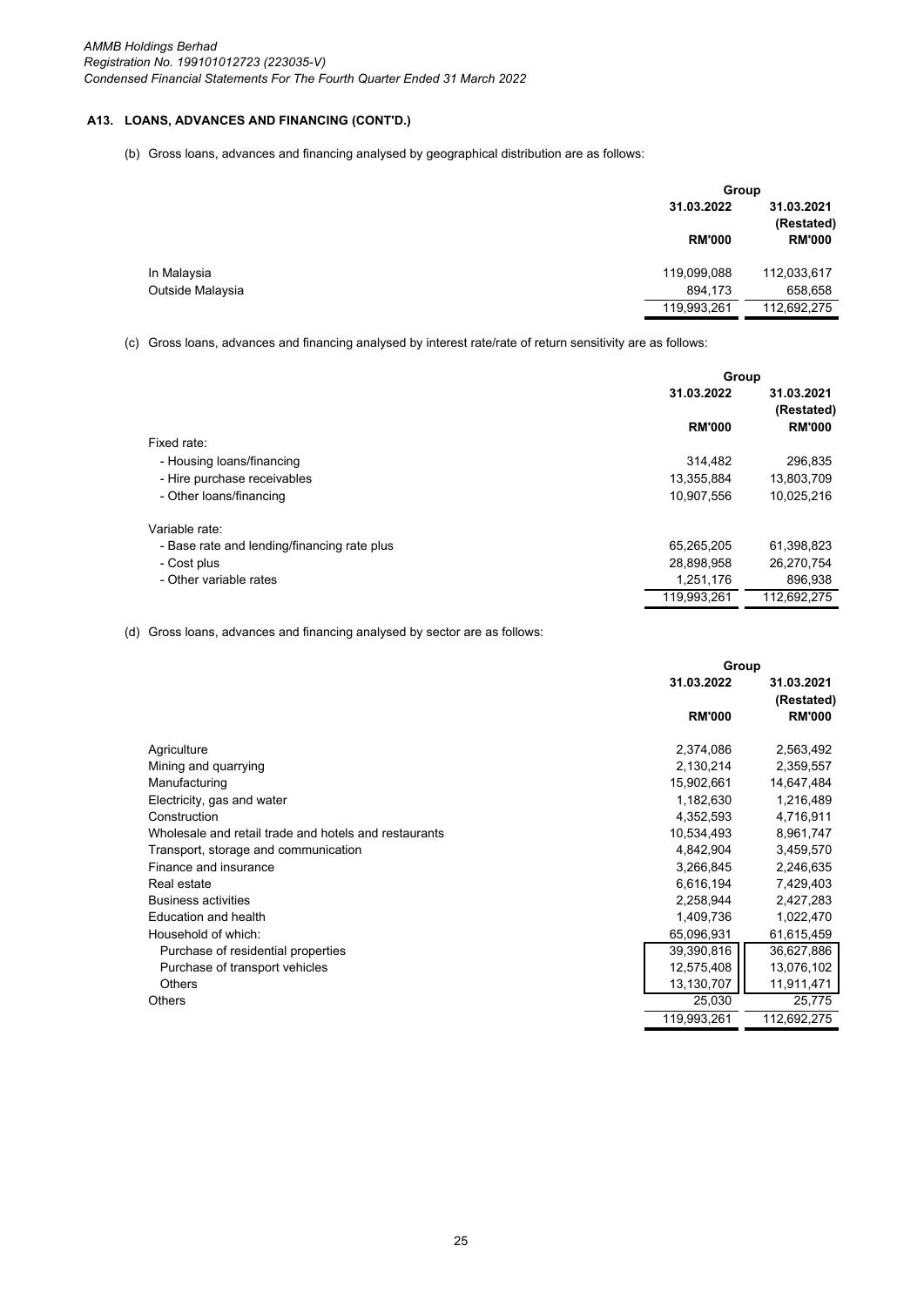(e) Gross loans, advances and financing analysed by residual contractual maturity are as follows:

|                                | Group         |               |
|--------------------------------|---------------|---------------|
|                                | 31.03.2022    | 31.03.2021    |
|                                |               | (Restated)    |
|                                | <b>RM'000</b> | <b>RM'000</b> |
| Maturing within one year       | 30,390,452    | 28,972,749    |
| Over one year to three years   | 6,830,043     | 6,555,743     |
| Over three years to five years | 11,611,293    | 10,552,185    |
| Over five years                | 71,161,473    | 66,611,598    |
|                                | 119,993,261   | 112,692,275   |

(f) Movements in impaired loans, advances and financing are as follows:

|                                                                   | Group         |               |
|-------------------------------------------------------------------|---------------|---------------|
|                                                                   | 31.03.2022    | 31.03.2021    |
|                                                                   | <b>RM'000</b> | <b>RM'000</b> |
| Gross                                                             |               |               |
| Balance at beginning of the financial year                        | 1,770,320     | 1,852,633     |
| Additions during the financial year                               | 1,357,323     | 990.213       |
| Reclassified as non-impaired                                      | (205, 843)    | (146, 545)    |
| Recoveries                                                        | (542, 645)    | (468, 049)    |
| Amount written off                                                | (702, 792)    | (454, 469)    |
| Foreign exchange differences                                      | (319)         | (3,463)       |
| Balance at end of the financial year                              | 1,676,044     | 1,770,320     |
| Gross impaired loans, advances and financing as % of gross loans, |               |               |
| advances and financing                                            | 1.40%         | 1.57%         |
| Loan loss coverage (including regulatory reserve)                 | 139.24%       | 124.06%       |

(g) Impaired loans, advances and financing analysed by geographical distribution are as follows:

|                  |                             | Group                       |  |
|------------------|-----------------------------|-----------------------------|--|
|                  | 31.03.2022<br><b>RM'000</b> | 31.03.2021<br><b>RM'000</b> |  |
| In Malaysia      | 1,666,873                   | 1,739,359                   |  |
| Outside Malaysia | 9,171                       | 30,961                      |  |
|                  | 1,676,044                   | 1,770,320                   |  |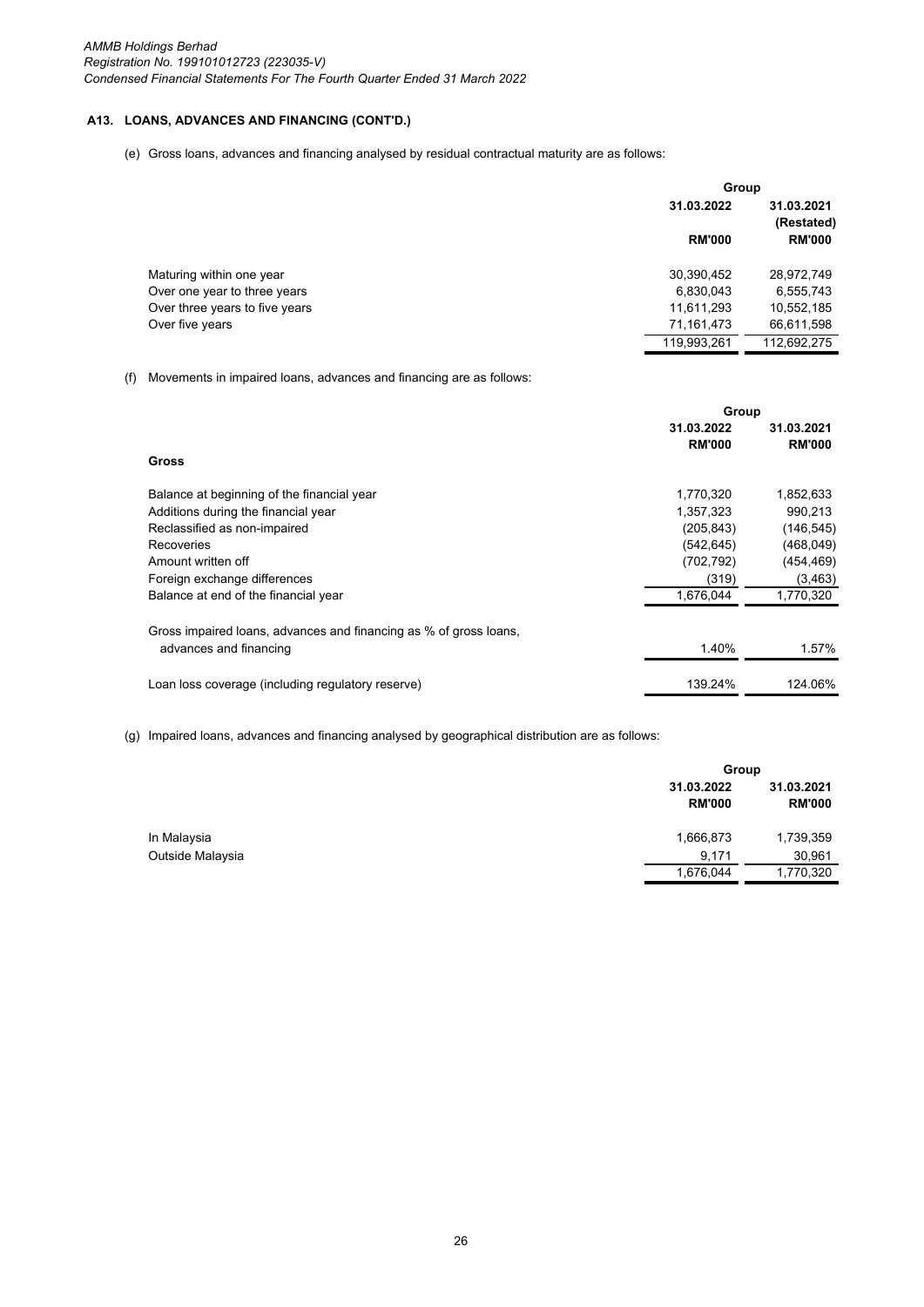(h) Impaired loans, advances and financing analysed by sector are as follows:

|                                                       | Group         |               |
|-------------------------------------------------------|---------------|---------------|
|                                                       | 31.03.2022    | 31.03.2021    |
|                                                       | <b>RM'000</b> | <b>RM'000</b> |
| Agriculture                                           | 8,834         | 79,621        |
| Mining and quarrying                                  | 175,741       | 37,955        |
| Manufacturing                                         | 226,687       | 194,000       |
| Electricity, gas and water                            | 4,639         | 3,521         |
| Construction                                          | 112,676       | 92,315        |
| Wholesale and retail trade and hotels and restaurants | 170,049       | 202,228       |
| Transport, storage and communication                  | 18,518        | 59,268        |
| Finance and insurance                                 | 1,494         | 1,325         |
| Real estate                                           | 188,167       | 312,785       |
| <b>Business activities</b>                            | 37,595        | 41,736        |
| Education and health                                  | 6,218         | 6,548         |
| Household of which:                                   | 725,426       | 739,018       |
| Purchase of residential properties                    | 540,323       | 530,993       |
| Purchase of transport vehicles                        | 80,127        | 67,717        |
| <b>Others</b>                                         | 104,976       | 140,308       |
|                                                       | 1,676,044     | 1,770,320     |

(i) Movements in allowances for ECL are as follows:

| Group<br>31.03.2022                                                           | Stage 1<br>12-month<br><b>ECL</b><br><b>RM'000</b> | Stage 2<br><b>Lifetime ECL</b><br>not credit<br>impaired<br><b>RM'000</b> | Stage 3<br><b>Lifetime ECL</b><br>credit<br>impaired<br><b>RM'000</b> | Total<br><b>RM'000</b> |
|-------------------------------------------------------------------------------|----------------------------------------------------|---------------------------------------------------------------------------|-----------------------------------------------------------------------|------------------------|
| Balance at beginning of the financial year                                    | 431,800                                            | 1,109,340                                                                 | 534,631                                                               | 2,075,771              |
| Net (writeback of)/allowances for ECL                                         | (214, 035)                                         | 50,259                                                                    | 718,339                                                               | 554,563                |
| - Transfer to 12-month ECL (Stage 1)<br>- Transfer to Lifetime ECL not credit | 10,638                                             | (116, 234)                                                                | (4, 209)                                                              | (109, 805)             |
| impaired (Stage 2)<br>- Transfer to Lifetime ECL credit                       | (20, 546)                                          | 165,613                                                                   | (24, 785)                                                             | 120,282                |
| impaired (Stage 3)                                                            | (1, 304)                                           | (37, 541)                                                                 | 99,054                                                                | 60,209                 |
| New financial assets originated                                               | 56,300                                             | 71,735                                                                    | 5,707                                                                 | 133,742                |
| Net remeasurement of allowances<br>Modification of contractual cash flows     | (55, 790)                                          | 24,165                                                                    | 741,532                                                               | 709,907                |
| of financial assets                                                           | (1,750)                                            | 4,847                                                                     | 83                                                                    | 3,180                  |
| Financial assets derecognised                                                 | (39, 585)                                          | (72, 934)                                                                 | (99,043)                                                              | (211, 562)             |
| Changes in model assumptions and<br>methodologies                             | (161,998)                                          | 10,608                                                                    |                                                                       | (151, 390)             |
| Foreign exchange differences                                                  | 119                                                | 17                                                                        | (102)                                                                 | 34                     |
| Amount written off                                                            |                                                    |                                                                           | (702,792)                                                             | (702, 792)             |
| Balance at end of the financial year                                          | 217,884                                            | 1,159,616                                                                 | 550,076                                                               | 1,927,576              |
|                                                                               |                                                    |                                                                           |                                                                       |                        |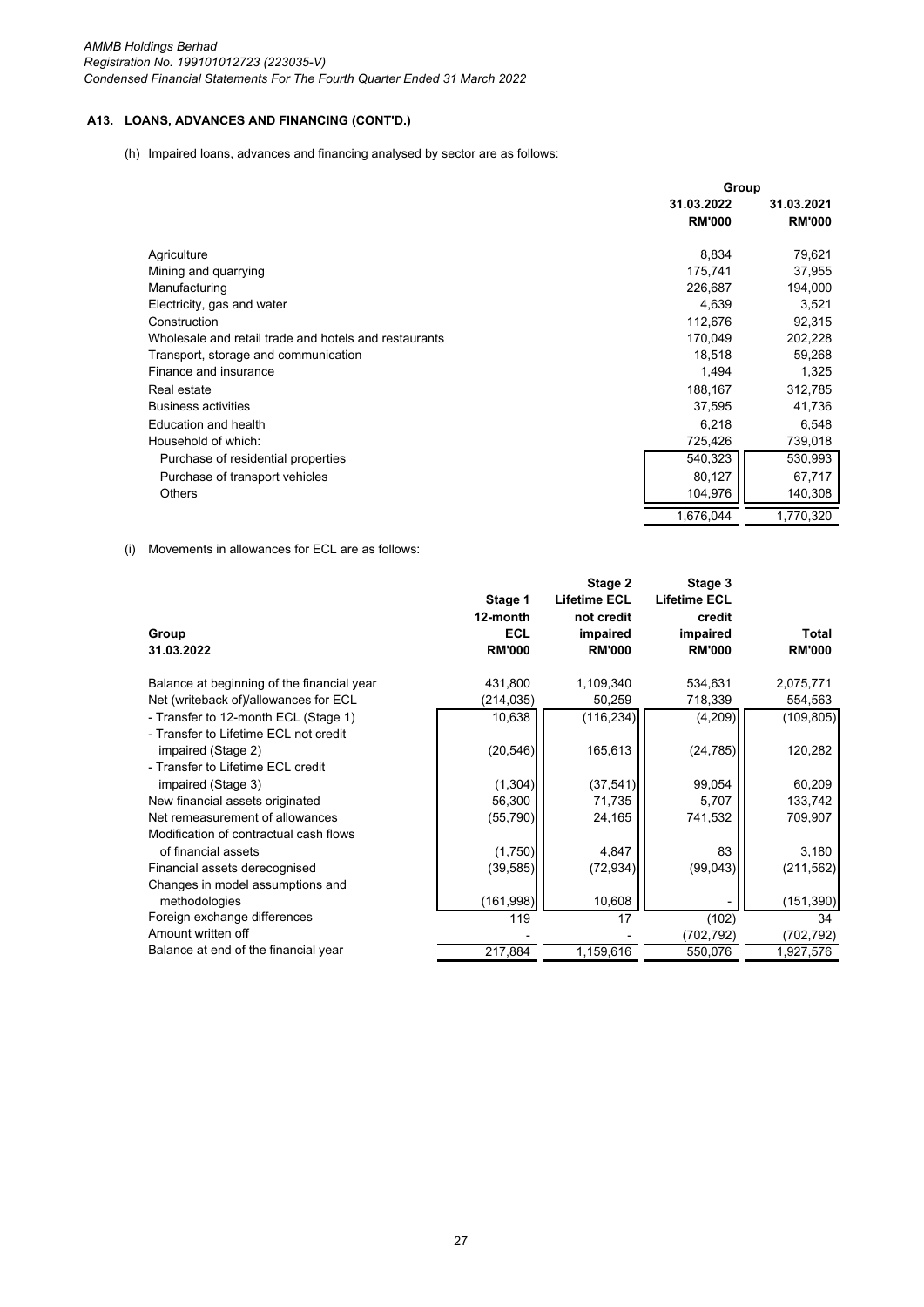(i) Movements in allowances for ECL are as follows: (Cont'd.)

|                                                                                                                     | Stage 1                | Stage 2<br><b>Lifetime ECL</b> | Stage 3<br><b>Lifetime ECL</b> |               |
|---------------------------------------------------------------------------------------------------------------------|------------------------|--------------------------------|--------------------------------|---------------|
| Group                                                                                                               | 12-month<br><b>ECL</b> | not credit<br>impaired         | credit<br>impaired             | <b>Total</b>  |
| 31.03.2021 (Restated)                                                                                               | <b>RM'000</b>          | <b>RM'000</b>                  | <b>RM'000</b>                  | <b>RM'000</b> |
| Balance at beginning of the financial year<br>- as previously stated<br>- reclassification to financial investments | 283,434                | 539,633                        | 444,613                        | 1,267,680     |
| at amortised cost (Note A12)                                                                                        | (716)                  |                                |                                | (716)         |
| Balance at beginning of the financial year,                                                                         |                        |                                |                                |               |
| as restated                                                                                                         | 282,718                | 539,633                        | 444,613                        | 1,266,964     |
| Net allowances for ECL                                                                                              | 149,267                | 569,804                        | 545,778                        | 1,264,849     |
| - Transfer to 12-month ECL (Stage 1)                                                                                | 13,103                 | (74, 841)                      | (2, 407)                       | (64, 145)     |
| - Transfer to Lifetime ECL not credit<br>impaired (Stage 2)<br>- Transfer to Lifetime ECL credit                    | (32, 749)              | 231,499                        | (19,028)                       | 179,722       |
| impaired (Stage 3)                                                                                                  | (1, 464)               | (23, 871)                      | 202,720                        | 177,385       |
| New financial assets originated                                                                                     | 64,081                 | 160,462                        | 11,381                         | 235,924       |
| Net remeasurement of allowances                                                                                     | 44,402                 | 181,040                        | 458,735                        | 684,177       |
| Modification of contractual cash flows<br>of financial assets                                                       | 412                    | 2,763                          | (4, 425)                       | (1,250)       |
| Financial assets derecognised                                                                                       | (39, 672)              | (57,680)                       | (100, 862)                     | (198, 214)    |
| Changes in model assumptions and                                                                                    |                        |                                |                                |               |
| methodologies                                                                                                       | 101,154                | 150,432                        | (336)                          | 251,250       |
| Foreign exchange differences                                                                                        | (185)                  | (97)                           | (1, 291)                       | (1, 573)      |
| Amount written off                                                                                                  |                        |                                | (454, 469)                     | (454, 469)    |
| Balance at end of the financial year                                                                                | 431,800                | 1,109,340                      | 534,631                        | 2,075,771     |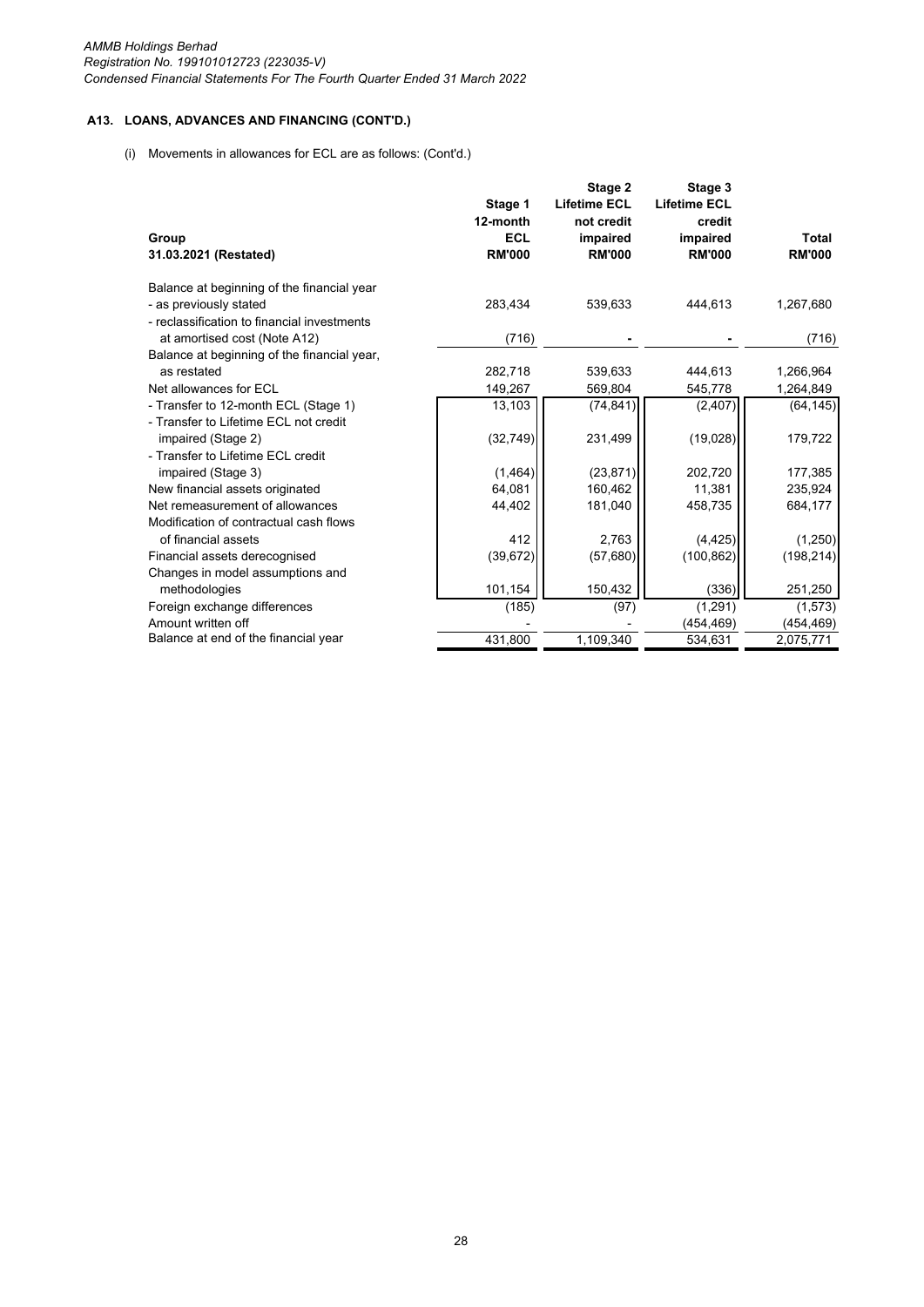# **A14. OTHER ASSETS**

|                                                  | Group         |                          | Company       |               |
|--------------------------------------------------|---------------|--------------------------|---------------|---------------|
|                                                  | 31.03.2022    | 31.03.2021<br>(Restated) | 31.03.2022    | 31.03.2021    |
|                                                  | <b>RM'000</b> | <b>RM'000</b>            | <b>RM'000</b> | <b>RM'000</b> |
| Trade receivables                                | 432,591       | 550,395                  |               |               |
| Other receivables, deposits and prepayments      | 954,512       | 758,423                  | 11,615        | 1,833,358     |
| Interest/Profit receivable                       | 456.844       | 391,685                  |               |               |
| Fee receivable                                   | 18.229        | 19.527                   |               |               |
| Amount due from agents, brokers and reinsurers   | 412,153       | 55.689                   |               |               |
| Foreclosed properties                            | 2,634         | 2,615                    |               |               |
| Tax recoverable                                  | 168,371       | 128.289                  |               |               |
| Collateral pledged for derivative and securities |               |                          |               |               |
| transactions                                     | 446,809       | 552.339                  |               |               |
|                                                  | 2,892,143     | 2,458,962                | 11,615        | 1,833,358     |
| Less: Accumulated impairment losses              | (6,824)       | (6, 761)                 |               |               |
|                                                  | 2,885,319     | 2,452,201                | 11.615        | 1.833.358     |

## **A15. REINSURANCE ASSETS AND OTHER INSURANCE RECEIVABLES**

|      |                                                                 | Group       |               |               |
|------|-----------------------------------------------------------------|-------------|---------------|---------------|
|      |                                                                 |             | 31.03.2022    | 31.03.2021    |
|      |                                                                 | <b>Note</b> | <b>RM'000</b> | <b>RM'000</b> |
|      | Reinsurance assets from general insurance business              | (i)         | 518,225       | 379,792       |
|      | Other insurance receivables                                     | (ii)        | 62,480        | 52,892        |
|      |                                                                 |             | 580,705       | 432,684       |
| (i)  | Movements in allowances for impairment are as follows:          |             |               |               |
|      | Balance at beginning of the financial year                      |             | 2,075         | 2,260         |
|      | Writeback for the financial year                                |             | (1, 149)      | (185)         |
|      | Balance at end of the financial year                            |             | 926           | 2,075         |
| (ii) | Other insurance receivables                                     |             |               |               |
|      | Due premiums including agents/brokers and co-insurers' balances |             | 71,041        | 65,737        |
|      | Amount owing by reinsurance and cedants                         |             | 9,639         | 5,887         |
|      | Accumulated impairment losses                                   |             | (18, 200)     | (18, 732)     |
|      |                                                                 |             | 62,480        | 52,892        |
|      | Movements in allowances for impairment are as follows:          |             |               |               |
|      | Balance at beginning of the financial year                      |             | 18,732        | 24,755        |
|      | Writeback for the financial year                                |             | (532)         | (6,023)       |
|      | Balance at end of the financial year                            |             | 18,200        | 18,732        |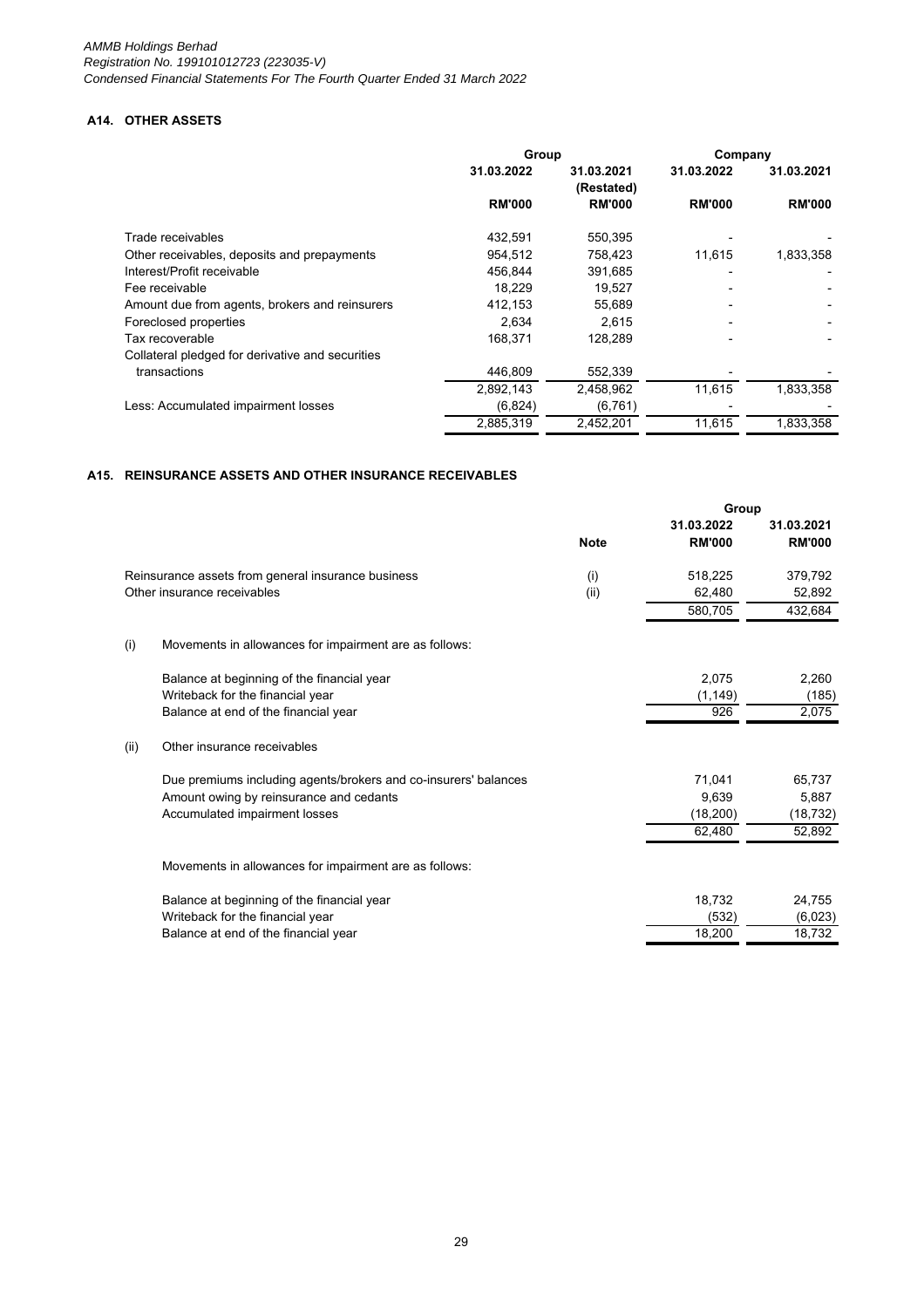## **A16. DEPOSITS FROM CUSTOMERS**

|                          | Group                       |                             |
|--------------------------|-----------------------------|-----------------------------|
|                          | 31.03.2022<br><b>RM'000</b> | 31.03.2021<br><b>RM'000</b> |
| Demand deposits          | 33,709,677                  | 28,095,907                  |
| Savings deposits         | 9,397,684                   | 7,662,383                   |
| Term/Investment deposits | 79,485,489                  | 84,784,896                  |
|                          | 122,592,850                 | 120,543,186                 |

The maturity structure of term/investment deposits and negotiable instruments of deposits is as follows:

|                                |               | Group         |  |
|--------------------------------|---------------|---------------|--|
|                                | 31.03.2022    | 31.03.2021    |  |
|                                | <b>RM'000</b> | <b>RM'000</b> |  |
| Due within six months          | 62,120,020    | 70,498,403    |  |
| Six months to one year         | 15,645,790    | 12,822,494    |  |
| Over one year to three years   | 1,540,070     | 1,361,269     |  |
| Over three years to five years | 179.609       | 102.730       |  |
|                                | 79.485.489    | 84,784,896    |  |

The deposits are sourced from the following types of customers:

|                                 |                             | Group                       |  |
|---------------------------------|-----------------------------|-----------------------------|--|
|                                 | 31.03.2022<br><b>RM'000</b> | 31.03.2021<br><b>RM'000</b> |  |
| Government and statutory bodies | 4,730,100                   | 5,574,666                   |  |
| <b>Business enterprises</b>     | 61,314,620                  | 65,674,964                  |  |
| Individuals                     | 45,921,495                  | 40,855,153                  |  |
| Others                          | 10,626,635                  | 8,438,403                   |  |
|                                 | 122,592,850                 | 120,543,186                 |  |

# **A17. DEPOSITS AND PLACEMENTS OF BANKS AND OTHER FINANCIAL INSTITUTIONS**

|                              |                             | Group                       |  |
|------------------------------|-----------------------------|-----------------------------|--|
|                              | 31.03.2022<br><b>RM'000</b> | 31.03.2021<br><b>RM'000</b> |  |
| Licensed banks               | 5,571,352                   | 6,065,550                   |  |
| Licensed investment banks    | 651,726                     | 550,534                     |  |
| Bank Negara Malaysia         | 1,270,123                   | 1,046,960                   |  |
| Other financial institutions | 2,401,384                   | 2,257,843                   |  |
|                              | 9,894,585                   | 9,920,887                   |  |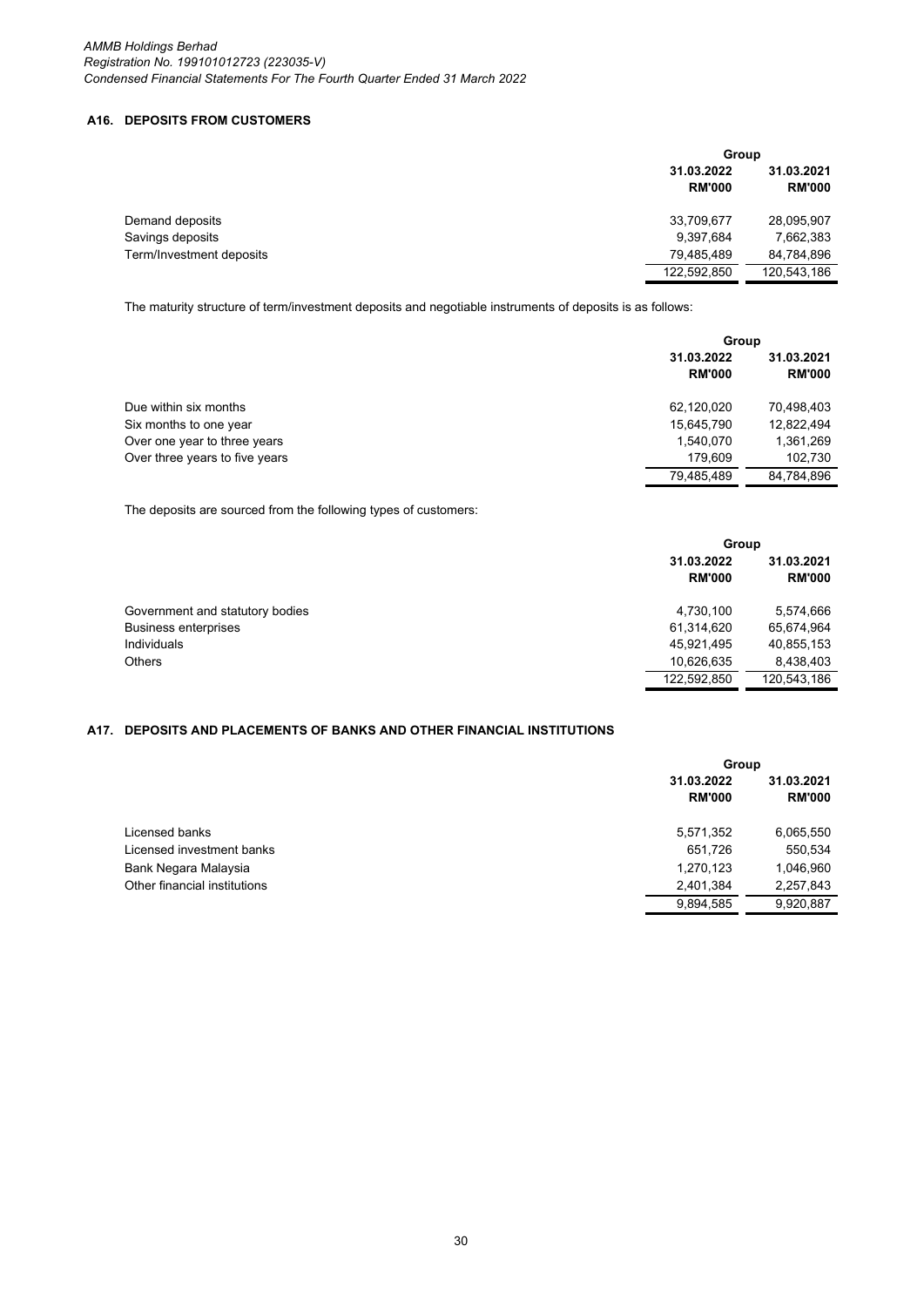# **A18. OTHER LIABILITIES**

|                                                   | Group         |               | Company       |               |
|---------------------------------------------------|---------------|---------------|---------------|---------------|
|                                                   | 31.03.2022    | 31.03.2021    | 31.03.2022    | 31.03.2021    |
|                                                   | <b>RM'000</b> | <b>RM'000</b> | <b>RM'000</b> | <b>RM'000</b> |
| Trade payables                                    | 761,368       | 438,644       |               |               |
| Other payables and accruals                       | 1,543,486     | 1,307,554     | 17,537        | 42,134        |
| Interest payable on deposits and borrowings       | 561,674       | 612,771       |               |               |
| Lease deposits and advance rental                 | 47.830        | 45.751        |               |               |
| Provision for commitments and contingencies       | 3,546         | 10,239        |               |               |
| Allowances for ECL on loan commitments            |               |               |               |               |
| and financial guarantees                          | 303,197       | 120,510       |               |               |
| Lease liabilities                                 | 191,465       | 273,471       |               |               |
| Provision for reinstatement of leased properties  | 9,706         | 8.989         |               |               |
| Amount due to subsidiaries                        |               |               |               | 283           |
| Settlement payable                                | 515,000       | 2,830,000     | 515,000       | 2,830,000     |
| Provision for taxation                            | 61,532        | 23,790        | 1,290         | 5             |
| Collateral received for derivative and securities |               |               |               |               |
| transactions                                      | 229,098       | 145,035       |               |               |
| Deferred income                                   | 74,960        | 74,977        |               |               |
|                                                   | 4,302,862     | 5,891,731     | 533,827       | 2,872,422     |

Movements in allowances for ECL on loan/financing commitments and financial guarantees are as follows:

|                                                                               |                                             | Stage 2                                                        | Stage 3                                                    |                        |
|-------------------------------------------------------------------------------|---------------------------------------------|----------------------------------------------------------------|------------------------------------------------------------|------------------------|
| Group<br>31.03.2022                                                           | Stage 1<br>12-month<br>ECL<br><b>RM'000</b> | <b>Lifetime ECL</b><br>not credit<br>impaired<br><b>RM'000</b> | <b>Lifetime ECL</b><br>credit<br>impaired<br><b>RM'000</b> | Total<br><b>RM'000</b> |
| Balance at beginning of the financial year                                    | 30,429                                      | 37,348                                                         | 52,733                                                     | 120,510                |
| Net (writeback of)/allowances for ECL                                         | (1,516)                                     | (11, 011)                                                      | 195,208                                                    | 182,681                |
| - Transfer to 12-month ECL (Stage 1)<br>- Transfer to Lifetime ECL not credit | 778                                         | (8, 874)                                                       |                                                            | (8,096)                |
| impaired (Stage 2)                                                            | (1,709)                                     | 7,344                                                          |                                                            | 5,635                  |
| - Transfer to Lifetime ECL credit impaired (Stage 3)                          | (59)                                        | (478)                                                          | 190,455                                                    | 189,918                |
| New exposures originated                                                      | 12,352                                      | 11,466                                                         | 5,780                                                      | 29,598                 |
| Net remeasurement of allowances                                               | (3,837)                                     | (6, 337)                                                       | (1,019)                                                    | (11, 193)              |
| Exposures derecognised                                                        | (9,041)                                     | (14, 132)                                                      | (8)                                                        | (23, 181)              |
| Foreign exchange differences                                                  | 13                                          | (7                                                             |                                                            | 6                      |
| Balance at the end of the financial year                                      | 28,926                                      | 26,330                                                         | 247,941                                                    | 303,197                |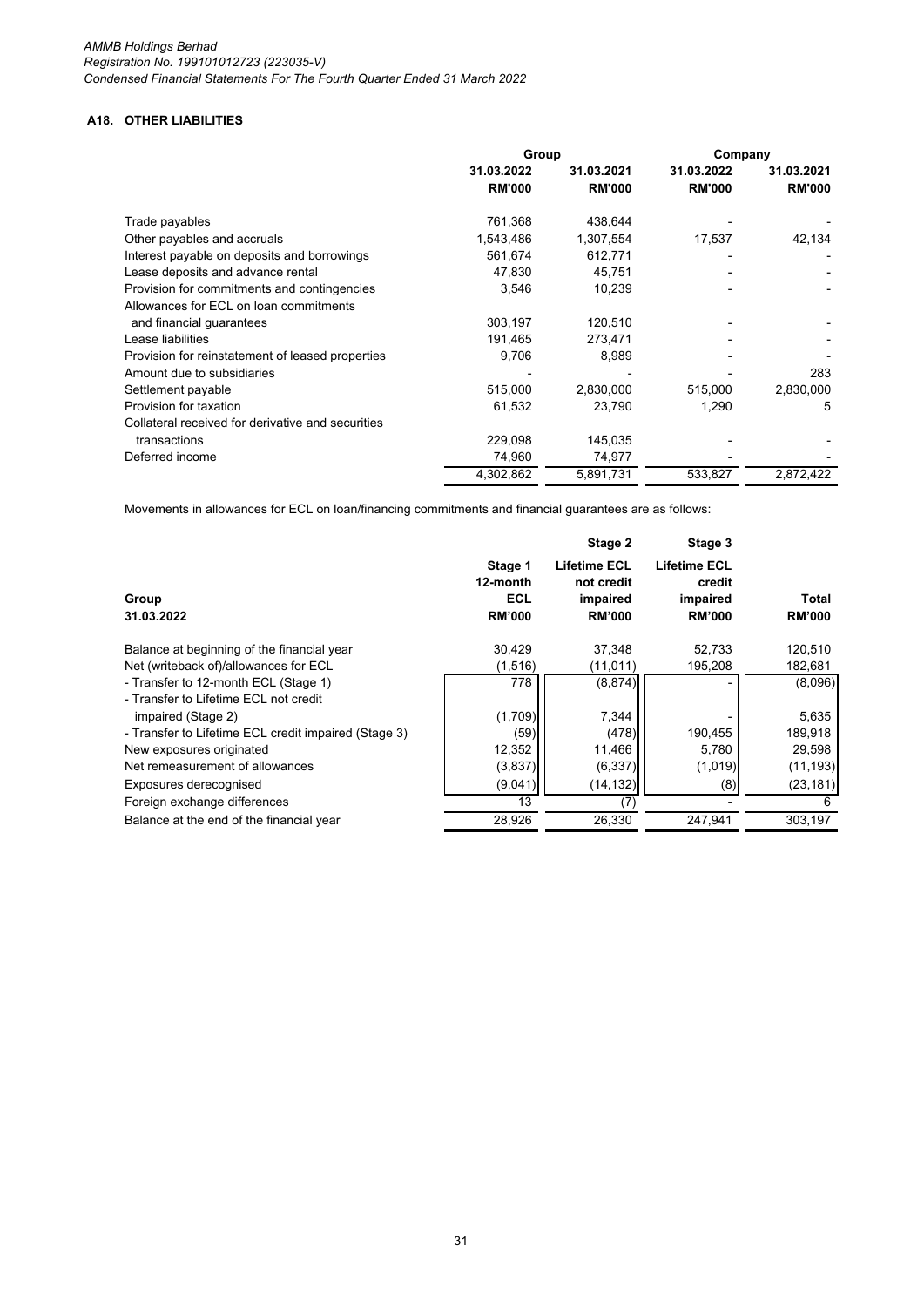# **A18. OTHER LIABILITIES (CONT'D.)**

Movements in allowances for ECL on loan/financing commitments and financial guarantees are as follows: (Cont'd.)

| Group<br>31.03.2021                                  | Stage 1<br>12-month<br><b>ECL</b><br><b>RM'000</b> | Stage 2<br><b>Lifetime ECL</b><br>not credit<br>impaired<br><b>RM'000</b> | Stage 3<br><b>Lifetime ECL</b><br>credit<br>impaired<br><b>RM'000</b> | Total<br><b>RM'000</b> |
|------------------------------------------------------|----------------------------------------------------|---------------------------------------------------------------------------|-----------------------------------------------------------------------|------------------------|
| Balance at beginning of the financial year           | 42,503                                             | 32,519                                                                    | 181                                                                   | 75,203                 |
| Net (writeback of)/allowances for ECL                | (12,033)                                           | 4,888                                                                     | 52,552                                                                | 45,407                 |
| - Transfer to 12-month ECL (Stage 1)                 | 1,402                                              | (8,890)                                                                   |                                                                       | (7, 488)               |
| - Transfer to Lifetime ECL not credit                |                                                    |                                                                           |                                                                       |                        |
| impaired (Stage 2)                                   | (1,705)                                            | 7,206                                                                     |                                                                       | 5,501                  |
| - Transfer to Lifetime ECL credit impaired (Stage 3) | (92)                                               | (453)                                                                     | 52,422                                                                | 51,877                 |
| New exposures originated                             | 13,054                                             | 16,284                                                                    | 8                                                                     | 29,346                 |
| Net remeasurement of allowances                      | (1,528)                                            | 3,934                                                                     | 122                                                                   | 2,528                  |
| Exposures derecognised                               | (11, 721)                                          | (7,629)                                                                   |                                                                       | (19, 350)              |
| Changes in model assumptions and methodologies       | (11, 443)                                          | (5, 564)                                                                  |                                                                       | (17,007)               |
| Foreign exchange differences                         | (41)                                               | (59)                                                                      |                                                                       | (100)                  |
| Balance at the end of the financial year             | 30,429                                             | 37,348                                                                    | 52,733                                                                | 120,510                |
|                                                      |                                                    |                                                                           |                                                                       |                        |

# **A19. INSURANCE CONTRACT LIABILITIES AND OTHER INSURANCE PAYABLES**

**Group**

|                                | <b>Note</b> | 31.03.2022<br><b>RM'000</b> | 31.03.2021<br><b>RM'000</b> |
|--------------------------------|-------------|-----------------------------|-----------------------------|
| Insurance contract liabilities | (i)         | 2,625,284                   | 2,422,975                   |
| Other insurance payables       | (i)         | 62.077                      | 56.032                      |
|                                |             | 2,687,361                   | 2.479.007                   |

## (i) Insurance contract liabilities

|                            | <b>Gross contract</b><br>liabilities<br><b>RM'000</b> | Reinsurance<br>assets<br><b>RM'000</b> | Net contract<br>liabilities<br><b>RM'000</b> |
|----------------------------|-------------------------------------------------------|----------------------------------------|----------------------------------------------|
| General insurance business | 2,625,284                                             | (518, 225)                             | 2,107,059                                    |

|      |                                         | <b>Gross contract</b><br>liabilities<br><b>RM'000</b> | 31.03.2021<br><b>Reinsurance</b><br>assets<br><b>RM'000</b> | <b>Net contract</b><br>liabilities<br><b>RM'000</b> |
|------|-----------------------------------------|-------------------------------------------------------|-------------------------------------------------------------|-----------------------------------------------------|
|      | General insurance business              | 2,422,975                                             | (379, 792)                                                  | 2,043,183                                           |
| (ii) | Other insurance payables                |                                                       | 31.03.2022<br><b>RM'000</b>                                 | 31.03.2021<br><b>RM'000</b>                         |
|      | Amount due to agents and intermediaries |                                                       | 19,136                                                      | 21,812                                              |
|      | Amount due to reinsurers and cedants    |                                                       | 42,941                                                      | 34,220                                              |
|      |                                         |                                                       | 62,077                                                      | 56,032                                              |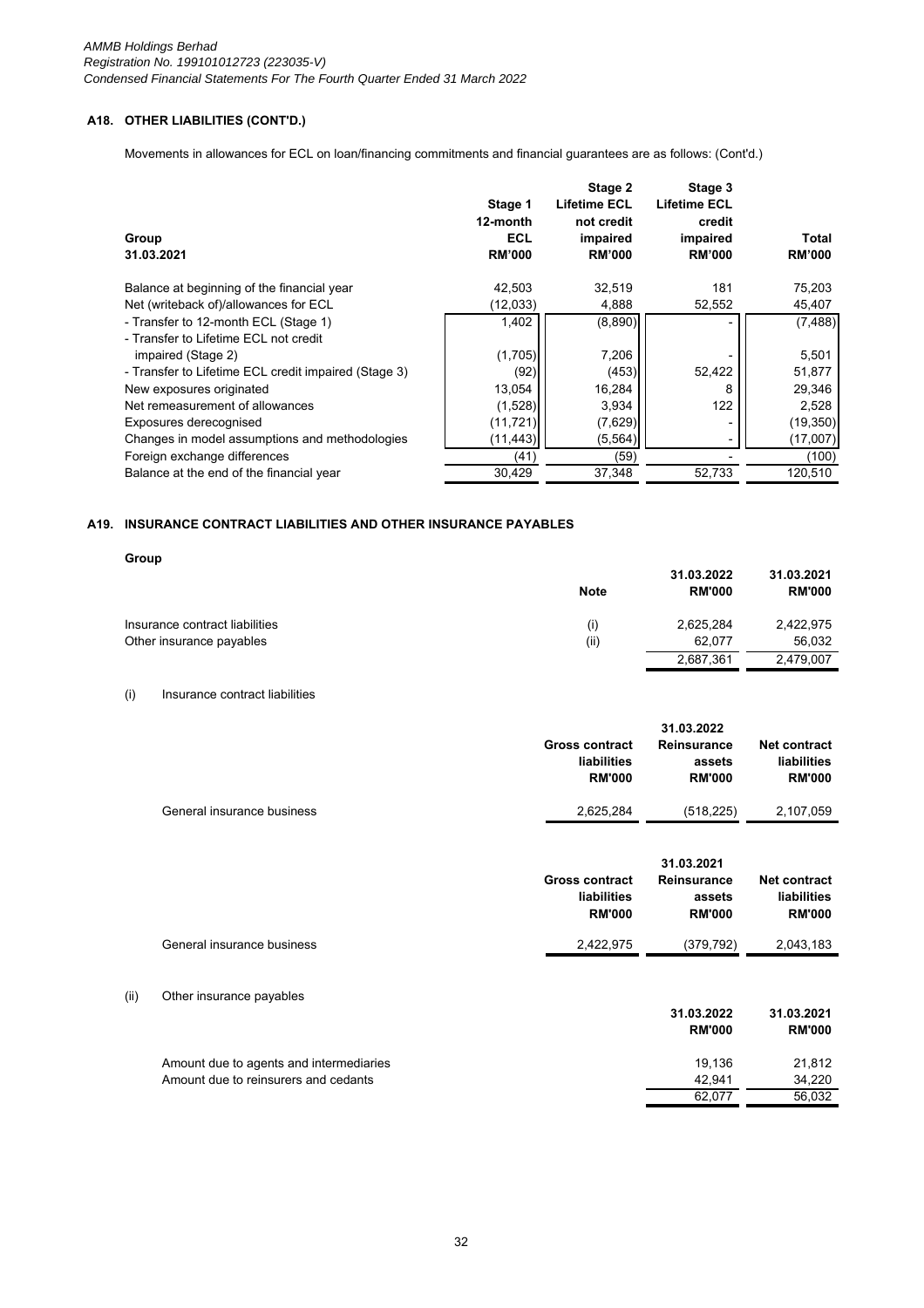# **A20. INTEREST INCOME**

|                                                       | <b>Individual Quarter</b> |                          | <b>Cumulative Quarter</b> |                          |
|-------------------------------------------------------|---------------------------|--------------------------|---------------------------|--------------------------|
|                                                       | 31.03.2022                | 31.03.2021<br>(Restated) | 31.03.2022                | 31.03.2021<br>(Restated) |
|                                                       | <b>RM'000</b>             | <b>RM'000</b>            | <b>RM'000</b>             | <b>RM'000</b>            |
| Group                                                 |                           |                          |                           |                          |
| Short-term funds and deposits and placements          |                           |                          |                           |                          |
| with banks and other financial institutions           | 26,502                    | 17,155                   | 76,744                    | 65,547                   |
| Financial assets at fair value through profit or loss | 47,413                    | 42,435                   | 201,262                   | 257,714                  |
| Financial investments at fair value through           |                           |                          |                           |                          |
| other comprehensive income                            | 109,087                   | 107,198                  | 450,094                   | 467,456                  |
| Financial investments at amortised cost               | 57,948                    | 40,032                   | 186,668                   | 152,631                  |
| Loans and advances*                                   | 774,421                   | 799,145                  | 3,133,346                 | 3,195,130                |
| Impaired loans and advances                           | 752                       | 588                      | 2,796                     | 4,287                    |
| <b>Others</b>                                         | 6,197                     | 2,636                    | 15,703                    | 13,015                   |
|                                                       | 1,022,320                 | 1,009,189                | 4,066,613                 | 4,155,780                |
| Company                                               |                           |                          |                           |                          |
| Short-term funds and deposits and placements with     |                           |                          |                           |                          |
| banks and other financial institutions                | 2,754                     | 2,211                    | 19,327                    | 6,550                    |

\* Included in the interest income of loans and advances of the Group is the net gain of RM28.4 million (31.03.2021: net loss of RM50.3 million) arising from government support measures implemented in response to COVID-19 pandemic.

## **A21. INTEREST EXPENSE**

|                                                     | <b>Individual Quarter</b> |               | <b>Cumulative Quarter</b> |               |  |
|-----------------------------------------------------|---------------------------|---------------|---------------------------|---------------|--|
|                                                     | 31.03.2022                | 31.03.2021    | 31.03.2022                | 31.03.2021    |  |
|                                                     | <b>RM'000</b>             | <b>RM'000</b> | <b>RM'000</b>             | <b>RM'000</b> |  |
| Group                                               |                           |               |                           |               |  |
| Deposits from customers                             | 336,069                   | 331,417       | 1,295,569                 | 1,605,199     |  |
| Deposits and placements of banks and other          |                           |               |                           |               |  |
| financial institutions                              | 19.297                    | 20,300        | 82.632                    | 91,922        |  |
| Senior notes                                        | 3.023                     |               | 3.090                     | 7.422         |  |
| <b>Credit-Linked Notes</b>                          |                           | 1,914         | 3,673                     | 7,719         |  |
| Securities sold under repurchase agreements         | 7,324                     | 7.483         | 22.515                    | 42,665        |  |
| Recourse obligation on loans sold to Cagamas Berhad | 53,448                    | 38,360        | 203.717                   | 145,548       |  |
| Term Ioan                                           | 1.098                     | 1.112         | 3.836                     | 5,183         |  |
| Debt Capital                                        | 36.956                    | 32.440        | 148.393                   | 131,008       |  |
| Other structured products and others                | (282)                     | 3,436         | 6,817                     | 27,207        |  |
|                                                     | 456.933                   | 436.462       | 1.770.242                 | 2,063,873     |  |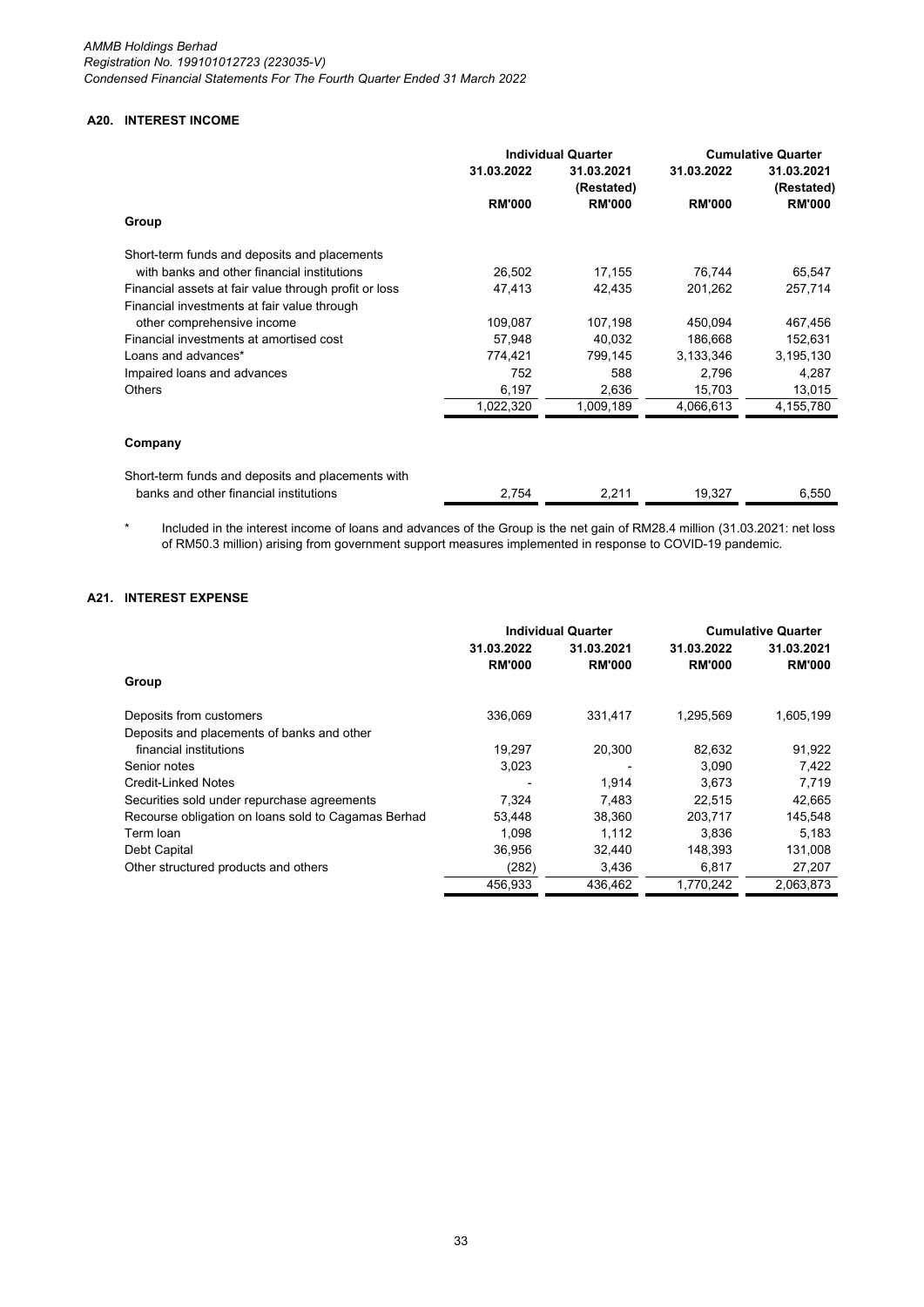# **A22. NET INCOME FROM INSURANCE BUSINESS**

|                                   |                                                        |             | <b>Individual Quarter</b>   |                             | <b>Cumulative Quarter</b>   |                             |
|-----------------------------------|--------------------------------------------------------|-------------|-----------------------------|-----------------------------|-----------------------------|-----------------------------|
|                                   |                                                        | <b>Note</b> | 31.03.2022<br><b>RM'000</b> | 31.03.2021<br><b>RM'000</b> | 31.03.2022<br><b>RM'000</b> | 31.03.2021<br><b>RM'000</b> |
| Group                             |                                                        |             |                             |                             |                             |                             |
|                                   | Income from insurance business:                        | (a)         |                             |                             |                             |                             |
|                                   | Premium income from general                            |             |                             |                             |                             |                             |
|                                   | insurance business                                     |             | 325,666                     | 336,681                     | 1,334,847                   | 1,398,558                   |
|                                   |                                                        |             | 325,666                     | 336,681                     | 1,334,847                   | 1,398,558                   |
|                                   | Insurance claims and commissions:                      | (b)         |                             |                             |                             |                             |
| Insurance commission <sup>1</sup> |                                                        |             | 31,416                      | 26,332                      | 131,020                     | 127,210                     |
|                                   | General insurance claims                               |             | 171,556                     | 172,888                     | 727,260                     | 777,035                     |
|                                   |                                                        |             | 202,972                     | 199,220                     | 858,280                     | 904,245                     |
|                                   | Total income from insurance business, net              |             | 122,694                     | 137,461                     | 476,567                     | 494,313                     |
| (a)                               | Income from insurance business<br><b>Gross Premium</b> |             |                             |                             |                             |                             |
|                                   | - insurance contract                                   |             | 392,858                     | 369,746                     | 1,518,013                   | 1,559,472                   |
|                                   | - change in unearned premium provision                 | (24, 219)   | 12,505                      | (11, 323)                   | 616                         |                             |
|                                   |                                                        |             | 368,639                     | 382,251                     | 1,506,690                   | 1,560,088                   |
|                                   | Premium ceded                                          |             |                             |                             |                             |                             |
|                                   | - insurance contract                                   |             | (49, 262)                   | (49, 846)                   | (175, 215)                  | (164, 772)                  |
|                                   | - change in unearned premium provision                 | 6,289       | 4,276                       | 3,372                       | 3,242                       |                             |
|                                   |                                                        |             | (42, 973)                   | (45, 570)                   | (171, 843)                  | (161, 530)                  |
|                                   |                                                        |             | 325,666                     | 336,681                     | 1,334,847                   | 1,398,558                   |
| (b)                               | Insurance claims                                       |             |                             |                             |                             |                             |
|                                   | - gross benefits and claims paid                       |             | 208,775                     | 218,034                     | 742,971                     | 850,870                     |
|                                   | - claims ceded to reinsurers                           |             | (21, 519)                   | (19, 934)                   | (72, 786)                   | (77, 372)                   |
|                                   | - change in contract liabilities - insurance contract  |             | 31,575                      | (58, 749)                   | 190,985                     | (13, 468)                   |
|                                   | - change in contract liabilities ceded to reinsurers   |             |                             |                             |                             |                             |
|                                   | - insurance contract                                   |             | (47, 275)                   | 33,537                      | (133, 910)                  | 17,005                      |
|                                   |                                                        |             | 171,556                     | 172,888                     | 727,260                     | 777,035                     |

1 Net of bancassurance commission paid/payable to other subsidiaries of the Group of RM16,649,000 (31 March 2021: RM17,673,000) eliminated upon consolidation.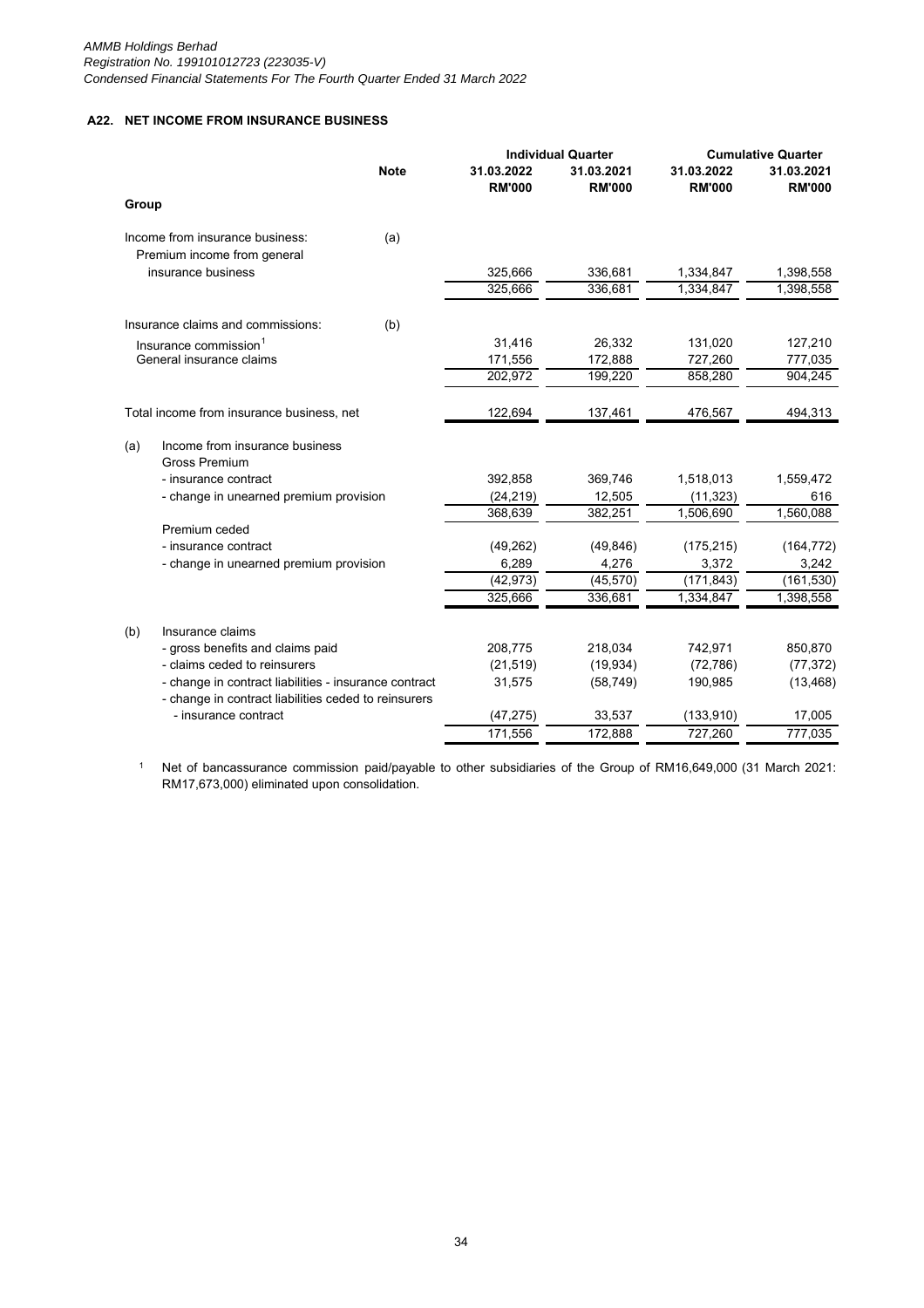# **A23. OTHER OPERATING INCOME**

|                                                       | <b>Individual Quarter</b>   |                             | <b>Cumulative Quarter</b>   |                             |
|-------------------------------------------------------|-----------------------------|-----------------------------|-----------------------------|-----------------------------|
|                                                       | 31.03.2022<br><b>RM'000</b> | 31.03.2021<br><b>RM'000</b> | 31.03.2022<br><b>RM'000</b> | 31.03.2021<br><b>RM'000</b> |
| Group                                                 |                             |                             |                             |                             |
| Fee and commission income:                            |                             |                             |                             |                             |
| Fees on loans and securities                          | 36,022                      | 27,392                      | 159,538                     | 109,525                     |
| Corporate advisory                                    | 2,471                       | 2,550                       | 15,069                      | 10,483                      |
| Guarantee fees                                        | 12,683                      | 11,337                      | 47,120                      | 48,044                      |
| Underwriting commission                               | 1,392                       |                             | 2,174                       | 129                         |
| Portfolio management fees                             | 13,610                      | 15,429                      | 49,577                      | 51,328                      |
| Unit trust fees, commission and charges               | 32,063                      | 55,297                      | 169,962                     | 184,847                     |
| Property trust management fees                        | 1,765                       | 1,807                       | 6,821                       | 7,075                       |
| Brokerage fees and commission                         | 9,708                       | 18,452                      | 44,086                      | 69,593                      |
| Bancassurance commission                              | 3,563                       | 2,369                       | 12,339                      | 10,470                      |
| Wealth management fees                                | 3,841                       | 3,901                       | 20,476                      | 24,492                      |
| Remittances                                           | 8,224                       |                             | 24,947                      |                             |
|                                                       |                             | 5,590                       |                             | 19,196                      |
| Fees, service and commission charges                  | 6,384                       | 5,264                       | 24,878                      | 21,743                      |
| <b>Placement</b> fees                                 | 857                         | 1,456                       | 7,227                       | 5,464                       |
| <b>Others</b>                                         | 4,305                       | 5,550                       | 19,509                      | 19,356                      |
|                                                       | 136,888                     | 156,394                     | 603,723                     | 581,745                     |
|                                                       |                             |                             |                             |                             |
| Investment and trading income:                        |                             |                             |                             |                             |
| Net gain from sale of financial assets                | 7,148                       | 18,301                      | 3,711                       | 275,388                     |
| at fair value through profit or loss                  |                             |                             |                             |                             |
| Net gain from sale of financial investments           |                             |                             |                             |                             |
| at fair value through other comprehensive income      | 157                         | 6,478                       | 4,218                       | 23,492                      |
| Net gain on redemption of financial investments       |                             |                             |                             |                             |
| at amortised cost                                     |                             | 3,413                       |                             | 3,413                       |
| Net (loss)/gain on revaluation of financial assets    |                             |                             |                             |                             |
| at fair value through profit or loss                  | (41,690)                    | (43, 172)                   | (41,050)                    | 66,483                      |
| Net gain on redemption of financial liabilities       |                             |                             |                             |                             |
| at fair value through profit or loss                  | 88                          |                             | 401                         |                             |
| Net loss on revaluation of financial liabilities      |                             |                             |                             |                             |
| at fair value through profit or loss                  | (59)                        |                             |                             |                             |
| Net gain on foreign exchange                          | 2,674                       | 161,516                     | 84,144                      | 109,982                     |
| Net gain/(loss) on derivatives                        | 19,178                      | (105, 609)                  | 63,328                      | (135, 126)                  |
| Gain on liquidation of subsidiaries                   | 5                           |                             | 5                           | 2,457                       |
| Dividend income from:                                 |                             |                             |                             |                             |
| Financial assets at fair value through profit or loss | 11,558                      | 9,041                       | 30,917                      | 32,130                      |
| Financial investments at fair value through           |                             |                             |                             |                             |
| other comprehensive income                            | 500                         | 20                          | 4,206                       | 3,689                       |
| Others                                                | (169)                       | 170                         | 5,383                       | 1,010                       |
|                                                       | (610)                       | 50,158                      | 155,263                     | 382,918                     |
|                                                       |                             |                             |                             |                             |
| Other income:                                         |                             |                             |                             |                             |
| Net gain/(loss) on non-trading foreign exchange       | 91                          | (191)                       | 833                         | 999                         |
| Net gain/(loss) on disposal of property and equipment | 75                          | (456)                       | 75                          | 145                         |
| Rental income                                         | 671                         | (800)                       | 1,098                       | 2,764                       |
| Profit from sale of goods and services                | 4,186                       | 4,586                       | 17,299                      | 17,983                      |
| Gain on disposal of foreclosed properties             |                             |                             |                             | 540                         |
| Others                                                | 6,705                       | 1,038                       | 7,669                       | 5,669                       |
|                                                       | 11,728                      | 4,177                       | 26,974                      | 28,100                      |
|                                                       | 148,006                     | 210,729                     | 785,960                     | 992,763                     |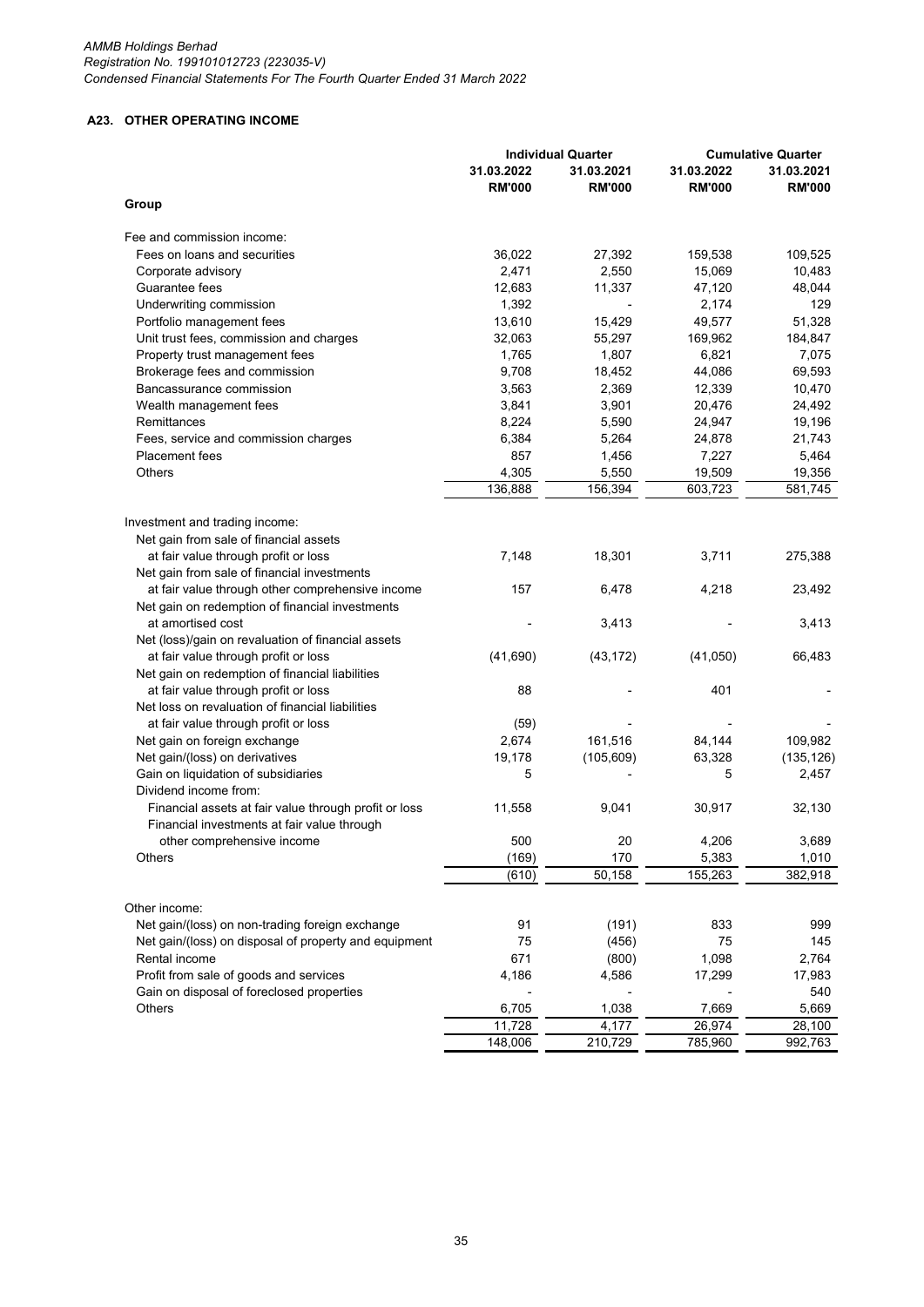# **A23. OTHER OPERATING INCOME (CONT'D.)**

|                                                       | <b>Individual Quarter</b>   |                             | <b>Cumulative Quarter</b>   |                             |
|-------------------------------------------------------|-----------------------------|-----------------------------|-----------------------------|-----------------------------|
|                                                       | 31.03.2022<br><b>RM'000</b> | 31.03.2021<br><b>RM'000</b> | 31.03.2022<br><b>RM'000</b> | 31.03.2021<br><b>RM'000</b> |
| Company                                               |                             |                             |                             |                             |
| Investment and trading income:                        |                             |                             |                             |                             |
| Gain on liquidation of a subsidiary                   | 65                          |                             | 65                          |                             |
| Dividend income from:                                 |                             |                             |                             |                             |
| <b>Subsidiaries</b>                                   |                             | 51,012                      | 193,058                     | 354,260                     |
| Financial assets at fair value through profit or loss | 5                           | 6                           | 24                          | 26                          |
|                                                       | 70                          | 51,018                      | 193,147                     | 354,286                     |
| Other income:                                         |                             |                             |                             |                             |
| Net gain on disposal of property and equipment        |                             |                             |                             | 38                          |
| <b>Others</b>                                         | 418                         | 254                         | 1,067                       | 1,176                       |
|                                                       | 418                         | 254                         | 1.067                       | 1,214                       |
|                                                       | 488                         | 51,272                      | 194,214                     | 355,500                     |

## **A24. OTHER OPERATING EXPENSES**

| 31.03.2022<br>31.03.2022<br>31.03.2021<br>31.03.2021<br><b>RM'000</b><br><b>RM'000</b><br><b>RM'000</b><br><b>RM'000</b><br>Group<br>Personnel costs:<br>Salaries, allowances and bonuses<br>296,290<br>217,172<br>1,034,727<br>924,704<br>Shares granted under ESS<br>- charge/(writeback)<br>7,696<br>3,636<br>(2, 256)<br>39,452<br>Contributions to Employees' Provident<br>Fund ("EPF")/Private Retirement Schemes<br>47,458<br>35,135<br>167,362<br>151,765<br>Social security cost<br>2,033<br>2,091<br>8,227<br>8,325<br>Other staff related expenses<br>15,943<br>40,312<br>102,485<br>155,922<br>369,420<br>298,346<br>1,310,545<br>1,280,168<br>Establishment costs:<br>Depreciation of property and equipment<br>14,046<br>16,345<br>62,901<br>69,892<br>Depreciation of right-of-use assets<br>16,749<br>20,249<br>77,884<br>82,342<br>Amortisation of intangible assets<br>110,695<br>23,107<br>36,506<br>107,195<br>Computerisation costs<br>55,080<br>56,669<br>191,590<br>184,632<br>Rental of premises<br>1,601<br>3,914<br>2,692<br>6,774<br>Cleaning, maintenance and security<br>9,137<br>8,068<br>32,242<br>29,036<br>Finance costs:<br>- interest on lease liabilities<br>1,658<br>7,815<br>12,191<br>2,458<br>24<br>31<br>107<br>141<br>- provision for reinstatement of leased properties<br>8,225<br>7,580<br>31,275<br>33,607<br><b>Others</b><br>131,216<br>150,231<br>513,701<br>529,310<br>Marketing and communication expenses:<br>Sales commission<br>1,028<br>1,647<br>8,214<br>4,889<br>Advertising, promotional and other marketing<br>21,260<br>7,026<br>57,921<br>80,038<br>activities<br>Telephone charges<br>4,533<br>6,243<br>20,628<br>23,159<br>1,764<br>2,638<br>10,157<br>12,721<br>Postage<br>1,789<br>1,758<br>5,413<br>7,693<br>Travelling and entertainment<br>372<br>4,883<br>Others<br>7,998<br>16,968 | <b>Individual Quarter</b> |        | <b>Cumulative Quarter</b> |         |
|----------------------------------------------------------------------------------------------------------------------------------------------------------------------------------------------------------------------------------------------------------------------------------------------------------------------------------------------------------------------------------------------------------------------------------------------------------------------------------------------------------------------------------------------------------------------------------------------------------------------------------------------------------------------------------------------------------------------------------------------------------------------------------------------------------------------------------------------------------------------------------------------------------------------------------------------------------------------------------------------------------------------------------------------------------------------------------------------------------------------------------------------------------------------------------------------------------------------------------------------------------------------------------------------------------------------------------------------------------------------------------------------------------------------------------------------------------------------------------------------------------------------------------------------------------------------------------------------------------------------------------------------------------------------------------------------------------------------------------------------------------------------------------------------------------------------------------------------------------|---------------------------|--------|---------------------------|---------|
|                                                                                                                                                                                                                                                                                                                                                                                                                                                                                                                                                                                                                                                                                                                                                                                                                                                                                                                                                                                                                                                                                                                                                                                                                                                                                                                                                                                                                                                                                                                                                                                                                                                                                                                                                                                                                                                          |                           |        |                           |         |
|                                                                                                                                                                                                                                                                                                                                                                                                                                                                                                                                                                                                                                                                                                                                                                                                                                                                                                                                                                                                                                                                                                                                                                                                                                                                                                                                                                                                                                                                                                                                                                                                                                                                                                                                                                                                                                                          |                           |        |                           |         |
|                                                                                                                                                                                                                                                                                                                                                                                                                                                                                                                                                                                                                                                                                                                                                                                                                                                                                                                                                                                                                                                                                                                                                                                                                                                                                                                                                                                                                                                                                                                                                                                                                                                                                                                                                                                                                                                          |                           |        |                           |         |
|                                                                                                                                                                                                                                                                                                                                                                                                                                                                                                                                                                                                                                                                                                                                                                                                                                                                                                                                                                                                                                                                                                                                                                                                                                                                                                                                                                                                                                                                                                                                                                                                                                                                                                                                                                                                                                                          |                           |        |                           |         |
|                                                                                                                                                                                                                                                                                                                                                                                                                                                                                                                                                                                                                                                                                                                                                                                                                                                                                                                                                                                                                                                                                                                                                                                                                                                                                                                                                                                                                                                                                                                                                                                                                                                                                                                                                                                                                                                          |                           |        |                           |         |
|                                                                                                                                                                                                                                                                                                                                                                                                                                                                                                                                                                                                                                                                                                                                                                                                                                                                                                                                                                                                                                                                                                                                                                                                                                                                                                                                                                                                                                                                                                                                                                                                                                                                                                                                                                                                                                                          |                           |        |                           |         |
|                                                                                                                                                                                                                                                                                                                                                                                                                                                                                                                                                                                                                                                                                                                                                                                                                                                                                                                                                                                                                                                                                                                                                                                                                                                                                                                                                                                                                                                                                                                                                                                                                                                                                                                                                                                                                                                          |                           |        |                           |         |
|                                                                                                                                                                                                                                                                                                                                                                                                                                                                                                                                                                                                                                                                                                                                                                                                                                                                                                                                                                                                                                                                                                                                                                                                                                                                                                                                                                                                                                                                                                                                                                                                                                                                                                                                                                                                                                                          |                           |        |                           |         |
|                                                                                                                                                                                                                                                                                                                                                                                                                                                                                                                                                                                                                                                                                                                                                                                                                                                                                                                                                                                                                                                                                                                                                                                                                                                                                                                                                                                                                                                                                                                                                                                                                                                                                                                                                                                                                                                          |                           |        |                           |         |
|                                                                                                                                                                                                                                                                                                                                                                                                                                                                                                                                                                                                                                                                                                                                                                                                                                                                                                                                                                                                                                                                                                                                                                                                                                                                                                                                                                                                                                                                                                                                                                                                                                                                                                                                                                                                                                                          |                           |        |                           |         |
|                                                                                                                                                                                                                                                                                                                                                                                                                                                                                                                                                                                                                                                                                                                                                                                                                                                                                                                                                                                                                                                                                                                                                                                                                                                                                                                                                                                                                                                                                                                                                                                                                                                                                                                                                                                                                                                          |                           |        |                           |         |
|                                                                                                                                                                                                                                                                                                                                                                                                                                                                                                                                                                                                                                                                                                                                                                                                                                                                                                                                                                                                                                                                                                                                                                                                                                                                                                                                                                                                                                                                                                                                                                                                                                                                                                                                                                                                                                                          |                           |        |                           |         |
|                                                                                                                                                                                                                                                                                                                                                                                                                                                                                                                                                                                                                                                                                                                                                                                                                                                                                                                                                                                                                                                                                                                                                                                                                                                                                                                                                                                                                                                                                                                                                                                                                                                                                                                                                                                                                                                          |                           |        |                           |         |
|                                                                                                                                                                                                                                                                                                                                                                                                                                                                                                                                                                                                                                                                                                                                                                                                                                                                                                                                                                                                                                                                                                                                                                                                                                                                                                                                                                                                                                                                                                                                                                                                                                                                                                                                                                                                                                                          |                           |        |                           |         |
|                                                                                                                                                                                                                                                                                                                                                                                                                                                                                                                                                                                                                                                                                                                                                                                                                                                                                                                                                                                                                                                                                                                                                                                                                                                                                                                                                                                                                                                                                                                                                                                                                                                                                                                                                                                                                                                          |                           |        |                           |         |
|                                                                                                                                                                                                                                                                                                                                                                                                                                                                                                                                                                                                                                                                                                                                                                                                                                                                                                                                                                                                                                                                                                                                                                                                                                                                                                                                                                                                                                                                                                                                                                                                                                                                                                                                                                                                                                                          |                           |        |                           |         |
|                                                                                                                                                                                                                                                                                                                                                                                                                                                                                                                                                                                                                                                                                                                                                                                                                                                                                                                                                                                                                                                                                                                                                                                                                                                                                                                                                                                                                                                                                                                                                                                                                                                                                                                                                                                                                                                          |                           |        |                           |         |
|                                                                                                                                                                                                                                                                                                                                                                                                                                                                                                                                                                                                                                                                                                                                                                                                                                                                                                                                                                                                                                                                                                                                                                                                                                                                                                                                                                                                                                                                                                                                                                                                                                                                                                                                                                                                                                                          |                           |        |                           |         |
|                                                                                                                                                                                                                                                                                                                                                                                                                                                                                                                                                                                                                                                                                                                                                                                                                                                                                                                                                                                                                                                                                                                                                                                                                                                                                                                                                                                                                                                                                                                                                                                                                                                                                                                                                                                                                                                          |                           |        |                           |         |
|                                                                                                                                                                                                                                                                                                                                                                                                                                                                                                                                                                                                                                                                                                                                                                                                                                                                                                                                                                                                                                                                                                                                                                                                                                                                                                                                                                                                                                                                                                                                                                                                                                                                                                                                                                                                                                                          |                           |        |                           |         |
|                                                                                                                                                                                                                                                                                                                                                                                                                                                                                                                                                                                                                                                                                                                                                                                                                                                                                                                                                                                                                                                                                                                                                                                                                                                                                                                                                                                                                                                                                                                                                                                                                                                                                                                                                                                                                                                          |                           |        |                           |         |
|                                                                                                                                                                                                                                                                                                                                                                                                                                                                                                                                                                                                                                                                                                                                                                                                                                                                                                                                                                                                                                                                                                                                                                                                                                                                                                                                                                                                                                                                                                                                                                                                                                                                                                                                                                                                                                                          |                           |        |                           |         |
|                                                                                                                                                                                                                                                                                                                                                                                                                                                                                                                                                                                                                                                                                                                                                                                                                                                                                                                                                                                                                                                                                                                                                                                                                                                                                                                                                                                                                                                                                                                                                                                                                                                                                                                                                                                                                                                          |                           |        |                           |         |
|                                                                                                                                                                                                                                                                                                                                                                                                                                                                                                                                                                                                                                                                                                                                                                                                                                                                                                                                                                                                                                                                                                                                                                                                                                                                                                                                                                                                                                                                                                                                                                                                                                                                                                                                                                                                                                                          |                           |        |                           |         |
|                                                                                                                                                                                                                                                                                                                                                                                                                                                                                                                                                                                                                                                                                                                                                                                                                                                                                                                                                                                                                                                                                                                                                                                                                                                                                                                                                                                                                                                                                                                                                                                                                                                                                                                                                                                                                                                          |                           |        |                           |         |
|                                                                                                                                                                                                                                                                                                                                                                                                                                                                                                                                                                                                                                                                                                                                                                                                                                                                                                                                                                                                                                                                                                                                                                                                                                                                                                                                                                                                                                                                                                                                                                                                                                                                                                                                                                                                                                                          |                           |        |                           |         |
|                                                                                                                                                                                                                                                                                                                                                                                                                                                                                                                                                                                                                                                                                                                                                                                                                                                                                                                                                                                                                                                                                                                                                                                                                                                                                                                                                                                                                                                                                                                                                                                                                                                                                                                                                                                                                                                          |                           |        |                           |         |
|                                                                                                                                                                                                                                                                                                                                                                                                                                                                                                                                                                                                                                                                                                                                                                                                                                                                                                                                                                                                                                                                                                                                                                                                                                                                                                                                                                                                                                                                                                                                                                                                                                                                                                                                                                                                                                                          |                           |        |                           |         |
|                                                                                                                                                                                                                                                                                                                                                                                                                                                                                                                                                                                                                                                                                                                                                                                                                                                                                                                                                                                                                                                                                                                                                                                                                                                                                                                                                                                                                                                                                                                                                                                                                                                                                                                                                                                                                                                          |                           |        |                           |         |
|                                                                                                                                                                                                                                                                                                                                                                                                                                                                                                                                                                                                                                                                                                                                                                                                                                                                                                                                                                                                                                                                                                                                                                                                                                                                                                                                                                                                                                                                                                                                                                                                                                                                                                                                                                                                                                                          |                           |        |                           |         |
|                                                                                                                                                                                                                                                                                                                                                                                                                                                                                                                                                                                                                                                                                                                                                                                                                                                                                                                                                                                                                                                                                                                                                                                                                                                                                                                                                                                                                                                                                                                                                                                                                                                                                                                                                                                                                                                          |                           |        |                           |         |
|                                                                                                                                                                                                                                                                                                                                                                                                                                                                                                                                                                                                                                                                                                                                                                                                                                                                                                                                                                                                                                                                                                                                                                                                                                                                                                                                                                                                                                                                                                                                                                                                                                                                                                                                                                                                                                                          | 30.746                    | 24,195 | 107,006                   | 148,793 |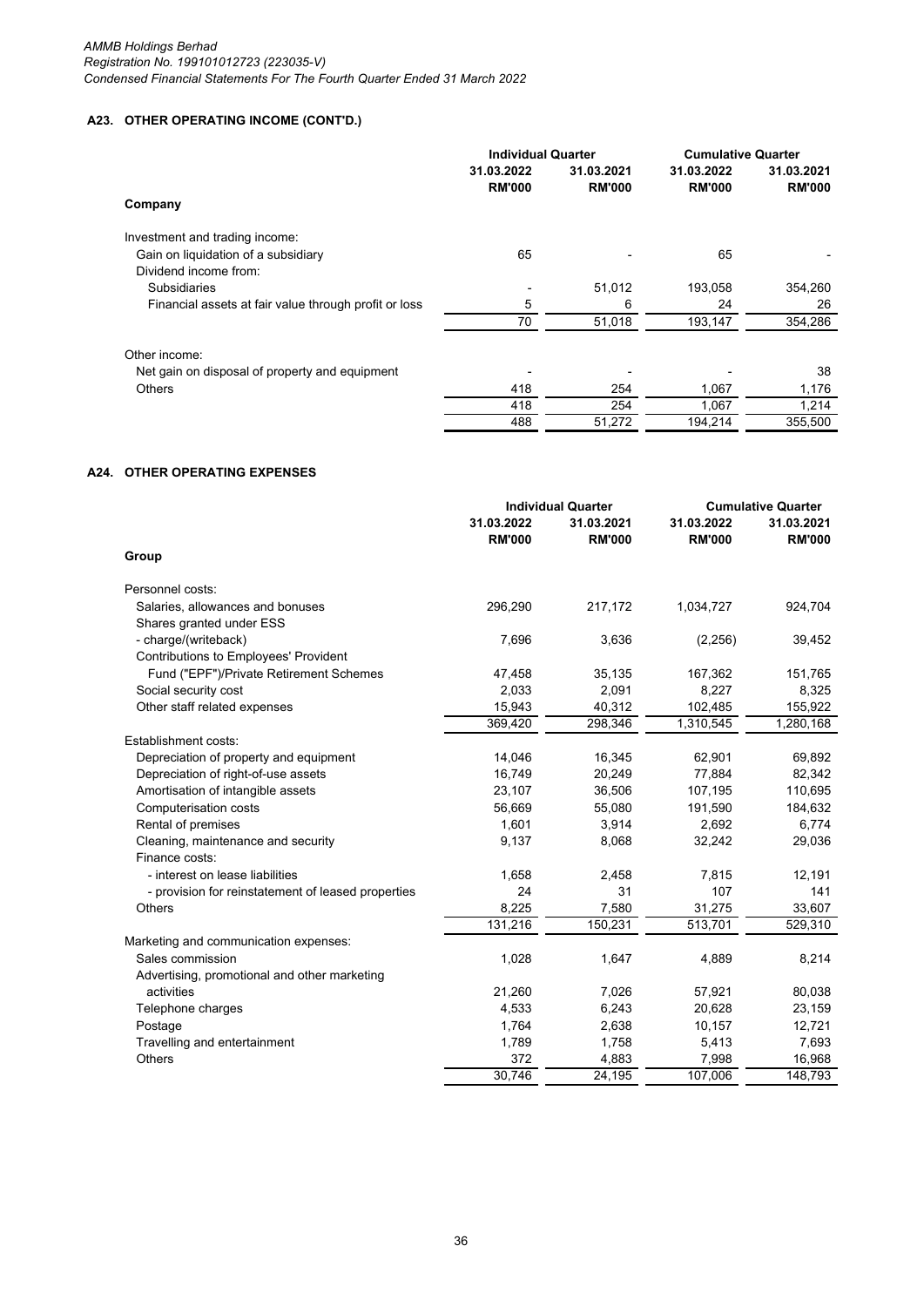# **A24. OTHER OPERATING EXPENSES (CONT'D.)**

|                                      | <b>Individual Quarter</b> | <b>Cumulative Quarter</b> |               |               |
|--------------------------------------|---------------------------|---------------------------|---------------|---------------|
|                                      | 31.03.2022                | 31.03.2021                | 31.03.2022    | 31.03.2021    |
|                                      | <b>RM'000</b>             | <b>RM'000</b>             | <b>RM'000</b> | <b>RM'000</b> |
| Group                                |                           |                           |               |               |
| Administration and general expenses: |                           |                           |               |               |
| Professional services                | 17.725                    | 31.205                    | 72.043        | 84,308        |
| Travelling                           | 443                       | 506                       | 1.576         | 2,460         |
| Insurance                            | 1.780                     | 2.364                     | 6.591         | 6,076         |
| Subscriptions and periodicals        | 2.189                     | 2.456                     | 9.213         | 9.192         |
| <b>Others</b>                        | 3,803                     | 15,351                    | 73,552        | 71,928        |
|                                      | 25,940                    | 51,882                    | 162.975       | 173,964       |
| Total                                | 557.322                   | 524.654                   | 2.094.227     | 2.132.235     |

|                                              | <b>Individual Quarter</b>   |                             | <b>Cumulative Quarter</b>   |                             |
|----------------------------------------------|-----------------------------|-----------------------------|-----------------------------|-----------------------------|
|                                              | 31.03.2022<br><b>RM'000</b> | 31.03.2021<br><b>RM'000</b> | 31.03.2022<br><b>RM'000</b> | 31.03.2021<br><b>RM'000</b> |
| Company                                      |                             |                             |                             |                             |
| Establishment costs:                         |                             |                             |                             |                             |
| Depreciation of property and equipment       |                             | 19                          |                             | 115                         |
| Computerisation costs                        | 86                          | 87                          | 299                         | 283                         |
|                                              | 86                          | 106                         | 300                         | 398                         |
| Marketing and communication expenses:        |                             |                             |                             |                             |
| Advertising, promotional and other marketing |                             |                             |                             |                             |
| activities                                   |                             |                             |                             | 8                           |
| Telephone charges                            |                             |                             |                             |                             |
| Postage                                      |                             |                             |                             |                             |
| <b>Others</b>                                | 7                           | 2                           | 15                          |                             |
|                                              | $\overline{7}$              | $\overline{2}$              | 17                          | 10                          |
| Administration and general expenses:         |                             |                             |                             |                             |
| Professional services                        | 776                         | 242                         | 3,335                       | 887                         |
| Travelling                                   |                             |                             | 19                          | 3                           |
| Insurance                                    |                             |                             | 22                          |                             |
| Subscriptions and periodicals                |                             | 5                           | 3                           | 8                           |
| <b>Others</b>                                | 1,294                       | 914                         | 700                         | 5,046                       |
|                                              | 2,070                       | 1,161                       | 4,079                       | 5,944                       |
| Service transfer pricing expense, net        | 3,168                       | 3,968                       | 13,247                      | 16,059                      |
| Total                                        | 5,331                       | 5,237                       | 17,643                      | 22,411                      |
|                                              |                             |                             |                             |                             |

# **A25. (WRITEBACK OF)/ALLOWANCES FOR IMPAIRMENT ON LOANS, ADVANCES AND FINANCING**

|                                                       | <b>Individual Quarter</b> |                          | <b>Cumulative Quarter</b> |                          |
|-------------------------------------------------------|---------------------------|--------------------------|---------------------------|--------------------------|
|                                                       | 31.03.2022                | 31.03.2021<br>(Restated) | 31.03.2022                | 31.03.2021<br>(Restated) |
|                                                       | <b>RM'000</b>             | <b>RM'000</b>            | <b>RM'000</b>             | <b>RM'000</b>            |
| Group                                                 |                           |                          |                           |                          |
| Impairment on loans, advances and financing:          |                           |                          |                           |                          |
| (Writeback of)/Allowances for ECL                     | (169, 677)                | 318.212                  | 554.563                   | 1.264.849                |
| Impaired loans, advances and financing recovered, net | (74.154)                  | (65, 436)                | (240,384)                 | (351, 614)               |
|                                                       | (243,831)                 | 252.776                  | 314.179                   | 913.235                  |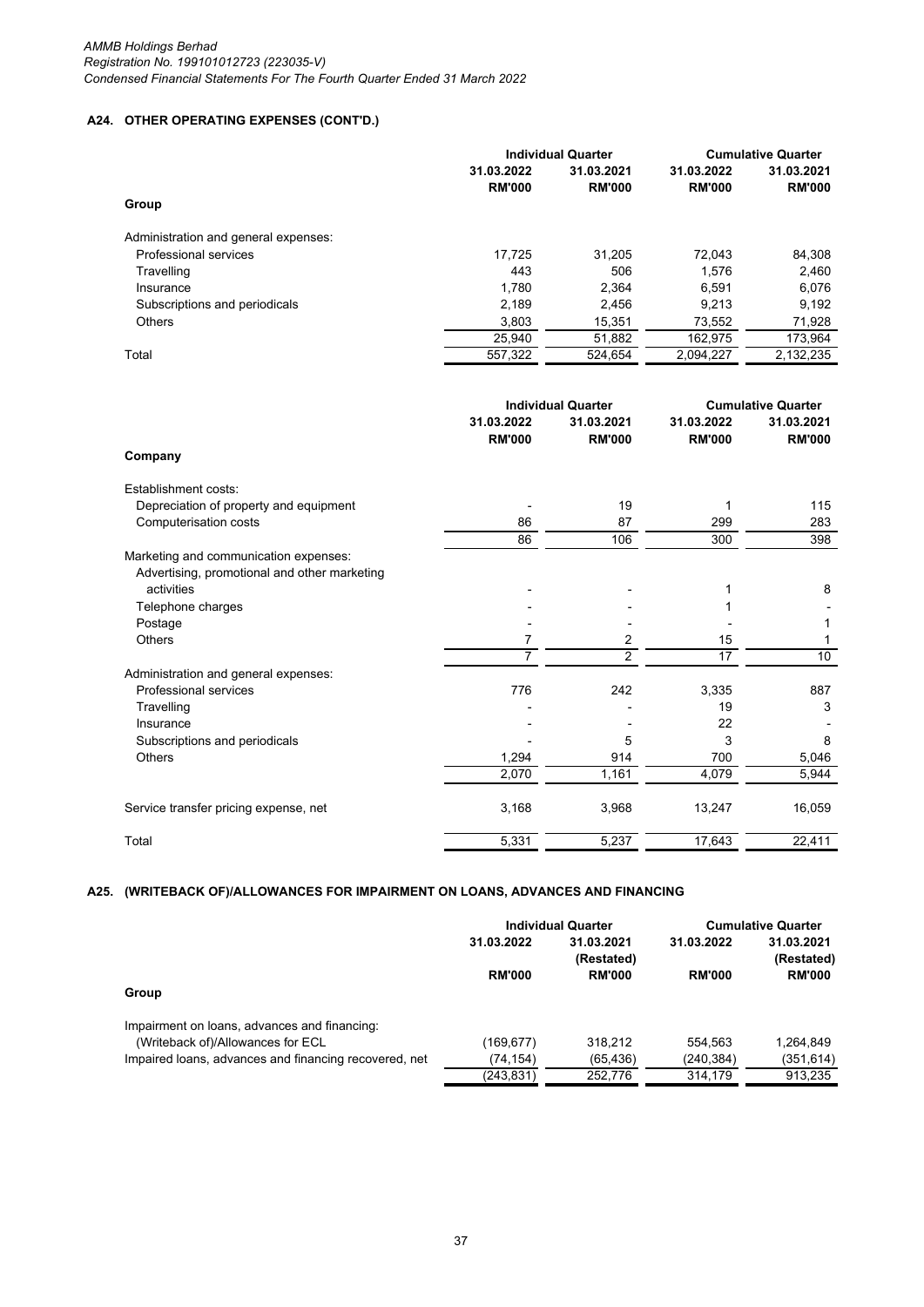## **A26. ALLOWANCES FOR/(WRITEBACK OF) IMPAIRMENT ON FINANCIAL INVESTMENTS AND OTHER FINANCIAL ASSETS**

|                                         |               | <b>Individual Quarter</b> |               | <b>Cumulative Quarter</b> |
|-----------------------------------------|---------------|---------------------------|---------------|---------------------------|
|                                         | 31.03.2022    | 31.03.2021<br>(Restated)  | 31.03.2022    | 31.03.2021<br>(Restated)  |
|                                         | <b>RM'000</b> | <b>RM'000</b>             | <b>RM'000</b> | <b>RM'000</b>             |
| Group                                   |               |                           |               |                           |
| <b>Financial investments</b>            |               |                           |               |                           |
| Financial investments at fair value     |               |                           |               |                           |
| through other comprehensive income      | (16,929)      | (5,783)                   | 2,263         | (14, 392)                 |
| Financial investments at amortised cost | 183,457       | 210,000                   | 267,977       | 209,617                   |
|                                         | 166,528       | 204,217                   | 270,240       | 195,225                   |
| <b>Other financial assets</b>           |               |                           |               |                           |
| Cash and short-term funds               | 469           | (88)                      | (60)          | 1,493                     |
| Deposits and placements with banks      |               |                           |               |                           |
| and other financial institutions        | 1,270         | (339)                     | 1,283         | (443)                     |
| Other assets                            | 213           | 312                       | 655           | (1, 382)                  |
|                                         | 1,952         | (115)                     | 1,878         | (332)                     |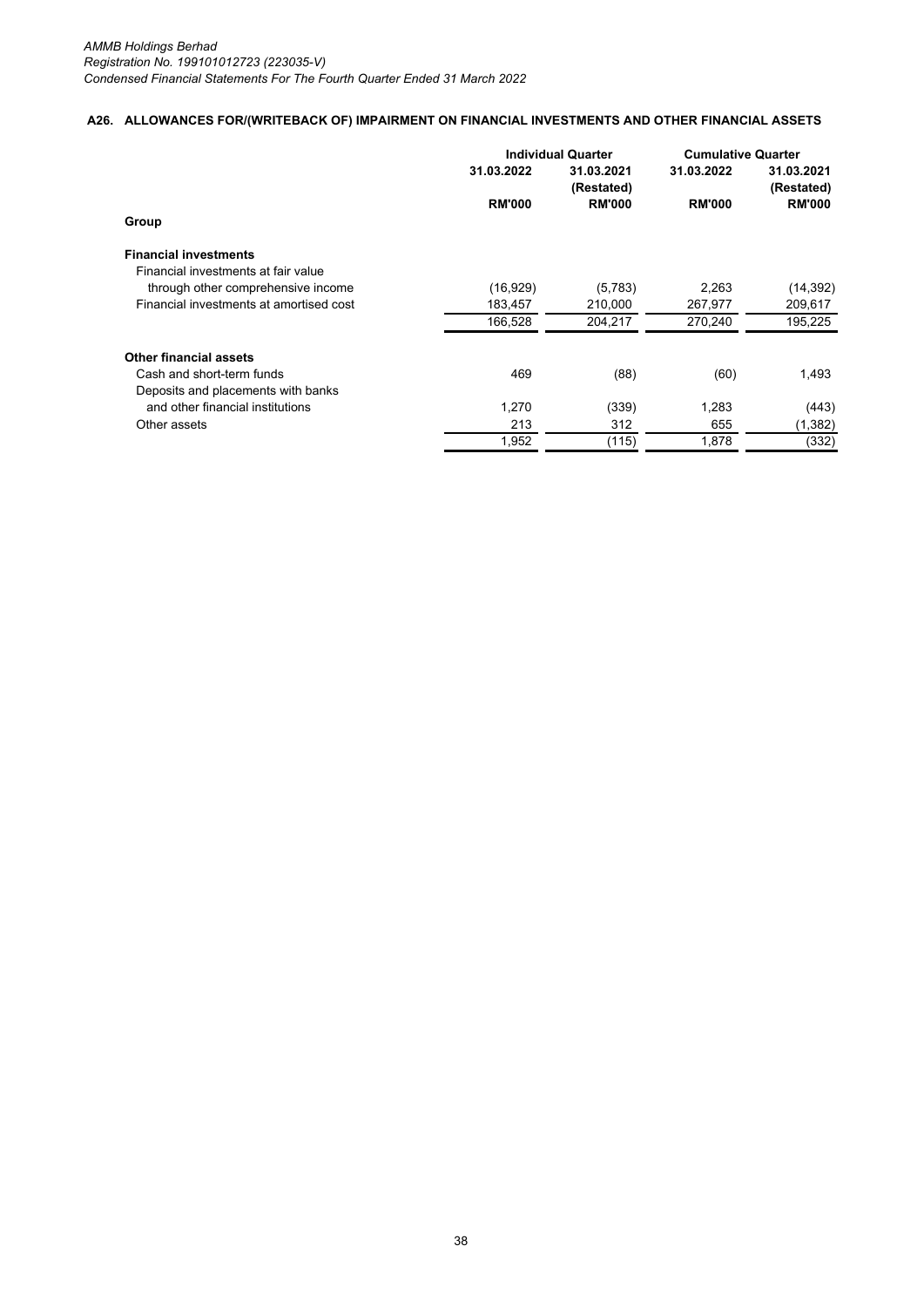# **A27. BUSINESS SEGMENT ANALYSIS**

Segment information is presented in respect of the Group's business segments. The business segment information is prepared based on internal management reports, which are regularly reviewed by the Chief Operating Decision-Maker in order to allocate resources to a segment and to assess its performance. The Group comprises the following main business segments:

(a) Retail Banking

Retail Banking continues to focus on building mass affluent, affluent and small business customers. Retail Banking offers products and financial solutions which includes auto finance, mortgages, personal loans, credit cards, small business loans, priority banking services, wealth management, remittance services and deposits.

(b) Business Banking

Business Banking ("BB") focuses on the small and medium sized enterprises segment, which comprises Enterprise Banking and Commercial Banking. Solutions offered to Enterprise Banking customers encompass Capital Expenditure ("CAPEX") financing, Working Capital financing and Cash Management and while Commercial Banking offers the same suite of products, it also provides more sophisticated structures such as Contract Financing, Development Loans and Project Financing.

#### $(c)$ Wholesale Banking

Wholesale Banking comprises Corporate Banking and Group Treasury & Markets.

- (i) Corporate Banking offers a full range of products and services of corporate lending, trade finance, offshore banking, and cash management solutions to wholesale banking clients;
- (ii) Group Treasury and Markets provides full range of products and services relating to treasury activities, including foreign exchange, derivatives, fixed income and structured warrants.

#### (d) Investment Banking

Investment Banking offers investment banking solutions and services, encompassing capital markets (primary) activities, broking, private banking services, corporate advisory and fund raising services (equity and debt capital).

#### (e) Fund Management

Fund Management comprises the asset and fund management services, offering a variety of investment solutions for various asset classes to retail, corporate and institutional clients.

#### (f) Insurance

Insurance segment offers a broad range of general insurance products, namely motor, personal accident, property and household. It also offers life insurance and takaful products namely wealth protection/savings, health and medical protection and family takaful solutions provided through our joint venture operations.

#### (g) Group Funding and Others

Group Funding and Others comprises activities to maintain the liquidity of the Group as well as support operations of its main business units and non-core operations of the Group.

#### **Measurement of segment performance**

The segment performance is measured on income, expenses and profit basis. These are shown after allocation of certain centralised cost, funding income and expenses directly associated with each segment. Transactions between segments are recorded within the segment as if they are third party transactions and are eliminated on consolidation under Group Funding and Others.

Note:

- (i) The Chief Operating Decision Maker relies primarily on the net interest income information to assess the performance of, and to make decisions about resources to be allocated to these operating segments.
- (ii) The financial information by geographical segment is not presented as the Group's activities are principally conducted in Malaysia.
- (iii) The comparatives have been restated with current business realignment.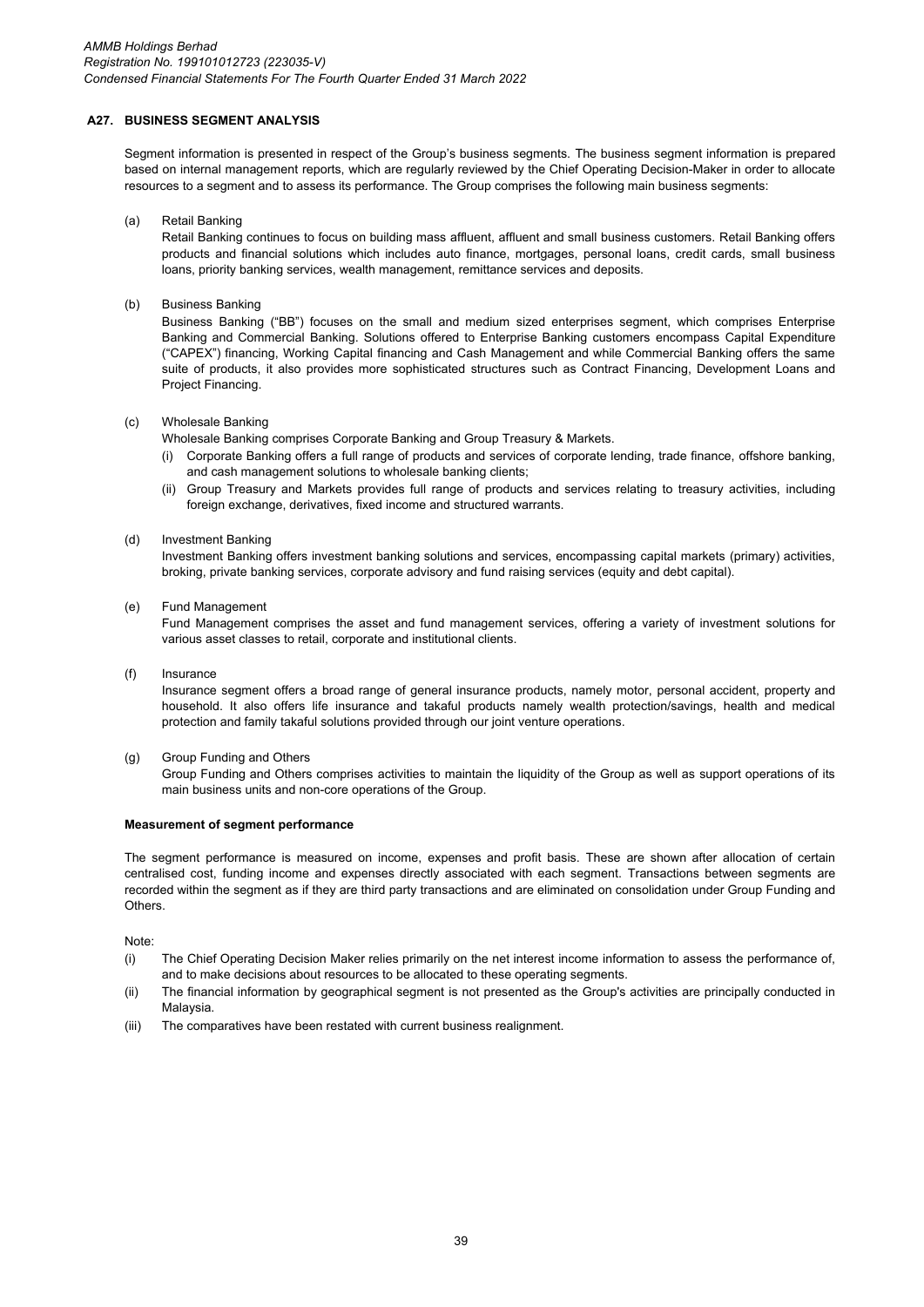# **A27. BUSINESS SEGMENT ANALYSIS (CONT'D.)**

**Group**

|                                                                                       |               |                 | <b>Wholesale banking</b> |                |               |               |                  |               |               |
|---------------------------------------------------------------------------------------|---------------|-----------------|--------------------------|----------------|---------------|---------------|------------------|---------------|---------------|
|                                                                                       |               |                 |                          | Group          |               |               |                  | Group         |               |
|                                                                                       | Retail        | <b>Business</b> | Corporate                | Treasury &     | Investment    | Fund          |                  | funding       |               |
| For the financial year ended                                                          | banking       | banking         | banking                  | <b>Markets</b> | banking       | management    | <b>Insurance</b> | and others    | Total         |
| 31.03.2022                                                                            | <b>RM'000</b> | <b>RM'000</b>   | <b>RM'000</b>            | <b>RM'000</b>  | <b>RM'000</b> | <b>RM'000</b> | <b>RM'000</b>    | <b>RM'000</b> | <b>RM'000</b> |
|                                                                                       |               |                 |                          |                |               |               |                  |               |               |
| External net income                                                                   | 2,142,617     | 660,255         | 1,055,301                | 311,601        | 224,692       | 150,859       | 587,872          | (468, 182)    | 4,665,015     |
| Intersegments net income                                                              | (469, 608)    | (101, 827)      | (371, 242)               | 290,816        | (14, 930)     |               | (16, 649)        | 683,440       |               |
| Net income                                                                            | 1,673,009     | 558,428         | 684,059                  | 602,417        | 209,762       | 150,859       | 571,223          | 215,258       | 4,665,015     |
| Net interest and funding income                                                       | 1,416,825     | 442,604         | 552,099                  | 495,379        | 56,622        | 1,325         | 107,981          | 202,412       | 3,275,247     |
| Insurance and other operating income                                                  | 256,892       | 115,824         | 131,960                  | 107,038        | 153,140       | 149,534       | 423,580          | 7,709         | 1,345,677     |
| Share in results of associates and joint ventures                                     | (708)         |                 |                          |                |               |               | 39,662           | 5,137         | 44,091        |
| Net income                                                                            | 1,673,009     | 558,428         | 684,059                  | 602,417        | 209,762       | 150,859       | 571,223          | 215,258       | 4,665,015     |
| Other operating expenses                                                              | (839, 747)    | (153, 041)      | (174, 460)               | (79, 638)      | (107, 662)    | (68, 439)     | (319, 418)       | (351, 822)    | (2,094,227)   |
| of which:                                                                             |               |                 |                          |                |               |               |                  |               |               |
| Depreciation of property and equipment                                                | (17, 298)     | (1,840)         | (1, 373)                 | (321)          | (825)         | (206)         | (4,079)          | (36,959)      | (62,901)      |
| Depreciation of right-of-use assets                                                   |               |                 |                          |                |               |               | (12, 449)        | (65, 435)     | (77, 884)     |
| Amortisation of intangible assets                                                     | (21, 902)     | (847)           | (5, 545)                 | (2,878)        | (635)         | (176)         | (18, 953)        | (56, 259)     | (107, 195)    |
|                                                                                       | 833,262       | 405,387         | 509,599                  | 522,779        | 102,100       | 82,420        | 251,805          | (136, 564)    | 2,570,788     |
| Profit/(Loss) before impairment losses<br>(Allowances for)/Writeback of impairment on |               |                 |                          |                |               |               |                  |               |               |
| loans, advances and financing                                                         | (167, 430)    | (43, 369)       | (364,092)                |                | 12,201        |               |                  | 248,511       | (314, 179)    |
| (Allowances for)/Writeback of                                                         |               |                 |                          |                |               |               |                  |               |               |
| impairment on other assets                                                            | (249)         |                 | (468, 111)               | 4,780          | (458)         | (306)         | 1,681            | 192,226       | (270, 437)    |
| Provision for commitments and contingencies                                           |               |                 |                          |                |               |               |                  |               |               |
| -writeback/(charge)                                                                   | 9,877         | (935)           | (185, 596)               |                |               |               |                  | (334)         | (176, 988)    |
| Other recoveries/(Write-offs), net                                                    | 140           |                 |                          |                | 47            |               | (31)             | 30            | 186           |
| Impairment of investment in associate                                                 |               |                 |                          |                |               |               |                  | (4,625)       | (4,625)       |
| Profit/(Loss) before taxation and zakat                                               | 675,600       | 361,083         | (508, 200)               | 527,559        | 113,890       | 82,114        | 253,455          | 299,244       | 1,804,745     |
| <b>Taxation and zakat</b>                                                             | (160, 782)    | (82, 983)       | 128,060                  | (110, 427)     | (25, 769)     | (16, 687)     | (26, 334)        | 85,116        | (209, 806)    |
| Profit/(Loss) for the financial year                                                  | 514,818       | 278,100         | (380, 140)               | 417,132        | 88,121        | 65,427        | 227,121          | 384,360       | 1,594,939     |
|                                                                                       |               |                 |                          |                |               |               |                  |               |               |
| Other information                                                                     |               |                 |                          |                |               |               |                  |               |               |
| Total segment assets                                                                  | 68,443,901    | 18.553.355      | 31,974,239               | 46,583,841     | 2,780,261     | 140,188       | 6.029.693        | 353,427       | 174,858,905   |
| Total segment liabilities                                                             | 54,844,327    | 15,430,869      | 15,941,681               | 51,589,535     | 1,653,096     | 36,228        | 3,072,849        | 14,331,427    | 156,900,012   |
| Cost to income ratio                                                                  | 50.2%         | 27.4%           | 25.5%                    | 13.2%          | 51.3%         | 45.4%         | 55.9%            | >100.0%       | 44.9%         |
| Gross loans, advances and financing                                                   | 68,396,170    | 18,735,657      | 31,063,397               |                | 1,883,974     |               | 393              | (86, 330)     | 119,993,261   |
| Net loans, advances and financing                                                     | 67,289,770    | 18,541,363      | 30,464,461               |                | 1,883,919     |               | 323              | (114, 151)    | 118,065,685   |
| Impaired loans, advances and financing                                                | 893,471       | 265,966         | 516,552                  |                | 55            |               |                  |               | 1,676,044     |
| <b>Total deposits</b>                                                                 | 54,140,217    | 15,268,001      | 15,553,315               | 47,994,239     | 854,837       |               |                  | (1,323,174)   | 132,487,435   |
| Additions to:                                                                         |               |                 |                          |                |               |               |                  |               |               |
| Property and equipment                                                                | 7,043         | 292             | 544                      | 363            | 800           | 254           | 3,043            | 13,086        | 25,425        |
| Intangible assets                                                                     | 16,567        | 450             | 10,056                   | 12,988         | 852           | 711           | 7.027            | 26,358        | 75,009        |
|                                                                                       |               |                 |                          |                |               |               |                  |               |               |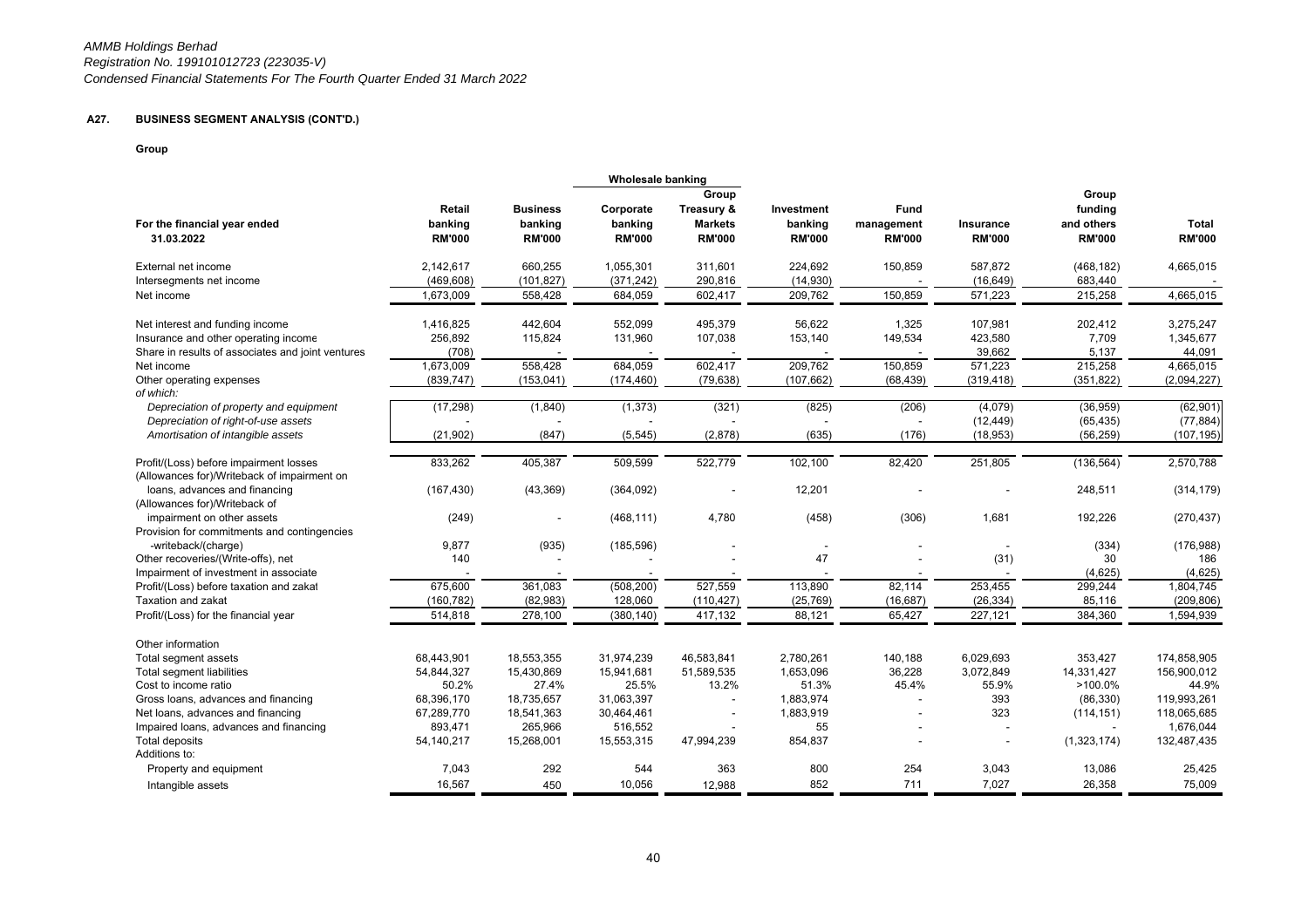# **A27. BUSINESS SEGMENT ANALYSIS (CONT'D.)**

**Group**

|                                                                |               |                 | <b>Wholesale banking</b> |                |               |               |               |               |               |
|----------------------------------------------------------------|---------------|-----------------|--------------------------|----------------|---------------|---------------|---------------|---------------|---------------|
|                                                                |               |                 |                          | Group          |               |               |               | Group         |               |
|                                                                | Retail        | <b>Business</b> | Corporate                | Treasury &     | Investment    | Fund          |               | funding       |               |
| For the financial year ended                                   | banking       | banking         | banking                  | <b>Markets</b> | banking       | management    | Insurance     | and others    | <b>Total</b>  |
| 31.03.2021 (Restated)                                          | <b>RM'000</b> | <b>RM'000</b>   | <b>RM'000</b>            | <b>RM'000</b>  | <b>RM'000</b> | <b>RM'000</b> | <b>RM'000</b> | <b>RM'000</b> | <b>RM'000</b> |
| External net income                                            | 2,016,075     | 627,708         | 1,094,710                | 319,103        | 211,367       | 136,914       | 677,262       | (530, 684)    | 4,552,455     |
| Intersegments net income                                       | (418, 280)    | (121, 146)      | (467, 353)               | 446,125        | (9,313)       |               | (17, 673)     | 587,640       |               |
| Net income                                                     | 1,597,795     | 506,562         | 627,357                  | 765,228        | 202,054       | 136,914       | 659,589       | 56,956        | 4,552,455     |
| Net interest and funding income                                | 1,327,766     | 386,456         | 524,863                  | 481,227        | 45,754        | 1,065         | 112,587       | 55,664        | 2,935,382     |
| Insurance and other operating income                           | 271,349       | 120,106         | 102,494                  | 284,001        | 156,300       | 135,849       | 503,102       | 59            | 1,573,260     |
| Share in results of associates and joint ventures              | (1, 320)      |                 |                          |                |               |               | 43,900        | 1,233         | 43,813        |
| Net income                                                     | 1,597,795     | 506,562         | 627,357                  | 765,228        | 202,054       | 136,914       | 659,589       | 56,956        | 4,552,455     |
| Other operating expenses<br>of which:                          | (865,040)     | (152, 055)      | (184, 265)               | (84, 074)      | (111, 388)    | (64, 639)     | (356, 642)    | (314, 132)    | (2, 132, 235) |
| Depreciation of property and equipment                         | (21,007)      | (1, 877)        | (1,745)                  | (144)          | (902)         | (222)         | (5, 972)      | (38,023)      | (69, 892)     |
| Depreciation of right-of-use assets                            |               |                 |                          |                |               |               | (12, 161)     | (70, 181)     | (82, 342)     |
| Amortisation of intangible assets                              | (31, 145)     | (847)           | (7, 485)                 | (1, 479)       | (660)         | (188)         | (19, 102)     | (49, 789)     | (110, 695)    |
| Profit/(Loss) before impairment losses                         |               |                 |                          |                |               |               |               |               |               |
| and settlement<br>(Allowances for)/Writeback of impairment on  | 732,755       | 354,507         | 443,092                  | 681,154        | 90,666        | 72,275        | 302,947       | (257, 176)    | 2,420,220     |
| loans, advances and financing<br>Writeback of/(Allowances for) | (538, 815)    | (27, 800)       | (220, 482)               |                | 3,807         |               |               | (129, 945)    | (913, 235)    |
| impairment on other assets                                     | 376           |                 | (11, 275)                | (858)          | 295           | (143)         | 6,208         | (183, 288)    | (188, 685)    |
| Provision for commitments and contingencies                    |               |                 |                          |                |               |               |               |               |               |
| - writeback/(charge)                                           | 4,718         | (33, 238)       | (33, 855)                |                |               |               |               | 23,079        | (39, 296)     |
| Other recoveries/(write-offs), net                             |               |                 | 7,994                    |                | 11            |               | (3,660)       | 124           | 4,469         |
| Impairment of goodwill                                         |               |                 |                          |                |               |               |               | (1,789,153)   | (1,789,153)   |
| Impairment of investment in associate                          |               |                 |                          |                |               |               |               | (147, 819)    | (147, 819)    |
| Settlement                                                     |               |                 |                          |                |               |               |               | (2,830,000)   | (2,830,000)   |
| Profit/(Loss) before taxation and zakat                        | 199.034       | 293.469         | 185.474                  | 680.296        | 94.779        | 72.132        | 305,495       | (5,314,178)   | (3,483,499)   |
| Taxation and zakat                                             | (47, 985)     | (68,089)        | (49, 117)                | (150, 726)     | (20, 857)     | (14, 403)     | (29, 094)     | 151,676       | (228, 595)    |
| Profit/(Loss) for the financial year                           | 151,049       | 225,380         | 136,357                  | 529,570        | 73,922        | 57,729        | 276,401       | (5, 162, 502) | (3,712,094)   |
| Other information                                              |               |                 |                          |                |               |               |               |               |               |
| Total segment assets                                           | 64,613,184    | 17,144,289      | 30,746,765               | 48,755,463     | 2,658,672     | 130,482       | 5,775,378     | 354,021       | 170,178,254   |
| Total segment liabilities                                      | 48,123,330    | 12,491,541      | 14,389,694               | 59,956,315     | 1,097,055     | 24,350        | 3,363,322     | 15,142,288    | 154,587,895   |
| Cost to income ratio                                           | 54.1%         | 30.0%           | 29.4%                    | 11.0%          | 55.1%         | 47.2%         | 54.1%         | $>100.0\%$    | 46.8%         |
| Gross loans, advances and financing                            | 64,787,014    | 17,278,220      | 28,855,543               | $\blacksquare$ | 1,869,847     |               | 525           | (98, 874)     | 112,692,275   |
| Net loans, advances and financing                              | 63,602,326    | 17,129,856      | 28,389,638               |                | 1,869,469     |               | 456           | (375, 241)    | 110,616,504   |
| Impaired loans, advances and financing                         | 881,852       | 260,171         | 627,919                  |                | 378           |               |               |               | 1,770,320     |
| Total deposits                                                 | 47,537,095    | 12,329,935      | 14,135,505               | 56,865,878     | 615,236       |               |               | (1,019,576)   | 130,464,073   |
| Additions to:                                                  |               |                 |                          |                |               |               |               |               |               |
| Property and equipment                                         | 16,349        | 113             | 286                      | 1,279          | 966           | 78            | 3,736         | 16,900        | 39,707        |
| Intangible assets                                              | 22,455        | 596             | 3,637                    | 9,596          | 1,361         | 252           | 10,705        | 43,814        | 92,416        |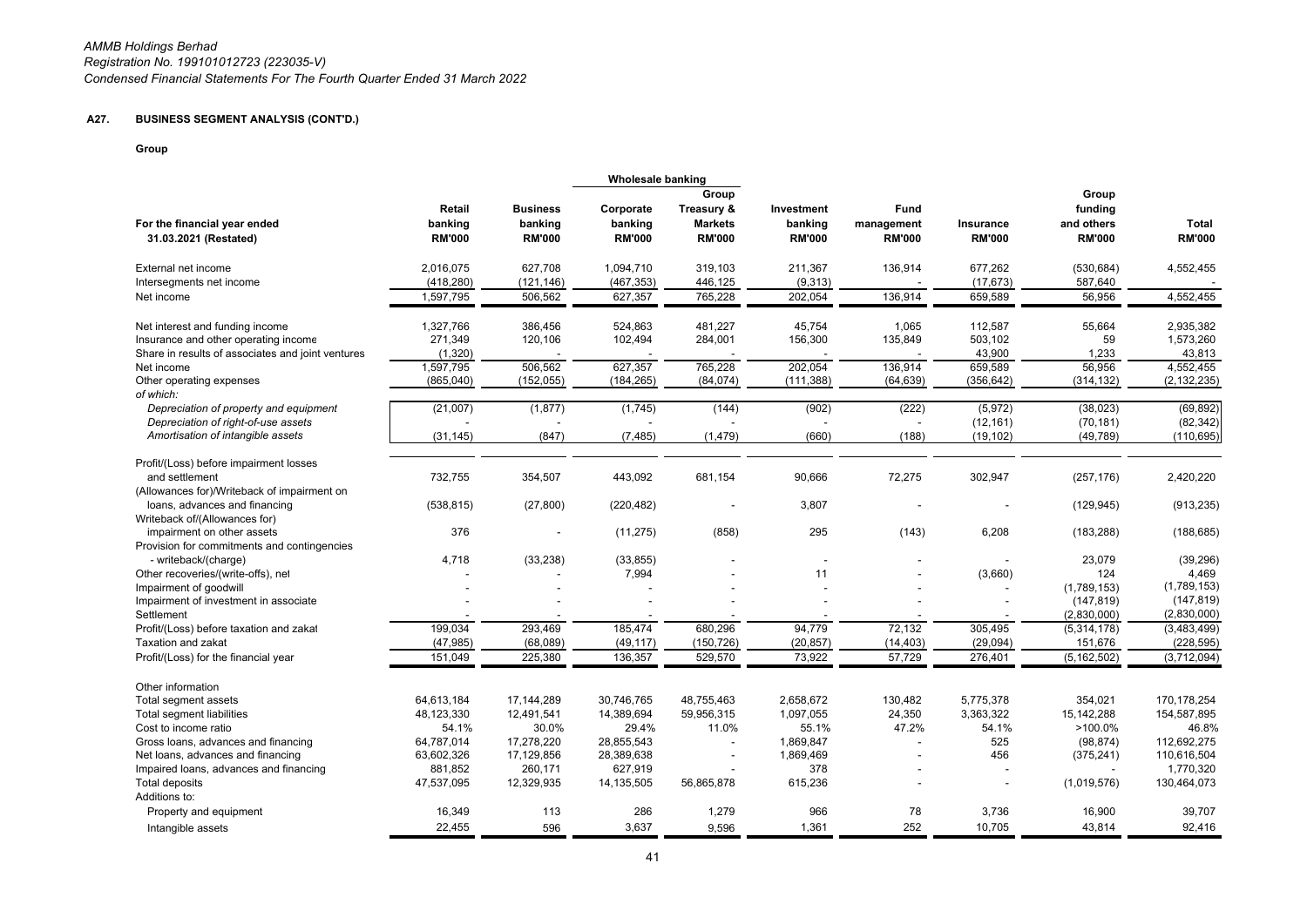### **A28. VALUATION OF PROPERTY AND EQUIPMENT**

Property and equipment are stated at cost less accumulated depreciation and impairment losses.

#### **A29. SIGNIFICANT EVENTS DURING THE REPORTING YEAR**

#### **(i) Proposed disposal of AmGeneral Insurance Berhad to Liberty Insurance Berhad**

On 19 July 2021, AmGeneral Holdings Berhad ("AGHB"), a 51%-owned subsidiary of the Company entered into an Implementation Agreement with Liberty Insurance Berhad ("LIB") whereby AGHB will dispose its wholly-owned subsidiary, AmGeneral Insurance Berhad ("AGIB"), to LIB for approximately RM2,290 million (subject to adjustments), to be satisfied via a combination of cash and shares in LIB ("Proposed Disposal").

The Proposed Disposal is subject to regulatory approvals. Contingent on receiving the said approvals, AGHB and LIB will, inter alia, execute a share purchase agreement under which:

- (a) LIB will acquire 100% equity stake in AGIB from AGHB for approximately RM2,290 million (subject to adjustments); and
- (b) The Company's share of proceeds from the Proposed Disposal will be satisfied via a combination of cash and shares, which will result in the Company holding a 30% interest in the LIB and AGIB businesses.

Upon completion of the Proposed Disposal, AMMB and Liberty Mutual Insurance Company (the parent company of LIB) will hold a 30% and a 70% equity stake respectively in LIB and AGIB. AMMB will be accounting for the Proposed Disposal as a disposal of subsidiary and, subsequently, will account for the 30% retained interest in LIB and AGIB as an associate undertaking.

The Proposed Disposal will also see AMMB Group entering into a 20-year new bancassurance partnership.

# **A30. CHANGES IN THE COMPOSITION OF THE GROUP AND THE COMPANY**

### Dissolution of subsidiaries

- (i) AmCapital (B) Sdn Bhd, under court liquidation was dissolved on 13 October 2019 (communicated by the Registry of Companies and Business Names Division of the Ministry of Finance and Economy of Brunei Darussalam via letter dated 10 May 2021).
- (ii) AMMB Nominees (Asing) Sdn Bhd had commenced members' voluntary winding-up on 30 January 2019 was dissolved on 13 November 2021.
- (iii) AMSEC Holdings Sdn Bhd had commenced members' voluntary winding-up on 6 August 2013 was dissolved on 16 November 2021.
- (iv) AMFB Holdings Berhad had commenced members' voluntary winding-up on 23 December 2016 was dissolved on 1 March 2022.
- (v) AmPremier Capital Berhad had commenced members' voluntary winding-up on 25 October 2019 was dissolved on 1 March 2022

Other than as disclosed above, there were no material changes in the composition of the Group and the Company for the current financial quarter and year.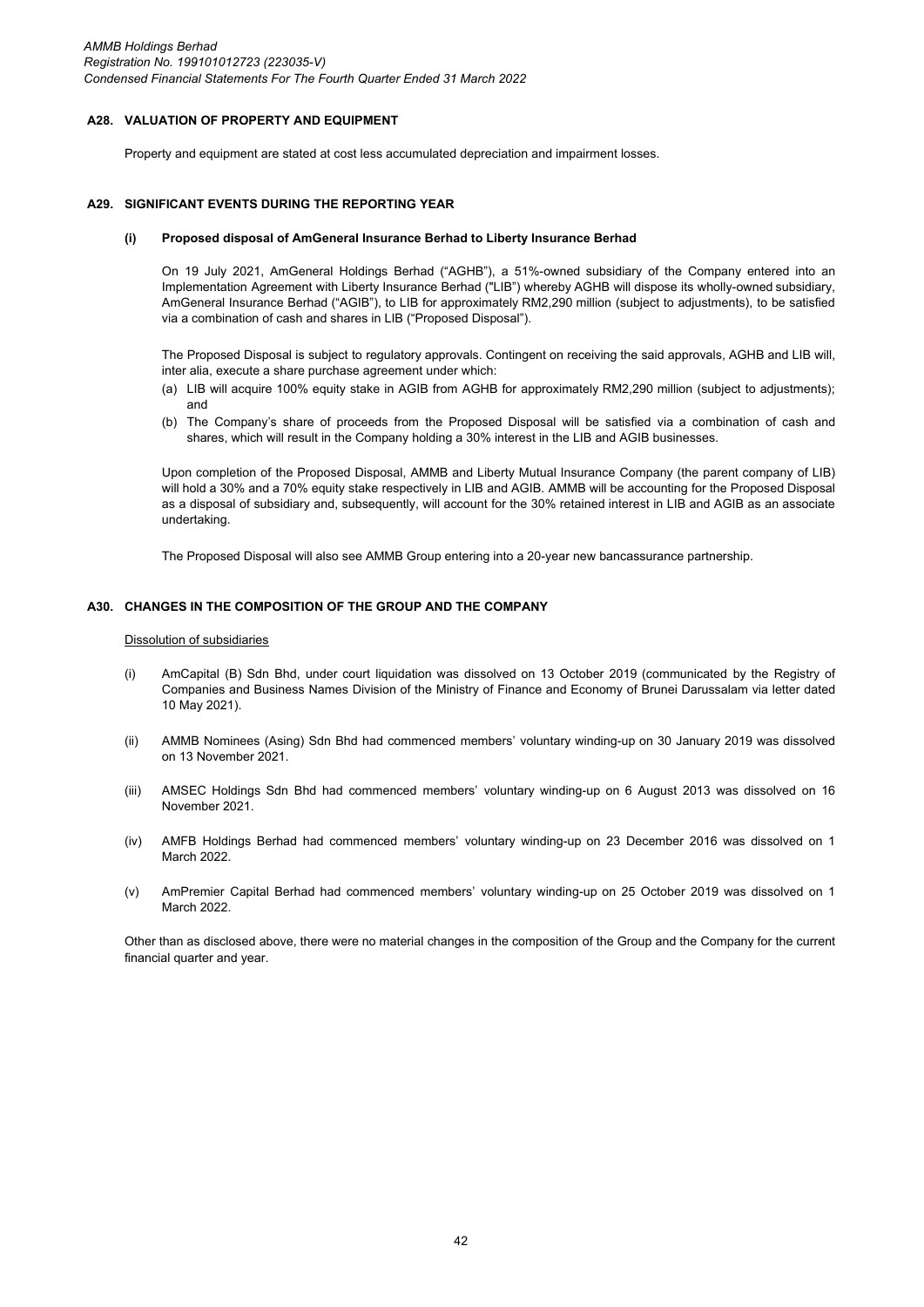## **A31. COMMITMENTS AND CONTINGENCIES**

In the normal course of business, the banking subsidiaries of the Company make various commitments and incur certain contingent liabilities with legal recourse to their customers. No material losses are anticipated as a result of these transactions other than those where provision had been made in the financial statements. The commitments and contingencies are not secured against the Group's assets.

As at the reporting date, the principal amounts of commitments and contingencies and notional contracted amounts of derivatives are as follows:

|                                                          | Group                                                           |                                                                 |
|----------------------------------------------------------|-----------------------------------------------------------------|-----------------------------------------------------------------|
|                                                          | 31.03.2022                                                      | 31.03.2021                                                      |
|                                                          | Principal/<br><b>Notional</b><br><b>Amount</b><br><b>RM'000</b> | Principal/<br><b>Notional</b><br><b>Amount</b><br><b>RM'000</b> |
| <b>Commitments</b>                                       |                                                                 |                                                                 |
| Other commitments, such as formal standby facilities and |                                                                 |                                                                 |
| credit lines, with an original maturity of:              |                                                                 |                                                                 |
| up to one year                                           | 17,485,076                                                      | 17,722,506                                                      |
| over one year                                            | 2,516,528                                                       | 2,018,731                                                       |
| Unutilised credit card lines                             | 5,126,496                                                       | 5,151,236                                                       |
| Forward asset purchases                                  | 60,257                                                          | 894,498                                                         |
|                                                          | 25,188,357                                                      | 25,786,971                                                      |
| <b>Contingent Liabilities</b>                            |                                                                 |                                                                 |
| Direct credit substitutes                                | 2,972,783                                                       | 2,113,258                                                       |
| Transaction related contingent items                     | 4,295,291                                                       | 4,303,726                                                       |
| Obligations under underwriting agreements                | 130,000                                                         |                                                                 |
| Short-term self-liquidating trade-related contingencies  | 604,427                                                         | 694,409                                                         |
|                                                          | 8,002,501                                                       | 7,111,393                                                       |
| <b>Derivative Financial Instruments</b>                  |                                                                 |                                                                 |
| Interest/Profit rate related contracts:                  | 39,195,917                                                      |                                                                 |
| One year or less                                         | 12,051,408                                                      | 45,754,858<br>13,551,363                                        |
| Over one year to five years                              | 20,836,522                                                      | 27, 165, 318                                                    |
| Over five years                                          | 6,307,987                                                       | 5,038,177                                                       |
|                                                          |                                                                 |                                                                 |
| Foreign exchange related contracts:                      | 48,628,852                                                      | 56,479,420                                                      |
| One year or less                                         | 40,258,048                                                      | 47,993,667                                                      |
| Over one year to five years                              | 6,154,545                                                       | 7,097,188                                                       |
| Over five years                                          | 2,216,259                                                       | 1,388,565                                                       |
| Credit related contracts:                                |                                                                 | 347,950                                                         |
| One year or less                                         |                                                                 | 347,950                                                         |
|                                                          |                                                                 |                                                                 |
| Equity and commodity related contracts:                  | 1,645,753<br>1,570,386                                          | 1,519,073                                                       |
| One year or less<br>Over one year to five years          | 75,367                                                          | 1,434,391<br>84,682                                             |
|                                                          |                                                                 |                                                                 |
|                                                          | 89,470,522                                                      | 104, 101, 301                                                   |
|                                                          | 122,661,380                                                     | 136,999,665                                                     |
|                                                          |                                                                 |                                                                 |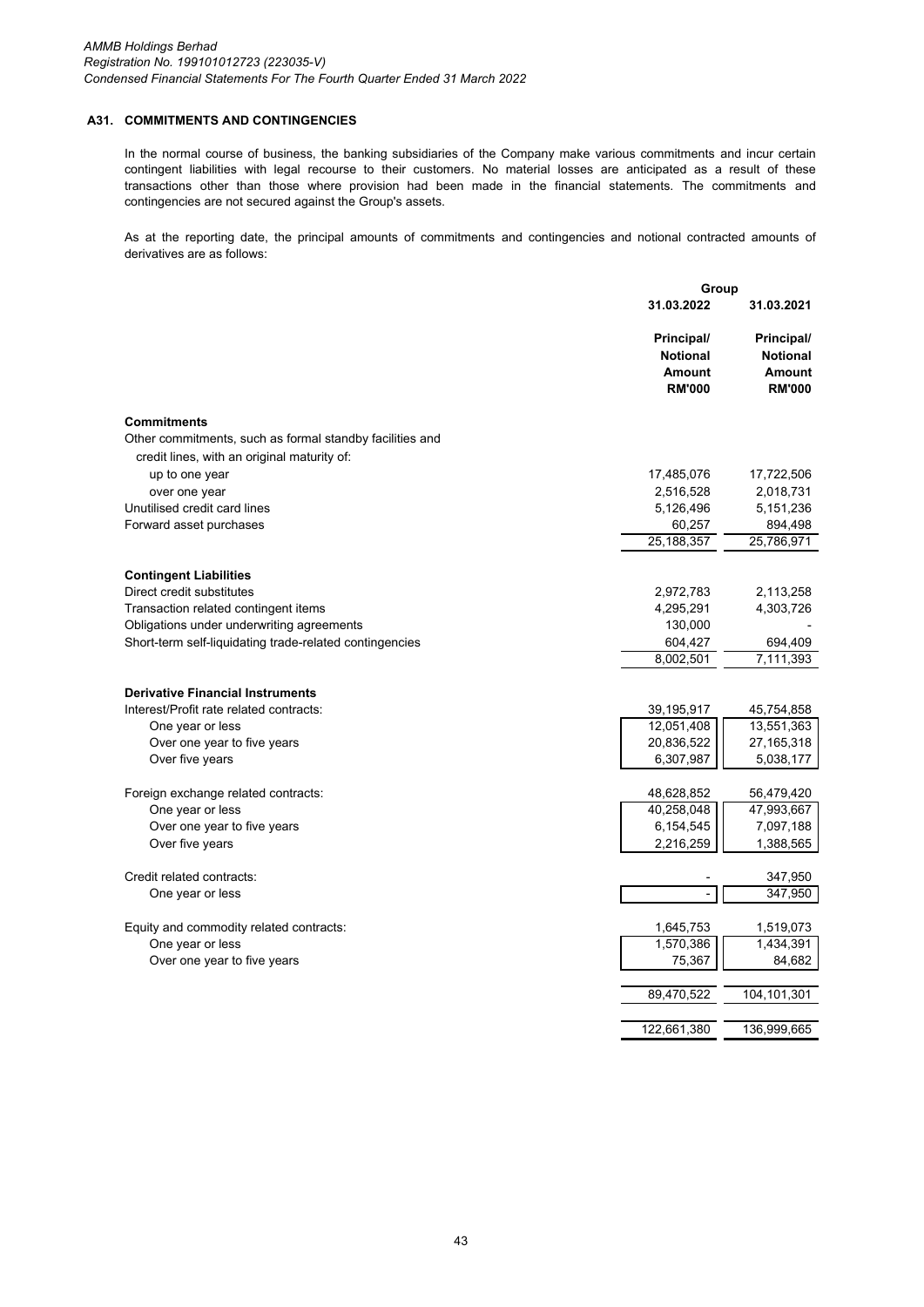### **A31. COMMITMENTS AND CONTINGENCIES (CONT'D.)**

As at the reporting date, other commitments and contingencies of the Group and of the Company are as follows:

- (a) The Company has given an unsecured guarantee amounting to RM50.0 million (31 March 2021: RM50.0 million) on behalf of AmInvestment Bank Berhad ("AmInvestment Bank"), for the payment and discharge of all monies due on trading accounts maintained by Morgan Stanley & Co. International Plc., Morgan Stanley & Co. LLC and Morgan Stanley Capital Group Inc in respect of their respective futures trading activity with AmInvestment Bank.
- (b) The Malaysia Competition Commission ("MyCC")'s Proposed Decision against Persatuan Insurans Am Malaysia ("PIAM") and its 22 members (including AmGeneral Insurance Berhad, a subsidiary).

On 25 September 2020, AmGeneral Insurance Berhad ("AmGeneral") received the Notice of Finding of an infringement by the Competition Commission ("the Commission") under Section 40 of the Competition Act 2010 ("CA 2010").

Pursuant to Section 40 of CA 2010, the Commission has determined that PIAM and its 22 members have infringed the prohibition under section 4 of CA 2010 by participating in an agreement that significantly prevents, restricts or distorts competition in relation to PIAM Approved Repairers Scheme.

The penalty imposed of RM13.7 million was lower than the initial proposed decision by MyCC since 27 February 2017 of RM45.2 million.

On 13 October 2020, AmGeneral submitted a Notice of Appeal to MyCC pursuant to Section 51 of the CA and on 23 October 2020, submitted an Application for Stay to the Competition Appeal Tribunal ("COMPAT") pursuant to Section 53 of the CA. On 23 March 2021, the COMPAT panel unanimously decided to grant a stay of the financial penalties pending the disposal of the appeal.

On 26 April 2021, the High Court has granted AmGeneral's Application for Leave for Judicial Review and extended the interim stay which was granted on 15 March 2021 until the hearing of any objections or application by MyCC to set it aside. The grant of leave means the High Court has agreed to hear arguments on AmGeneral's application to set aside MyCC's decision.

On 20 October 2021, the High Court allowed MyCC's application to set aside the leave and stay order granted by the High Court.

AmGeneral has lodged an appeal to the Court of Appeal accordingly within the stipulated timeline. Further to this, COMPAT proceedings for oral submission by counsel representing PIAM, our counsel and all other Insurers' counsel were concluded on 12, 15, 16, 19 and 26 November 2021. COMPAT has fixed new dates for MyCC to conclude their oral submissions and counsel for the insurers to present their submissions in reply.

On 17 and 21 March 2022, MyCC appeared before COMPAT for MyCC's submissions in reply whereby MyCC raised some new points but did not address several main points that was brought up by AmGeneral's counsel. The submission in reply by other counsels commenced on 24 March 2022. On 21 April 2022, AmGeneral's counsel appeared before the COMPAT panel and proceeded with their oral submissions in reply. AmGeneral's counsel addressed the Court on and rebutted the points/cases referred to by MyCC. MyCC also made an application to put in further reply submissions to the reply submissions of AmGeneral's counsel. On 22 April 2022, AmGeneral's counsel appeared before the COMPAT panel who heard their oral submissions in full. The COMPAT panel then deliberated on the application for further submissions by MyCC and decided not to allow further submissions. The COMPAT panel thereafter indicated that the judgement would likely to be provided at the end of June 2022.

(c) On 9 December 2019, the Company and its wholly-owned subsidiary, AmBank Islamic were served with a writ and statement of claim by Dato' Sri Mohd Najib bin Hj Abd Razak ("Plaintiff"). In this action, the Plaintiff is seeking damages in relation to the conduct of his current accounts opened with AmBank Islamic.

The Company and AmBank Islamic have been advised by the solicitors that the allegations are not sustainable and AmBank Islamic and the Company have a strong defence.

On 28 September 2020, the High Court struck out the Plaintiff's lawsuit against AmBank Islamic and the Company. The Plaintiff has filed an appeal against the High Court's decision and it was heard on 2 December 2021 and 24 January 2022 at the Court of Appeal. On 27 January 2022, the Court of Appeal dismissed the Plaintiff's appeal and ordered the Plaintiff to pay total costs of RM40,000 to AmBank Islamic and the Company.

As at today, the Plaintiff did not lodge any further appeal against at the Court of Appeal decision and the last day of appeal, being 26 February 2022, has lapsed.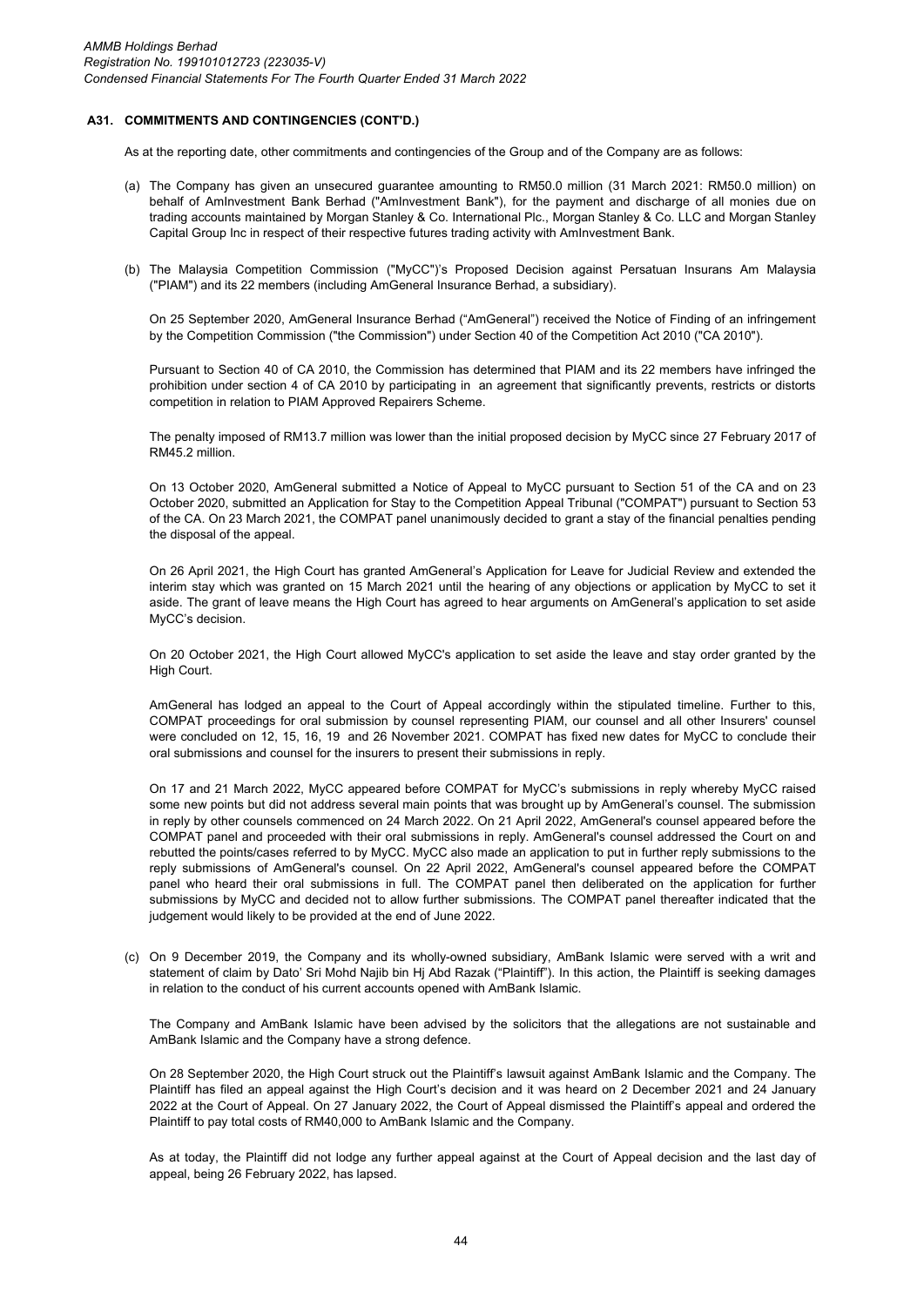# **A32. DERIVATIVE FINANCIAL INSTRUMENTS**

The following summarises the notional contracted amounts of derivatives held for trading and derivative designated in hedge accounting relationships of the Group and the revalued derivative financial instruments as at the reporting date:

|                                            |                          | 31.03.2022     |                    |                 | 31.03.2021               |                    |
|--------------------------------------------|--------------------------|----------------|--------------------|-----------------|--------------------------|--------------------|
|                                            | Contract/                |                |                    | Contract/       |                          |                    |
|                                            | <b>Notional</b>          |                | <b>Fair Value</b>  | <b>Notional</b> |                          | <b>Fair Value</b>  |
| Group                                      | Amount                   | <b>Assets</b>  | <b>Liabilities</b> | <b>Amount</b>   | <b>Assets</b>            | <b>Liabilities</b> |
|                                            | <b>RM'000</b>            | <b>RM'000</b>  | <b>RM'000</b>      | <b>RM'000</b>   | <b>RM'000</b>            | <b>RM'000</b>      |
| <b>Trading derivatives</b>                 |                          |                |                    |                 |                          |                    |
| Interest/Profit rate related contracts:    | 38,845,917               | 424,297        | 345,542            | 45,289,858      | 624,513                  | 674,371            |
| One year or less                           | 12,051,408               | 54,274         | 49,463             | 13,436,363      | 39,872                   | 54,341             |
| Over one year to three years               | 15,851,862               | 125,730        | 119,451            | 19,130,217      | 240,773                  | 288,511            |
| Over three years                           | 10,942,647               | 244,293        | 176,628            | 12,723,278      | 343,868                  | 331,519            |
|                                            |                          |                |                    |                 |                          |                    |
| Foreign exchange related contracts:        | 48,628,852               | 341,606        | 372,353            | 56,479,420      | 642,697                  | 536,032            |
| One year or less                           | 40,258,048               | 124,735        | 105,866            | 47,993,667      | 317,249                  | 304,083            |
| Over one year to three years               | 5,031,525                | 142,909        | 144,524            | 4,282,828       | 125,489                  | 81,846             |
| Over three years                           | 3,339,279                | 73,962         | 121,963            | 4,202,925       | 199,959                  | 150,103            |
|                                            |                          |                |                    |                 |                          |                    |
| Credit related contracts:                  |                          |                |                    | 347,950         | 1,347                    | 910                |
| One year or less                           | $\overline{a}$           | $\blacksquare$ |                    | 347,950         | 1,347                    | 910                |
|                                            |                          |                |                    |                 |                          |                    |
| Equity and commodity related<br>contracts: | 1,645,753                | 55,470         | 74,386             | 1,519,073       | 22,633                   | 36,508             |
| - One year or less                         | 1,570,386                | 47,256         | 66,123             | 1,434,391       | 17,412                   | 31,434             |
| - Over one year to three years             | 75,367                   | 8,214          | 8,263              | 14,350          | 410                      | 263                |
| - Over three years                         |                          |                |                    | 70,332          | 4,811                    | 4,811              |
|                                            |                          |                |                    |                 |                          |                    |
|                                            | 89,120,522               | 821,373        | 792,281            | 103,636,301     | 1,291,190                | 1,247,821          |
|                                            |                          |                |                    |                 |                          |                    |
| <b>Hedging derivatives</b>                 |                          |                |                    |                 |                          |                    |
| Interest/Profit rate related contracts:    |                          |                |                    |                 |                          |                    |
| Interest/Profit rate swaps:                |                          |                |                    |                 |                          |                    |
| Cash flow hedge                            |                          |                |                    | 115,000         |                          | 1,654              |
| One year or less                           | $\overline{\phantom{a}}$ |                |                    | 115,000         |                          | 1,654              |
|                                            |                          |                |                    |                 |                          |                    |
| Fair value hedge                           | 350,000                  | $\overline{a}$ | 11,282             | 350,000         | $\overline{\phantom{0}}$ | 20,334             |
| Over one year to three years               | 350,000                  |                | 11,282             |                 |                          |                    |
| Over three years                           |                          |                |                    | 350,000         |                          | 20,334             |
|                                            |                          |                |                    |                 |                          |                    |
| Total                                      | 89.470.522               | 821,373        | 803,563            | 104,101,301     | 1,291,190                | 1,269,809          |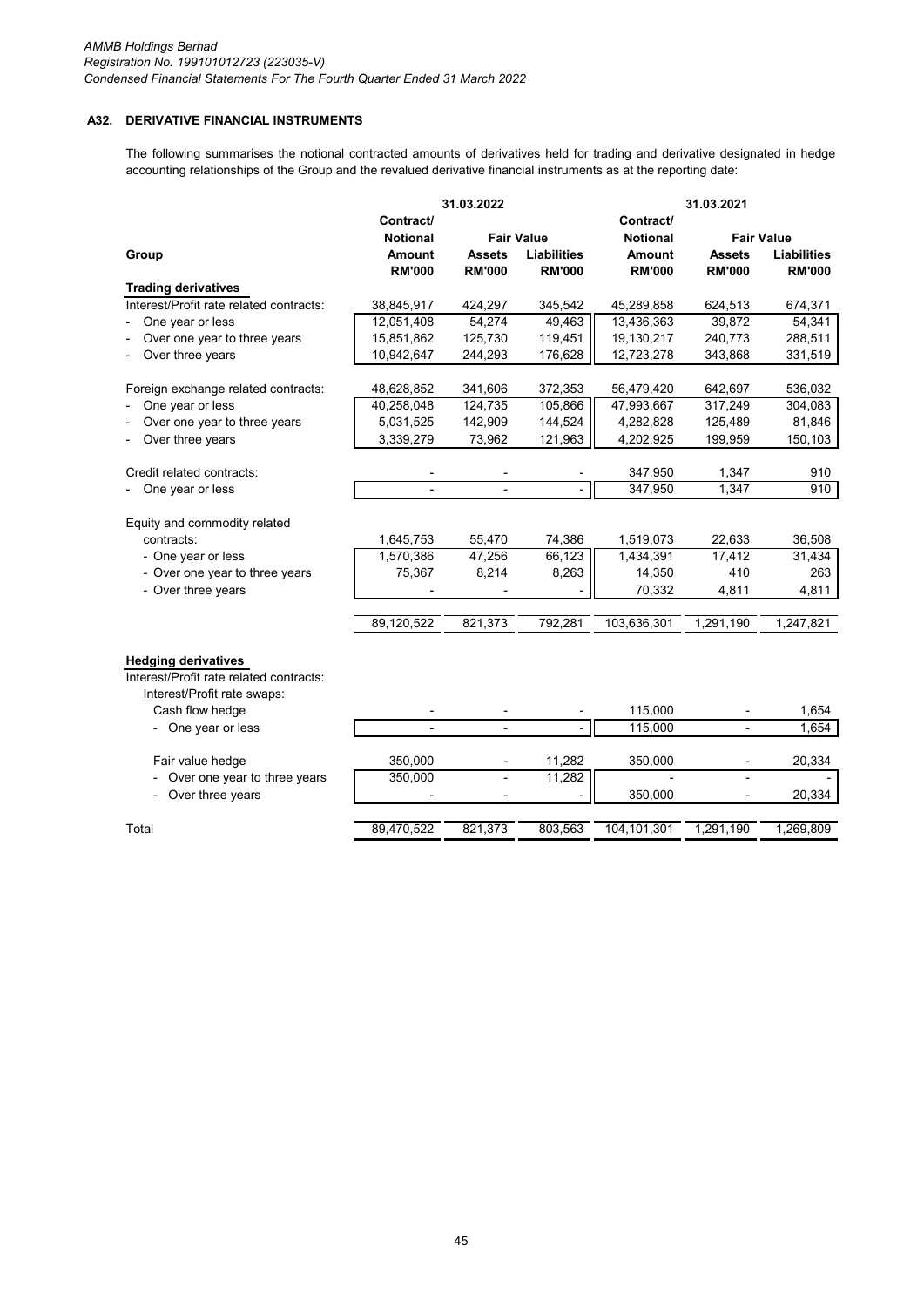#### **A33. FAIR VALUE MEASUREMENTS OF FINANCIAL INSTRUMENTS**

#### **Determination of fair value and fair value hierarchy**

The Group and the Company measure fair value using the following fair value hierarchy, which reflects the significance of the inputs used in making the measurements.

- Level 1: quoted prices (unadjusted) in active markets for identical assets or liabilities;
- Level 2: other techniques for which all inputs which have a significant effect on the recorded fair value are observable, either directly or indirectly;
- Level 3: techniques which use inputs which have a significant effect on the recorded fair value that are not based on observable market data.

For assets and liabilities measured at fair value that are recognised on a recurring basis, the Group and the Company determine whether transfers have occurred between Levels in the hierarchy by re-assessing categorisation (based on the lowest level input that is significant to the fair value measurement as a whole) at the end of each reporting period.

Financial assets and liabilities measured using a valuation technique based on assumptions that are supported by prices from observable current market transactions are assets and liabilities for which pricing is obtained via pricing services, but where prices have not been determined in an active market, financial assets with fair values based on broker quotes, investments in private equity funds with fair values obtained via fund managers and assets that are valued using the Group's own models whereby the majority of assumptions are market observable.

Non market observable inputs means that fair values are determined, in whole or in part, using a valuation technique (model) based on assumptions that are neither supported by prices from observable current market transactions in the same instrument, nor are they based on available market data. The main asset classes in this category are unlisted equity investments and debt instruments. Valuation techniques are used to the extent that observable inputs are not available, thereby allowing for situations in which there is little, if any, market activity for the asset or liability at the measurement date. However, the fair value measurement objective remains the same, that is, an exit price from the perspective of the Group and the Company. Therefore, unobservable inputs reflect the Group's and the Company's own assumptions about the assumptions that market participants would use in pricing the asset or liability (including assumptions about risk). These inputs are developed based on the best information available, which might include the Group's and the Company's own data, as well as financial information of the counterparties. Unquoted equity investments at FVOCI are revalued using adjusted net assets method.

About 2.5% (31 March 2021: 2.4%) of the Group's total financial assets recorded at fair value, are based on estimates and recorded as Level 3 investments. Where estimates are used, these are based on a combination of independent third-party evidence and internally developed models, calibrated to market observable data where possible. While such valuations are sensitive to estimates, it is believed that changing one or more of the assumptions to reasonably possible alternative assumptions would not change the fair value significantly.

The following tables show the Group's and the Company's financial instruments that are measured at fair value at the reporting date analysed by levels within the fair value hierarchy.

| Group<br>31.03.2022                                                       | Level 1<br><b>RM'000</b> | Level 2<br><b>RM'000</b> | Level 3<br><b>RM'000</b> | Total<br><b>RM'000</b> |
|---------------------------------------------------------------------------|--------------------------|--------------------------|--------------------------|------------------------|
| Financial assets measured at fair value                                   |                          |                          |                          |                        |
| Derivative financial assets                                               | 2,090                    | 819,283                  |                          | 821,373                |
| Financial assets at fair value through profit or loss                     |                          |                          |                          |                        |
| - Money market securities                                                 |                          | 2,173,041                |                          | 2,173,041              |
| - Shares                                                                  | 1,124,249                |                          | 31                       | 1,124,280              |
| - Unit trusts                                                             | 177,091                  | 1,128                    |                          | 178,219                |
| - Quoted corporate bonds and sukuk                                        |                          | 13,315                   |                          | 13,315                 |
| - Unquoted corporate bonds and sukuk                                      |                          | 3,727,705                |                          | 3,727,705              |
| Financial investments at fair value through other<br>comprehensive income |                          |                          |                          |                        |
| - Money market securities                                                 |                          | 8,498,176                |                          | 8,498,176              |
| - Shares                                                                  |                          |                          | 675,089                  | 675,089                |
| - Unquoted corporate bonds and sukuk                                      |                          | 9,583,492                |                          | 9,583,492              |
|                                                                           | 1,303,430                | 24,816,140               | 675,120                  | 26,794,690             |
| Financial liabilities measured at fair value                              |                          |                          |                          |                        |
| Derivative financial liabilities                                          | 26,965                   | 776,598                  |                          | 803,563                |
|                                                                           | 26,965                   | 776,598                  |                          | 803,563                |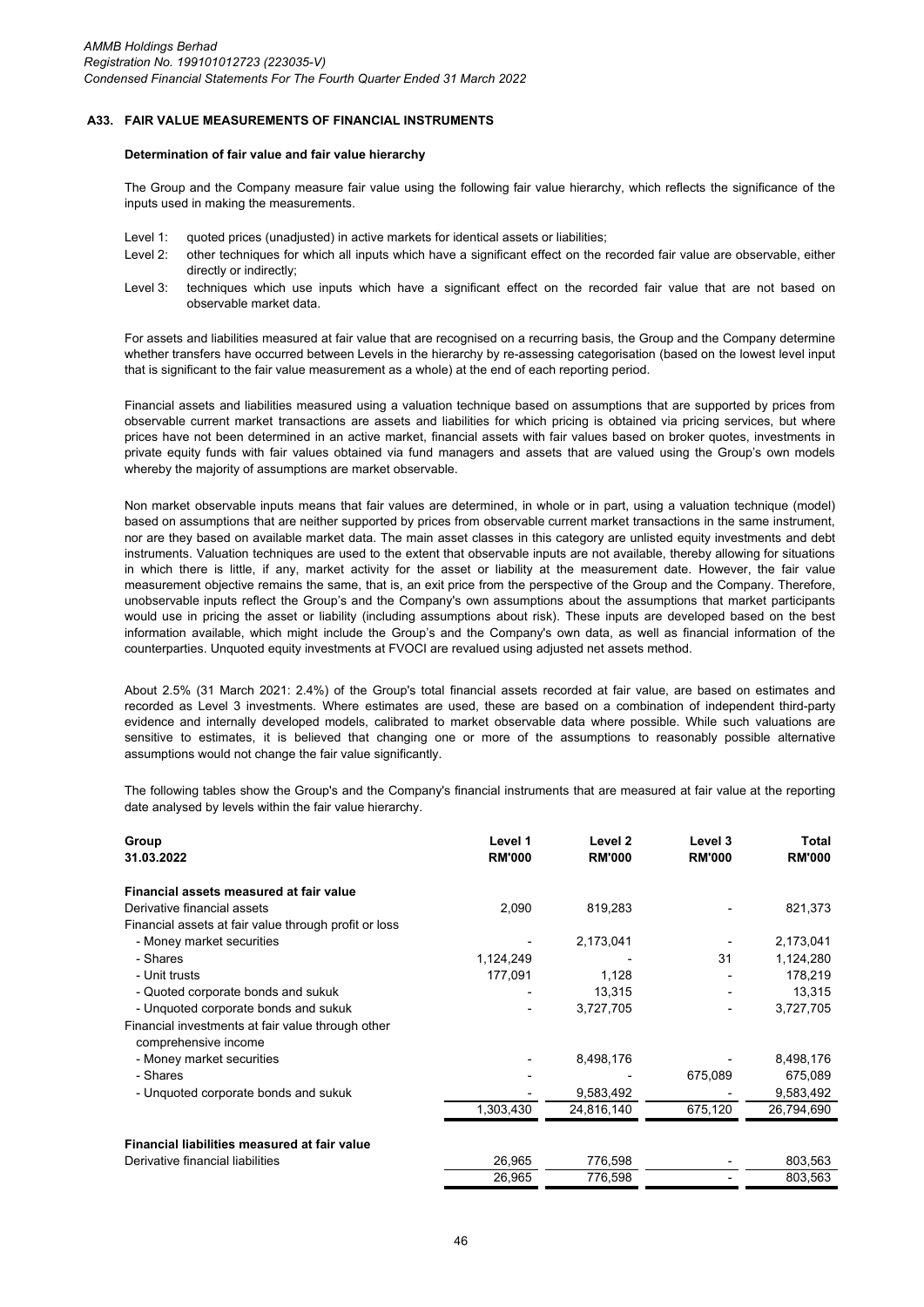# **A33. FAIR VALUE MEASUREMENTS OF FINANCIAL INSTRUMENTS (CONT'D.)**

The following tables show the Group's and the Company's financial instruments that are measured at fair value at the reporting date analysed by levels within the fair value hierarchy. (Cont'd.)

| Company<br>31.03.2022                                                                            | Level 1<br><b>RM'000</b> | Level <sub>2</sub><br><b>RM'000</b> | Level 3<br><b>RM'000</b> | <b>Total</b><br><b>RM'000</b> |
|--------------------------------------------------------------------------------------------------|--------------------------|-------------------------------------|--------------------------|-------------------------------|
| Financial assets measured at fair value<br>Financial assets at fair value through profit or loss |                          |                                     |                          |                               |
| - Unit trusts                                                                                    |                          | 1,128                               |                          | 1,128                         |
|                                                                                                  |                          | 1,128                               |                          | 1,128                         |
| Group                                                                                            | Level 1                  | Level <sub>2</sub>                  | Level 3                  | Total                         |
| 31.03.2021                                                                                       | <b>RM'000</b>            | <b>RM'000</b>                       | <b>RM'000</b>            | <b>RM'000</b>                 |
| Financial assets measured at fair value                                                          |                          |                                     |                          |                               |
| Derivative financial assets                                                                      | 237                      | 1,290,953                           |                          | 1,291,190                     |
| Financial assets at fair value through profit or loss                                            |                          |                                     |                          |                               |
| - Money market securities                                                                        |                          | 4,116,349                           |                          | 4,116,349                     |
| - Shares                                                                                         | 1,083,286                |                                     | 34                       | 1,083,320                     |
| - Unit trusts                                                                                    | 195,792                  | 1,104                               |                          | 196,896                       |
| - Quoted corporate bonds and sukuk                                                               |                          | 37,538                              |                          | 37,538                        |
| - Unquoted corporate bonds and sukuk                                                             |                          | 4,127,871                           |                          | 4,127,871                     |
| Financial investments at fair value through other                                                |                          |                                     |                          |                               |
| comprehensive income                                                                             |                          |                                     |                          |                               |
| - Money market securities                                                                        |                          | 7,661,349                           |                          | 7,661,349                     |
| - Shares                                                                                         |                          |                                     | 686,792                  | 686,792                       |
| - Unquoted corporate bonds and sukuk                                                             |                          | 9,438,057                           |                          | 9,438,057                     |
|                                                                                                  | 1,279,315                | 26,673,221                          | 686,826                  | 28,639,362                    |
| Financial liabilities measured at fair value                                                     |                          |                                     |                          |                               |
| Derivative financial liabilities                                                                 | 21,242                   | 1,248,567                           |                          | 1,269,809                     |
| Company<br>31.03.2021                                                                            |                          |                                     |                          |                               |
| Financial assets measured at fair value                                                          |                          |                                     |                          |                               |
| Financial assets at fair value through profit or loss                                            |                          |                                     |                          |                               |
| - Unit trusts                                                                                    |                          | 1,104                               |                          | 1,104                         |
|                                                                                                  |                          | 1,104                               |                          | 1,104                         |
|                                                                                                  |                          |                                     |                          |                               |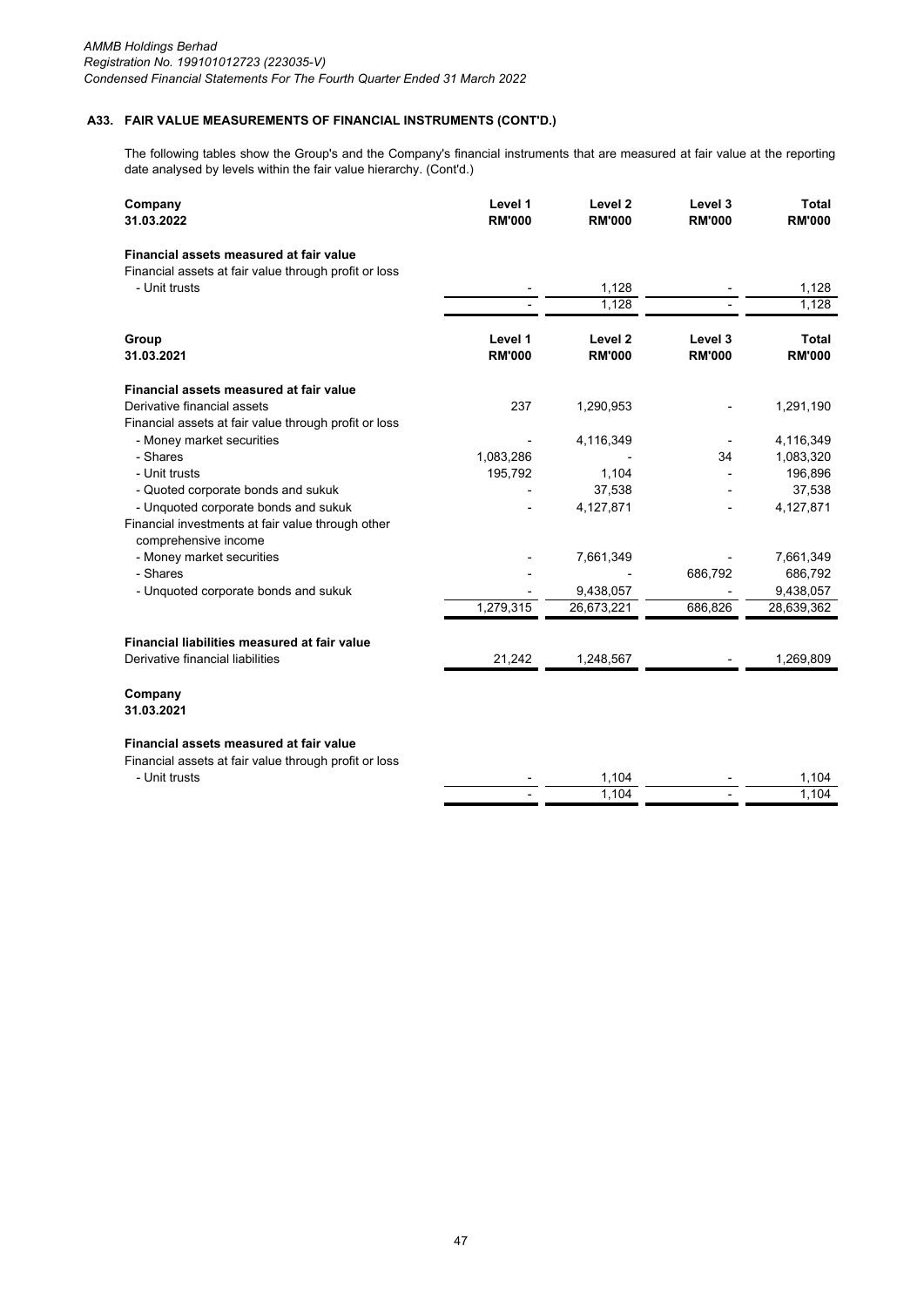# **A33. FAIR VALUE MEASUREMENTS OF FINANCIAL INSTRUMENTS (CONT'D.)**

## **Movements in Level 3 financial instruments measured at fair value**

The level of the fair value hierarchy of financial instruments is determined at the beginning of each reporting period. The following table shows a reconciliation of the opening and closing amounts of Level 3 financial assets which are recorded at fair value at the reporting date.

#### **Group**

| <b>Financial</b>                                     |               | <b>Financial</b> |               |
|------------------------------------------------------|---------------|------------------|---------------|
|                                                      | assets at     | investments at   |               |
|                                                      | <b>FVTPL</b>  | <b>FVOCI</b>     | Total         |
|                                                      | <b>RM'000</b> | <b>RM'000</b>    | <b>RM'000</b> |
| 31.03.2022                                           |               |                  |               |
| Balance at beginning of the financial year           | 34            | 686,792          | 686,826       |
| Loss on revaluation of financial assets at FVTPL     |               |                  |               |
| taken up in statement of profit or loss              | (3)           |                  | (3)           |
| Total gains recognised in other comprehensive income |               |                  |               |
| under fair value reserve                             |               | 3,148            | 3,148         |
| Additions                                            |               | 6                | 6             |
| <b>Disposals</b>                                     |               | (14, 857)        | (14, 857)     |
| Balance at end of the financial year                 | 31            | 675,089          | 675,120       |
| 31.03.2021                                           |               |                  |               |
| Balance at beginning of the financial year           | 2,766         | 593,550          | 596,316       |
| Gain on revaluation of financial assets at FVTPL     |               |                  |               |
| taken up in statement of profit or loss              | 136           |                  | 136           |
| Total gains recognised in other comprehensive income |               |                  |               |
| under fair value reserve                             |               | 93,242           | 93,242        |
| Disposals                                            | (2,868)       |                  | (2,868)       |
| Balance at end of the financial year                 | 34            | 686,792          | 686,826       |

There were no transfers between Level 2 and Level 3 during the current financial year and previous financial year for the Group.

Total gains or losses included in the statement of profit or loss and statement of comprehensive income for financial instruments held at the end of the reporting date:

| Group                                                                                            | 31.03.2022<br><b>RM'000</b> | 31.03.2021<br><b>RM'000</b> |
|--------------------------------------------------------------------------------------------------|-----------------------------|-----------------------------|
| <b>Financial assets at FVTPL:</b>                                                                |                             |                             |
| Total (loss)/gain included in:<br>- investment and trading income in statement of profit or loss | (3)                         | 136                         |
| <b>Financial investments at FVOCI:</b>                                                           |                             |                             |
| Total gains included in:<br>- fair value reserve in statement of comprehensive income            | 3.148                       | 93.242                      |

## **Impact on fair value of Level 3 financial instruments measured at fair value arising from changes to key assumptions.**

Changing one or more of the inputs to reasonable alternative assumptions would not change the value significantly for the financial assets in Level 3 of the fair value hierarchy.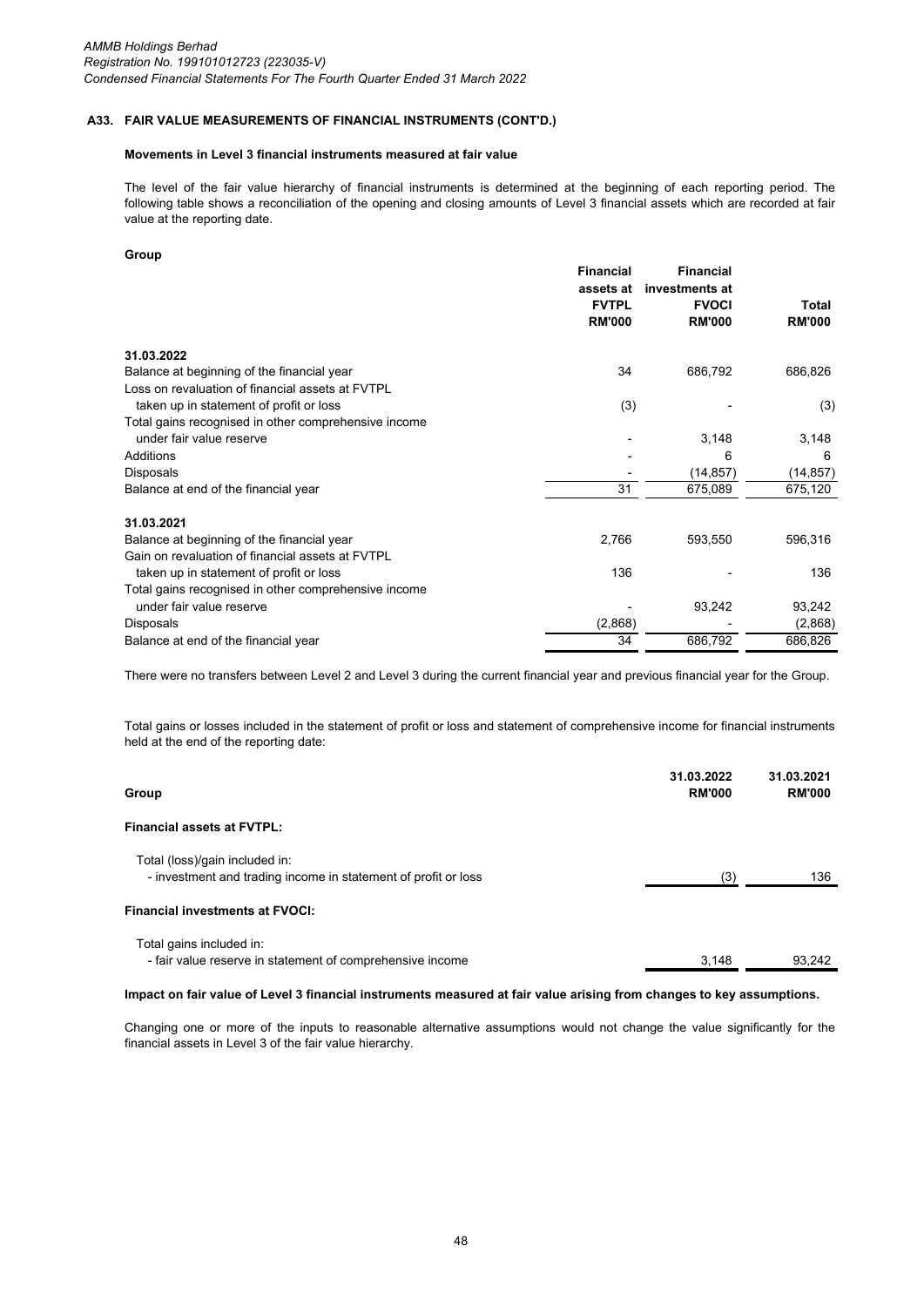### **A34. CAPITAL ADEQUACY**

(a) The capital adequacy ratios of the Group and banking subsidiaries are as follows:

|                                                       |               | <b>AmBank</b>  | Aminyestment |         |
|-------------------------------------------------------|---------------|----------------|--------------|---------|
|                                                       | <b>AmBank</b> | <b>Islamic</b> | <b>Bank</b>  | Group   |
| Under transitional arrangements, refer Note (1) below |               |                |              |         |
| Before deducting proposed dividends:                  |               |                |              |         |
| <b>CET1 Capital Ratio</b>                             | 11.659%       | 12.489%        | 33.393%      | 12.342% |
| Tier 1 Capital Ratio                                  | 11.659%       | 12.489%        | 33.393%      | 12.342% |
| <b>Total Capital Ratio</b>                            | 16.109%       | 17.292%        | 34.077%      | 15.456% |
| After deducting proposed dividends:                   |               |                |              |         |
| <b>CET1 Capital Ratio</b>                             | 11.659%       | 12.489%        | 25.771%      | 12.202% |
| Tier 1 Capital Ratio                                  | 11.659%       | 12.489%        | 25.771%      | 12.202% |
| <b>Total Capital Ratio</b>                            | 16.109%       | 17.292%        | 26.456%      | 15.315% |
|                                                       |               |                | 31.03.2021   |         |
| Under transitional arrangements, refer Note (1) below |               |                |              |         |
| Before deducting proposed dividends:                  |               |                |              |         |
| <b>CET1 Capital Ratio</b>                             | 11.095%       | 12.146%        | 27.374%      | 11.333% |
| Tier 1 Capital Ratio                                  | 11.095%       | 12.146%        | 27.374%      | 11.333% |
| <b>Total Capital Ratio</b>                            | 15.650%       | 16.661%        | 27.374%      | 14.481% |
| After deducting proposed dividends:                   |               |                |              |         |
| <b>CET1 Capital Ratio</b>                             | 11.095%       | 12.038%        | 27.374%      | 11.333% |
| Tier 1 Capital Ratio                                  | 11.095%       | 12.038%        | 27.374%      | 11.333% |
| <b>Total Capital Ratio</b>                            | 15.650%       | 16.553%        | 27.374%      | 14.481% |

Notes:

(1) Pursuant to the revised BNM policy documents, Capital Adequacy Framework (Capital Components) and Capital Adequacy Framework for Islamic Banks (Capital Components) issued on 9 December 2020, the capital ratios computed as at 31 March 2022 and 31 March 2021 had applied transitional arrangements on provision for ECL. Under the transitional arrangements, the Group is allowed to add back the amount of loss allowance for non-credit-impaired exposure (i.e. Stage 1 and Stage 2 provisions) to CET1 Capital. Had the transitional arrangements not been applied, the capital ratios of the Group and the banking subsidiaries are as follows:

|                                      |               | <b>AmBank</b>  | Aminyestment |         |
|--------------------------------------|---------------|----------------|--------------|---------|
|                                      | <b>AmBank</b> | <b>Islamic</b> | <b>Bank</b>  | Group   |
| Before deducting proposed dividends: |               |                |              |         |
| <b>CET1 Capital Ratio</b>            | 11.168%       | 11.763%        | 33.393%      | 11.791% |
| <b>Tier 1 Capital Ratio</b>          | 11.168%       | 11.763%        | 33.393%      | 11.791% |
| <b>Total Capital Ratio</b>           | 15.967%       | 16.948%        | 34.077%      | 15.324% |
| After deducting proposed dividends:  |               |                |              |         |
| <b>CET1 Capital Ratio</b>            | 11.168%       | 11.763%        | 25.771%      | 11.651% |
| Tier 1 Capital Ratio                 | 11.168%       | 11.763%        | 25.771%      | 11.651% |
| <b>Total Capital Ratio</b>           | 15.967%       | 16.948%        | 26.456%      | 15.184% |
|                                      |               |                | 31.03.2021   |         |
|                                      |               | <b>AmBank</b>  | Aminyestment |         |
|                                      | <b>AmBank</b> | <b>Islamic</b> | <b>Bank</b>  | Group   |
| Before deducting proposed dividends: |               |                |              |         |
| <b>CET1 Capital Ratio</b>            | 10.415%       | 10.687%        | 27.374%      | 10.423% |
| <b>Tier 1 Capital Ratio</b>          | 10.415%       | 10.687%        | 27.374%      | 10.423% |
| <b>Total Capital Ratio</b>           | 15.378%       | 15.631%        | 27.374%      | 14.135% |
| After deducting proposed dividends:  |               |                |              |         |
| <b>CET1 Capital Ratio</b>            | 10.415%       | 10.580%        | 27.374%      | 10.423% |
| <b>Tier 1 Capital Ratio</b>          | 10.415%       | 10.580%        | 27.374%      | 10.423% |
| <b>Total Capital Ratio</b>           | 15.378%       | 15.523%        | 27.374%      | 14.135% |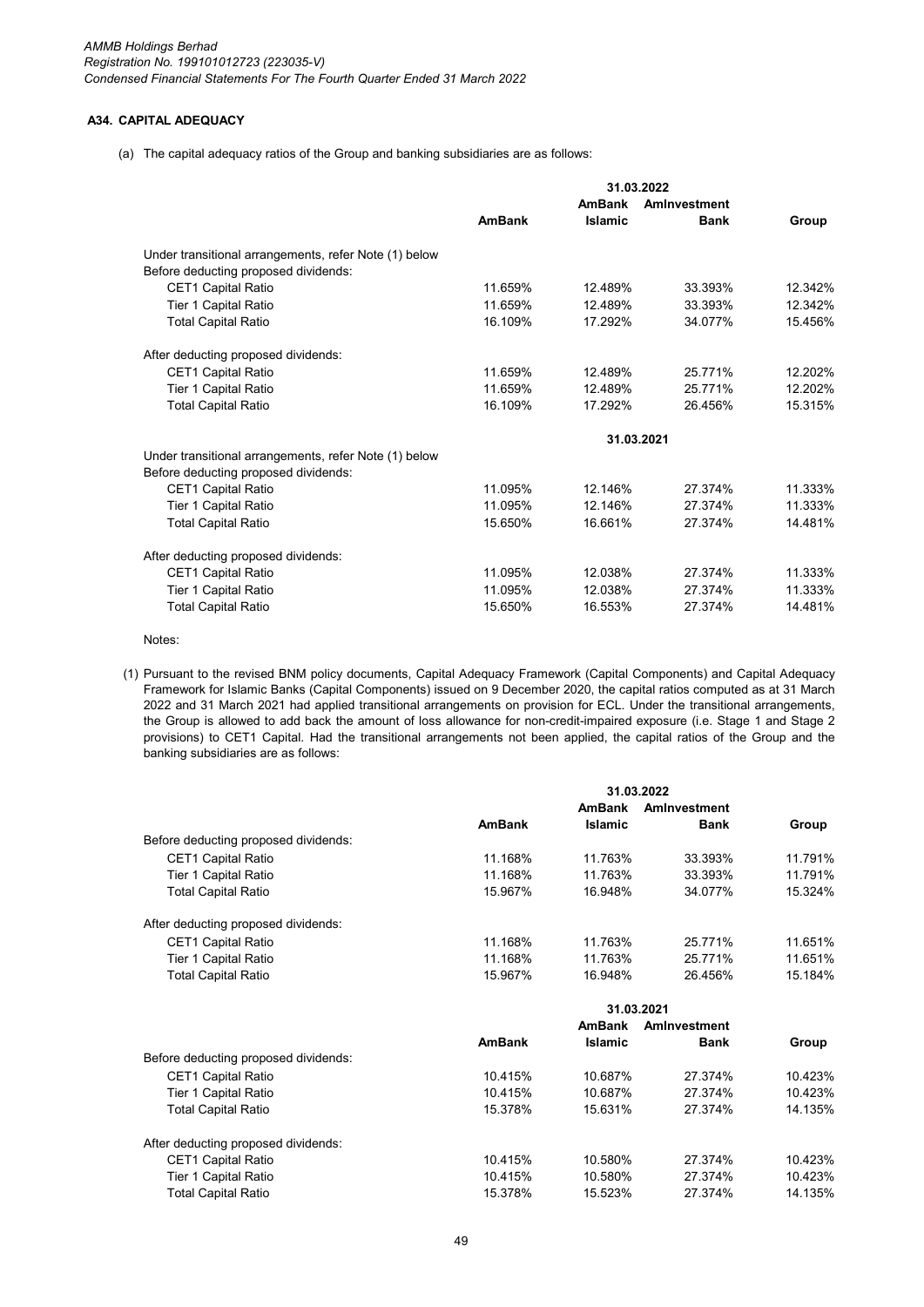## **A34. CAPITAL ADEQUACY (CONT'D.)**

(2) The Company, being a financial holding company ("FHC") i.e. a financial holding company approved pursuant to Section 112(3) of the FSA or Section 124(3) of the IFSA and holds investment directly or indirectly in corporations that are engaged predominantly in banking business or Islamic banking business, has complied with BNM guidelines on minimum capital adequacy ratios and capital buffer requirements at the consolidated level effective 1 January 2019.

For regulatory capital reporting purposes, the consolidated level comprises the consolidation of all its financial and nonfinancial subsidiaries, excluding investments in insurance subsidiaries as per BNM's guidelines on Capital Adequacy Framework (Capital Components). Under the guidelines, investments in insurance subsidiaries shall be deducted in the calculation of CET1 Capital ratio.

- (3) Pursuant to the BNM's guidelines on Capital Adequacy Framework (Capital Components) and Capital Adequacy Framework for Islamic Banks (Capital Components) issued, financial institutions are required to maintain minimum capital adequacy ratios at 4.5% for CET1 Capital, 6.0% for Tier 1 Capital and 8.0% for Total Capital ratio at all times. In addition, financial institutions are also required to maintain capital buffers which comprise the sum of the following:
	- (a) a Capital Conservation Buffer ("CCB") of 2.5%;
	- (b) a Countercyclical Capital Buffer ("CCyB") determined as the weighted-average of the prevailing CCyB rates applied in the jurisdictions in which the banking institutions have credit exposures. BNM will communicate any decision on the CCyB rate by up to 12 months before the date from which the rate applies; and
	- $(c)$ a Higher Loss Absorbency ("HLA") requirement for a financial institution that is designated as a domestic systemically important bank ("D-SIB").
- (b) The components of CET1 Capital, Additional Tier 1 Capital, Tier 2 Capital and Total Capital of the Group and its banking subsidiaries are as follows:

|                                              | 31.03.2022    |                                 |                             |               |  |
|----------------------------------------------|---------------|---------------------------------|-----------------------------|---------------|--|
|                                              | <b>AmBank</b> | <b>AmBank</b><br><b>Islamic</b> | Aminvestment<br><b>Bank</b> | Group         |  |
|                                              | <b>RM'000</b> | <b>RM'000</b>                   | <b>RM'000</b>               | <b>RM'000</b> |  |
| <b>CET1 Capital</b>                          |               |                                 |                             |               |  |
| Ordinary share capital <sup>Note 1</sup>     | 3,040,465     | 1,387,107                       | 330,000                     | 6,376,240     |  |
| Retained earnings                            | 6,524,068     | 2,490,692                       | 139,315                     | 9,251,065     |  |
| Fair value reserve                           | 293,346       | (3,893)                         | 1,703                       | 485,759       |  |
| Foreign exchange translation reserve         | 92,301        |                                 |                             | 98,871        |  |
| Treasury shares                              |               |                                 |                             | (11, 041)     |  |
| Regulatory reserve                           | 94,463        |                                 | 8,457                       | 102,920       |  |
| Cash flow hedging deficit                    | (9,062)       |                                 |                             | (9,062)       |  |
| Other remaining disclosed reserves           |               |                                 |                             | 36,472        |  |
| Less: Regulatory adjustments applied on CET1 |               |                                 |                             |               |  |
| Capital                                      |               |                                 |                             |               |  |
| Goodwill                                     |               |                                 |                             | (303, 492)    |  |
| Other intangible assets                      | (221, 538)    | (495)                           | (2,063)                     | (225, 116)    |  |
| Deferred tax assets                          | (158, 227)    | (61, 249)                       | (5, 446)                    | (216, 855)    |  |
| 55% of cumulative gains in                   |               |                                 |                             |               |  |
| fair value reserve                           | (161, 340)    |                                 | (937)                       | (267, 168)    |  |
| Cash flow hedging deficit                    | 9,062         |                                 |                             | 9,062         |  |
| Regulatory reserve                           | (94, 463)     |                                 | (8, 457)                    | (102, 920)    |  |
| Investment in capital instruments of         |               |                                 |                             |               |  |
| unconsolidated financial and insurance/      |               |                                 |                             |               |  |
| takaful entities                             | (8, 488)      |                                 | (49, 809)                   | (1,334,000)   |  |
| Unrealised fair value gains                  |               |                                 |                             |               |  |
| on financial liabilities due to changes      |               |                                 |                             |               |  |
| in own credit risk                           | (648)         | (92)                            |                             | (681)         |  |
| Other CET1 regulatory adjustments            |               |                                 |                             |               |  |
| specified by BNM                             | 413,471       | 235,578                         |                             | 649,031       |  |
| <b>CET1 Capital</b>                          | 9,813,410     | 4,047,648                       | 412,764                     | 14,539,085    |  |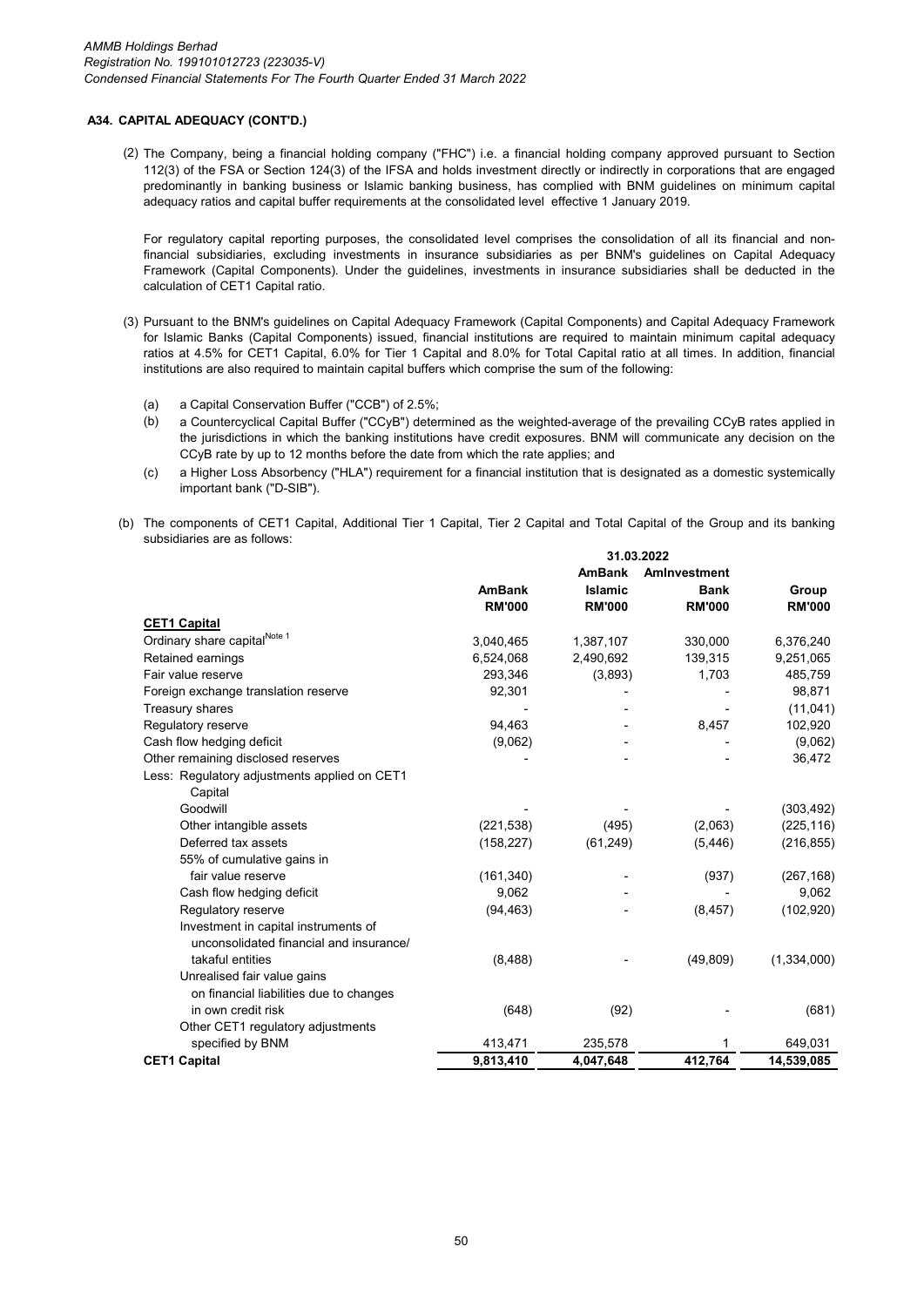## **A34. CAPITAL ADEQUACY (CONT'D.)**

(b) The components of CET1 Capital, Additional Tier 1 Capital, Tier 2 Capital and Total Capital of the Group and its banking subsidiaries are as follows: (cont'd.)

|                                                 | 31.03.2022    |                |               |               |  |  |
|-------------------------------------------------|---------------|----------------|---------------|---------------|--|--|
|                                                 |               | <b>AmBank</b>  | Aminyestment  |               |  |  |
|                                                 | <b>AmBank</b> | <b>Islamic</b> | <b>Bank</b>   | Group         |  |  |
|                                                 | <b>RM'000</b> | <b>RM'000</b>  | <b>RM'000</b> | <b>RM'000</b> |  |  |
| <b>Additional Tier 1 Capital</b>                |               |                |               |               |  |  |
| Qualifying CET1, Additional Tier 1 Capital      |               |                |               |               |  |  |
| instruments held by third parties               |               |                |               | 431           |  |  |
| Tier 1 Capital                                  | 9,813,410     | 4,047,648      | 412,764       | 14,539,516    |  |  |
| <b>Tier 2 Capital</b>                           |               |                |               |               |  |  |
| Tier 2 Capital instruments meeting all relevant |               |                |               |               |  |  |
| criteria for inclusion                          | 3,095,000     | 1.300.000      |               |               |  |  |
| Qualifying CET1, Additional Tier 1 and Tier 2   |               |                |               |               |  |  |
| Capital instruments held by third parties       |               |                |               | 2,752,328     |  |  |
| General provisions*                             | 650,081       | 256,523        | 8,460         | 914,980       |  |  |
| <b>Tier 2 Capital</b>                           | 3,745,081     | 1,556,523      | 8,460         | 3,667,308     |  |  |
| <b>Total Capital</b>                            | 13,558,491    | 5,604,171      | 421,224       | 18,206,824    |  |  |
|                                                 |               |                |               |               |  |  |

The breakdown of the risk-weighted assets ("RWA") in various categories of risk are as follows:

| Credit RWA                                  | 75.535.958 | 32.508.336  | 891.418   | 106.092.293 |
|---------------------------------------------|------------|-------------|-----------|-------------|
| Less: Credit RWA absorbed by Profit         |            |             |           |             |
| <b>Sharing Investment Account</b>           |            | (2,075,074) |           | (361, 288)  |
| <b>Total Credit RWA</b>                     | 75.535.958 | 30.433.262  | 891.418   | 105.731.005 |
| Market RWA                                  | 2,859,665  | 215.113     | 17.652    | 3.973.469   |
| Operational RWA                             | 4.792.198  | 1.760.237   | 327.009   | 7,114,901   |
| Large exposure risk RWA for equity holdings | 980.771    |             |           | 981.925     |
| <b>Total RWA</b>                            | 84.168.592 | 32,408,612  | 1.236.079 | 117,801,300 |

Note 1: On 14 April 2021, the Company increased its issued and paid-up ordinary share capital by RM825.0 million through the issuance of 300,000,000 new ordinary shares.

On 31 May 2021, AmBank increased its issued and paid-up ordinary share capital by RM450.0 million through the issuance of 46,680,498 new ordinary shares.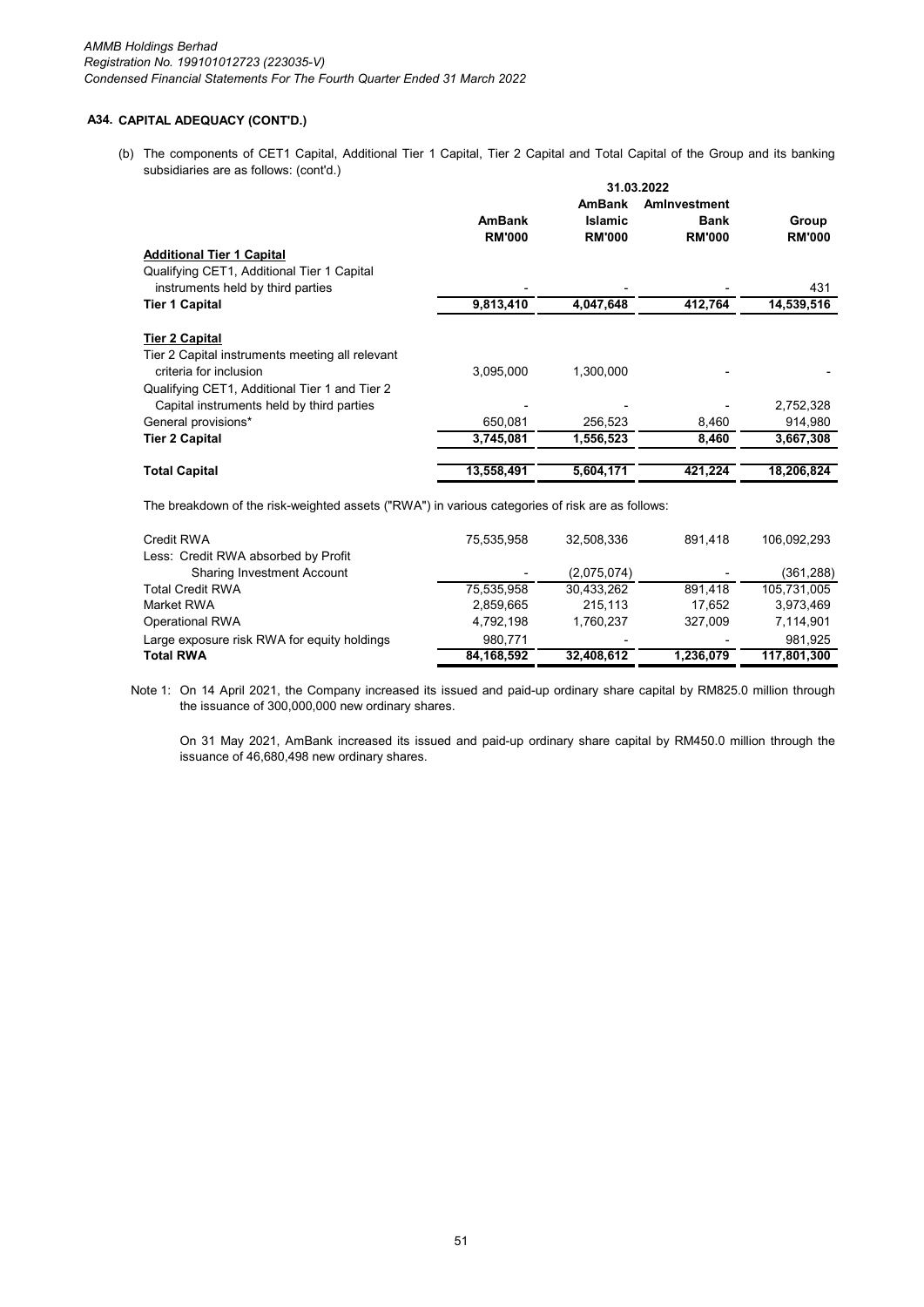### **A34. CAPITAL ADEQUACY (CONT'D.)**

(c) The components of CET1 Capital, Additional Tier 1 Capital, Tier 2 Capital and Total Capital of the Group and its banking subsidiaries are as follows: (cont'd.)

|                                                                                                 |               | 31.03.2021     |               |               |
|-------------------------------------------------------------------------------------------------|---------------|----------------|---------------|---------------|
|                                                                                                 |               | <b>AmBank</b>  | Aminvestment  |               |
|                                                                                                 | <b>AmBank</b> | <b>Islamic</b> | <b>Bank</b>   | Group         |
|                                                                                                 | <b>RM'000</b> | <b>RM'000</b>  | <b>RM'000</b> | <b>RM'000</b> |
| <b>CET1 Capital</b>                                                                             |               |                |               |               |
| Ordinary share capitalNote2                                                                     | 2,590,465     | 1,387,107      | 330,000       | 5,551,557     |
| Retained earnings                                                                               | 5,591,998     | 2,341,323      | 35,695        | 7,876,333     |
| Fair value reserve                                                                              | 457,552       | 43,972         | 1,539         | 691,067       |
| Foreign exchange translation reserve                                                            | 88,443        |                |               | 94,992        |
| <b>Treasury shares</b>                                                                          |               |                |               | (20, 970)     |
| Cash flow hedging deficit                                                                       | (16, 949)     |                |               | (16, 949)     |
| Other remaining disclosed reserves                                                              |               |                |               | 67,778        |
| Less: Regulatory adjustments applied on CET1                                                    |               |                |               |               |
| Capital                                                                                         |               |                |               |               |
| Goodwill                                                                                        |               |                |               | (303, 492)    |
| Other intangible assets                                                                         | (254, 134)    | (718)          | (1,872)       | (257, 225)    |
| Deferred tax assets                                                                             | (95, 580)     | (62, 877)      | (5,841)       | (157, 666)    |
| 55% of cumulative gains in                                                                      |               |                |               |               |
| fair value reserve                                                                              | (251, 654)    | (24, 185)      | (846)         | (380, 087)    |
| Cash flow hedging deficit                                                                       | 16,949        |                |               | 16,949        |
| Investment in capital instruments of                                                            |               |                |               |               |
| unconsolidated financial and insurance/                                                         |               |                |               |               |
| takaful entities                                                                                | (8,488)       |                | (49, 809)     | (1, 334, 000) |
| Unrealised fair value gains                                                                     |               |                |               |               |
| on financial liabilities due to changes                                                         |               |                |               |               |
| in own credit risk                                                                              | (1, 197)      | (183)          |               | (1,254)       |
| Other CET1 regulatory adjustments                                                               |               |                |               |               |
| specified by BNM                                                                                | 529,759       | 502,728        |               | 1,032,479     |
| <b>CET1 Capital</b>                                                                             | 8,647,164     | 4, 187, 167    | 308,866       | 12,859,512    |
|                                                                                                 |               |                |               |               |
| <b>Additional Tier 1 Capital</b>                                                                |               |                |               |               |
| Qualifying CET1, Additional Tier 1 Capital                                                      |               |                |               |               |
| instruments held by third parties                                                               |               |                |               | 445           |
| <b>Tier 1 Capital</b>                                                                           | 8,647,164     | 4, 187, 167    | 308,866       | 12,859,957    |
|                                                                                                 |               |                |               |               |
| <b>Tier 2 Capital</b>                                                                           |               |                |               |               |
| Tier 2 Capital instruments meeting all relevant<br>criteria for inclusion                       |               |                |               |               |
|                                                                                                 | 2,995,000     | 1,300,000      |               |               |
| Qualifying CET1, Additional Tier 1 and Tier 2<br>Capital instruments held by third parties      |               |                |               | 2,759,714     |
| General provisions*                                                                             | 555,618       | 256,523        | 3             | 812,060       |
| <b>Tier 2 Capital</b>                                                                           | 3,550,618     | 1,556,523      | 3             | 3,571,774     |
|                                                                                                 |               |                |               |               |
| <b>Total Capital</b>                                                                            | 12,197,782    | 5,743,690      | 308,869       | 16,431,731    |
| The breakdown of the risk-weighted assets ("RWA") in various categories of risk are as follows: |               |                |               |               |
| Credit RWA                                                                                      | 69,875,702    | 33,139,511     | 839,127       | 102,337,880   |
| Less: Credit RWA absorbed by Profit                                                             |               |                |               |               |
|                                                                                                 |               |                |               |               |

| <b>Sharing Investment Account</b>           | $\overline{\phantom{0}}$ | (796,005)                | $\overline{\phantom{0}}$ | (76,493)    |
|---------------------------------------------|--------------------------|--------------------------|--------------------------|-------------|
| <b>Total Credit RWA</b>                     | 69.875.702               | 32.343.506               | 839.127                  | 102.261.387 |
| Market RWA                                  | 2.681.941                | 508.561                  | 15.027                   | 3.734.468   |
| <b>Operational RWA</b>                      | 4.505.648                | 1.622.712                | 274.163                  | 6.598.842   |
| Large exposure risk RWA for equity holdings | 877.587                  | $\overline{\phantom{0}}$ | -                        | 878.254     |
| <b>Total RWA</b>                            | 77,940,878               | 34.474.779               | 1.128.317                | 113.472.951 |
|                                             |                          |                          |                          |             |

Note 2: On 30 March 2021, AmBank and AmInvestment Bank increased its issued and paid-up ordinary share capital by RM650.0 million and RM130.0 million through the issuance of 66,394,280 and 114,035,088 new ordinary shares respectively.

\* Consists of Stage 1 and Stage 2 loss allowances and regulatory reserve.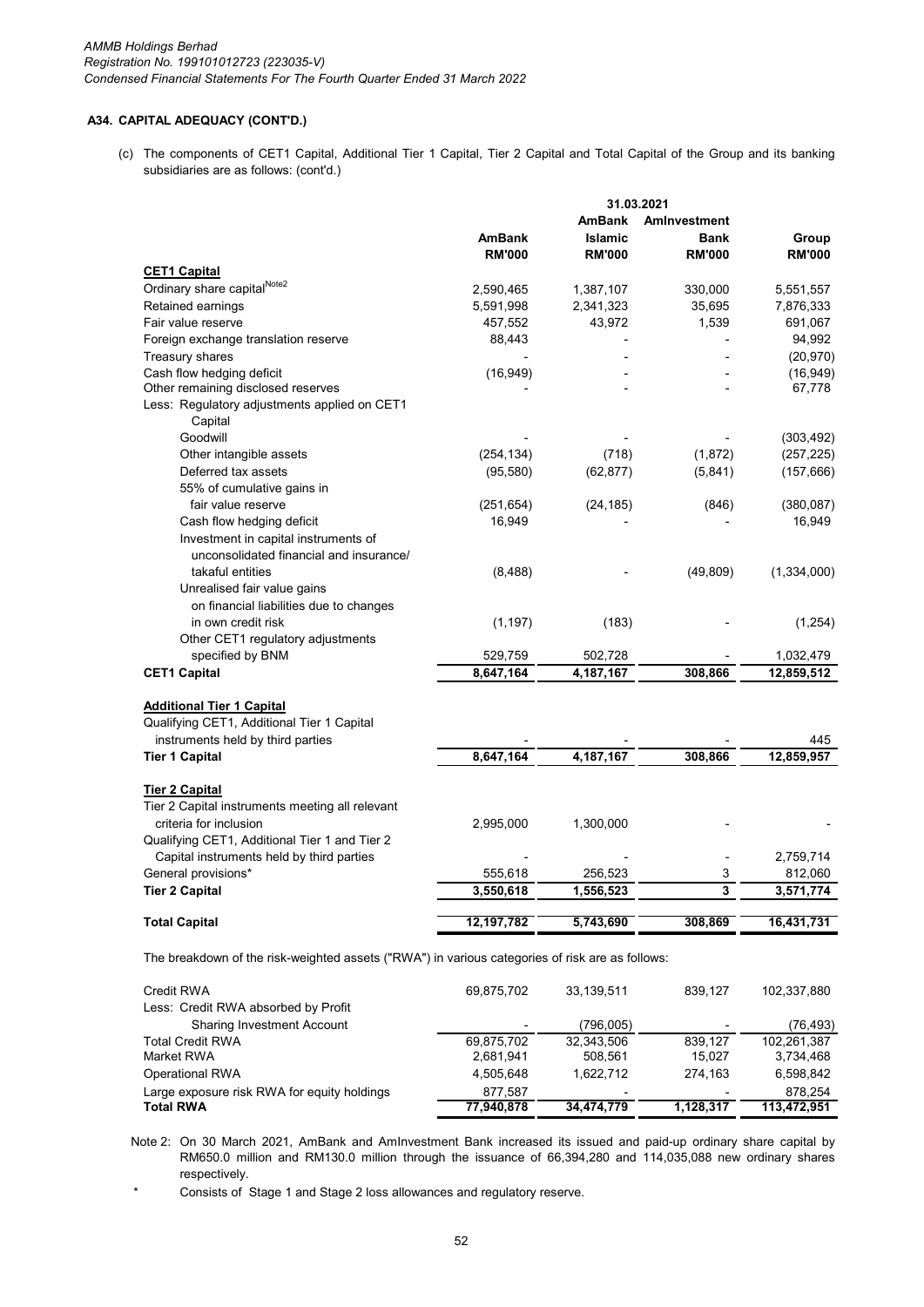#### **A35. CREDIT TRANSACTIONS AND EXPOSURES WITH CONNECTED PARTIES**

|                                                                     | Group      |            |
|---------------------------------------------------------------------|------------|------------|
|                                                                     | 31.03.2022 | 31.03.2021 |
| Outstanding credit exposures with connected parties (RM'000)        | 5,297,585  | 6,443,708  |
| Percentage of outstanding credit exposures to connected parties (%) |            |            |
| - as a proportion of total credit exposures                         | 3.96       | 5.03       |

The disclosure on Credit Transactions and Exposures with Connected Parties above is presented in accordance with para 9.1 of Bank Negara Malaysia's revised Guidelines on Credit Transactions and Exposures with Connected Parties.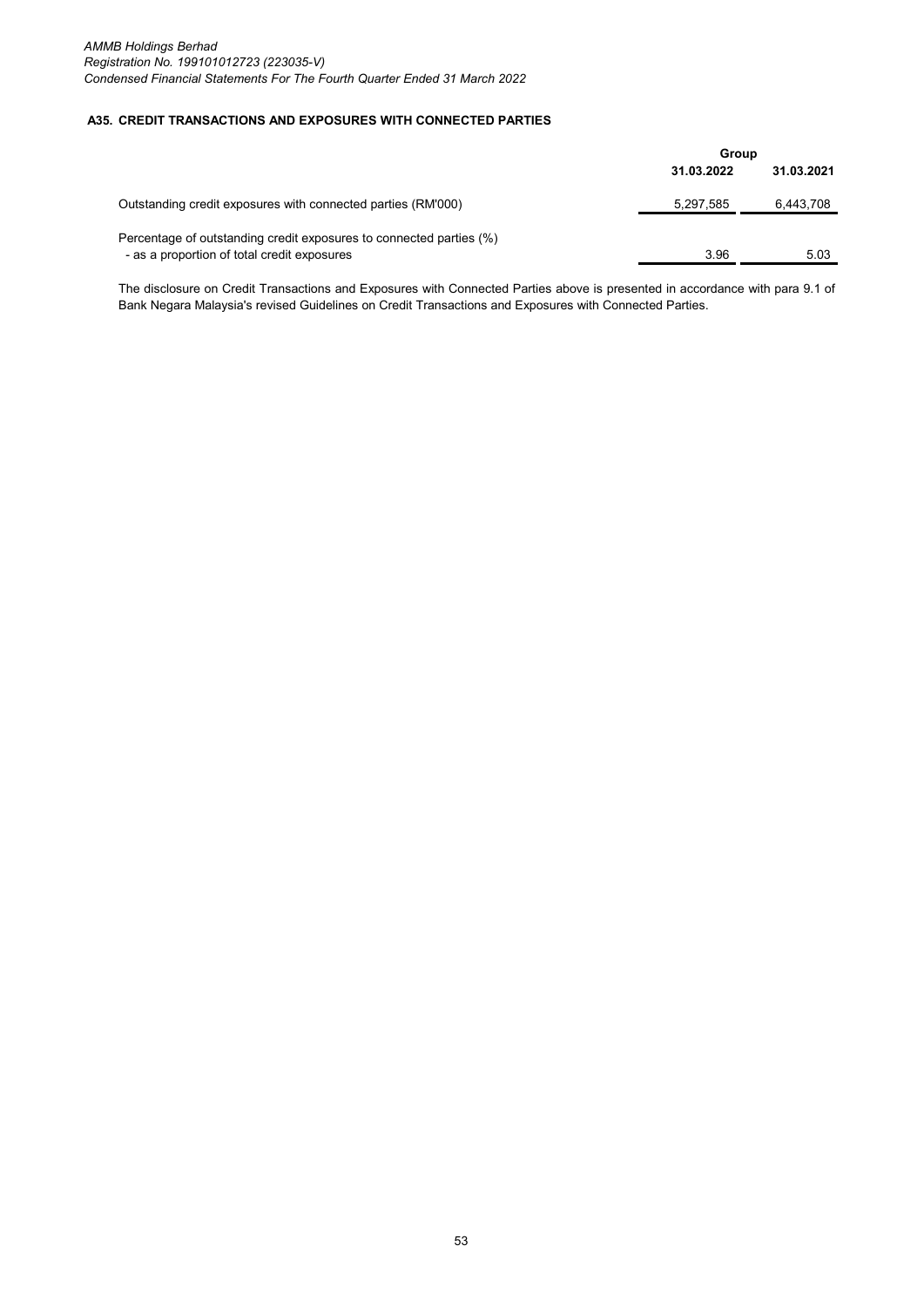# **A36. INSURANCE BUSINESS**

## **AmGeneral Holdings Berhad and its subsidiary**

# **(I) CONSOLIDATED STATEMENTS OF FINANCIAL POSITION AS AT 31 MARCH 2022**

|                                          |               | General        | Shareholders' fund and |               |               |               |
|------------------------------------------|---------------|----------------|------------------------|---------------|---------------|---------------|
|                                          |               | insurance fund | <b>Others</b>          |               | Total*        |               |
|                                          | 31.03.2022    | 31.03.2021     | 31.03.2022             | 31.03.2021    | 31.03.2022    | 31.03.2021    |
|                                          | <b>RM'000</b> | <b>RM'000</b>  | <b>RM'000</b>          | <b>RM'000</b> | <b>RM'000</b> | <b>RM'000</b> |
| <b>ASSETS</b>                            |               |                |                        |               |               |               |
| Cash and short-term funds                | 201,231       | 137,680        | 104,449                | 128,127       | 305,680       | 265,807       |
| Deposits and placements with banks       |               |                |                        |               |               |               |
| and other financial institutions         | 20,096        | 20,180         |                        |               | 20,096        | 20,180        |
| Financial assets at fair value           |               |                |                        |               |               |               |
| through profit or loss                   | 2,435,614     | 2,397,597      | 4,532,591              | 4,511,146     | 3,551,434     | 3,498,507     |
| Loans and advances                       | 323           | 456            |                        |               | 323           | 456           |
| Deferred tax assets                      | 44,264        | 23,005         |                        |               | 44,264        | 23,005        |
| Investment in a subsidiary               |               |                | 1,708,733              | 1,708,733     |               |               |
| Other assets                             | 1,368,669     | 1,193,820      | 62,994                 | 59,000        | 114,944       | 112,954       |
| Reinsurance assets and other             |               |                |                        |               |               |               |
| insurance receivables                    | 580,705       | 432,684        |                        |               | 580,705       | 432,684       |
| Property and equipment                   | 12,681        | 13,764         | (59)                   | (59)          | 12,622        | 13,705        |
| Right-of-use assets                      | 13.748        | 45,682         |                        |               | 13,748        | 45,682        |
| Intangible assets                        | 37,608        | 45,502         | 54,769                 | 58,803        | 871,304       | 883,231       |
| Asset held for sale                      | 1,562         | 1,562          | 762                    | 762           | 2,324         | 2,324         |
| <b>TOTAL ASSETS</b>                      | 4,716,501     | 4,311,932      | 6,464,239              | 6,466,512     | 5,517,444     | 5,298,535     |
| <b>LIABILITIES AND EQUITY</b>            |               |                |                        |               |               |               |
| Redeemable cumulative convertible        |               |                |                        |               |               |               |
| preference share                         |               |                |                        | 487,170       |               | 487,170       |
| Deferred tax liabilities                 |               |                | 31,539                 | 59,631        | 31,539        | 59,631        |
| <b>Other liabilities</b>                 | 349,729       | 329,495        | 1,320,498              | 1,147,445     | 353,949       |               |
| Insurance contract liabilities and       |               |                |                        |               |               | 337,514       |
| other insurance payables                 | 2,687,361     | 2,479,007      |                        |               | 2,687,361     | 2,479,007     |
| <b>Total Liabilities</b>                 | 3,037,090     | 2,808,502      | 1,352,037              | 1,694,246     | 3,072,849     | 3,363,322     |
|                                          |               |                |                        |               |               |               |
| Share capital**                          |               |                | 6,212,949              | 5,642,440     | 2,121,931     | 1,599,148     |
| Reserves                                 | 1,679,411     | 1,503,430      | (1, 100, 747)          | (870, 174)    | 322,664       | 336,065       |
| Equity attributable to equity holders of |               |                |                        |               |               |               |
| the Company                              | 1,679,411     | 1,503,430      | 5,112,202              | 4,772,266     | 2,444,595     | 1,935,213     |
| <b>TOTAL LIABILITIES AND EQUITY</b>      | 4,716,501     | 4,311,932      | 6,464,239              | 6,466,512     | 5,517,444     | 5,298,535     |
|                                          |               |                |                        |               |               |               |

\* After elimination on consolidation

| ** | Comprising:                                                                  |           |           |
|----|------------------------------------------------------------------------------|-----------|-----------|
|    | Ordinary share capital                                                       | 1.721.931 | 1.030.000 |
|    | Preference share capital                                                     |           | 169.148   |
|    | Transfer from Retained Earnings arising from redemption of preference shares | 400.000   | 400.000   |
|    |                                                                              | 2.121.931 | 1.599.148 |

Note: Shareholders' funds and Others also include the results of AmGeneral Holdings Berhad and collective investment schemes of its insurance subsidiary.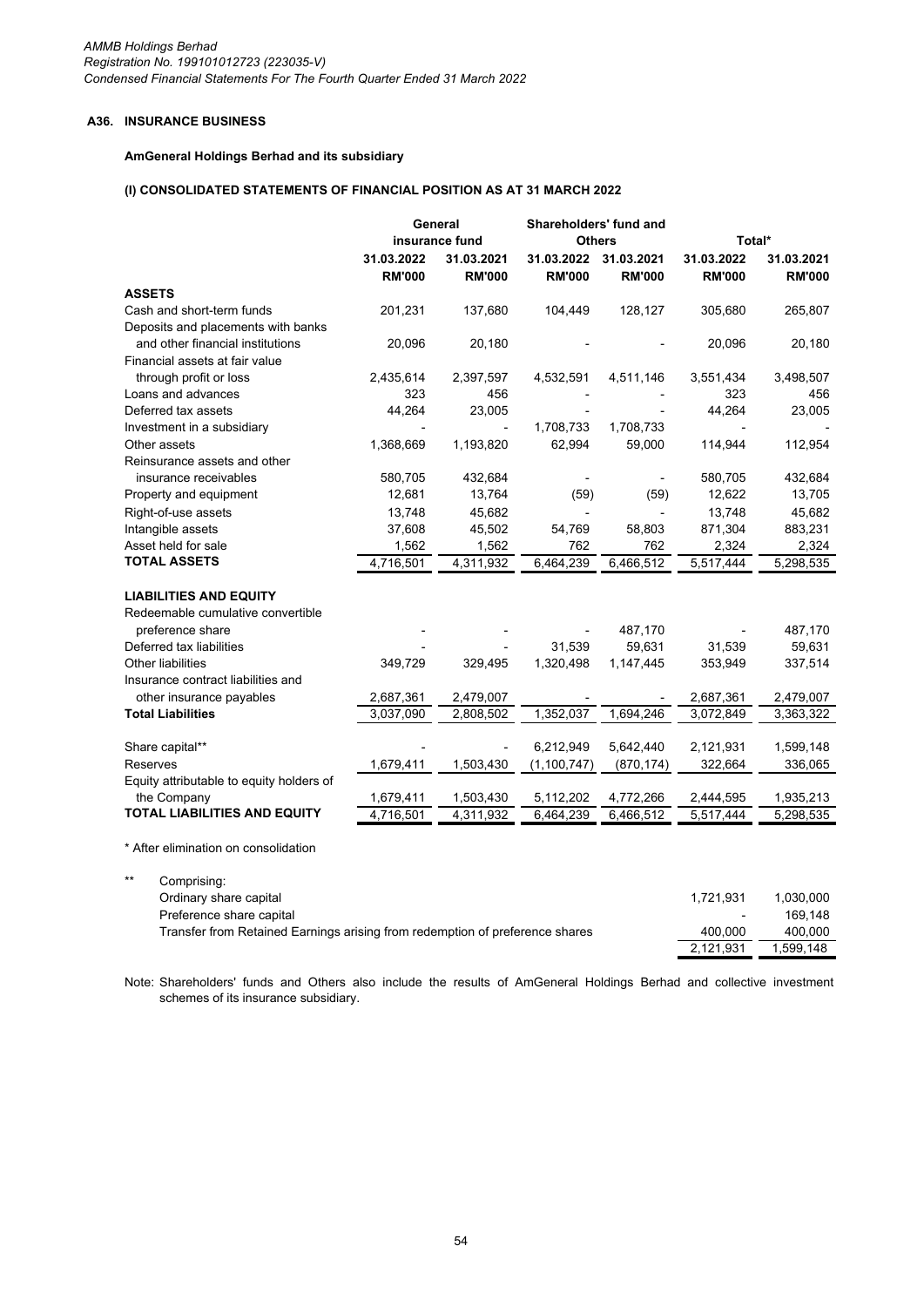*AMMB Holdings Berhad Registration No. 199101012723 (223035-V) Condensed Financial Statements For The Fourth Quarter Ended 31 March 2022*

# **A36. INSURANCE BUSINESS (CONT'D.)**

## **AmGeneral Holdings Berhad and its subsidiary**

#### **(II) CONSOLIDATED STATEMENTS OF PROFIT OR LOSS FOR THE FINANCIAL YEAR ENDED 31 MARCH 2022**

|                                                    | General<br>insurance fund |            | Shareholders' fund and<br><b>Others</b> |            | Total*     |            |
|----------------------------------------------------|---------------------------|------------|-----------------------------------------|------------|------------|------------|
| Group                                              | 31.03.2022                | 31.03.2021 | 31.03.2022                              | 31.03.2021 | 31.03.2022 | 31.03.2021 |
| Interest income                                    | 2,468                     | 2,244      | 122,752                                 | 131,449    | 125,220    | 133,693    |
| Interest expense                                   |                           |            | (17, 239)                               | (21, 106)  | (17, 239)  | (21, 106)  |
| Net interest income                                | 2,468                     | 2,244      | 105,513                                 | 110,343    | 107,981    | 112,587    |
| Income from insurance business                     | 1,334,847                 | 1,398,558  |                                         |            | 1,334,847  | 1,398,558  |
| Insurance claims and<br>commissions**              | (874, 929)                | (921, 918) |                                         |            | (874, 929) | (921, 918) |
| Net income from insurance                          |                           |            |                                         |            |            |            |
| business                                           | 459,918                   | 476,640    |                                         |            | 459,918    | 476,640    |
| Other operating income                             | 56,068                    | 90,443     | 184,792                                 | 278,357    | (36,338)   | 26,462     |
| Net income                                         | 518,454                   | 569,327    | 290,305                                 | 388,700    | 531,561    | 615,689    |
| Other operating expenses                           | (309,214)                 | (346, 296) | (10, 204)                               | (10, 346)  | (319, 418) | (356, 642) |
| Operating profit                                   | 209,240                   | 223,031    | 280,101                                 | 378,354    | 212,143    | 259,047    |
| Writeback of impairment:<br>Reinsurance assets and |                           |            |                                         |            |            |            |
| insurance receivables                              | 1,681                     | 6,208      |                                         |            | 1,681      | 6,208      |
| Other write-offs, net                              | (31)                      | (3,660)    |                                         |            | (31)       | (3,660)    |
| Profit before taxation                             | 210,890                   | 225,579    | 280,101                                 | 378,354    | 213,793    | 261,595    |
| Taxation                                           | (34, 049)                 | (34, 139)  | 7,715                                   | 5,045      | (26, 334)  | (29,094)   |
| Profit for the financial year                      | 176,841                   | 191,440    | 287,816                                 | 383,399    | 187,459    | 232,501    |

\* After elimination on consolidation

\*\* Includes commission paid/payable to related companies of the Group of RM16,649,000 (31 March 2021: RM17,673,000)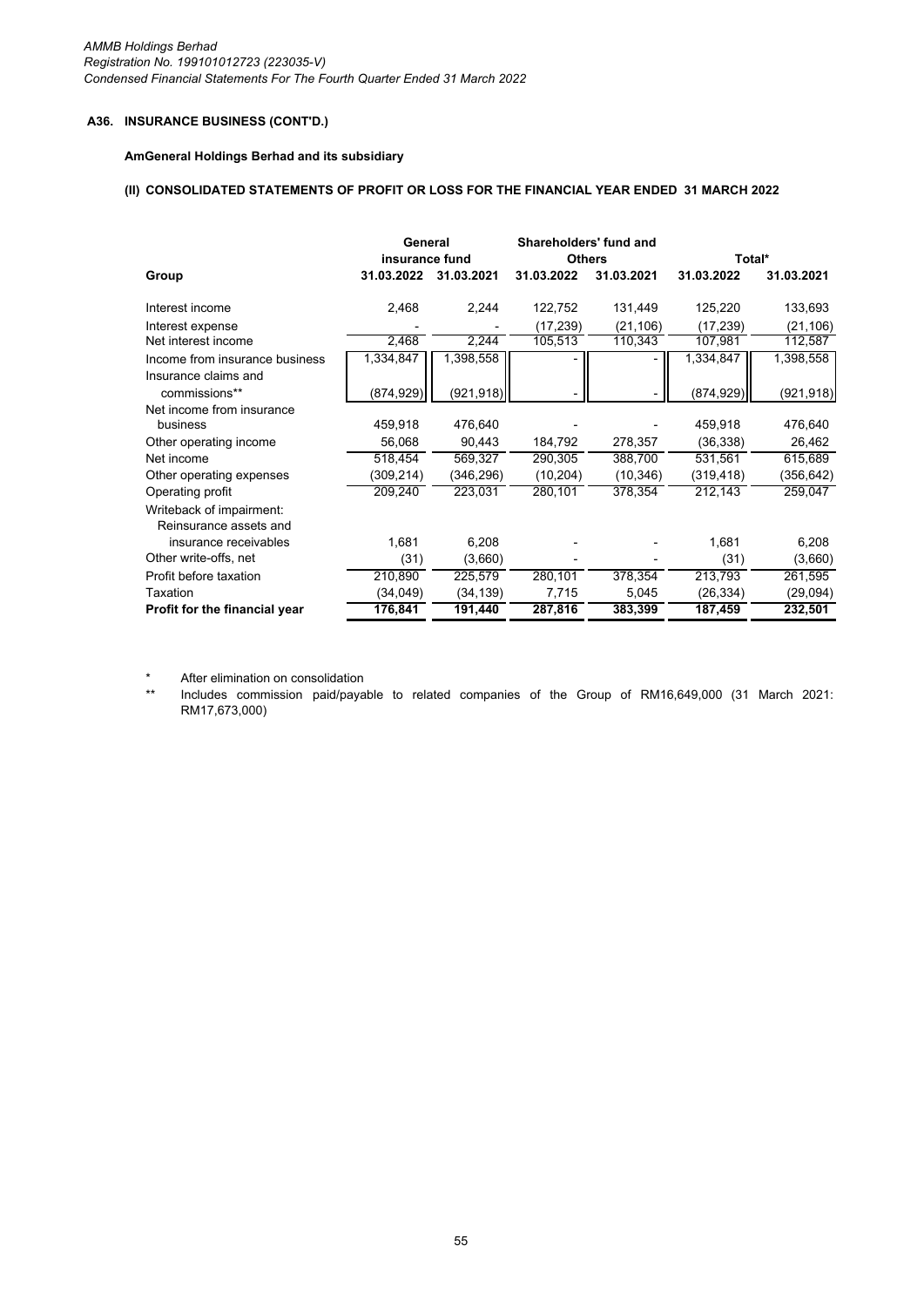# **A37. OPERATIONS OF ISLAMIC BANKING**

Upon notification to BNM, with effect from 15 June 2021, the Company's wholly-owned subsidiary, AmInvestment Bank Berhad ("AmInvestment") no longer required to disclose its operations of Islamic banking relating to stock broking and capital market activities undertaken in compliance with Shariah principles that are regulated by the Securities Commission and Bursa Malaysia Berhad. This change is also aligned to the presentation of financial information presented to management to manage the business.

As guided by BNM, retrospective application is not allowed. The change in the presentation is applied prospectively.

### **AUDITED CONSOLIDATED STATEMENT OF FINANCIAL POSITION AS AT 31 MARCH 2022**

|                                                                        |             | Group                       |                                                         |
|------------------------------------------------------------------------|-------------|-----------------------------|---------------------------------------------------------|
|                                                                        | <b>Note</b> | 31.03.2022<br><b>RM'000</b> | 31.03.2021<br><b>RM'000</b><br>(Restated)<br>(Note A38) |
| <b>ASSETS</b>                                                          |             |                             |                                                         |
| Cash and short-term funds                                              |             | 3,599,095                   | 9,398,989                                               |
| Derivative financial assets                                            |             | 51,661                      | 49,667                                                  |
| Financial assets at fair value through profit or loss                  |             | 986,968                     | 2,271,667                                               |
| Financial investments at fair value through other comprehensive income |             | 4,450,620                   | 4,095,135                                               |
| Financial investments at amortised cost                                |             | 3,033,252                   | 2,187,027                                               |
| Financing and advances                                                 | (a)         | 38,653,868                  | 34,593,838                                              |
| Statutory deposit with Bank Negara Malaysia                            |             | 167,000                     | 113,000                                                 |
| Deferred tax assets                                                    |             | 61,176                      | 63,074                                                  |
| Other assets                                                           |             | 286,825                     | 343,068                                                 |
| Property and equipment                                                 |             | 363                         | 440                                                     |
| Right-of-use assets                                                    |             | 2,066                       | 2,351                                                   |
| Intangible assets                                                      |             | 495                         | 718                                                     |
| <b>TOTAL ASSETS</b>                                                    |             | 51,293,389                  | 53,118,974                                              |
|                                                                        |             |                             |                                                         |
| <b>LIABILITIES AND ISLAMIC BANKING FUNDS</b>                           |             |                             |                                                         |
| Deposits from customers                                                | (b)         | 37,590,250                  | 41,732,511                                              |
| Investment accounts of customers                                       | (c)         | 377,861                     | 94,834                                                  |
| Deposits and placements of banks and other financial institutions      |             | 3,634,435                   | 3,177,611                                               |
| Investment account due to a licensed bank                              | (d)         | 1,710,663                   | 718,034                                                 |
| Recourse obligation on financing sold to Cagamas Berhad                |             | 1,500,000                   | 800,000                                                 |
| Derivative financial liabilities                                       |             | 60,038                      | 67,751                                                  |
| Term funding                                                           |             | 834,836                     | 1,034,766                                               |
| Subordinated Sukuk                                                     |             | 1,300,000                   | 1,300,000                                               |
| Deferred tax liabilities                                               |             |                             | 1,578                                                   |
| <b>Other liabilities</b>                                               | (e)         | 411,400                     | 296,010                                                 |
| <b>TOTAL LIABILITIES</b>                                               |             | 47,419,483                  | 49,223,095                                              |
| Share capital/Capital funds                                            |             | 1,387,107                   | 1,417,107                                               |
| Reserves                                                               |             | 2,486,799                   | 2,478,772                                               |
| <b>TOTAL ISLAMIC BANKING FUNDS</b>                                     |             | 3,873,906                   | 3,895,879                                               |
| TOTAL LIABILITIES AND ISLAMIC BANKING FUNDS                            |             | 51,293,389                  | 53,118,974                                              |
| <b>COMMITMENTS AND CONTINGENCIES</b>                                   |             | 14,702,448                  | 14,742,101                                              |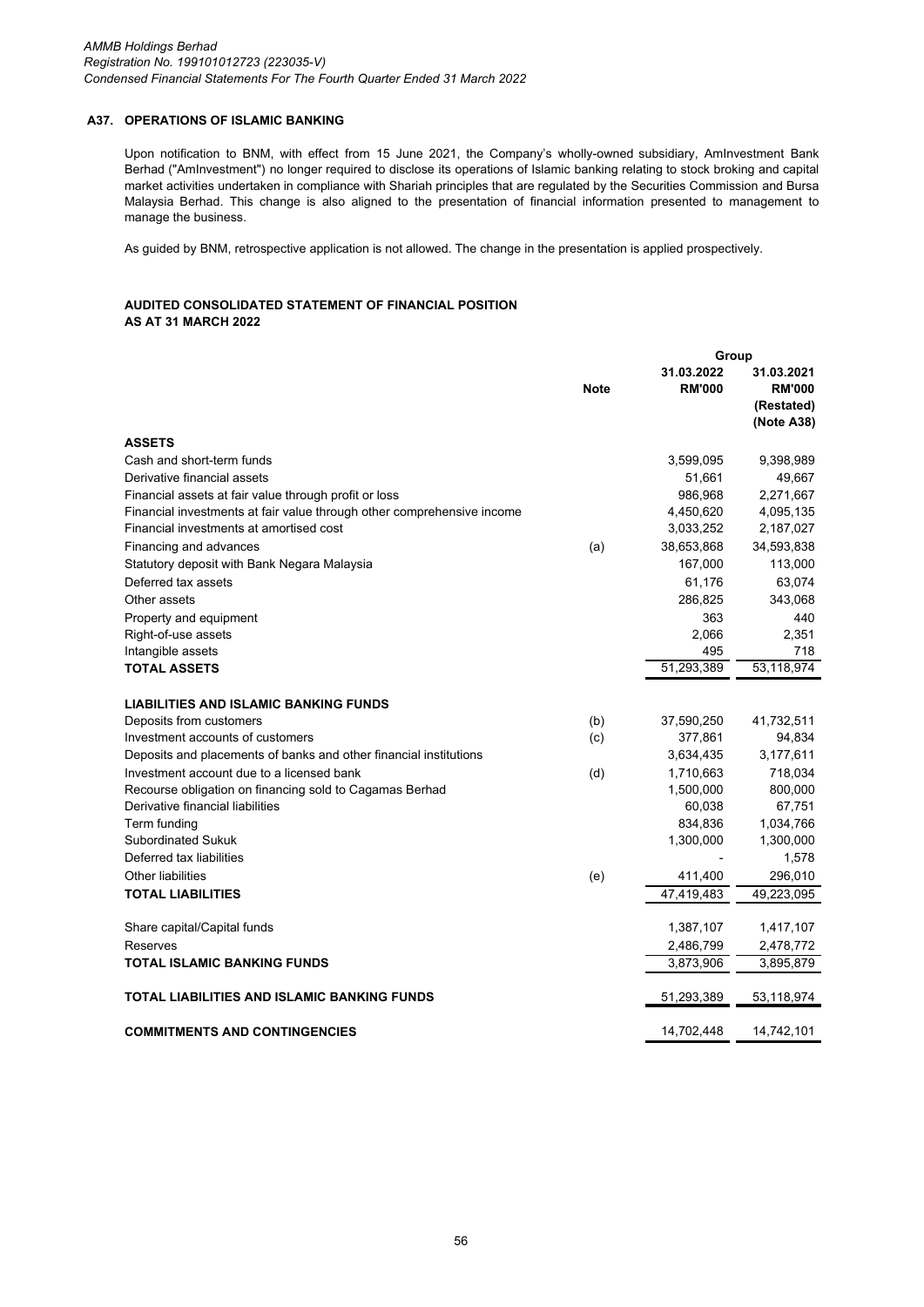## **AUDITED CONSOLIDATED STATEMENT OF PROFIT OR LOSS FOR THE FINANCIAL QUARTER ENDED 31 MARCH 2022**

| Group                                                               |                | <b>Individual Quarter</b>   |                                                        | <b>Cumulative Quarter</b>   |                                                         |
|---------------------------------------------------------------------|----------------|-----------------------------|--------------------------------------------------------|-----------------------------|---------------------------------------------------------|
|                                                                     | <b>Note</b>    | 31.03.2022<br><b>RM'000</b> | 31.03.2021<br><b>RM'000</b><br>(Restated)<br>(Note 38) | 31.03.2022<br><b>RM'000</b> | 31.03.2021<br><b>RM'000</b><br>(Restated)<br>(Note A38) |
| Income derived from investment of depositors'                       |                |                             |                                                        |                             |                                                         |
| funds                                                               |                | 426,290                     | 405,721                                                | 1,702,082                   | 1,620,180                                               |
| Income derived from investment of investment                        |                |                             |                                                        |                             |                                                         |
| account funds                                                       |                | 15,411                      | 6,915                                                  | 56,219                      | 32,073                                                  |
| Income derived from Islamic Banking Funds                           |                | 43,137                      | 42,708                                                 | 169,510                     | 176,963                                                 |
| Writeback of/(Allowances for) impairment on                         |                |                             |                                                        |                             |                                                         |
| financing and advances - net                                        |                | 165,794                     | (41,709)                                               | (241, 871)                  | (327, 178)                                              |
| Allowances for impairment on:                                       |                |                             |                                                        |                             |                                                         |
| - Financial investments                                             |                | (251, 143)                  | (182, 044)                                             | (255,960)                   | (178,088)                                               |
| - Other financial assets                                            |                | (139)                       | (52)                                                   | (75)                        | (49)                                                    |
| Provision for commitments and contingencies<br>- (charge)/writeback |                | (2, 439)                    | (966)                                                  | (8, 975)                    | 2,433                                                   |
| Total distributable income                                          |                | 396.911                     | 230.573                                                | 1.420.930                   | 1,326,334                                               |
| Income attributable to the depositors                               |                |                             |                                                        |                             |                                                         |
| and others                                                          | $\overline{2}$ | (193, 323)                  | (175,062)                                              | (750, 266)                  | (777, 274)                                              |
| Income attributable to the investment account holders               |                | (12, 942)                   | (5,750)                                                | (47, 845)                   | (26,612)                                                |
| Total net income                                                    |                | 190.646                     | 49.761                                                 | 622.819                     | 522,448                                                 |
| Operating expenses                                                  |                | (72, 576)                   | (74, 856)                                              | (285, 294)                  | (296, 934)                                              |
| Finance costs                                                       |                | (23, 934)                   | (24, 072)                                              | (97, 455)                   | (98, 692)                                               |
| Profit/(Loss) before taxation and zakat                             |                | 94,136                      | (49, 167)                                              | 240,070                     | 126,822                                                 |
| Taxation and zakat                                                  |                | (18, 201)                   | 14,214                                                 | (51, 676)                   | 1,340                                                   |
| Profit/(Loss) for the financial quarter/year                        |                | 75,935                      | (34, 953)                                              | 188,394                     | 128,162                                                 |

Note:

- 1 Included the net loss of RM18,555,000 (31 March 2021: RM68,920,000) from measures implemented in response to COVID-19 pandemic.
- 2 Included a fair value gain of RM18,872,000 (31 March 2021: RM 19,021,000) recognised by AmBank Islamic Berhad from funding obtained from a related company. The funding was obtained for the purposes of providing Special Relief Facility ("SRF") financing at concessionary rate to assist SME businesses adversely impacted by the COVID-19 pandemic.

## **AUDITED CONSOLIDATED STATEMENT OF COMPREHENSIVE INCOME FOR THE FINANCIAL QUARTER ENDED 31 MARCH 2022**

| Group                                                                     | <b>Individual Quarter</b>   |                             | <b>Cumulative Quarter</b>   |                             |
|---------------------------------------------------------------------------|-----------------------------|-----------------------------|-----------------------------|-----------------------------|
|                                                                           | 31.03.2022<br><b>RM'000</b> | 31.03.2021<br><b>RM'000</b> | 31.03.2022<br><b>RM'000</b> | 31.03.2021<br><b>RM'000</b> |
| Profit/(Loss) for the financial quarter/year                              | 75,935                      | (34, 953)                   | 188,394                     | 128,162                     |
| Other comprehensive income:                                               |                             |                             |                             |                             |
| Items that may be reclassified subsequently                               |                             |                             |                             |                             |
| to statement of profit or loss                                            |                             |                             |                             |                             |
| Financial investments at fair value through other                         |                             |                             |                             |                             |
| comprehensive income:                                                     |                             |                             |                             |                             |
| net unrealised loss for changes in fair value<br>$\overline{\phantom{a}}$ | (22, 733)                   | (80, 688)                   | (62,083)                    | (103)                       |
| changes in expected credit loss                                           | (5, 164)                    | (6, 405)                    | (59)                        | (10, 838)                   |
| net gain reclassified to profit or loss                                   |                             | (118)                       | (596)                       | (2,015)                     |
| tax effect                                                                | 5,456                       | 19,564                      | 14,873                      | 679                         |
| Other comprehensive loss for the financial quarter/year                   |                             |                             |                             |                             |
| net of tax                                                                | (22,441)                    | (67, 647)                   | (47, 865)                   | (12,277)                    |
| Total comprehensive income/(loss) for the financial                       |                             |                             |                             |                             |
| quarter/year                                                              | 53,494                      | (102,600)                   | 140,529                     | 115,885                     |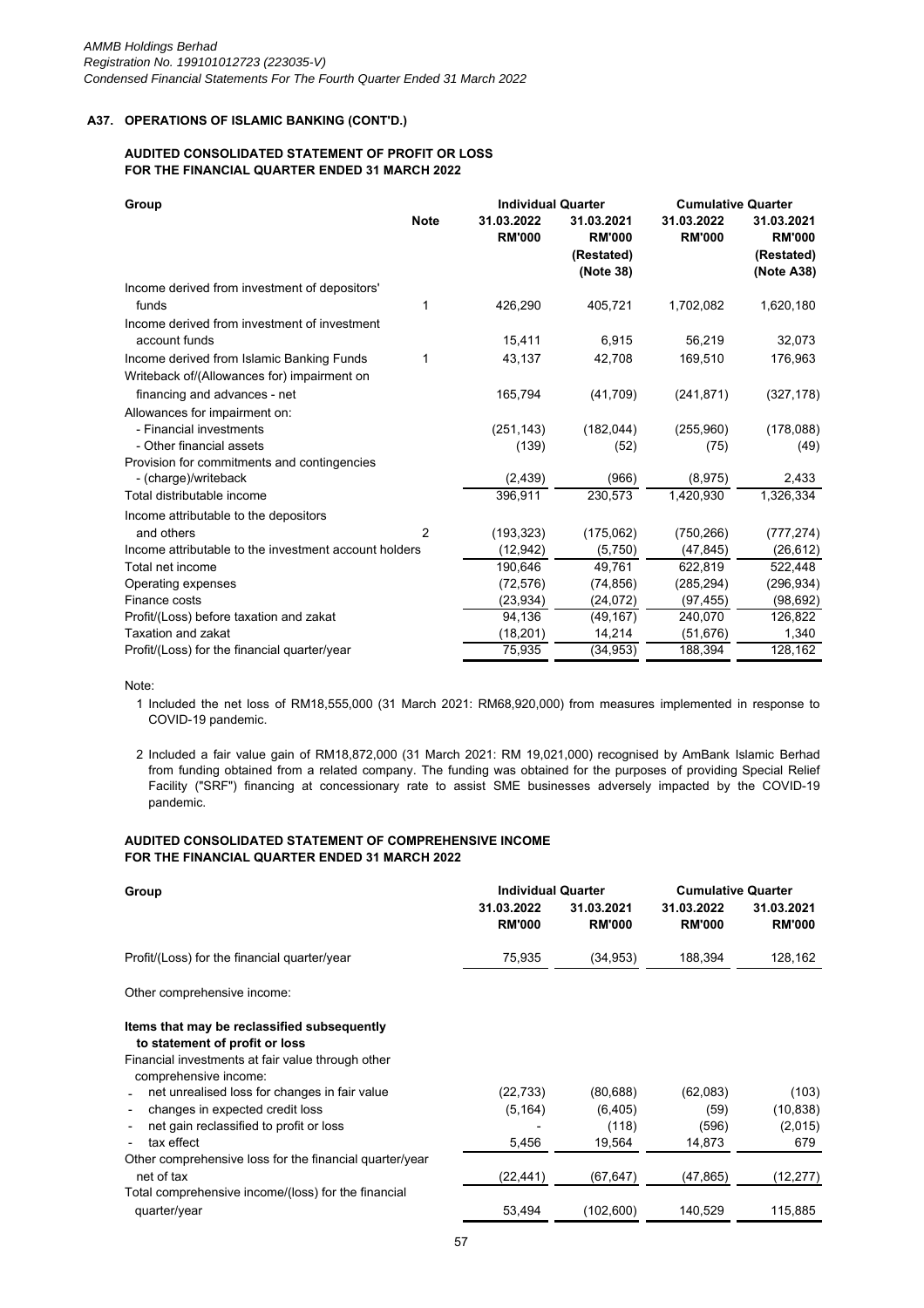## **AUDITED CONSOLIDATED STATEMENT OF CHANGES IN EQUITY FOR THE FINANCIAL YEAR ENDED 31 MARCH 2022**

|                                                                                                     |                                                                   | <b>Non-Distributable</b>               |                                               | <b>Distributable</b>                         |                                                |
|-----------------------------------------------------------------------------------------------------|-------------------------------------------------------------------|----------------------------------------|-----------------------------------------------|----------------------------------------------|------------------------------------------------|
| Group                                                                                               | <b>Share</b><br>capital/<br><b>Capital funds</b><br><b>RM'000</b> | Regulatory<br>reserve<br><b>RM'000</b> | <b>Fair value</b><br>reserve<br><b>RM'000</b> | <b>Retained</b><br>earnings<br><b>RM'000</b> | <b>Total</b><br><b>Equity</b><br><b>RM'000</b> |
| <b>At 1 April 2020</b>                                                                              | 1,417,107                                                         | 71,612                                 | 56,249                                        | 2,235,026                                    | 3,779,994                                      |
| Profit for the financial year<br>Other comprehensive loss, net<br>Total comprehensive (loss)/income |                                                                   |                                        | (12, 277)                                     | 128,162                                      | 128,162<br>(12, 277)                           |
| for the financial year                                                                              |                                                                   |                                        | (12, 277)                                     | 128,162                                      | 115,885                                        |
| Transfer to retained earnings <sup>^</sup>                                                          |                                                                   | (71, 612)                              |                                               | 71,612                                       |                                                |
| At 31 March 2021                                                                                    | 1,417,107                                                         |                                        | 43,972                                        | 2,434,800                                    | 3,895,879                                      |
| <b>At 1 April 2021</b>                                                                              | 1,417,107                                                         |                                        | 43,972                                        | 2,434,800                                    | 3,895,879                                      |
| Profit for the financial year<br>Other comprehensive loss, net                                      |                                                                   |                                        | (47, 865)                                     | 188,394                                      | 188,394<br>(47, 865)                           |
| Total comprehensive (loss)/income<br>for the financial year                                         |                                                                   |                                        | (47, 865)                                     | 188,394                                      | 140,529                                        |
| Transfer to conventional fund*<br>Dividend on ordinary shares:                                      | (30,000)                                                          |                                        |                                               | (95, 424)                                    | (125, 424)                                     |
| - final, financial year ended 31 March 2021                                                         | (30,000)                                                          |                                        |                                               | (37,078)<br>(132, 502)                       | (37,078)<br>(162, 502)                         |
| At 31 March 2022                                                                                    | 1,387,107                                                         |                                        | (3,893)                                       | 2,490,692                                    | 3,873,906                                      |

^ Bank Negara Malaysia ("BNM") had in March 2020 implemented additional measures in response to COVID-19 pandemic. These measures, amongst others, aim to ensure that the financial intermediation function of the financial sector remains intact and banking institutions remain focused on supporting the economy during these exceptional circumstances. As at 31 March 2021, no regulatory reserve was held against expected losses, one of the drawdown of prudential buffers as allowed by BNM.

\* Relates to Islamic Banking of AmInvestment Bank.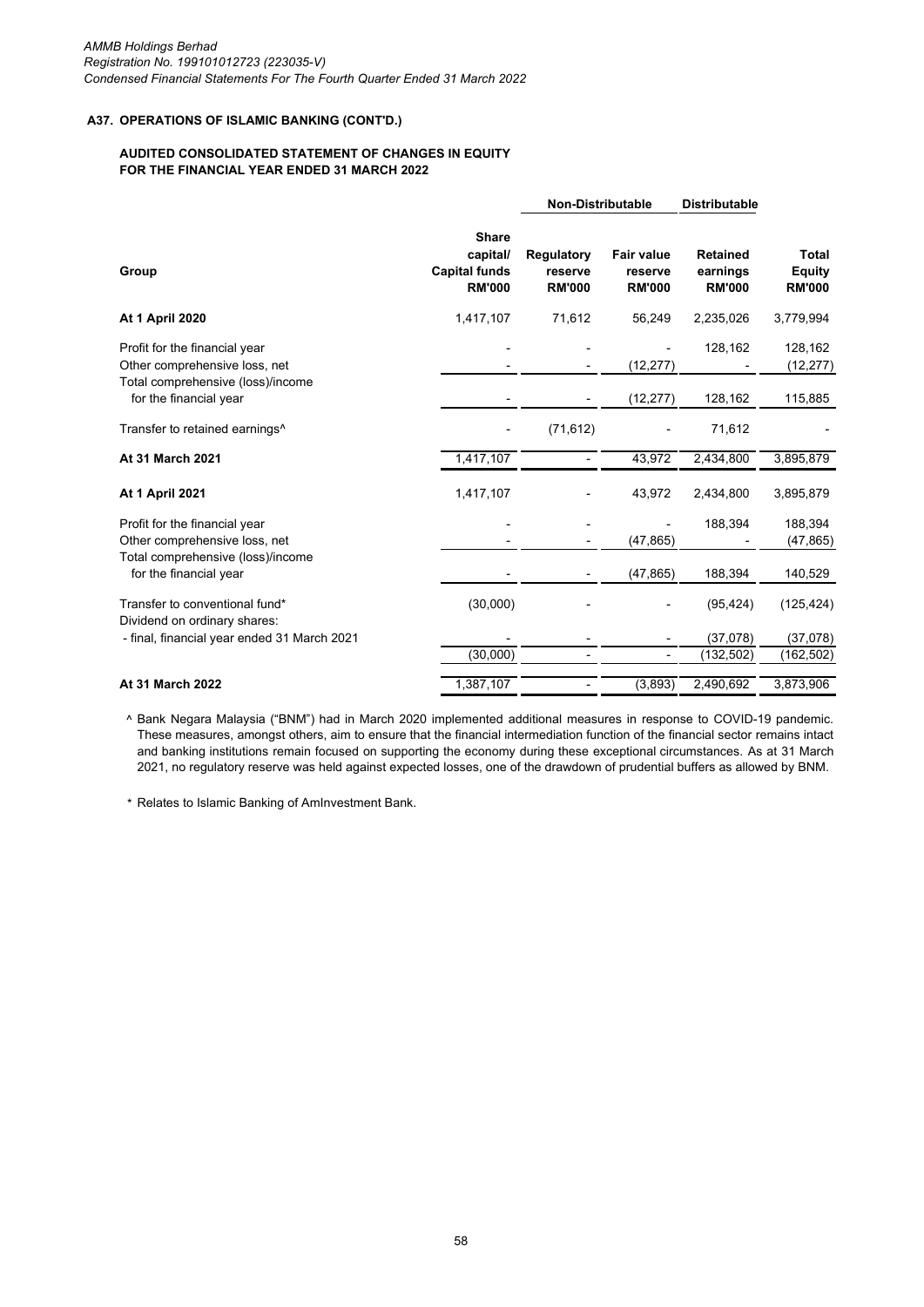## **(a) Financing and Advances**

Financing and advances by type of financing and Shariah contracts are as follows:

|                                              | <b>Bai' Bithaman</b> |               | Musharakah    | Al-Ijarah Thummah |                          |               |               |
|----------------------------------------------|----------------------|---------------|---------------|-------------------|--------------------------|---------------|---------------|
| Group                                        | Ajil                 | Murabahah     | Mutanagisah   | Al-Bai' (AITAB)   | Bai' Inah                | <b>Others</b> | Total         |
| 31.03.2022                                   | <b>RM'000</b>        | <b>RM'000</b> | <b>RM'000</b> | <b>RM'000</b>     | <b>RM'000</b>            | <b>RM'000</b> | <b>RM'000</b> |
| At amortised cost:                           |                      |               |               |                   |                          |               |               |
| Cash lines                                   |                      | 617,679       |               |                   | 578,646                  |               | 1,196,325     |
| Term financing                               | 439,860              | 12,596,186    | 8,806         |                   | 1,091,129                | 20,160        | 14,156,141    |
| Revolving credit                             | 27,065               | 3,744,672     |               |                   | 1,128,326                |               | 4,900,063     |
| Housing financing                            | 2,589,646            | 8,540,970     | 43,458        |                   |                          |               | 11,174,074    |
| Hire purchase receivables                    | 3                    |               |               | 4,255,450         |                          |               | 4,255,453     |
| <b>Bills receivables</b>                     |                      | 630,366       |               |                   | $\overline{\phantom{a}}$ | 40,342        | 670,708       |
| Credit card receivables                      |                      |               |               |                   | $\overline{\phantom{a}}$ | 447,758       | 447,758       |
| Trust receipts                               |                      | 381,229       |               |                   |                          |               | 381,229       |
| Claims on customers under                    |                      |               |               |                   |                          |               |               |
| acceptance credits                           |                      | 1,784,824     |               |                   |                          | 353,913       | 2,138,737     |
| Staff financing                              |                      | 17,862        |               |                   |                          |               | 17,862        |
| Others                                       |                      |               |               |                   |                          | 9,102         | 9,102         |
| Gross financing and advances*                | 3,056,574            | 28,313,788    | 52,264        | 4,255,450         | 2,798,101                | 871,275       | 39,347,452    |
| Allowance for impairment on                  |                      |               |               |                   |                          |               |               |
| financing and advances                       |                      |               |               |                   |                          |               |               |
| - Stage 1 - 12-months ECL                    |                      |               |               |                   |                          |               | (61, 592)     |
| - Stage 2 - Lifetime ECL not credit impaired |                      |               |               |                   |                          |               | (401, 419)    |
| - Stage 3 - Lifetime ECL credit impaired     |                      |               |               |                   |                          |               | (230, 573)    |
| Net financing and advances                   |                      |               |               |                   |                          |               | 38,653,868    |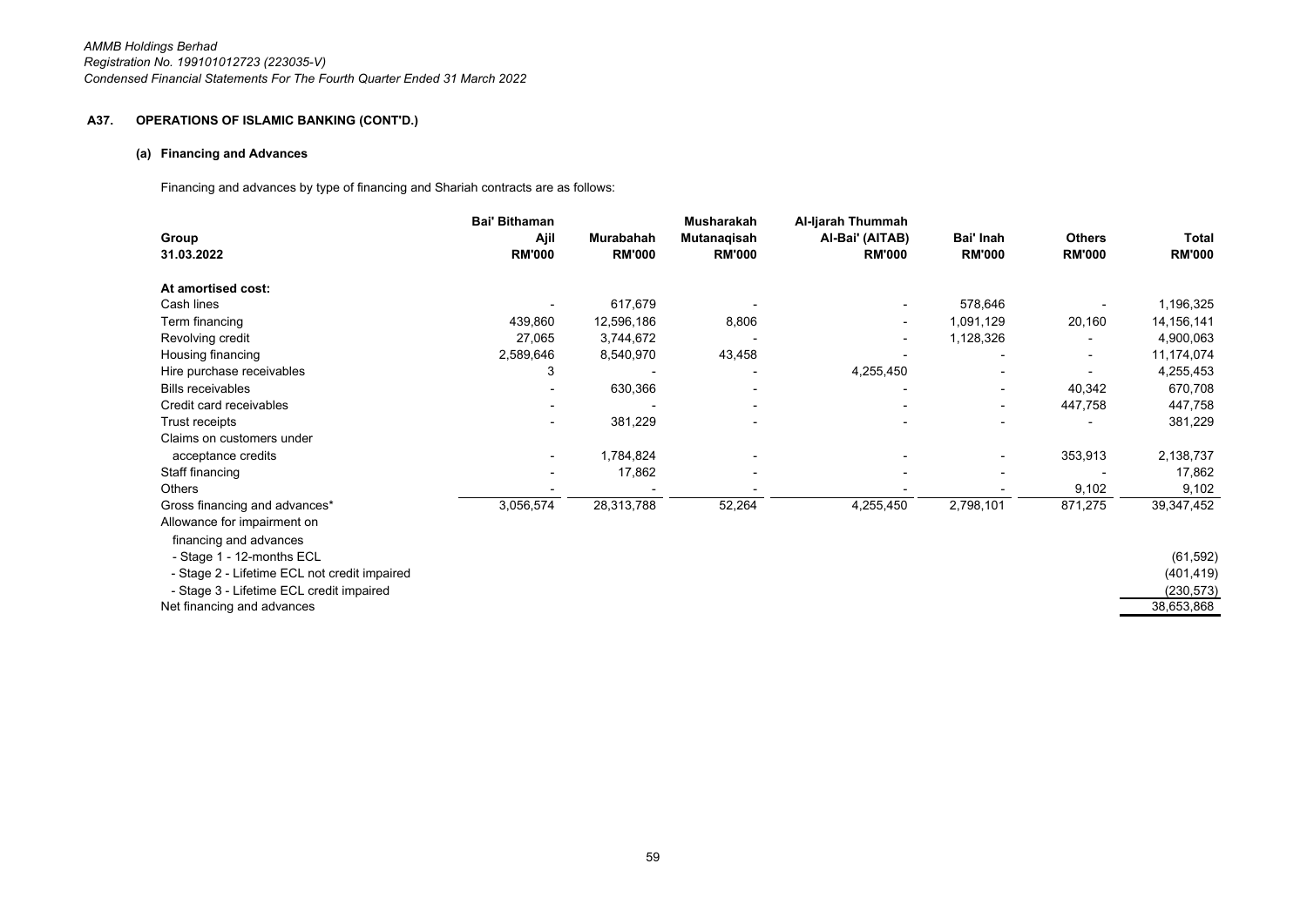#### **(a) Financing and Advances (Cont'd.)**

Financing and advances by type of financing and Shariah contracts are as follows: (Cont'd.)

| Group<br>31.03.2021 (Restated)               | <b>Bai' Bithaman</b><br>Ajil<br><b>RM'000</b> | Murabahah<br><b>RM'000</b> | Musharakah<br>Mutanaqisah<br><b>RM'000</b> | Al-Ijarah Thummah<br>Al-Bai' (AITAB)<br><b>RM'000</b> | Bai' Inah<br><b>RM'000</b> | <b>Others</b><br><b>RM'000</b> | Total<br><b>RM'000</b> |
|----------------------------------------------|-----------------------------------------------|----------------------------|--------------------------------------------|-------------------------------------------------------|----------------------------|--------------------------------|------------------------|
| At amortised cost:                           |                                               |                            |                                            |                                                       |                            |                                |                        |
| Cash lines                                   |                                               | 586,926                    |                                            |                                                       | 612,527                    |                                | 1,199,453              |
| Term financing                               | 503,991                                       | 11,078,280                 | 8,925                                      | $\overline{\phantom{a}}$                              | 1,467,826                  | 40,320                         | 13,099,342             |
| Revolving credit                             | 42,065                                        | 3,217,574                  |                                            | $\overline{\phantom{a}}$                              | 1,123,575                  |                                | 4,383,214              |
| Housing financing                            | 2,736,494                                     | 6,544,595                  | 45,197                                     |                                                       |                            | $\overline{\phantom{a}}$       | 9,326,286              |
| Hire purchase receivables                    | 4                                             |                            |                                            | 4,003,861                                             |                            |                                | 4,003,865              |
| <b>Bills receivables</b>                     |                                               | 310,200                    |                                            |                                                       | $\overline{\phantom{a}}$   | 23,618                         | 333,818                |
| Credit card receivables                      |                                               |                            |                                            |                                                       | $\blacksquare$             | 453,056                        | 453,056                |
| Trust receipts                               |                                               | 283,607                    |                                            |                                                       |                            |                                | 283,607                |
| Claims on customers under                    |                                               |                            |                                            |                                                       |                            |                                |                        |
| acceptance credits                           |                                               | 1,848,952                  |                                            |                                                       | $\overline{\phantom{a}}$   | 259,041                        | 2,107,993              |
| Staff financing                              |                                               | 12,454                     |                                            |                                                       |                            |                                | 12,454                 |
| Others                                       |                                               |                            |                                            |                                                       |                            | 37,330                         | 37,330                 |
| Gross financing and advances*                | 3,282,554                                     | 23,882,588                 | 54,122                                     | 4,003,861                                             | 3,203,928                  | 813,365                        | 35,240,418             |
| Allowance for impairment on                  |                                               |                            |                                            |                                                       |                            |                                |                        |
| financing and advances                       |                                               |                            |                                            |                                                       |                            |                                |                        |
| - Stage 1 - 12-months ECL                    |                                               |                            |                                            |                                                       |                            |                                | (143, 487)             |
| - Stage 2 - Lifetime ECL not credit impaired |                                               |                            |                                            |                                                       |                            |                                | (401, 459)             |
| - Stage 3 - Lifetime ECL credit impaired     |                                               |                            |                                            |                                                       |                            |                                | (101, 634)             |
| Net financing and advances                   |                                               |                            |                                            |                                                       |                            |                                | 34,593,838             |

**\***Included in financing and advances are exposures to the Restricted Investment Account ("RA") arrangements between AmBank Islamic and AmBank. Under the RA contract, the profit is shared based on a pre-agreed ratio. AmBank is exposed to the risks and rewards on the RA financing and it had accounted for all allowances for impairment arising from the RA financing.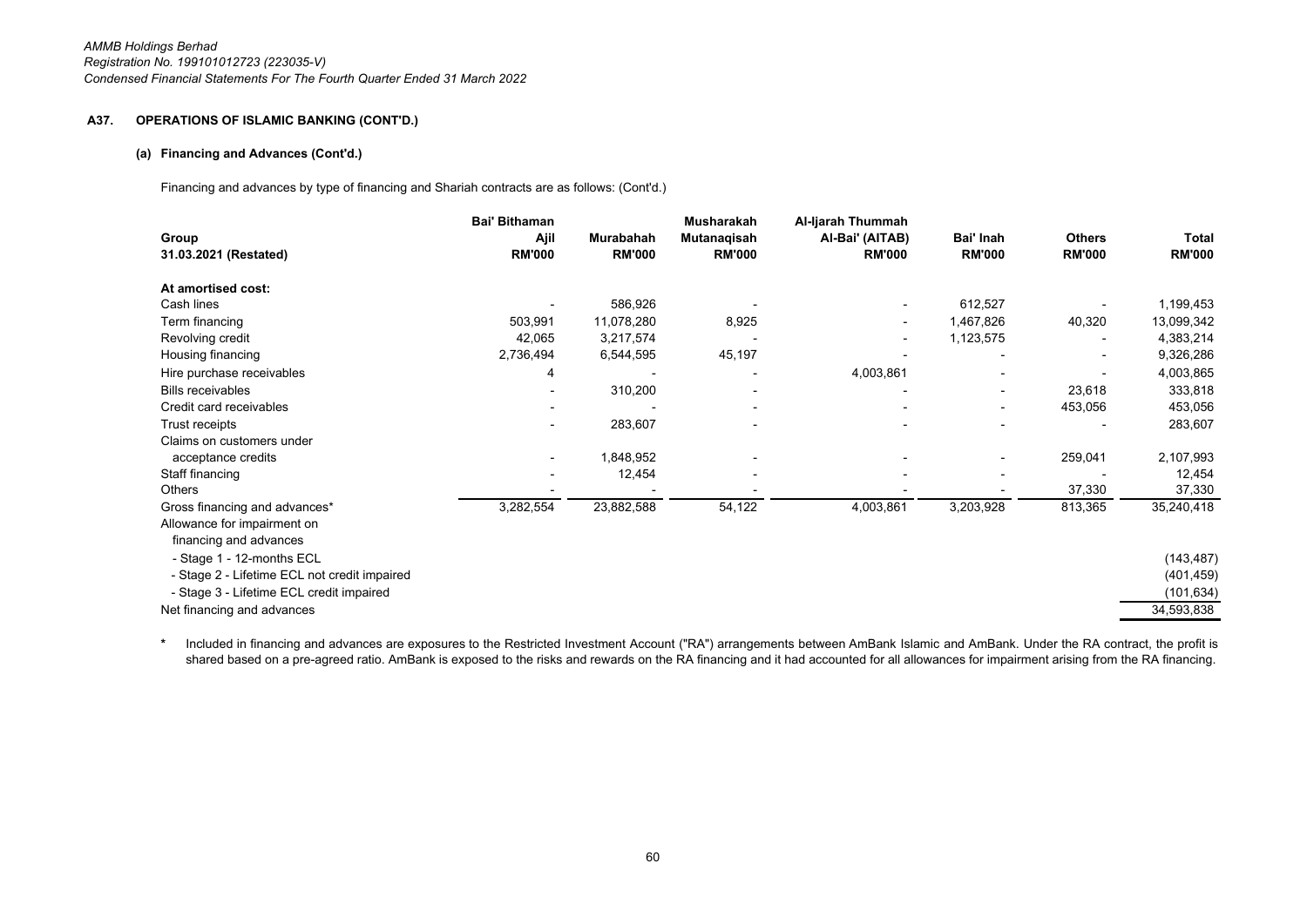# **(a) Financing and Advances (Cont'd.)**

## (i) Movements in impaired financing and advances are as follows:

|                                                                                     | Group                       |                             |  |
|-------------------------------------------------------------------------------------|-----------------------------|-----------------------------|--|
|                                                                                     | 31.03.2022<br><b>RM'000</b> | 31.03.2021<br><b>RM'000</b> |  |
| Balance at beginning of the financial year                                          | 613.074                     | 615,350                     |  |
| Additions during the financial year                                                 | 718.754                     | 385,160                     |  |
| Reclassified to non-impaired financing                                              | (77, 186)                   | (19, 613)                   |  |
| Recoveries                                                                          | (337, 277)                  | (221, 495)                  |  |
| Amount written off                                                                  | (288,823)                   | (146,328)                   |  |
| Balance at end of the financial year                                                | 628.542                     | 613.074                     |  |
| Gross impaired financing and advances as % of total gross financing<br>and advances | 1.60%                       | 1.74%                       |  |
| Financing loss coverage (including regulatory reserve)                              | 114.3%                      | 108.0%                      |  |

## (ii) Movements in allowances for ECL are as follows:

| Group<br>31.03.2022                                 | Stage 1<br>12-month         | Stage 2<br><b>Lifetime ECL</b><br>not credit | Stage 3<br><b>Lifetime ECL</b><br>credit |                        |
|-----------------------------------------------------|-----------------------------|----------------------------------------------|------------------------------------------|------------------------|
|                                                     | <b>ECL</b><br><b>RM'000</b> | impaired<br><b>RM'000</b>                    | impaired<br><b>RM'000</b>                | Total<br><b>RM'000</b> |
| Balance at beginning of the financial year          | 143,487                     | 401,459                                      | 101,634                                  | 646,580                |
| Net (writeback of)/allowances for ECL               | (81,909)                    | (42)                                         | 417,762                                  | 335,811                |
| - Transfer to 12-month ECL (Stage 1)                | 2,625                       | (28, 659)                                    | (1,070)                                  | (27, 104)              |
| - Transfer to Lifetime ECL not credit impaired      |                             |                                              |                                          |                        |
| (Stage 2)                                           | (4,581)                     | 37,018                                       | (7, 784)                                 | 24,653                 |
| -Transfer to Lifetime ECL credit impaired (Stage 3) | (542)                       | (18, 470)                                    | 22,179                                   | 3,167                  |
| New financial assets originated                     | 20,276                      | 16,949                                       | 1,279                                    | 38,504                 |
| Net remeasurement of allowances                     | (37,662)                    | 26,473                                       | 426,783                                  | 415,594                |
| Changes in model assumptions<br>and methodologies   | (47, 158)                   | (13,962)                                     |                                          | (61, 120)              |
| Modification of contractual cash flows              |                             |                                              |                                          |                        |
| of financial assets                                 | (374)                       | 3,248                                        | (484)                                    | 2,390                  |
| Financial assets derecognised                       | (14, 493)                   | (22, 639)                                    | (23, 141)                                | (60, 273)              |
| Foreign exchange differences                        | 14                          | $\overline{2}$                               |                                          | 16                     |
| Amount written-off                                  |                             |                                              | (288, 823)                               | (288,823)              |
| Balance at end of the financial year<br>Note 1      | 61,592                      | 401,419                                      | 230,573                                  | 693,584                |
|                                                     |                             |                                              |                                          |                        |

# Note:

1 As at 31 March 2022, the gross exposure (including profit receivable) relating to RA financing amounted to RM1,713.8 million (31 March 2021: RM719.5 million). ECL allowance for the RA financing which amounted to RM2.2 million (31 March 2021: RM1.9 million) is taken up by AmBank.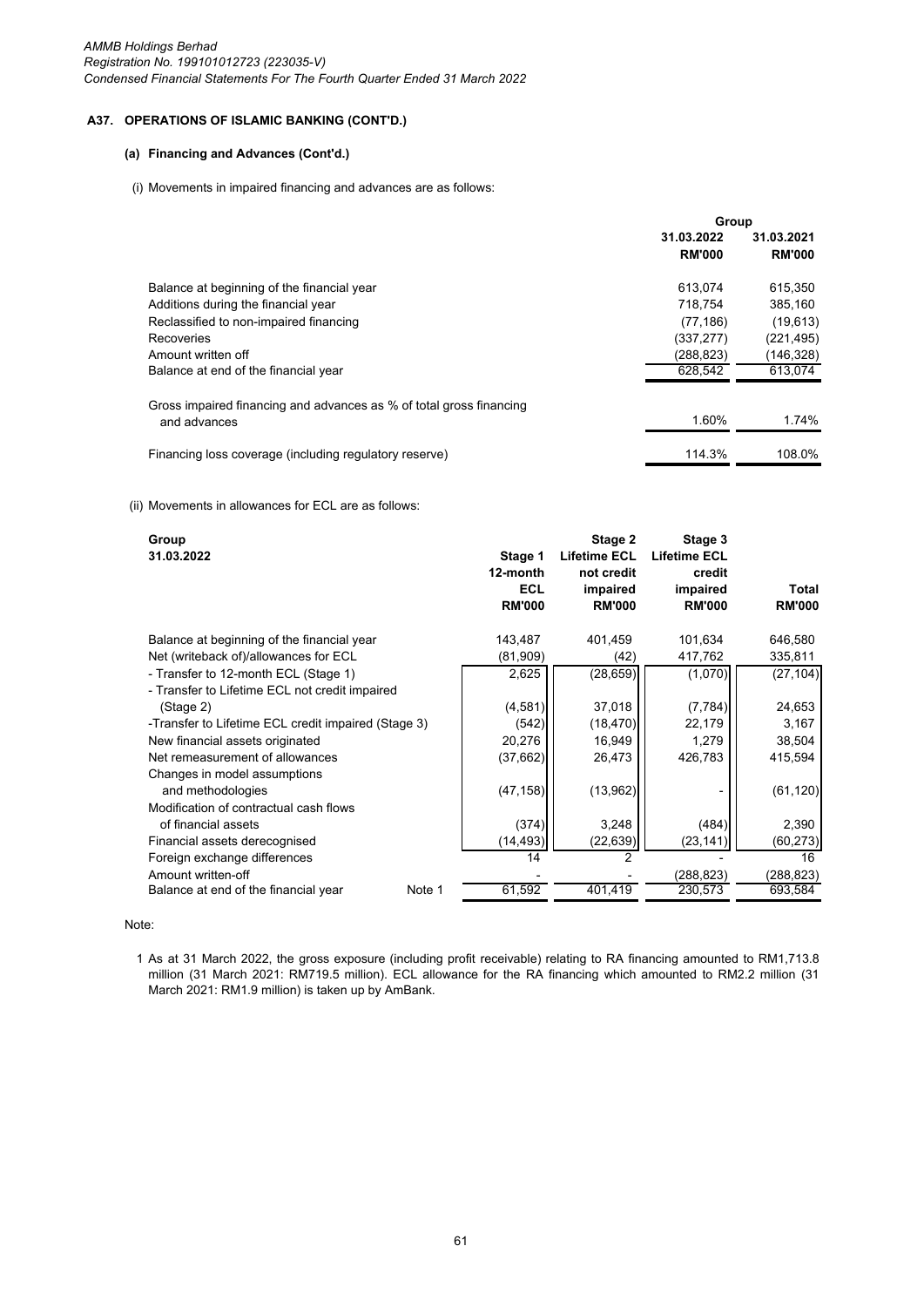*AMMB Holdings Berhad Registration No. 199101012723 (223035-V) Condensed Financial Statements For The Fourth Quarter Ended 31 March 2022*

# **A37. OPERATIONS OF ISLAMIC BANKING (CONT'D.)**

# **(a) Financing and Advances (Cont'd.)**

(ii) Movements in allowances for ECL are as follows: (Cont'd.)

| Group<br>31.03.2021 (Restated)                                       | Stage 1<br>12-month<br><b>ECL</b><br><b>RM'000</b> | Stage 2<br><b>Lifetime ECL</b><br>not credit<br>impaired<br><b>RM'000</b> | Stage 3<br><b>Lifetime ECL</b><br>credit<br>impaired<br><b>RM'000</b> | <b>Total</b><br><b>RM'000</b> |
|----------------------------------------------------------------------|----------------------------------------------------|---------------------------------------------------------------------------|-----------------------------------------------------------------------|-------------------------------|
| Balance at beginning of the financial year<br>- as previously stated | 101,638                                            | 167,791                                                                   | 97,049                                                                | 366,478                       |
| - reclassification                                                   | (409)                                              |                                                                           |                                                                       | (409)                         |
| Balance at beginning of the financial year,                          |                                                    |                                                                           |                                                                       |                               |
| as restated                                                          | 101,229                                            | 167,791                                                                   | 97,049                                                                | 366,069                       |
| Net allowances for ECL                                               | 42,238                                             | 233,669                                                                   | 150,913                                                               | 426,820                       |
| - Transfer to 12-month ECL (Stage 1)                                 | 3,805                                              | (19, 740)                                                                 | (329)                                                                 | (16, 264)                     |
| - Transfer to Lifetime ECL not credit impaired                       |                                                    |                                                                           |                                                                       |                               |
| (Stage 2)                                                            | (10, 809)                                          | 80,382                                                                    | (4,956)                                                               | 64,617                        |
| - Transfer to Lifetime ECL credit impaired (Stage 3)                 | (518)                                              | (6,739)                                                                   | 31,853                                                                | 24,596                        |
| New financial assets originated                                      | 24,850                                             | 66,108                                                                    | 1,849                                                                 | 92,807                        |
| Net remeasurement of allowances                                      | 42,333                                             | 148,916                                                                   | 149,374                                                               | 340,623                       |
| Changes in model assumptions                                         |                                                    |                                                                           |                                                                       |                               |
| and methodologies                                                    | (5, 364)                                           | (18, 331)                                                                 |                                                                       | (23, 695)                     |
| Modification of contractual cash                                     |                                                    |                                                                           |                                                                       |                               |
| flows of financial assets                                            | 36                                                 | 1,424                                                                     | (29)                                                                  | 1,431                         |
| Financial assets derecognised                                        | (12,095)                                           | (18, 351)                                                                 | (26, 849)                                                             | (57, 295)                     |
| Foreign exchange differences                                         | 20                                                 | (1)                                                                       |                                                                       | 19                            |
| Amount written-off                                                   |                                                    |                                                                           | (146,328)                                                             | (146, 328)                    |
| Balance at end of the financial year                                 | 143,487                                            | 401,459                                                                   | 101,634                                                               | 646,580                       |

## **(b) Deposits From Customers**

|                            | Group         |               |
|----------------------------|---------------|---------------|
|                            | 31.03.2022    | 31.03.2021    |
|                            | <b>RM'000</b> | <b>RM'000</b> |
| By type of deposit:        |               |               |
| Savings deposits           |               |               |
| Commodity Murabahah        | 3,850,631     | 3,169,111     |
| Qard                       | 146.823       | 83.621        |
| Demand deposits            |               |               |
| <b>Commodity Murabahah</b> | 9,587,153     | 9,012,721     |
| Qard                       | 861.168       | 443.683       |
| Term deposits              |               |               |
| <b>Commodity Murabahah</b> | 22,994,199    | 28,786,399    |
| Qard                       | 150,276       | 236,976       |
|                            | 37,590,250    | 41,732,511    |

The deposits are sourced from the following types of customers:

|                                 |                             | Group                       |  |  |
|---------------------------------|-----------------------------|-----------------------------|--|--|
|                                 | 31.03.2022<br><b>RM'000</b> | 31.03.2021<br><b>RM'000</b> |  |  |
| <b>Business enterprises</b>     | 22,820,946                  | 27,148,886                  |  |  |
| Government and statutory bodies | 3,180,849                   | 4,429,701                   |  |  |
| <b>Individuals</b>              | 10,600,240                  | 9.164.941                   |  |  |
| <b>Others</b>                   | 988.215                     | 988,983                     |  |  |
|                                 | 37,590,250                  | 41.732.511                  |  |  |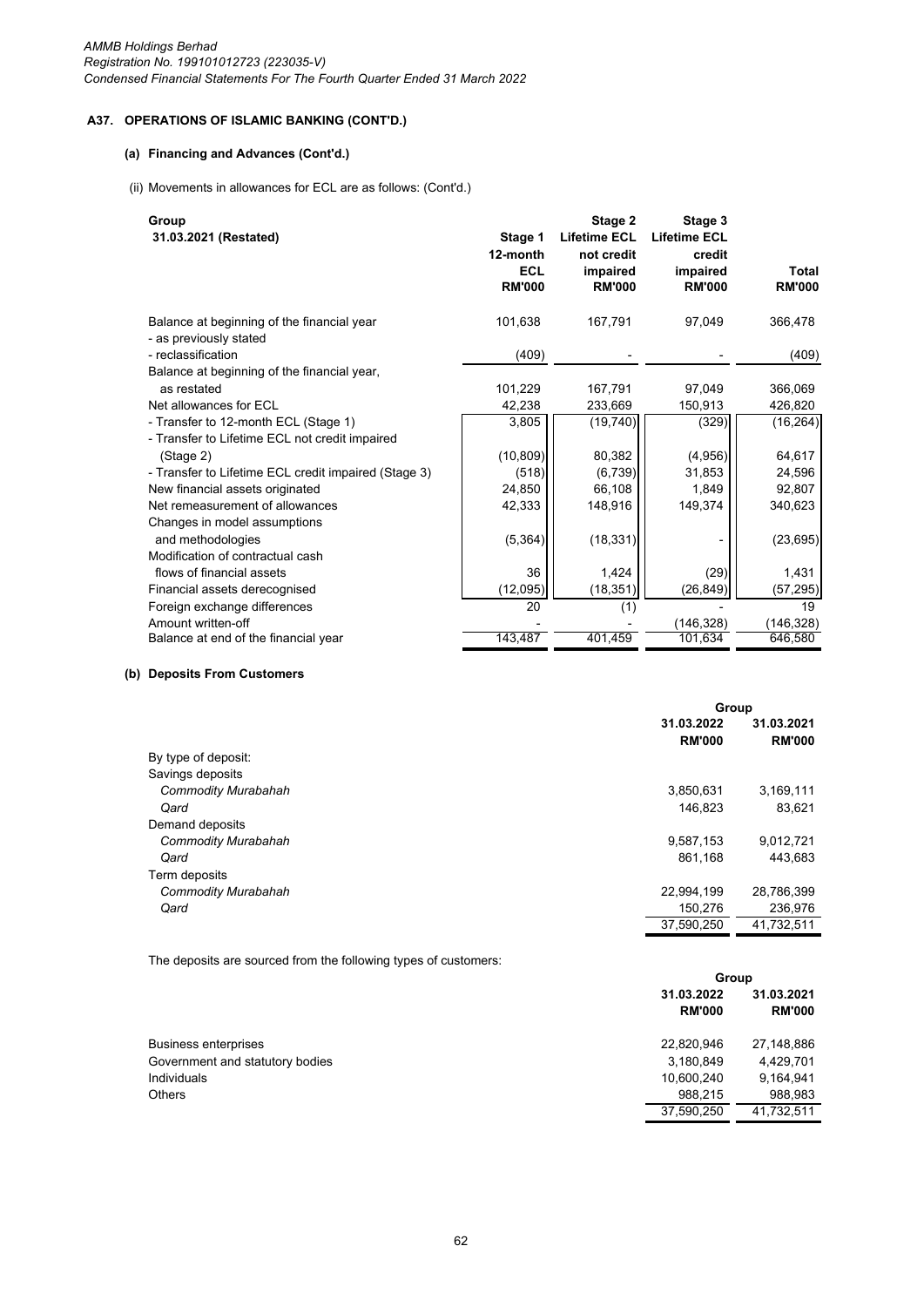# **(b) Deposits From Customers (Cont'd.)**

The maturity structure of term deposits are as follows:

|                                |                             | Group                       |  |  |
|--------------------------------|-----------------------------|-----------------------------|--|--|
|                                | 31.03.2022<br><b>RM'000</b> | 31.03.2021<br><b>RM'000</b> |  |  |
| Due within six months          | 18,084,514                  | 24,293,982                  |  |  |
| Over six months to one year    | 4,774,000                   | 4,104,731                   |  |  |
| Over one year to three years   | 214.910                     | 614,839                     |  |  |
| Over three years to five years | 71,051                      | 9,823                       |  |  |
|                                | 23,144,475                  | 29,023,375                  |  |  |
|                                |                             |                             |  |  |

#### **(c) Investment Accounts Of Customers**

|                                   | Group                       |                             |
|-----------------------------------|-----------------------------|-----------------------------|
|                                   | 31.03.2022<br><b>RM'000</b> | 31.03.2021<br><b>RM'000</b> |
| Unrestricted investment accounts: |                             |                             |
| Without maturity                  |                             |                             |
| - Wakalah                         | 16.573                      | 18,342                      |
| With maturity                     |                             |                             |
| - Mudarabah                       | 361,288                     | 76,492                      |
|                                   | 377,861                     | 94,834                      |

The investment accounts are sourced from the following types of customers:

|                               | Group         |               |
|-------------------------------|---------------|---------------|
|                               | 31.03.2022    | 31.03.2021    |
|                               | <b>RM'000</b> | <b>RM'000</b> |
| <b>Business enterprises</b>   | 354,618       | 68,200        |
| Individuals                   | 23,243        | 26,634        |
|                               | 377.861       | 94,834        |
|                               | Group         |               |
|                               | 31.03.2022    | 31.03.2021    |
|                               | <b>RM'000</b> | <b>RM'000</b> |
| Investment asset:             |               |               |
| Interbank placement (Wakalah) | 16,573        | 18,342        |
|                               |               |               |
| Housing financing (Mudarabah) | 361,288       | 76,492        |

Average Profit Rate of Return and Average Performance Incentive Fee for the investment accounts are as follows:

|                         | Investment account holder                 |                                     |                                                       |
|-------------------------|-------------------------------------------|-------------------------------------|-------------------------------------------------------|
|                         | Average<br>profit sharing<br>ratio<br>(%) | Average rate<br>of return<br>$(\%)$ | Average<br>performance<br>incentive<br>fee<br>$(\% )$ |
| 31.03.2022              |                                           |                                     |                                                       |
| Maturity                |                                           |                                     |                                                       |
| less than 3 months      | 53.12                                     | 1.92                                | 1.75                                                  |
| over 3 months to 1 year | 54.01                                     | 2.16                                |                                                       |
| 31.03.2021              |                                           |                                     |                                                       |
| Maturity                |                                           |                                     |                                                       |
| less than 3 months      | 52.46                                     | 1.79                                | 1.89                                                  |
| over 3 months to 1 year | 66.13                                     | 2.73                                |                                                       |
|                         |                                           |                                     |                                                       |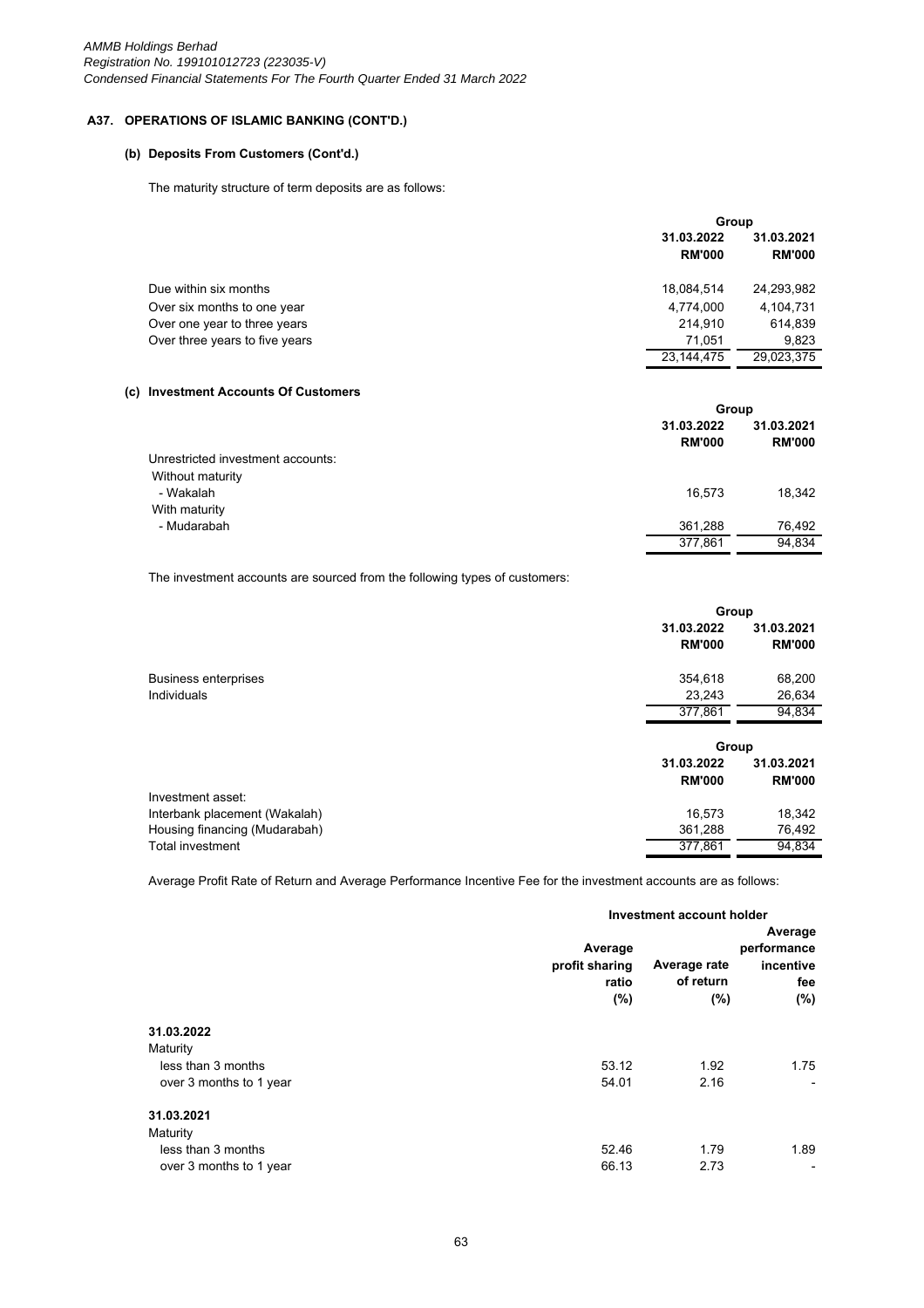#### **(d) Investment Account Due to A Licensed Bank**

|                                      | Group         |               |  |
|--------------------------------------|---------------|---------------|--|
|                                      | 31.03.2022    | 31.03.2021    |  |
|                                      | <b>RM'000</b> | <b>RM'000</b> |  |
| Restricted investment account ("RA") |               |               |  |
| - Mudarabah Muqayyadah               | 1,710,663     | 718,034       |  |
| Investment asset:                    |               |               |  |
| Financing                            | 1,710,663     | 718,034       |  |
| <b>Total investment</b>              | 1,710,663     | 718,034       |  |

The RA is a contract based on the Shariah concept of Mudarabah between two parties, that is, capital provider and entrepreneur to finance a business venture where the business venture is managed solely by AmBank Islamic as the entrepreneur. The profit of the business venture is shared between both parties based on a pre-agreed ratio. Losses shall be borne solely by the capital provider. The capital provider for the RA contracts is AmBank, a related company.

On 11 May 2021, AmBank Islamic entered into a new contract with AmBank for the sum of RM1.0 billion. This contract is for a period of 7 years.

As at 31 March 2022, the tenure of the RA contracts is for a period ranging between 8 months to 8 years (31 March 2021: 1 year to 9 years).

Profit Sharing Ratio and Average Rate of Return for the investment account based on original contractual maturity are as follows:

|                                              | 31.03.2022   |                  |                                                                         | 31.03.2021       |
|----------------------------------------------|--------------|------------------|-------------------------------------------------------------------------|------------------|
|                                              | ratio<br>(%) | of return<br>(%) | Profit sharing Average rate Profit sharing Average rate<br>ratio<br>(%) | of return<br>(%) |
| Maturity:                                    |              |                  |                                                                         |                  |
| over 2 years to 5 years<br>more than 5 years | 90<br>90     | 2.64<br>2.80     | 90<br>90                                                                | 2.94<br>3.91     |

#### **(e) Other Liabilities**

|                                                                      | Group         |               |  |
|----------------------------------------------------------------------|---------------|---------------|--|
|                                                                      | 31.03.2022    | 31.03.2021    |  |
|                                                                      | <b>RM'000</b> | <b>RM'000</b> |  |
| Other payables and accruals                                          | 354.912       | 234.456       |  |
| Deferred income                                                      | 16.022        | 18,997        |  |
| Lease liabilities                                                    | 2.092         | 2.341         |  |
| Provision for reinstatement of leased properties                     | 82            | 81            |  |
| Provision for zakat and taxation                                     | 2,130         | 13,268        |  |
| Provision for commitments and contingencies                          |               | 300           |  |
| Allowances for ECL on financing commitments and financial guarantees | 24.808        | 15.831        |  |
| Security deposit and advance payment for financing and advances      | 11.354        | 10.736        |  |
|                                                                      | 411.400       | 296.010       |  |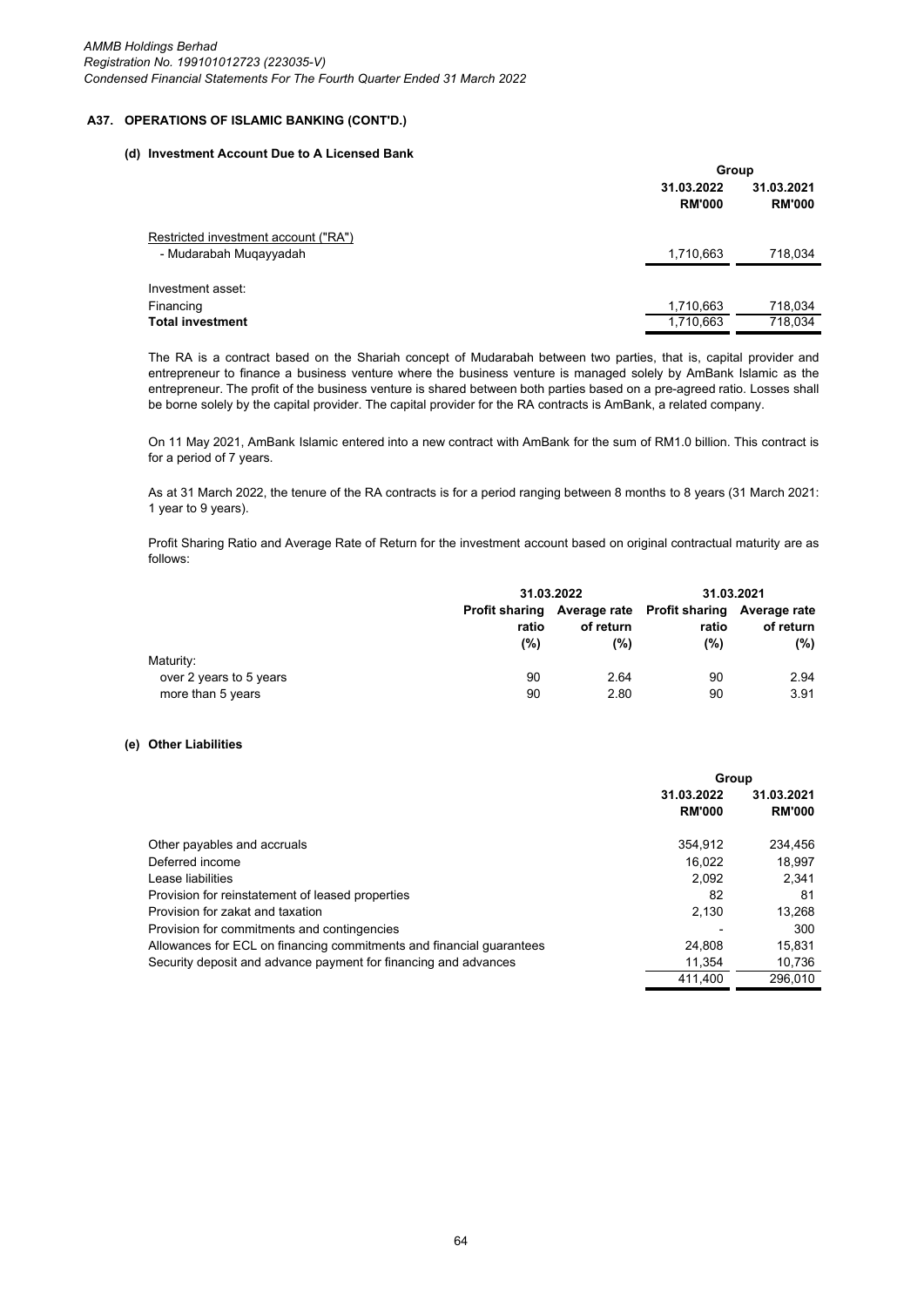# **A38. RESTATEMENT OF COMPARATIVE INFORMATION**

During the current financial year, the Group conducted a review on the classification of its unrated bonds and sukuk and reclassified the instruments from loans, advances and financing to financial investments at amortised cost to align the presentation of its debt securities as financial investments. The reclassification resulted in changes to the comparative financial information to conform with current year's presentation, which resulted in the following financial effects to the statements of the Group:

|          |                                                                                                                                 | As previously                         |                                    |                                       |
|----------|---------------------------------------------------------------------------------------------------------------------------------|---------------------------------------|------------------------------------|---------------------------------------|
|          | Group                                                                                                                           | reported<br><b>RM'000</b>             | Reclassification<br><b>RM'000</b>  | As restated<br><b>RM'000</b>          |
|          | As at 31 March 2021                                                                                                             |                                       |                                    |                                       |
| $\sf(i)$ | Reconciliation of statements of financial position                                                                              |                                       |                                    |                                       |
|          | Financial investments at amortised cost<br>Loans, advances and financing<br>Other assets                                        | 4,192,424<br>112,478,319<br>2,441,436 | 1,851,050<br>(1,861,815)<br>10,765 | 6,043,474<br>110,616,504<br>2,452,201 |
|          | (ii) Reconciliation of statement of profit or loss                                                                              |                                       |                                    |                                       |
|          | <b>Individual Quarter</b>                                                                                                       |                                       |                                    |                                       |
|          | Allowances for impairment on loans, advances and financing<br>Allowances for impairment on financial investments                | 455,409<br>1,584                      | (202, 633)<br>202,633              | 252,776<br>204,217                    |
|          | <b>Cumulative Quarter</b>                                                                                                       |                                       |                                    |                                       |
|          | Allowances for impairment on loans, advances and financing<br>(Writeback of)/Allowances for impairment on financial investments | 1,116,936<br>(8, 476)                 | (203, 701)<br>203,701              | 913,235<br>195,225                    |
|          | (iii) Reconciliation of statements of cash flows                                                                                |                                       |                                    |                                       |
|          | Cash flows from operating activities:<br>Add adjustments for:                                                                   |                                       |                                    |                                       |
|          | Other non-operating and non-cash items<br>Allowance for expected credit losses on loans, advances<br>and financing, net         | 256,653<br>1,468,550                  | 203,701<br>(203, 701)              | 460,354<br>1,264,849                  |
|          | (Increase)/Decrease in operating assets:<br>Loans, advances and financing<br>Other assets                                       | (8,300,005)<br>500,104                | 2,065,516<br>(10, 765)             | (6, 234, 489)<br>489,339              |
|          | Cash flows from investing activities:<br>Disposal of financial investments                                                      | 2,715,005                             | (2,054,751)                        | 660,254                               |
|          | <b>Islamic Banking Business</b>                                                                                                 |                                       |                                    |                                       |
|          | As at 31 March 2021                                                                                                             |                                       |                                    |                                       |
| (i)      | Reconciliation of statement of financial position                                                                               |                                       |                                    |                                       |
|          | Financial investments at amortised cost<br>Financing and advances<br>Other assets                                               | 1,392,155<br>35,389,517<br>342,261    | 794,872<br>(795, 679)<br>807       | 2,187,027<br>34,593,838<br>343,068    |
|          | (ii) Reconciliation of statement of profit or loss                                                                              |                                       |                                    |                                       |
|          | <b>Individual Quarter</b>                                                                                                       |                                       |                                    |                                       |
|          | Allowances for impairment on financing and advances<br>(Writeback of)/Allowances for impairment on financial investments        | 229,815<br>(6,062)                    | (188, 106)<br>188,106              | 41,709<br>182,044                     |
|          | <b>Cumulative Quarter</b>                                                                                                       |                                       |                                    |                                       |
|          | Allowances for impairment on financing and advances<br>(Writeback of)/Allowances for impairment on financial investments        | 515,864<br>(10, 598)                  | (188, 686)<br>188,686              | 327,178<br>178,088                    |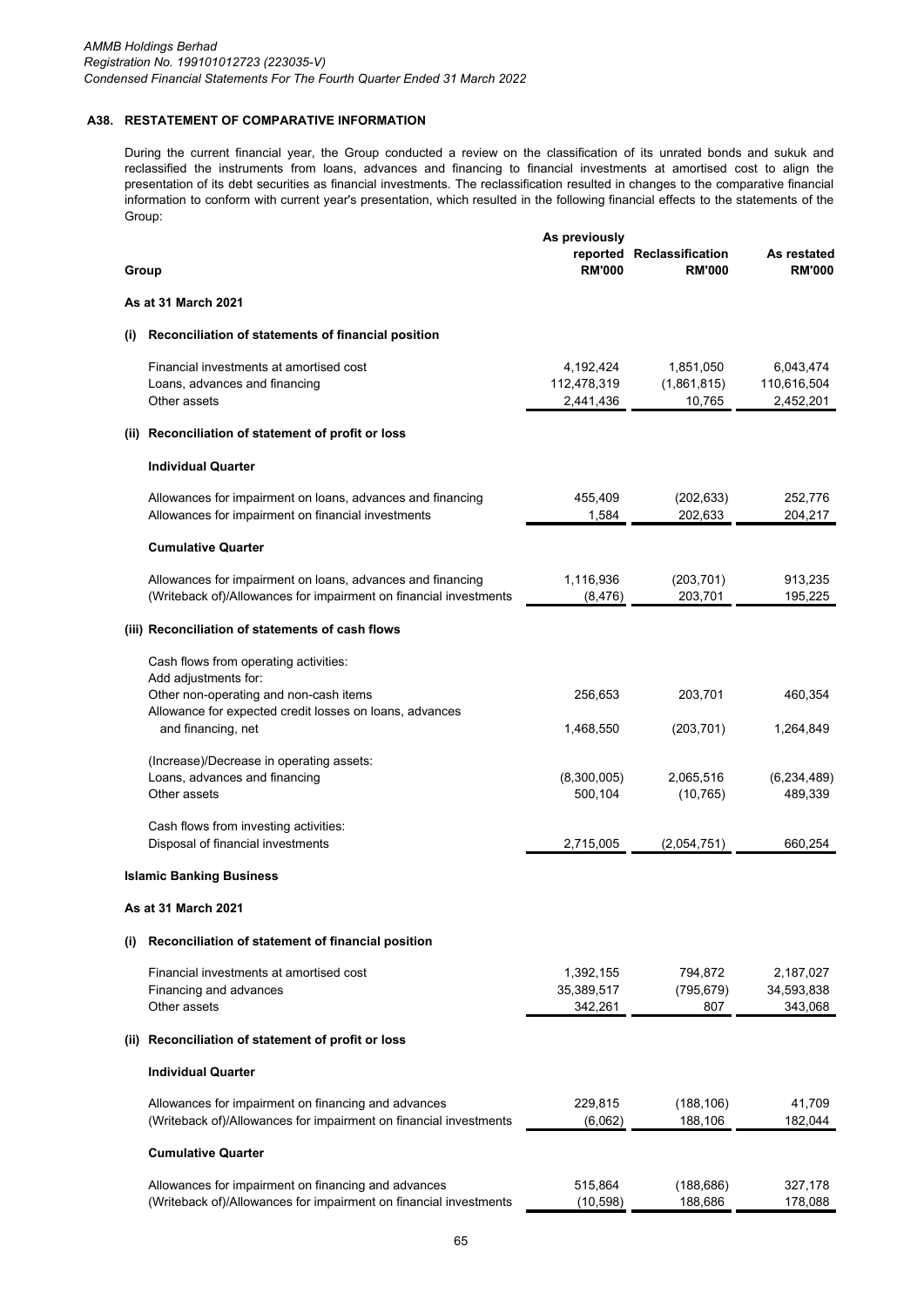### **Part B - Explanatory Notes Pursuant to Appendix 9B of the Bursa Malaysia Securities Berhad Listing Requirements**

## **B1. PERFORMANCE REVIEW ON THE RESULTS OF THE GROUP**

| Group                                 |                           |               |               |                          | Group         |                           |               |          |  |
|---------------------------------------|---------------------------|---------------|---------------|--------------------------|---------------|---------------------------|---------------|----------|--|
|                                       | <b>Individual Quarter</b> |               |               | Changes                  |               | <b>Cumulative Quarter</b> |               | Changes  |  |
|                                       | 31.03.2022                | 31.03.2021    | Amount        | 31.03.2021<br>31.03.2022 |               |                           | Amount        |          |  |
|                                       | <b>RM'000</b>             | <b>RM'000</b> | <b>RM'000</b> | %                        | <b>RM'000</b> | <b>RM'000</b>             | <b>RM'000</b> | $\%$     |  |
| Operating profit<br>before impairment |                           |               |               |                          |               |                           |               |          |  |
| losses and settlement                 | 565,851                   | 604,682       | (38, 831)     | (6.4)                    | 2,570,788     | 2,420,220                 | 150,568       | 6.2      |  |
| Impairment of goodwill                |                           | (1,789,153)   | 1,789,153     | >(100.0)                 |               | (1,789,153)               | 1,789,153     | >(100.0) |  |
| Impairment of investment              |                           |               |               |                          |               |                           |               |          |  |
| in associate                          |                           | (147, 819)    | 147,819       |                          | (4,625)       | (147, 819)                | 143,194       | (96.9)   |  |
| Settlement                            |                           | (2,830,000)   | 2,830,000     | >(100.0)                 |               | (2,830,000)               | 2,830,000     | >(100.0) |  |
| Profit/(Loss) before                  |                           |               |               |                          |               |                           |               |          |  |
| taxation and zakat                    | 514,403                   | (4,654,517)   | 5,168,920     | >(100.0)                 | 1,804,745     | (3,483,499)               | 5,288,244     | >(100.0) |  |
| Profit/(Loss) for the                 |                           |               |               |                          |               |                           |               |          |  |
| financial year                        | 417,934                   | (4,669,551)   | 5,087,485     | >(100.0)                 | 1,594,939     | (3,712,094)               | 5,307,033     | >(100.0) |  |
| Profit/(Loss) attributable            |                           |               |               |                          |               |                           |               |          |  |
| to equity holders                     |                           |               |               |                          |               |                           |               |          |  |
| of the Company                        | 391,750                   | (4,692,781)   | 5,084,531     | >(100.0)                 | 1,502,682     | (3,826,466)               | 5,329,148     | >(100.0) |  |

Table 1: Financial review for current quarter and financial year to date

### **Financial year to date - Cumulative period ended 31 March 2022 compared to 31 March 2021**

For the financial period under review, the Group's fund based income from interest bearing assets increased mainly from interest on customer lending and interest on deposit offset by decreased in interest on fixed income securities. Non-interest income decreased compared to same period last year.

Funding costs decreased attributable to lower interest expense on deposits from customers.

Fee based income recorded an increase of RM27.8 million mainly due to higher fees on loans and securities offset by lower asset and fund management and brokerage fees. Market based income decreased from lower gains on sale of securities, revaluation on trading securities and trading in foreign exchange offset by higher gains on derivatives.

Net income from insurance business decreased mainly due to lower net earned premium and higher commission paid offset by lower insurance claims.

The Group's associates and joint ventures recorded higher profits as reflected in the share of profits of RM44.1 million compared to RM43.8 million in prior year same period.

Total operating expenses decreased by 1.8% compared to same period last year. The decrease was mainly due to decrease in marketing, administration and establishment expenses partly offset by higher personnel expenses. The Group's cost to income ratio had improved to 44.9% from 46.8% a year ago.

Credit costs recorded a lower charge for this financial year attributable to lower allowances for impairment on loans, advances and financing offset by lower recoveries from loans, advances and financing, higher provision for commitments and contingencies and higher allowances for impairment on financial investments.

Profit before taxation and zakat for the current financial year was higher at RM1,804.7 million compared to adjusted profit before taxation and zakat of RM1,135.7 million a year ago (after adjusted for impairment of goodwill RM1,789.2m and settlement of RM2,830.0 million), an increase of RM669.0 million (58.9%). Profit for the financial year increased by RM687.8 million to RM1,594.9 million compared to adjusted profit of RM907.1 million a year ago.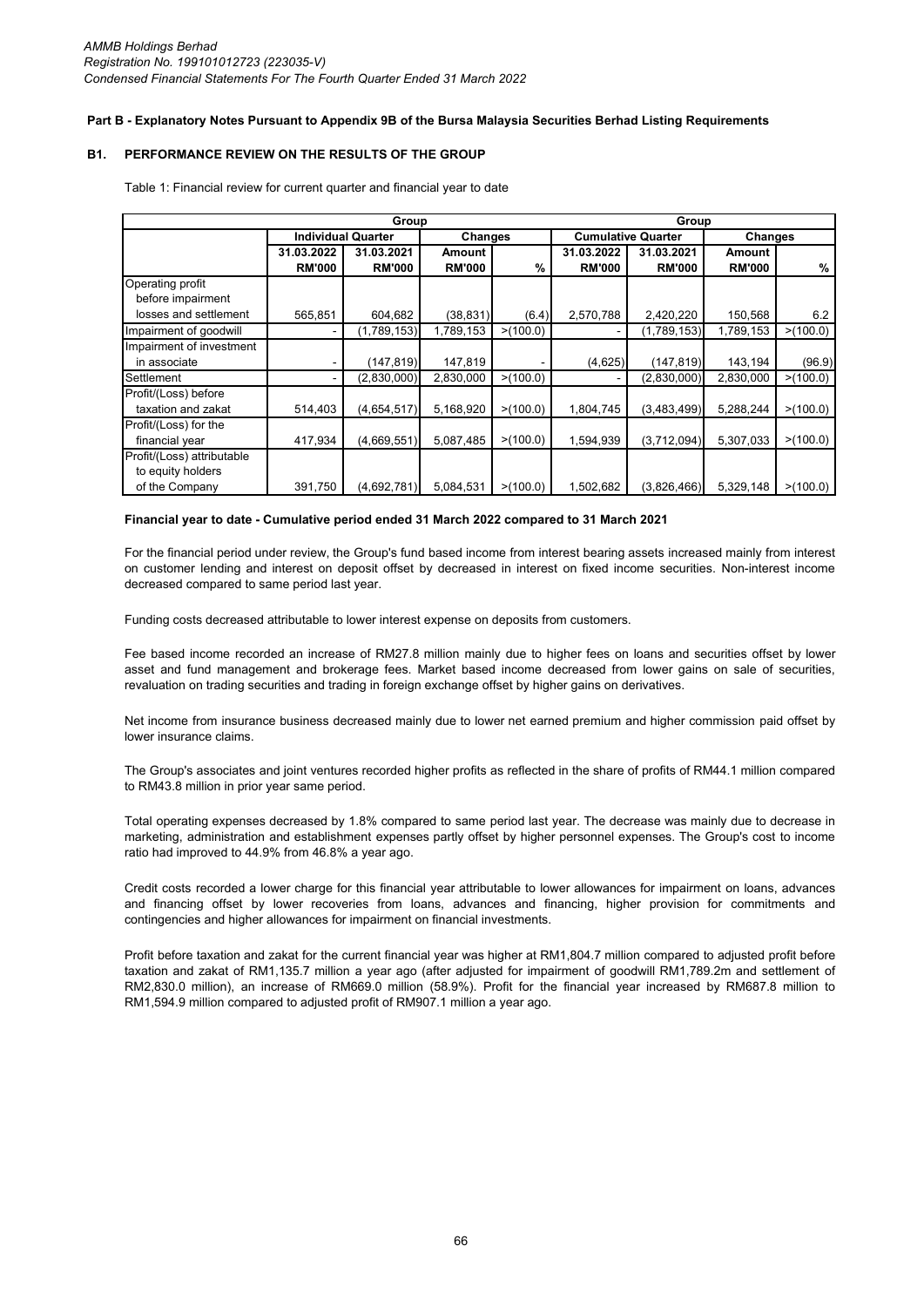#### **B1. PERFORMANCE REVIEW ON THE RESULTS OF THE GROUP (CONT'D.)**

#### **Commentary on key components of financial position**

The Group's core interest bearing assets namely loans, advances and financing recorded a growth in gross balances by RM7.3 billion from 31 March 2021 to RM120.0 billion. The Group's impaired loans ratio was at 1.40%.

Deposits from customers was higher compared to 31 March 2021 at RM122.6 billion. Low cost deposits which constituted 35.2% of total deposits from customers increased compared to 29.7% as at 31 March 2021.

#### **Liquidity and capital strength**

The Group is well-positioned to meet and comply with regulatory requirements. Its banking subsidiaries recorded Liquidity Coverage ratios in excess of minimum requirements. The Group's capital adequacy ratio is strong at 15.32% at the end of the reporting year.

#### **Divisional performance**

#### **Retail Banking (FY2022: RM675.6 million vs FY2021: RM199.0 million)**

Profit before tax ("PBT") increased by RM476.6 million mainly driven by higher net income, lower other operating expenses and lower net impairment.

Net income increased by RM75.2 million mainly from higher margin, partly offset by lower volume impact and lower fee income from Wealth. Lower other operating expenses mainly due to lower marketing spend, depreciation costs and lower service transfer pricing ("STP") expenses. Lower net impairment mainly from provision on loans, advances and financing, coupled with provision for commitments and contingencies.

Retail deposits increased by RM6.6 billion (13.9%) to RM54.1 billion from all deposits type. Gross loans, advances and financing grew by RM3.6 billion (5.6%) to close at RM68.4 billion mainly attributed by Mortgages, Personal Financing and Retail SME, offset by Auto Finance.

#### **Business Banking (FY2022: RM361.1 million vs FY2021: RM293.5 million)**

PBT increased by RM67.6 million mainly from higher net income and lower net impairment, partly offset by higher other operating expenses.

Higher net income mainly from higher net finance income due to higher business volume and margin impact. Higher other operating expenses mainly due to higher personnel costs. Lower net impairment arising from lower provision for commitments and contingencies, partially offset by higher provision on loans, advances and financing.

Business Banking deposits increased by RM2.9 billion to RM15.3 billion from both current accounts and fixed deposits, while gross loans, advances and financing grew by RM1.5 billion (8.4%) to close at RM18.7 billion.

#### **Corporate Banking (FY2022: Loss of RM508.2 million vs FY2021: Profit of RM185.5 million)**

PBT decreased by RM693.7 million mainly due to higher net impairment, partly offset by higher net income and lower other operating expenses.

Net income increased by 9.0% due to higher net finance income from higher margin and volume, coupled with higher loan related fees income. Higher net impairment mainly from higher provision on financial investments.

Corporate Banking gross loans, advances and financing increased by RM2.2 billion to close at RM31.1 billion, while deposits increased by RM1.4 billion to close at RM15.6 billion.

#### **Group Treasury and Markets (FY2022: RM527.6 million vs FY2021: RM680.3 million)**

PBT decreased by RM152.7 million mainly from lower net income, partially offset by lower other operating expenses and writeback of net impairment.

Net income decreased by 21.3% mainly due to lower gain from fixed income trading, derivatives and forex trading, coupled with lower volume impact, partially offset by higher margin.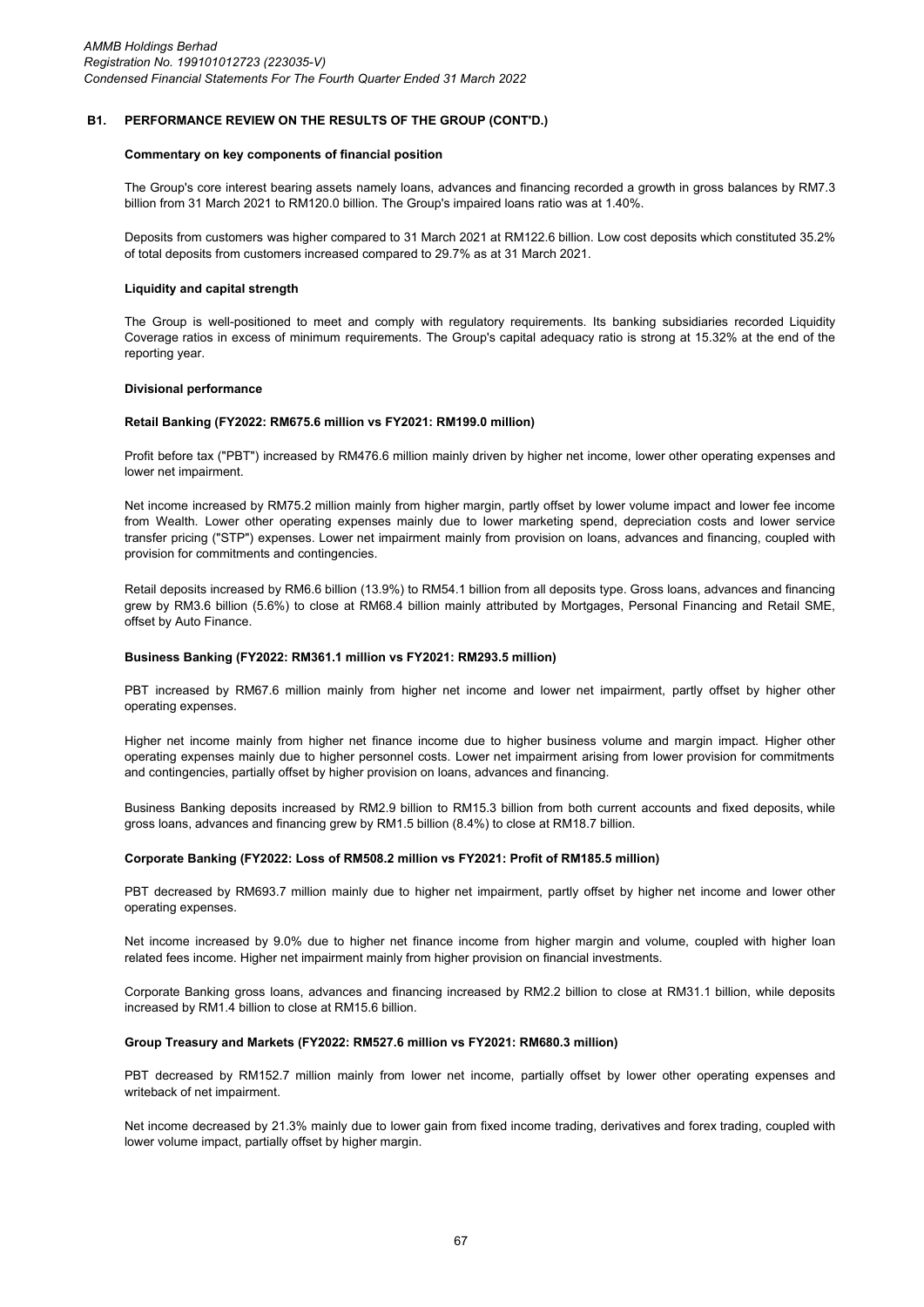#### **B1. PERFORMANCE REVIEW ON THE RESULTS OF THE GROUP (CONT'D.)**

#### **Divisional performance (Cont'd.)**

#### **Investment Banking (FY2022: RM113.9 million vs FY2021: RM94.8 million)**

PBT increased by RM19.1 million mainly from higher net income, lower other operating expenses and higher writeback of net impairment from higher recoveries.

Net income increased by RM7.7 million from higher net finance income due to higher net interest margin ("NIM") and volume, offset by lower other income from lower brokerage fees.

#### **Fund Management (FY2022: RM82.1 million vs FY2021: RM72.1 million)**

PBT increased by RM10.0 million mainly from higher management fees, partly offset by higher other operating expenses.

#### **Insurance (FY2022: RM253.5 million vs FY2021: RM305.5 million)**

Insurance PBT decreased by RM52.0 million mainly from lower net income and lower writeback of net impairment, partially offset by lower other operating expenses.

# **Group Funding & Others (FY2022: Profit of RM299.2 million vs FY2021: Loss of RM5,314.2 million)**

Higher profit before tax mainly due to loss in FY2021 from Settlement of RM2.83 billion, impairment in goodwill and REITs of RM1.9 billion, coupled with measure implemented in response to COVID-19 and this year lower net impairment, partially offset by higher other operating expenses.

#### **B2. REVIEW OF MATERIAL CHANGES IN PROFIT BEFORE TAXATION**

Table 2: Financial review for current quarter compared with immediate preceding quarter

|                                                             | Group         |                           |               |                |
|-------------------------------------------------------------|---------------|---------------------------|---------------|----------------|
|                                                             |               | <b>Individual Quarter</b> |               | <b>Changes</b> |
|                                                             | 31.03.2022    | 31.12.2021                | Amount        |                |
|                                                             | <b>RM'000</b> | <b>RM'000</b>             | <b>RM'000</b> | %              |
| Operating profit before impairment losses and settlement    | 565.851       | 654.387                   | (88, 536)     | (13.5)         |
| Profit before taxation and zakat                            | 514.403       | 316.920                   | 197,483       | 62.3           |
| <b>Profit for the financial quarter</b>                     | 417.934       | 416.789                   | 1.145         | 0.3            |
| <b>Profit attributable to equity holders of the Company</b> | 391,750       | 403.290                   | (11, 540)     | (2.9)          |

#### **Current quarter compared to immediate preceding quarter**

For the financial quarter under review, the Group's fund based income from interest bearing assets decreased mainly from interest on customer lending. Non-interest income decreased compared to last quarter.

Funding costs increased attributable to higher interest on deposits from customers and recourse obligation on loans and financing sold to Cagamas Berhad.

Overall other operating income decreased for this quarter compared to preceding quarter due to lower gains from revaluation of securities.

Total operating expenses increased by 5.4% compared to preceding quarter mainly due to increase in personnel and marketing expenses offset by lower establishment and administration expenses.

Credit costs decreased due to lower impairment allowances for loans, advances and financing offset by higher recoveries from loans, advances and financing.

Against the preceding quarter, profit before taxation and zakat for the current quarter is higher at RM514.4 million, an increase of RM197.5 million (62.3%). Profit for the quarter increased by RM1.1 million to RM417.9 million compared to preceding quarter.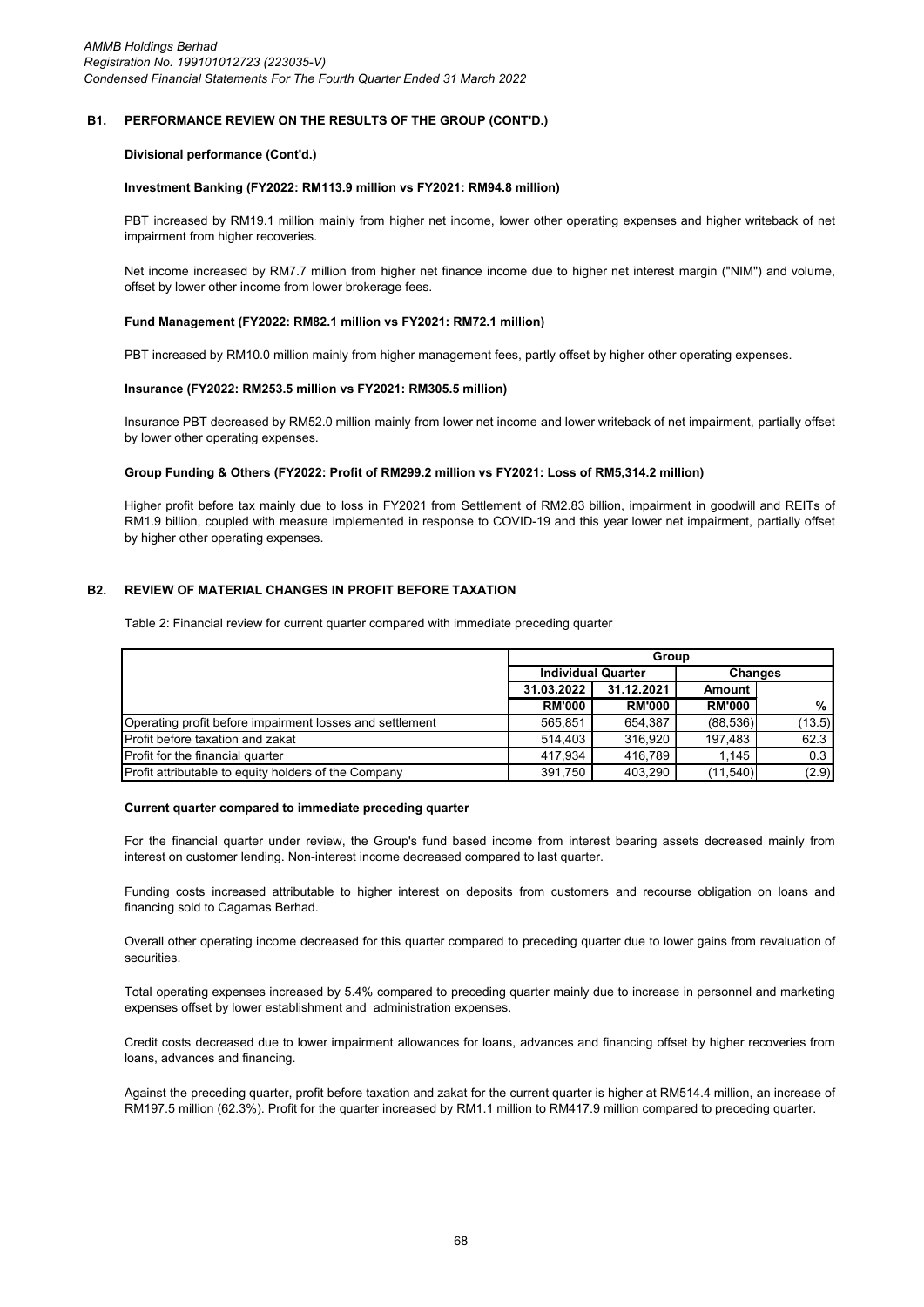### **B3. PROSPECTS FOR THE NEXT FINANCIAL YEAR END**

Quarter 1, 2022 Gross Domestic Products ("GDP") improved further versus quarter 4, 2021. In quarter 1, 2022, overall GDP grew by 5.0% year-on-year after reporting a growth of 3.6% year-on-year in quarter 4, 2021. Looking at the monthly economic performance, the economy expanded by 4.3% year-on-year in January 2022, 5.2% year-on-year in February 2022 and 5.4% yearon-year in March 2022, exhibiting an improving trend. A better performance in quarter 1, 2022 was due to the full reopening across all sectors in the economy, including less stringent standard operating procedures and high vaccination and booster rates.

Moving forward into the year 2022, the country's economic performance is expected to improve. At its core, the economy will be underpinned by the reopening of the international borders, driven by better pandemic management and a high vaccination rate which should provide some momentum for domestic economic activities. Also, the stimulus measures,  $12<sup>th</sup>$  Malaysia Plan ("12MP"), Budget 2022, firm commodity prices, strong exports, and manufacturing upswing especially in the electrical and electronics subsector will provide the much-needed support.

However, downside risk to our growth target remains. Besides domestic challenges, the Malaysian economy is still vulnerable to external shocks such as slower-than-expected economic growth, new variants from the COVID that leads to lockdown or strategic movement control orders, rising global inflation which results to erosion of disposable income, geopolitical tensions, and others. On that note, we foresee 2022's full year gross domestic product growth to reach 5.6% year-on-year with the downside of 4.8% and an upside of 6.0%.

Going into 2022, the inflation rate has been moderating to 2.2% (January to March average) since it peaked April last year at 4.7% which marked a four-year high, yet it is still higher than last year's January to March reading of 0.5%. Looking ahead, dissipating of low base, tepid domestic activities, the extension of ceiling price on RON95 and diesel pump price, and government's financial assistance in food prices should help contain strong surge in inflation.

But the upwards pressure still remains from cost-push dynamics induced by higher commodity prices and worsening global supply chain disruptions that would inevitably result to transfer pricing to consumers. For the year 2022, we expect the annual inflation rate to hover around 2.8% to 3.0%.

Meanwhile, the overall banking system loans grew 4.6% year-on-year in March 2022, slightly slower than 4.7% in February 2022. Household loans grew faster by 4.9% year-on-year (February 2022: 4.7%), while being offset by the much slower non-household loan growth of 4.0% year-on-year (February 2022: 4.7%). We envisaged that the industry's loans growth to reach 4.0% to 5.0% for the full year 2022.

The overall banking system remains healthy at the start of 2022 underpinned by strong liquidity. Liquidity coverage ratio stayed above the 100% regulatory requirement in March at 151% (end 2021 was at 153.8%). Funding profiles was well-diversified with March's loan-to-fund ratio and loan-to-fund-and-equity ratio was at 81.6% and 70.9% (End-2021 was at 81.2% and 70.9% respectively).

Although our headline inflation remains manageable, mainly driven by the cost side, a rate hike by BNM would help mitigate the potential interest rates differential. This would provide support to the Ringgit against the US dollar and in turn provide some cushioning to inflation namely coming from the import segments. We are now pricing 50 basis points ("bps") to 75bps in total this year to address the interest rates differential and risk of potential inflationary expectations. For 2022, the global economic recovery progresses may have been thwarted by the Ukraine-Russia tension, Russian sanctions and China's implementation of stricter Zero Covid Policy, which can further exacerbate the supply bottleneck, and global central banks' tightening policy path. These factors are tilting the global outlook towards the downside and forcing us to revise growth projection to 3.6% from 4.6%.

The BNM has made its first rate hike move this year in May 2022, beating market's expectation, and is likely to continue rising its Overnight Policy Rate moving forward. We expect BNM to revise upwards the policy rate by another one or two 25 bps in second half 2022 if the future incoming data allows for it. Any risk of Statutory Reserve Requirement hike by 50bps to 100bps in 2022 depends on how the liquidity influences the banking environment.

Malaysia's gradual transition from the pandemic phase of COVID-19 to the endemic phase of COVID-19 starting from 1 April 2022 gave fresh momentum to its economic growth, supported by a timely surge in both domestic and global demand.

The government's Financial Management and Resilience Program ("URUS") came to an end on 31 March 2022 but we continue to extend financial assistance, under the AmBank Remedial Programme, to customers who are still in need.

The Group remained resilient in the face of adversities and end the year on strong financial footing. This was due to the Group's relentless efforts in growing revenue, rebuilding capital and shoring up liquidity levels while closely monitoring asset quality and exerting cost discipline. The Group also aims to support Malaysia's economic recovery by facilitating the funding needs of businesses looking to capitalize on the rebounding economy in the coming year. Above all, the Group remains steadfast in its key objective of creating sustainable long-term value for all its stakeholders.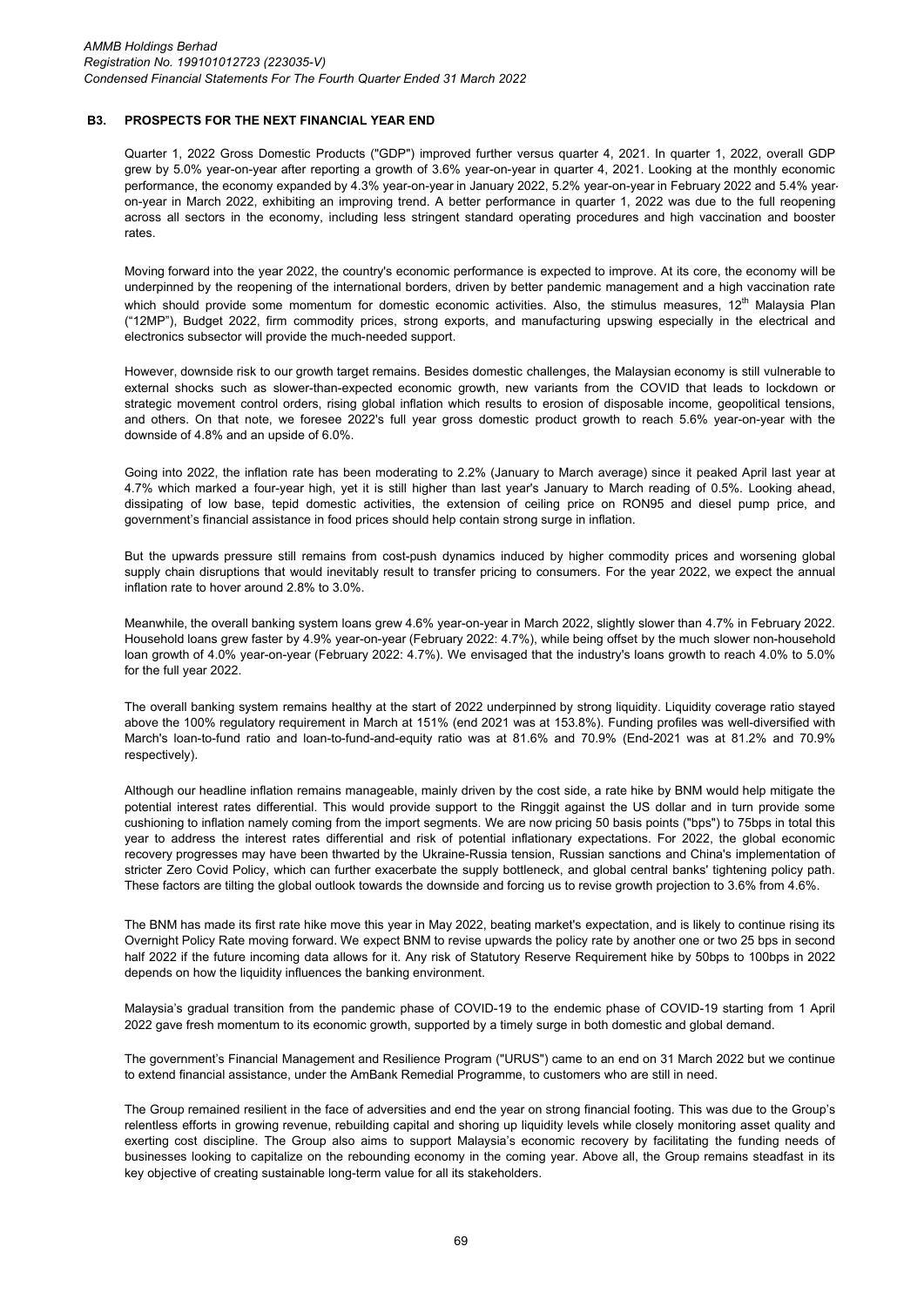### **B3. PROSPECTS FOR THE NEXT FINANCIAL YEAR END (CONT'D.)**

Now at its halfway mark, the Group recalibrated its FY21 - FY24 Focus 8 strategy to adapt to new paradigm shifts in the increasingly dynamic banking industry landscape, especially in the area of digitalisation. This includes initiatives focusing on driving digital offerings and leveraging on data analytics to enhance customers' experience, as well as initiatives supporting the notion of climate change by extending our range of 'green product' offerings and raising environmental, social and governance ("ESG") awareness through sustainable practices.

#### **B4. VARIANCE FROM PROFIT FORECAST AND SHORTFALL FROM PROFIT GUARANTEE**

This is not applicable to the Group.

# **B5. TAXATION AND ZAKAT**

| Group                                 | <b>Individual Quarter</b> | <b>Cumulative Quarter</b> |               |               |
|---------------------------------------|---------------------------|---------------------------|---------------|---------------|
|                                       | 31.03.2022                | 31.03.2021                | 31.03.2022    | 31.03.2021    |
|                                       | <b>RM'000</b>             | <b>RM'000</b>             | <b>RM'000</b> | <b>RM'000</b> |
| Estimated current tax payable         | 140.479                   | 77.297                    | 502.805       | 362,462       |
| Deferred tax                          | (5,281)                   | (55, 799)                 | (22, 426)     | (134, 769)    |
|                                       | 135,198                   | 21,498                    | 480.379       | 227,693       |
| Over provision of current taxation in |                           |                           |               |               |
| respect of prior years                | (38, 467)                 | (6, 192)                  | (38, 189)     | (116)         |
| Tax effect relating to the Settlement |                           |                           | (234,552)     |               |
| Taxation                              | 96.731                    | 15.306                    | 207,638       | 227,577       |
| Zakat                                 | (262)                     | (272)                     | 2,168         | 1,018         |
| Taxation and zakat                    | 96,469                    | 15,034                    | 209,806       | 228,595       |

The total tax charge of the Group for the financial year ended 31 March 2022 reflects an effective tax rate which is lower than the statutory tax rate mainly due to reversal of over provision of income tax in respect of prior years and income not subject to tax, slightly offset by the effect of additional tax resultant from the introduction of Cukai Makmur.

The total tax charge of the Group for the financial year ended 31 March 2021 reflects an effective tax rate which is higher than the statutory tax rate mainly due to restricted and non-deductibility of expenses for tax purposes.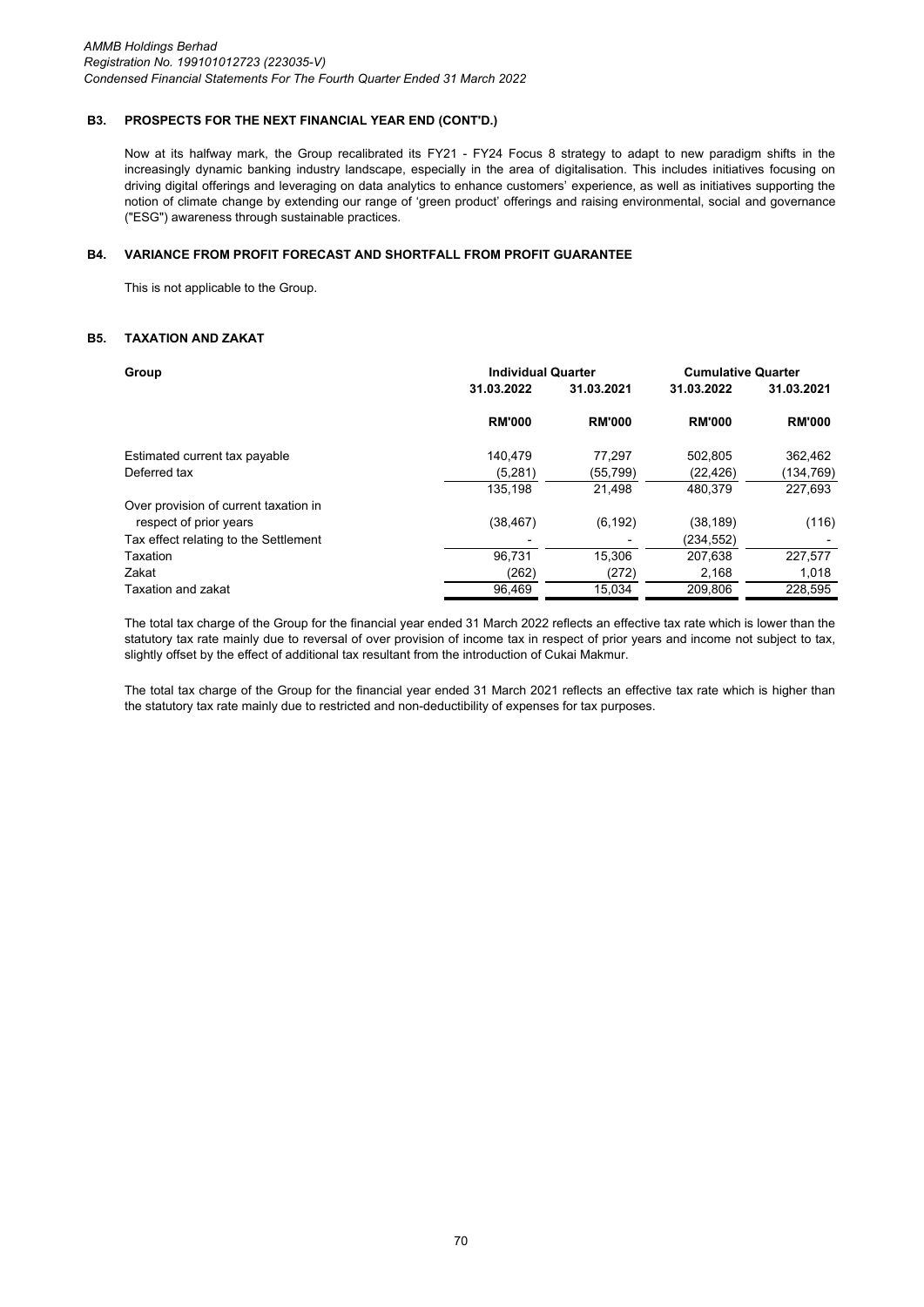# **B6. BORROWINGS AND DEBT SECURITIES**

# **Group**

| oroup                          |                |               |   |                         |               |                |               |  |
|--------------------------------|----------------|---------------|---|-------------------------|---------------|----------------|---------------|--|
|                                | Long term*     |               |   | Short term <sup>*</sup> |               | Total          |               |  |
|                                | Foreign        | RM            |   | Foreign                 | <b>RM</b>     | Foreign        | <b>RM</b>     |  |
|                                | denomination   | denomination  |   | denomination            | denomination  | denomination   | denomination  |  |
|                                | <b>USD'000</b> | <b>RM'000</b> |   | <b>USD'000</b>          | <b>RM'000</b> | <b>USD'000</b> | <b>RM'000</b> |  |
| 31.03.2022<br><b>Unsecured</b> |                |               |   |                         |               |                |               |  |
| Term funding                   | 100.000        | 1,653,638     | # |                         | 226,459       | 100,000        | 1,880,097     |  |
| Debt capital                   |                | 3,300,000     |   |                         | 1,095,000     |                | 4,395,000     |  |
| 31.03.2021                     |                |               |   |                         |               |                |               |  |
| <b>Unsecured</b>               |                |               |   |                         |               |                |               |  |
| Term funding                   | 100.000        | 1,037,367     | # |                         | 712,503       | 100,000        | 1,749,870     |  |
| Debt capital                   |                | 3,795,000     |   |                         | 500.000       |                | 4,295,000     |  |

Borrowings denominated in foreign currencies have not been hedged to RM; AmBank's US Dollar debts are maintained in the originating currency for purpose of funding the US Dollar balance sheet.

- # As at 31 March 2022 and 31 March 2021, USD100 million term loan drawndown to be utilised for diversifying the sources of funding the growth of the USD balance sheet.
- \* remaining contractual maturity

Detailed explanations on the material changes to the borrowings (excluding structured deposits, Credit-Linked Notes and term loans) and debt securities as at the current year to-date compared with the corresponding period in the immediate preceding year:

|                            |               |                     |                | Weighted          | Net interest/  |
|----------------------------|---------------|---------------------|----------------|-------------------|----------------|
|                            |               |                     |                | average           | profit savings |
| <b>Month of</b>            |               | Note/               | <b>Nominal</b> | interest/         | per annum for  |
| Issuance/                  |               | <b>Sukuk type</b>   | value          | profit            | redemption     |
| Redemption                 | <b>Entity</b> | and tenor           | <b>RM'000</b>  | rate %            | <b>RM'000</b>  |
| December 2021 - Issuance   | AmBank        | <b>Senior Notes</b> | 150,000        | 2.94              |                |
|                            |               | Series 1            |                |                   |                |
|                            |               | $-1.5$ years        |                |                   |                |
| December 2021 - Issuance   | AmBank        | <b>Senior Notes</b> | 250,000        | 3.14              |                |
|                            |               | Series 2            |                |                   |                |
|                            |               | - 2 years           |                |                   |                |
| December 2021 - Redemption | AmBank        | Subordinated        | 10,000         | 5.50              | 550            |
|                            | Islamic       | <b>Sukuk</b>        |                |                   |                |
|                            |               | Murabahah           |                |                   |                |
|                            |               | - 10 years          |                |                   |                |
| March 2022 - Issuance      | AmBank        | Subordinated        | 600,000        | 4.30              |                |
|                            |               | Note Tier 2         |                |                   |                |
|                            |               | - 10 years          |                |                   |                |
| March 2022 - Redemption    | AmBank        | Subordinated        | 500,000        | $\overline{5.20}$ | 26,000         |
|                            |               | Note Tier 2         |                |                   |                |
|                            |               | - 10 years          |                |                   |                |
| March 2022 - Issuance      | AmBank        | Subordinated        | 250,000        | 4.25              |                |
|                            | Islamic       | Sukuk               |                |                   |                |
|                            |               | Murabahah           |                |                   |                |
|                            |               | - 10 years          |                |                   |                |
| March 2022 - Redemption    | <b>AmBank</b> | Senior Sukuk        | 200,000        | 3.55              | 7,100          |
|                            | Islamic       | Musharakah          |                |                   |                |
|                            |               | - 2 years           |                |                   |                |
|                            |               |                     |                |                   |                |